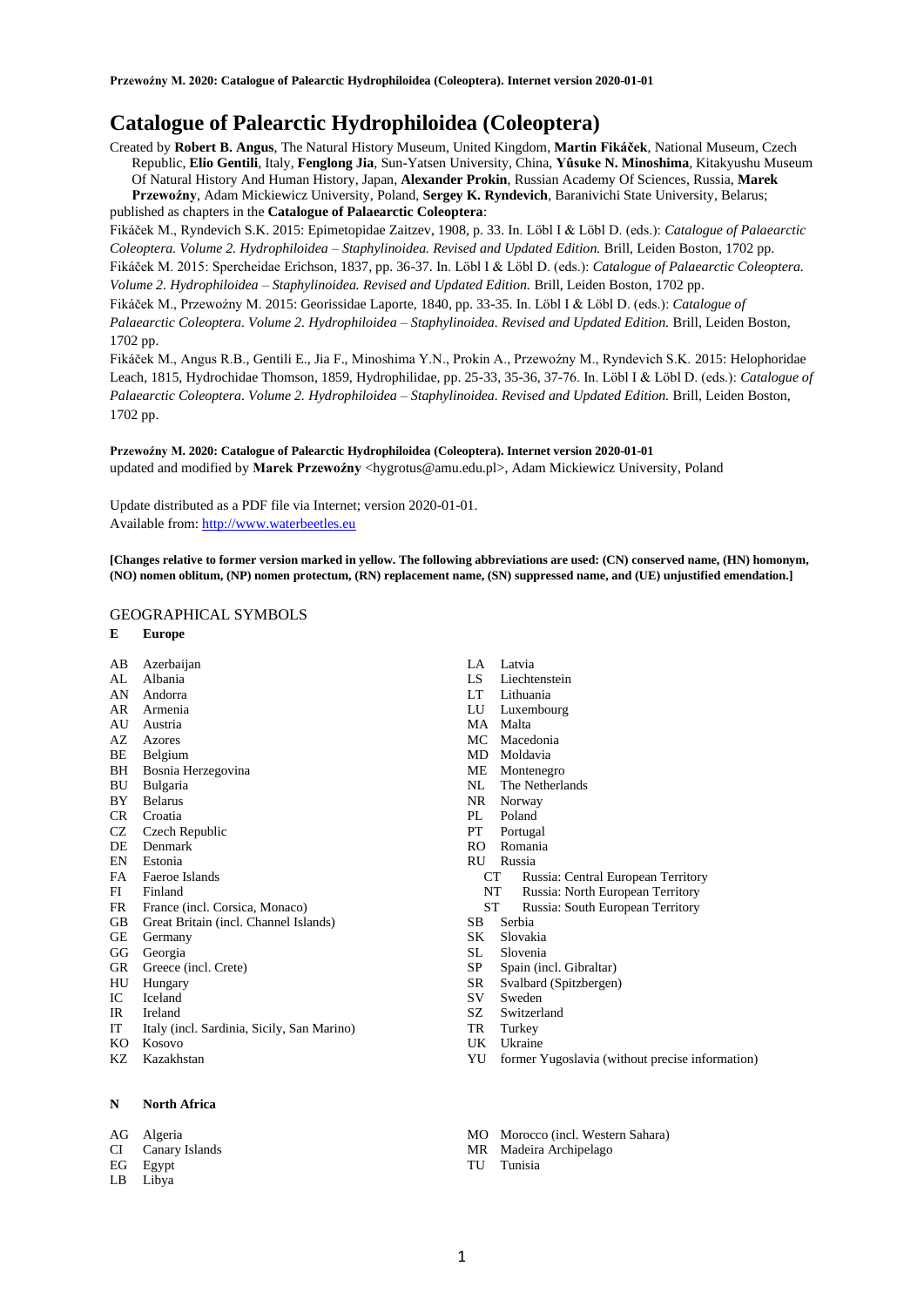# **A Asia**

| AE |               | <b>United Arab Emirates</b>                 |  |
|----|---------------|---------------------------------------------|--|
| AF |               | Afghanistan                                 |  |
| AP |               | India: Arunachal Pradesh                    |  |
| BA | Bahrain       |                                             |  |
| ВT | <b>Bhutan</b> |                                             |  |
| CН | China         |                                             |  |
|    | ANH           | Anhui (Anhwei)                              |  |
|    | BEI           | Beijing (Peking or Peiping)                 |  |
|    | CE            | China: Central Territory                    |  |
|    | CHO.          | Chongqing                                   |  |
|    | <b>FUJ</b>    | Fujian (Fukien)                             |  |
|    | GAN           | Gansu (Kansu)                               |  |
|    | <b>GUA</b>    | Guandong (Kwantung)                         |  |
|    | GUI           | Guizhou (Kweichow)                          |  |
|    | GUX           | Guangxi (Kwangsi)                           |  |
|    | HAI           | Hainan                                      |  |
|    | HEB           | Hebei (Hopeh)                               |  |
|    | HEI           | Heilongjiang (Heilungkiang)                 |  |
|    | HEN           | Henan (Honana)                              |  |
|    | HKG           | Hong Kong                                   |  |
|    | HUB           | Hubei (Hupeh)                               |  |
|    | <b>HUN</b>    | Hunan                                       |  |
|    | JIA           | Jiangsu (Kiangsu)                           |  |
|    | JIL.          | Jilin (Kirin)                               |  |
|    | ЛX            | Jiangxi (Kiangsi)                           |  |
|    | LIA           | Liaoning                                    |  |
|    | MAC           | Macao                                       |  |
|    | NΕ            | China: Northeast Territory                  |  |
|    | NIN           | Ningxia (Ningsia)                           |  |
|    | NMO           | Nei Mongol (Inner Mongolia)                 |  |
|    | NO            | China: Northern Territory                   |  |
|    | NW.           | China: Northwest Territory                  |  |
|    | OIN.          | Qinghai (Tsinghai)                          |  |
|    | SCH           | Sichuan (Szechwan)                          |  |
|    | SE            | China: Southeastern Territory (incl. Macao, |  |
|    |               | Hong Kong)                                  |  |
|    | SHA           | Shaanxi (Shensi)                            |  |
|    | SHG           | Shanghai                                    |  |
|    | <b>SHN</b>    | Shandong (Shantung)                         |  |
|    | <b>SHX</b>    | Shanxi (Shansi)                             |  |

SW China: Southwestern Territory

**World Zoogeographical Regions AFR** Afrotropical Region **AUR** Australian Region **NAR** Nearctic Region **NTR** Neotropical Region **ORR** Oriental Region

TAI Taiwan (Formosa)<br>TIA Tianjin (Tsiensin)

- TIA Tianjin (Tsiensin)<br>WP China: Western Pla
- WP China: Western Plateau<br>XIN Xinjiang (Sinkiang)<br>XIZ Xizang (Tibet)
- Xinjiang (Sinkiang)
- Xizang (Tibet) YUN Yunnan
- ZHE Zhejiang (Chekiang)
- CY Cyprus
- 
- HP India: Himachal Pradesh<br>IN Iran Iran
- 
- IQ Iraq IS Israel
- JA Japan
- JO Jordan
- 
- KA Kashmir Kyrgyzstan
- 
- KU Kuwait<br>KZ Kazakh Kazakhstan
- LE Lebanon
- 
- MG Mongolia<br>NC North Kor
- NC North Korea<br>NP Nepal Nepal
- 
- OM Oman<br>PA Pakist Pakistan
- QA Qatar
- 
- RU Russia
	- ES Russia: East Siberia<br>FE Russia: Far East
	- FE Russia: Far East<br>WS Russia: West Sib Russia: West Siberia
- 
- SA Saudi Arabia<br>SC South Korea
- SC South Korea<br>SD India: Sikkin SD India: Sikkim, Darjeeling District
- Egypt: Sinai
- SY Syria
- TD Tajikistan
- TM Turkmenistan
- TR Turkey
- UP India: Uttarakhand (= Uttaranchal), Uttar Pradesh
- UZ Uzbekistan
- YE Yemen (incl. Suqutra)

2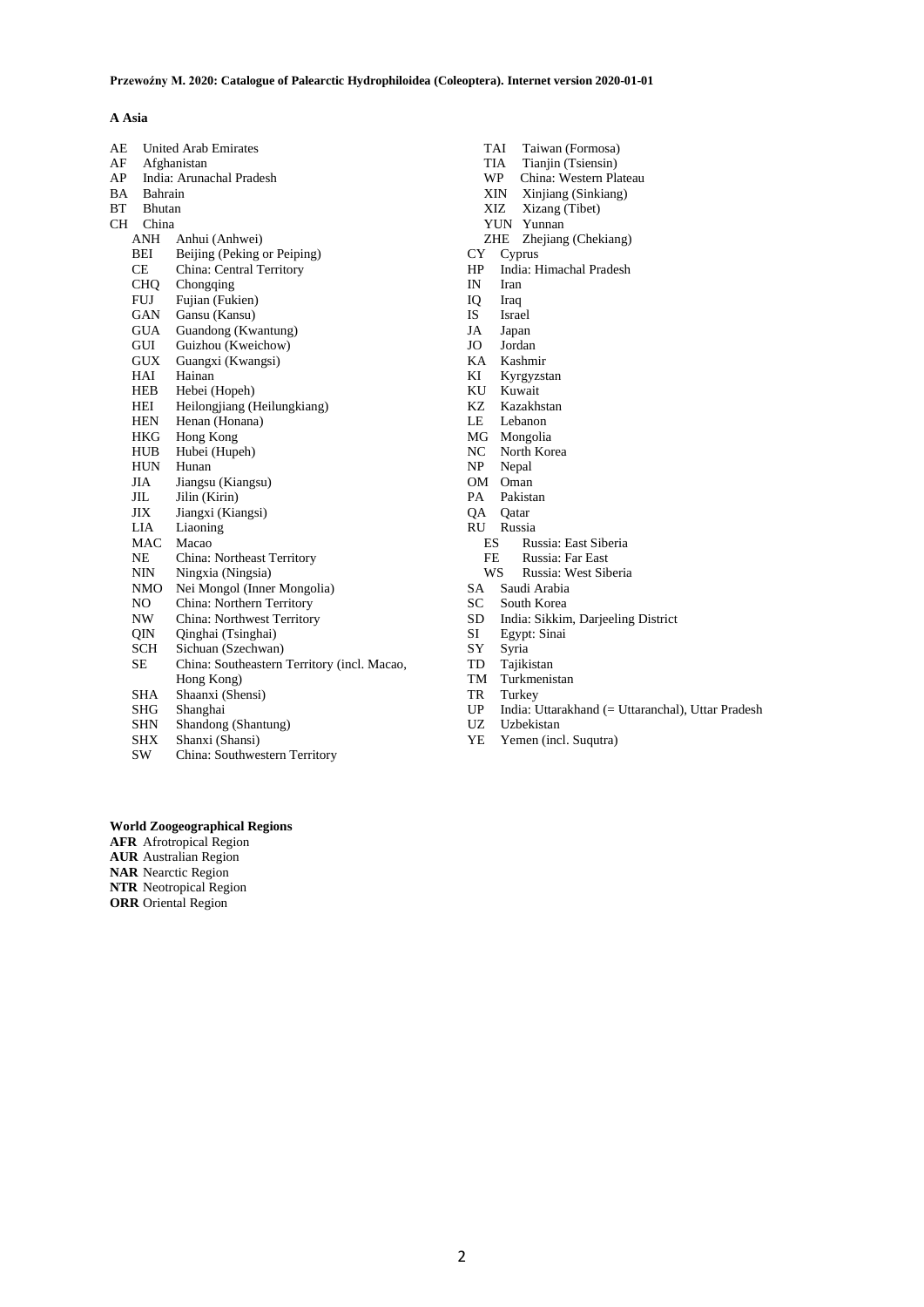# **superfamily HYDROPHILOIDEA Latreille, 1802**

# family HELOPHORIDAE Leach, 1815

**genus** *Helophorus* **Fabricius, 1775: 66** type species *Silpha aquatica* Linnaeus, 1758

**subgenus** *Empleurus* Hope, 1838: 149 type species *Elophorus nubilus* Fabricius, 1777 *Bradempleurus* Sharp, 1915a: 131 type species *Elophorus schmidti* A. Villa & G. B. Villa, 1838 *Megempleurus* Sharp, 1915a: 131 type species *Elophorus rugosus* Olivier, 1795 (= *Opatrum rufipes* Bosc, 1791) *Simempleurus* Sharp, 1915a: 132 type species *Helophorus porculus* Bedel, 1881

*hirsutiventris* Angus, 1984: 544 **E**: AL BH GR **A**: TR *hispanicus* Sharp, 1915a: 137 (*Empleurus*) **E**: SP *nubilus* Fabricius, 1777: 213 **E**: AU BH BU BY CR CT CZ DE EN FI FR GB GE GR HU IR IT LA LT MC NL NR NT PL PT RO SK SL SP ST SV SZ TR UK YU "Transcaucasus" **A**: IN TR *costatus* Goeze, 1777: 148 (*Dermestes*) *linearis* Kuwert, 1885: 309 [HN] *lineellus* Kuwert, 1886b: 225 (*Empleurus*) [RN] *meridionalis* Motschulsky, 1860b: 107 (*Empleurus*) *mesopotamiae* Kuwert, 1886a: 90 *nigromaculatus* Dalla Torre, 1877: 69 *striatus* Geoffroy, 1785: 20 (*Dermestes*) *peyerimhoffi* d'Orchymont, 1926a: 91 **N**: AG *porculus* Bedel, 1881: 298 **E**: BE CR FR GB GE GR HU IR IT NL PT SP TR **N**: AG MO *aper* Kuwert, 1886b: 224 (*Empleurus*) *rufipes* Bosc, 1791: 8 (*Opatrum*) **E**: BE BH BU CR FR GB GE GR HU IT NL PT SP **N**: AG MO *apulicus* Fiori, 1915: 77 *cinereus* Marsham, 1802: 410 (*Hydrophilus*) *fennicus* Paykull, 1798: 243 *pyrenaeus* Kuwert, 1885: 229 *rugosus* Olivier, 1795: 38: 6 *siculus* Kuwert, 1886a: 137 *variegatus* Mulsant, 1844a: 30 *schmidti* A. Villa & G. B. Villa, 1838: 63 **E**: AU FR GE IT PT RO SP SZ *alpinus* Heer, 1841: 476 *fracticostis* Fairmaire, 1859a: 29

**subgenus** *Eutrichelophorus* Sharp, 1915b: 156 type species *Elophorus micans* Faldermann, 1835

*micans* Faldermann, 1835a: 234 **E**: AB AR AU BU CZ GR HU SK ST UK **A**: AF CY IN IQ IS PA TD TR UZ *acutipalpus* Mulsant & Wachanru, 1852: 5 *baklarensis* Sharp, 1915b: 158 (*Eutrichelophorus*) *besicanus* Sharp, 1915b: 157 (*Eutrichelophorus*) *elegans* Ballion, 1871: 329 *ibericus* Sharp, 1915b: 159 (*Eutrichelophorus*) *opalisans* Motschulsky, 1860b: 107 (*Empleurus*) *subcostatus* Kolenati, 1846b: 65 *tessellatus* Kuwert, 1886b: 225 (*Empleurus*) *tigrinus* Kuwert, 1890b: 190 *oxygonus* Bedel, 1881: 299 **E**: FR **N**: AG MO *bedelianus* Sharp, 1915b: 157 (*Eutrichelophorus*)

**subgenus** *Gephelophorus* Sharp, 1915c: 198 type species *Helophorus auriculatus* Sharp, 1884

*auriculatus* Sharp, 1884b: 464 **A**: ANH BEI GUX HEI JA JIA JIX QIN XIN YUN ZHE *chinensis* Sharp, 1915c: 200 (*Gephelophorus*) *sibiricus* Motschulsky, 1860b: 104 (*Empleurus*) **E**: FI NR NT SV **A**: ES FE HEI JA MG WS YUN **NAR** *costulifer* Knisch, 1922: 90 *dovrensis* Kuwert, 1886b: 226 *gyllenhalii* J. Sahlberg, 1875: 210 [RN] *mukawaensis* N. Watanabe, 1983: 44

**subgenus** *Helophorus* Fabricius, 1775: 66 type species *Silpha aquatica* Linnaeus, 1758 *Elophorus* Fabricius, 1775: 66 [incorrect original spelling] *Megahelophorus* Kuwert, 1886b: 226 type species *Silpha aquatica* Linnaeus, 1758

*aequalis* Thomson, 1868: 300 **E**: AU BE BU BY CZ DE FA FI FR GB GE HU IR IT LA LU NL NR PL SK SP SV UK YU *aquaticus* Linnaeus, 1758: 362 (*Silpha*) **E**: AU BE BH BU BY CR CT CZ DE EN FI FR GE HU IT LA LT LU MC ME NL NT PL PT RO SK SL SP ST SZ TR UK YU "Caucasus" **N**: MO **A**: IN TR WS *alpigena* Dalla Torre, 1877: 69 *frigidus* Graëlls, 1847: 305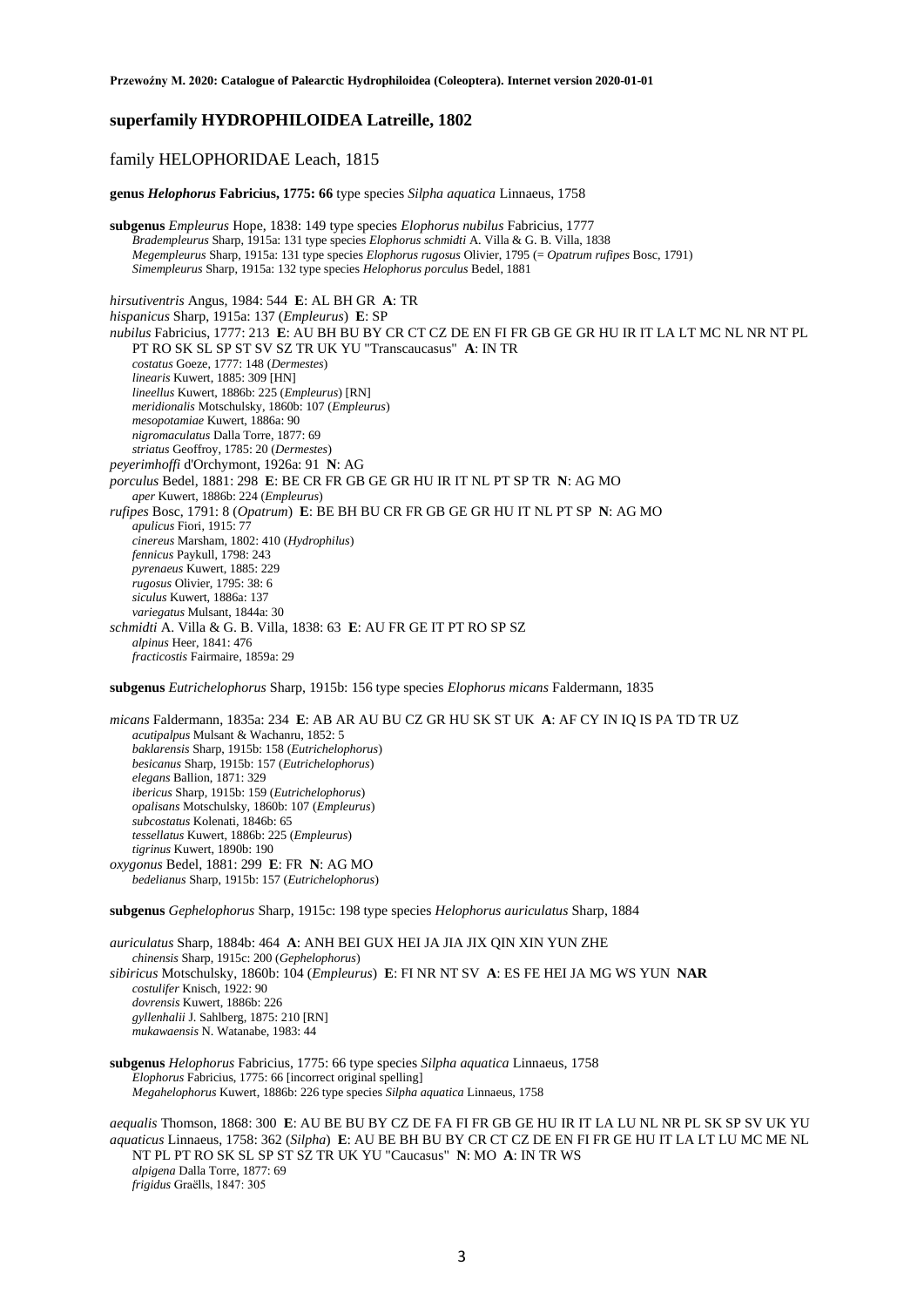*fuscoaeneus* Dalla Torre, 1879: 46 *splendens* Sharp, 1915c: 202 (*Meghelophorus*) *bergrothi* J. Sahlberg, 1880a: 62 **E**: NT **A**: ES FE MG<sup>14</sup> WS *dracomontanus* Angus, 2017: 134 **A**: SCH *grandis* Illiger, 1798: 272 **E**: AU BE BU BY CT CZ DE EN FI FR GB GE IR LA LT LU NL NR NT PL SK SP SV SZ UK **N**: MO **A:** TR **NAR**i *stagnalis* Marsham, 1802: 409 (*Hydrophilus*) *hammondi* Angus, 1970a: 47 **E**: ST **A**: ES FE HEI KA KZ MG QIN *jaechi* Angus, 1995: 188 **A**: FUJ QIN SCH *khnzoriani* Angus, 1970a: 50 **A**: MG WS *kozlovi* Zaitzev, 1908c: 423 **A**: QIN UZ *liguricus* Angus, 1970a: 33 **E**: AU CR CZ FR GR HU IT PL SK ST UK **A**: IN TR *manchuricus* Sharp, 1915c: 203 (*Meghelophorus*) **A**: "Manchuria" *maritimus* Rey, 1885b: 370 **E**: BH CR FR MC ME SP **N**: TU *milleri* Kuwert, 1886a: 92 **E**: FR (Corse) GR IT *brevipilis* Guillebeau, 1893: xxxiv [DA] *italus* Kuwert, 1890b: 201 *niger* J. Sahlberg, 1880a: 61 **A**: ES FE WS *occidentalis* Angus, 1983: 12 **E**: PT SP **N**: MO *oscillator* Sharp, 1915b: 163 (*Trichelophorus*) **A**: IS SY TR<sup>4</sup> *robustus* Angus, Litovkin & Jia, 2019: 128 **A**: KZ *strandi* Angus, 1970a: 46 **E**: FI NR NT SV *syriacus* Kuwert, 1885: 231 **E**: AB **A**: CY IN IS KZ SA TD TM TR UK *thauma* Angus & Toledo, 2010: 107 **E**: IT *vereschaginae* Angus, Litovkin & Jia, 2019: 128 **A**: UZ

**subgenus** *Kyphohelophorus* Kuwert, 1886b: 223 type species *Elophorus tuberculatus* Gyllenhal, 1808

*tuberculatus* Gyllenhal, 1808: 129 **E**: BE BY CZ DE EN FI FR GB GE LA LT NL NR NT PL SV SZ UK **A**: BT ES FE NP SCH **NAR** *baicalicus* Motschulsky, 1860b: 107 (*Empleurus*) *scaber* LeConte, 1850: 218

**subgenus** *Lihelophorus* Zaitzev, 1908c: 421 type species *Helophorus lamicola* Zaitzev, 1908

*lamicola* Zaitzev, 1908c: 421 **A**: QIN *ser* Zaitzev, 1908c: 422 **A**: KA QIN XIZ *yangae* Angus, Fikáček & Jia, 2016: 123 **A**: KA<sup>1</sup> QIN XIZ

**subgenus** *Orphelophorus* d'Orchymont, 1927a: 103 type species *Helophorus wandereri* d'Orchymont, 1927a (= *Helophorus obscurellus* Poppius, 1907)

*arcticus* Brown, 1937a: 109 **A**: ES FE **NAR** *obscurellus* Poppius, 1907a: 3 **E**: NT **A**: ES KZ MG QIN WS *bernhaueri* Breit, 1916b: 83 *fausti* Kuwert, 1887b: 165 *turca* İncekara, 2008: 421 **A**: TR

**subgenus** *Rhopalohelophorus* Kuwert, 1886b: 247 type species *Elophorus griseus* Herbst, 1793 *Atractohelophorus* Kuwert, 1886b: 227 type species *Helophorus arvernicus* Mulsant, 1846 *Thaumhelophorus* Angus, 1995: 194 type species *Helophorus inexpectatus* Angus, 1995

*abeillei* Guillebeau, 1896b: 239 **E**: AR ST **A**: IN LE SY TR *algiricus* Motschulsky, 1860b: 106 **N**: AG MO TU *cognatus* Rey, 1884b: 268 *altaicus* Ganglbauer, 1901a: 316 **A**: WS *altosichuanensis* Angus, 2019: 123 **A**: SCH *angusi* Hebauer, 1999: 3 **A**: NP *angustatus* Motschulsky, 1860b: 105 **E**: AR **N**: AG EG MO **A**: IN IQ KI KU KZ SA *aegyptiacus* Motschulsky, 1860b: 105 *araraticus* Iablokoff-Khnzorian, 1962b: 113 *deplanus* Kuwert, 1886b: 250 *maroccanus* Kuwert, 1885: 264 *punctatosulcatus* Kuwert, 1892a: 102 *apfelbecki* Kniž, 1910a: 51 **E**: MC *aquila* Angus, F.-L. Jia & Z.-N. Chen, 2014: 210 **A**: QIN *armeniacus* Ganglbauer, 1901a: 315 **E**: AR GG **A**: TR *arvernicus* Mulsant, 1846: 281 **E**: AU BE BY CR CT CZ DE EN FI FR GB GE HU IR IT LA LT LU NL NT PL RO SK SP SZ UK YU **A**: TR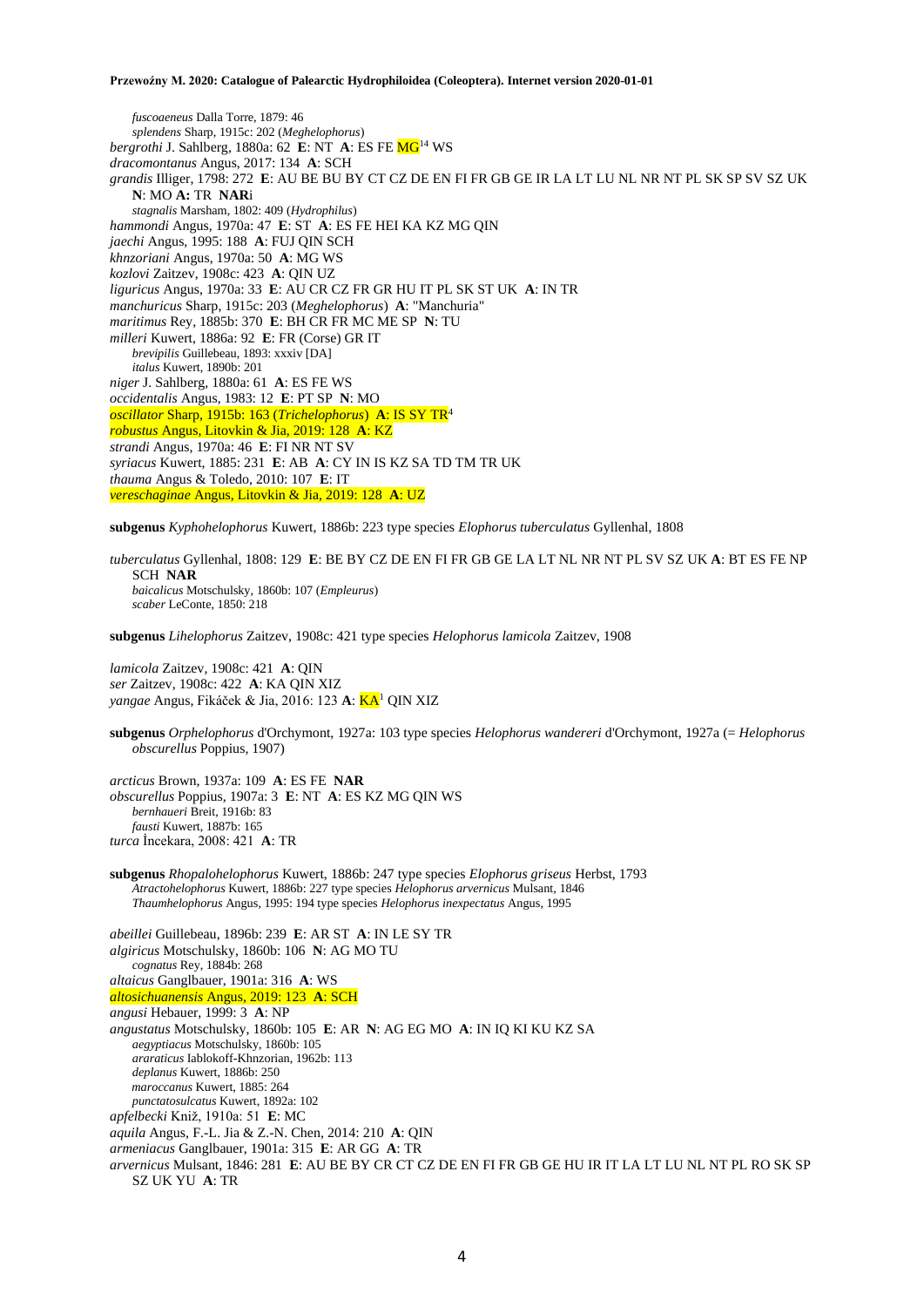*asperatus* Rey, 1885a: 19 **E**: AU CZ DE FR GE GR HU IT LU PL SK SV SZ *crenatus* Rey, 1884b: 268 [HN] *ganglbaueri* Sharp, 1916b: 130 [HN] *umbilicollis* Kuwert, 1885: 310 *aspericollis* Angus, 1973: 309 **A**: ES FE KZ MG QIN *asturiensis* Kuwert, 1885: 262 **E**: FR IT PT SP **N**: AG MO TU *iricollis* Sharp, 1916b: 165 *atlantis* Angus & Aouad, 2009: 295 **N**: MO *auricollis* Eschscholtz, 1822: 43 **A**: ES **NAR** *angustulus* Mannerheim, 1853: 165 *consimilis* Mannerheim, 1853: 164 *inquinatus* Mannerheim, 1852b: 343 *bameuli* Angus, 1987: 52 **E**: SP *banghaasi* Kniž, 1919: 11 **A**: AF KI KZ TD *barbarae* Angus, 1985c: 743 **E**: ST **A**: KZ WS *biltoni* Angus, Mahdizadeh & Hosseinie, 2005: 196 **E**: AB **A**: IN *brevipalpis brevipalpis* Bedel, 1881: 301 **E**: AB AR AU BH BU BY CR CT CZ DE EN FA FI FR GB GE GG GR HU IR IT LA LT LU MD NL NR NT PL PT RO SK SP ST SV SZ TR UK YU **A**: CY IN IQ IS LE SY TR **NAR**i *bulbipalpis* Kuwert, 1890b: 196 *creticus* Kiesenwetter, 1858b: 40 [suppressed] *insignis* Rey, 1885b: 392 *mixtus* Rey, 1885b: 392 *rufipennis* Hubenthal, 1911b: 189 *brevipalpis levantinus* Angus, 1988b: 226 **A**: IN IQ LE TR *brevitarsis* Kuwert, 1890b: 191 **E**: AL AU BH BU CR CZ IT PL RO SK *deubeli* Krauss, 1900a: 239 *browni* McCorkle, 1970: 280 **A**: ES FE HEI<sup>13</sup> JIL MG **NAR** *calpensis* Angus, 1988a: 178 **E**: SP *carsoni* Angus, 1970b: 269 **A**: ES MG QIN SCH WS *cincticollis* Guillebeau, 1893: xxxv **E**: SP **N**: AG MO TU *biscrensis* Sharp, 1916b: 166 *chobauti* Guillebeau, 1896b: 232 *confrater* Kuwert, 1886a: 169 **E**: BU PL UK "Balkan" *knothyi* Ganglbauer, 1901a: 319 *costulatus* Kuwert, 1887b: 167 **E**: "Caucasus" *croaticus* Kuwert, 1886b: 248 **E**: AU BE BY CR CT CZ FR GE HU LA NL PL SK ST YU **A**: ES TR WS *fausti* Sharp, 1916a: 85 [HN] *moscoviticus* A. Semenov, 1899: 610 *daedalus* d'Orchymont, 1932b: 395 **A**: IN TR *dalmatinus* Ganglbauer, 1901a: 312 **E**: ME *difficilis* Angus, 1988b: 230 **A**: IS LE TR *discrepans* Rey, 1885a: 19 **E**: AU BY CR CT CZ EN FI FR HU IT LU NT PL SP ST UK "Transcaucasus" **N**: MO **A**: IN TR *iteratus* Sharp, 1916b: 174 *discretus* d'Orchymont, 1925a: 147 **A**: KZ TM *dixoni* Angus, 1987: 51 **A**: IS TR *dorsalis* Marsham, 1802: 410 (*Hydrophilus*) **E**: AU BH CR CT CZ FR GB GE HU IT LU NL PL RO SK ST SZ TR UK **A**: TR *demoulini* Mathieu, 1858: 34 [DA] *quadrisignatus* Bach, 1851: 389 *elizabethae* Angus, 1987: 53 **N**: MO *erzurumicus* İncekara, Mart & Erman, 2005: 44 **A**: TR *faustianus* Sharp, 1916d: 195 (*Atracthelophorus*) **E**: GG ST **A**: TR *fauveli* Ganglbauer, 1901a: 314 **E**: IT SZ *ganglbaueri* Kniž, 1909: (297) *flavipes* Fabricius, 1792a: 205 **E**: AU BH BU BY CR CT CZ DE EN FA FI FR GB GE HU IR IT LA LT LU MC NR NT PL PT SK SP SV SZ UK **N**: MO **A**: CY TR *arcuatus* Mulsant, 1844a: 36 *balticus* Kuwert, 1886a: 138 *monticola* Rey, 1885b: 385 *phalleterus* Sharp, 1916b: 129 *planicollis* Thomson, 1870b: 327 *shetlandicus* Kuwert, 1890b: 227 *sphagnicola* Hardy, 1871: 254 *viridicollis* Stephens, 1828: 112 *fosteri* Angus, 1985c: 725 **A**: KI TD UZ *frater* d'Orchymont, 1926a: 93 **A**: ES IN KA NP TR UP XIZ *hingstoni* d'Orchymont, 1926a: 95 *fulgidicollis* Motschulsky, 1860b: 105 **E**: DE FR GB GE IR IT NL PT SP SV **N**: AG MO TU **A**: TR *emaciatus* Kuwert, 1886b: 249 *exasperatus* Sharp, 1916a: 83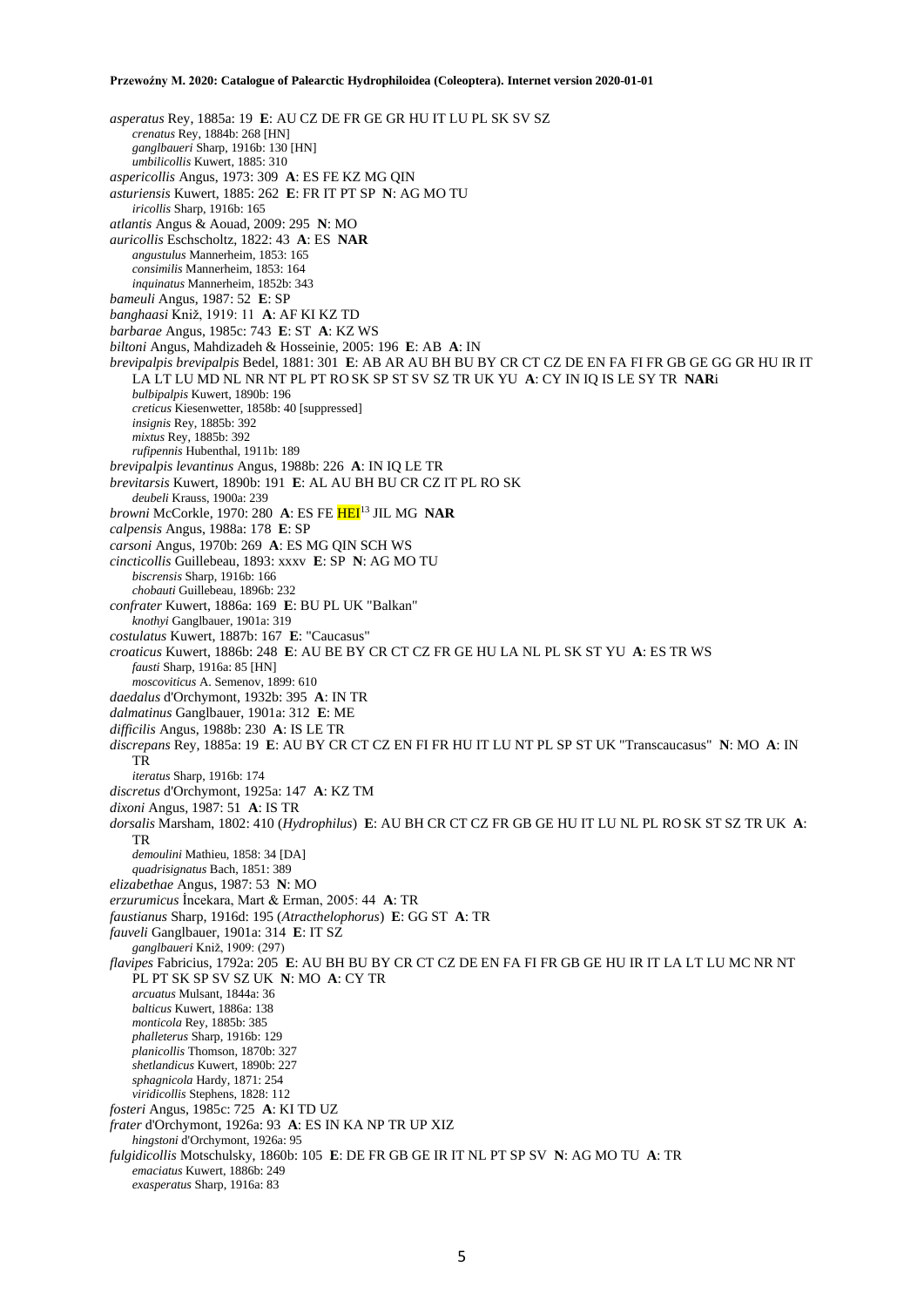*filitarsis* L. W. Schaufuss, 1882c: 621 *mulsanti* Cox, 1874: 136 *glacialis* A. Villa & G.B. Villa, 1833b: 34 **E**: AU BU FI FR GE GR IT MC NR NT PL PT SK SP SV SZ *inalpinus* Dufour, 1851: 363 *insularis* Reiche, 1861: 204 *nivalis* Thomson, 1853: 44 [HN] *granularis* Linnaeus, 1760: 214 (*Buprestis*) **E**: AU BH BY CR CT CZ DE EN FI FR GB GE GG HU IR IT LA LT LU MC NL NR NT PL PT SK SP ST SV SZ UK **A**: ES TR WS *brevicollis* Thomson, 1868: 307 *latus* Kuwert, 1886b: 282 *minimus* Kuwert, 1887b: 168 [HN] *opacus* Kuwert, 1886b: 282 [DA] *pusillus* Motschulsky, 1860b: 106 *pygmaeus* Fabricius, 1792a: 205 *ytenensis* Sharp, 1914b: 103 *gratus* Angus, 1987: 47 **E**: PT SP **N**: AG MO TU *pusillus* Rey, 1885b: 392 [HN] *griseus* Herbst, 1793: 143 **E**: AR AU BU BY CT CZ DE EN FI FR GB GE HU IR IT LA LT LU MD NL NR NT PL RO SK SP ST SV SZ TR UK **A**: TR *affinis* Marsham, 1802: 409 (*Hydrophilus*) [HN] *lateralis* Dalla Torre, 1877: 70 *gurjevae* Angus, 1985c: 725 **A**: KI KZ UZ *guttulus* Motschulsky, 1860b: 106 **E**: AR GG ST **A**: TR *caucasicus* Kuwert, 1885: 232 *dormitans* Sharp, 1916d: 196 (*Atracthelophorus*) *helenae* Angus, 1998: 5 **A**: TR hilaris Sharp, 1916b: 125 E: AB AR GG <mark>ST</mark><sup>12</sup> A: IN LE TR *eichleri* d'Orchymont, 1926c: 391 *illustris* Sharp, 1916b: 126 **E**: FR GR IT MC SP UK **A**: TR *imaensis* d'Orchymont, 1926a: 97 **A**: KA QIN SCH XIZ *jocoteroi* Angus & Diaz Pazos, 1991: 419 **E**: PT SP *karatavicus* Angus & Litovkin, 2018: 60 **E**: KZ *kaszabianus* Angus, 1970b: 274 **A**: MG *kayae* Angus, 1985c: 741 **A**: TD UZ *kazakhstanicus* Angus, 1995: 196 **A**: KZ *kerimi* Ganglbauer, 1901a: 318 **E**: AB GG **A**: ES IN KI KZ MG NMO QIN TR WS XIN XIZ *kervillei* d'Orchymont, 1932b: 394 **E**: GR **A**: TR *kirgisicus* Kniž, 1914: (114) **E**: ST **A**: IN KZ TR *korotyaevi* Angus, 1985a: 89 **E**: SP *kryzhanovskii* Angus, 1985c: 745 **A**: ES FE MG<sup>14</sup> *laferi* Angus, 1995: 201 **A**: FE *lapponicus* Thomson, 1853: 42 **E**: BY CT DE FI GG IT NT SP SV **A**: ES FE IN IS KZ LE TR UZ WS *celatus* Sharp, 1916b: 171 *jakowlewi* A.P. Semenov, 1900a: 89 *jeniseiensis* Kuwert, 1886b: 285 *satunini* Zaitzev, 1946: 260 *suturalis* Motschulsky, 1860b: 105 *laticollis* Thomson, 1853: 43 **E**: BY CT DE EN FI FR GB GE IC NL NR NT PL SK SV *pallidulus* Thomson, 1868: 304 *leontis* Angus, 1985c: 740 **E**: SP *lewisi* Angus, 1985c: 740 **E**: GG **A**: IS TR *limbatus* Motschulsky, 1860b: 106 **A**: ES IN KZ MG WS *longipennis* Ganglbauer, 1901a: 315 **A**: KI KZ *longitarsis* Wollaston, 1864: 86 **E**: AU FR GB GE HU IT LT NL PL SK SP ST UK YU **N**: CI MO TU **A**: KZ TR *diffinis* Sharp, 1916b: 168 *erichsoni* Bach, 1866: xi [RN] *punicus* Sharp, 1916b: 167 *punientanus* L.W. Schaufuss, 1882c: 620 *semifulgens* Rey, 1885b: 388 *maculatus* Motschulsky, 1860a: 106 **E**: AB AR **A**: IN KZ TR *matsumurai* Nakane, 1963c: 63 **A**: FE JA *mervensis* A.P. Semenov, 1900b: 587 **E**: AR **A**: AF IN KA KZ SA TD TM TR UZ YE *arabicus* Sharp, 1916a: 83 *fryanus* Sharp, 1916b: 171 *infelix* Sharp, 1916a: 84 *lederi* Sharp, 1916b: 174 *minutus* Fabricius, 1775: 66 **E**: AU BH BU BY CR CT CZ DE EN FI FR GB GE GG GR HU IR IT LA LT LU NL NR NT PL RO SK SL SP ST SV SZ TR UK YU **N**: AG MO **A**: IS TR *mongoliensis* Angus, 1970b: 257 **A**: KZ MG QIN *montanus* d'Orchymont, 1926a: 97 **A**: AF KI KZ QIN SCH UP WS XIZ *montenegrinus* Kuwert, 1885: 261 **E**: AU BH BU CR CZ GE GG HU IT MC ME PL RO SK TR UK YU **A**: TR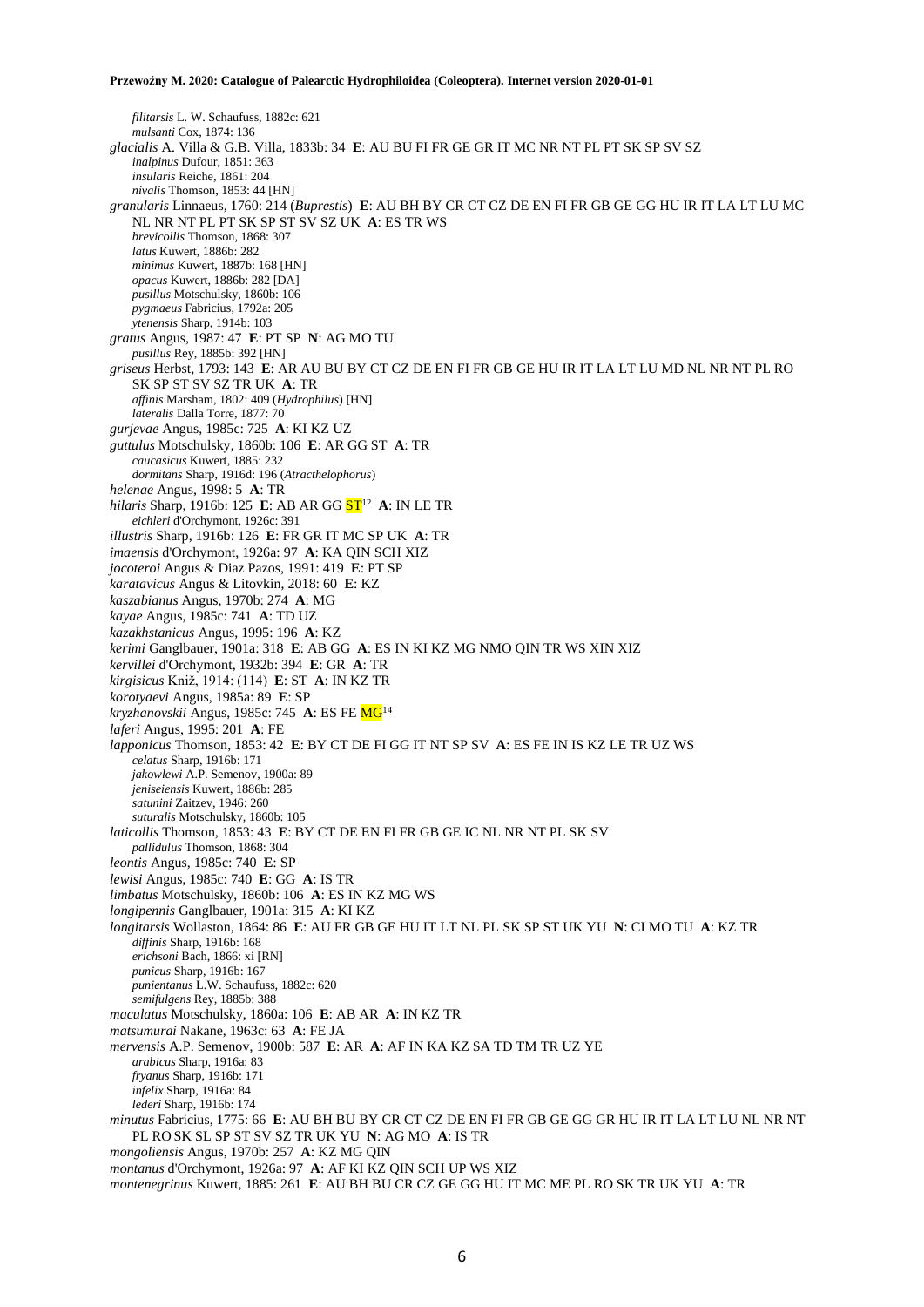*nanus* Sturm, 1836: 40 **E**: AU BY CR CT CZ DE EN FI FR GB GE HU IR IT LA LT LU NL NR NT PL SK SL ST SV SZ UK "Transcaucasus" **A**: ES FE **HEI**<sup>13</sup> NMO TR WS *nevadensis* Sharp, 1916d: 196 (*Atracthelophorus*) **E**: SP *nigricans* Poppius, 1907a: 9 **A**: ES FE HEI JA MG NMO WS *transbaikalicus* d'Orchymont, 1945c: 11 *nivalis* Giraud, 1852: 92 **E**: AL AU CR CZ FR GE IT MC ME PL SK SZ YU *nivalis* L. Miller, 1852a: 109 [HN] *semicostatus* Rey, 1885b: 375 *nivicola* Sainte-Claire Deville, 1926a: 93 **N**: MO *oblongus* LeConte, 1850: 217 **E**: NT **A**: ES FE WS **NAR** *laevicollis* Poppius, 1907a: 5 *obscurus* Mulsant, 1844a: 36 **E**: AU BU CZ DE FI FR GB GE GG GR HU IR IT LU NL PL SK SP ST SV TR UK **A**: TR *aeneipennis* Thomson, 1853: 43 *apicatus* Rey, 1885b: 386 *krueperi* Kuwert, 1886b: 284 *simplex* Rey, 1885b: 386 *subcrenatus* Rey, 1885b: 386 *walkeri* Sharp, 1916b: 108 *orientalis* Motschulsky, 1860b: 106 **E**: NT **A**: ES FE HEI JA WS **NAR** *sahlbergi* Kuwert, 1886a: 90 *pallidipennis* Mulsant & Wachanru, 1852: 6 **E**: GR **A**: CY IS TR *reitteri* Kuwert, 1885: 262 *vinctus* Sharp, 1916b: 167 *pallidus* Gebler, 1830: 103 **E**: EN FI NR NT SV **A**: ES FE WS *borealis* R.F. Sahlberg, 1834: 4 *incertus* Kuwert, 1886a: 136 *pallidipennis* Thomson, 1853: 41 [HN] *parallelus* Motschulsky, 1860b: 105 *quadricollis* Kuwert, 1886b: 247 [RN] *thomsonis* Kuwert, 1885: 312 [RN] *parajacutus* Angus, 1970b: 279 **A**: MG *paraminutus* Angus, 1986: 150 **E**: AU BY CT CZ GE GR HU PL SK ST UK **N**: TU **A**: TR WS *paramontanus* Angus, 1985c: 744 **A**: TR TD *parasplendidus* Angus, 1970b: 272 **A**: ES FE **NAR** *pici* Guillebeau, 1893: xxxiv **N**: AG MO *pictus* Ganglbauer, 1901a: 317 **A**: TD UZ *pitcheri* Angus, 1970b: 277 **A**: ES JIL *ponticus* Angus, 1988b: 234 **A**: TR *poppii* Angus, 1970b: 263 **A**: ES FE *praenanus* Łomnicki, 1894: 69 **A**: ES FE MG QIN WS *birulai* Zaitzev, 1910: 48 *jacutus* Poppius, 1907a: 7 *pumilio* Erichson, 1837: 197 **E**: AU CR CT DE FI FR GE LA LU NL NT PL SK SZ YU **A**: ES WS *fallax* Kuwert, 1886a: 135 *puncticollis* Rey, 1885b: 382 **E**: FR (Corse) *corsicanus* Kuwert, 1885: 310 *redtenbacheri* Kuwert, 1885: 264 **E**: AU BY CZ DE EN GE HU IT LT PL SK ST SV UK **A**: KZ WS *spinifer* Sharp, 1916a: 84 *richterae* Angus, 1985c: 737 **E**: GG ST *rinki* Angus, 1985c: 744 **E**: IT *salinus* Angus & Litovkin, 2018: 58 **E**: KZ *seidlitzii* Kuwert, 1885: 261 **E**: PT SP *carpetanus* Sharp, 1916b: 111 *impressus* Kuwert, 1886b: 282 *longulus* Kuwert, 1886b: 284 *shatrovskyi* Angus, 1985b: 163 **A**: MG *similis* Kuwert, 1887b: 166 **E**: ST **A**: ES HEI KZ LIA MG TR WS *elongatus* Motschulsky, 1860b: 105 [HN] *motschulskyi* Angus, 1970b: 265 [RN] *singularis* L. Miller, 1881: 189 **E**: AL CR GR ME *sinoglacialis* Angus, Ryndevich & Zhang, 2017: 240 **A**: XIN *splendidus* J. Sahlberg, 1880a: 62 **A**: ES FE WS **NAR** *strigifrons* Thomson, 1868: 308 **E**: AU BY CT CZ DE EN FI FR GB GE HU IT IR LA LT LU NL NR NT PL SK SV SZ UK **A**: ES TR WS *championi* Sharp, 1915e: 236 *subarcuatus* Rey, 1885b: 386 **E**: FR (Corse) IT (Sardegna) *aritzuensis* Sharp, 1916b: 110 *lancifer* Sharp, 1916b: 111 *purpuratus* Rey, 1885b: 386 *subcarinatus* Angus, 1985c: 743 **A**: IS LE TR *theryi* d'Orchymont, 1925a: 145 **N**: MO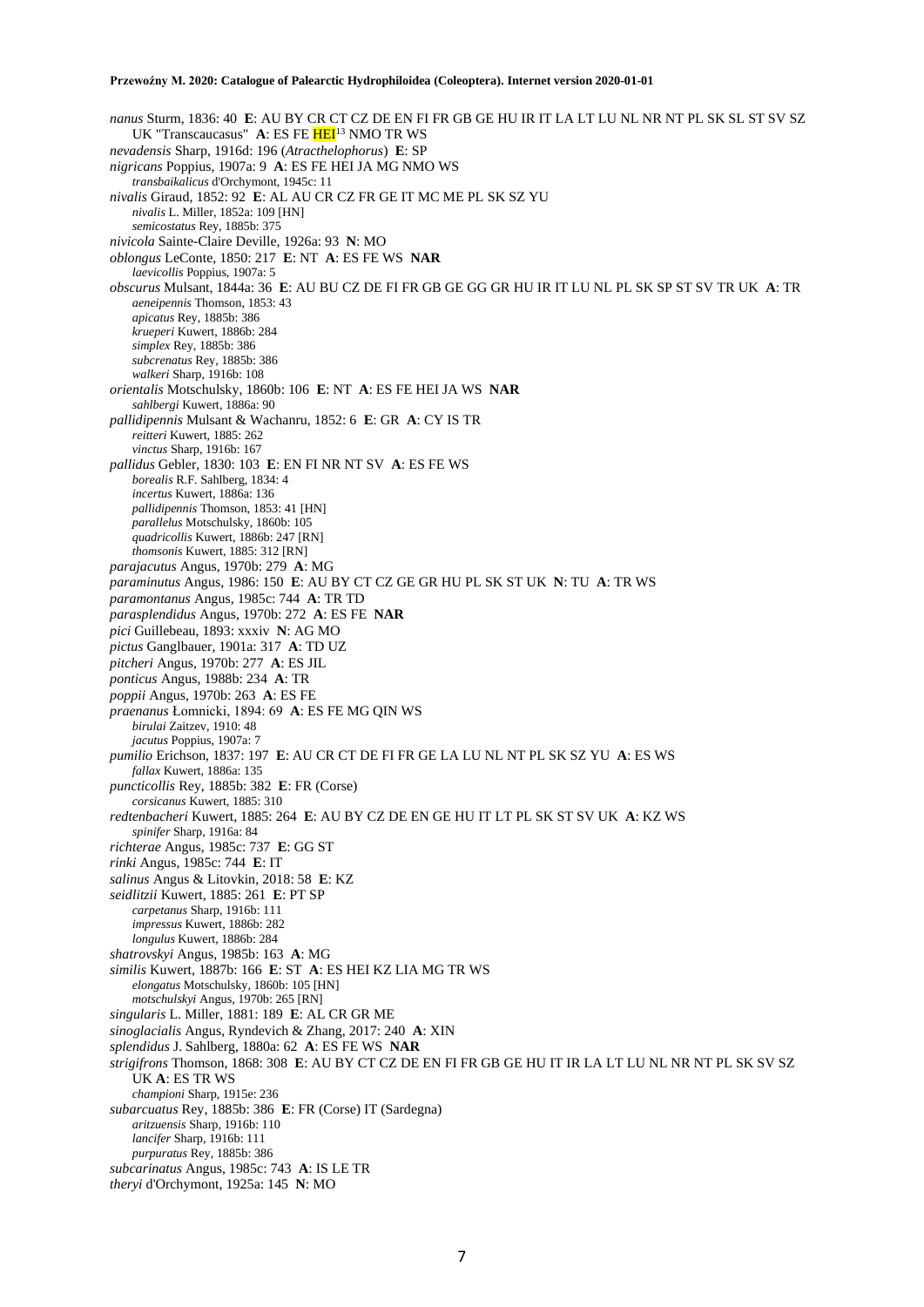*timidus* Motschulsky, 1860b: 106 A: ES FE HEI JIL MG<sup>14</sup> NMO *trisulcatus* Guillebeau, 1896b: 232 **N**: AG *uvarovi* Angus, 1985c: 742 **E**: CT ST **A**: FE KZ WS *villosus* Duftschmid, 1805: 296 **E**: AU CZ GE HU RO SK *pinkeri* Ganglbauer, 1904a: 171 *zoppae* Ganglbauer, 1901a: 319 *wrootae* Angus, 1988b: 237 **E**: GR *yammounensis* Angus, 1988b: 232 **A**: IS LE *zagrosicus* Angus, 1988b: 236 **A**: IN TR

**subgenus** *Transithelophorus* Angus, 1970b: 252 type species *Helophorus crinitus* Ganglbauer, 1901

*beibienkoi* Angus, 1984: 539 **A**: KZ TD UZ *crinitus* Ganglbauer, 1901a: 312 **A**: ES FE HEI QIN SHA XIZ WS *kardakoffi* Stöcklein, 1954: 268 *terminassianae* Angus, 1984: 540 **E**: AR **A**: LE TR

**subgenus** *Trichohelophorus* Kuwert, 1886b: 223 type species *Elophorus alternans* Gené, 1836

*alternans* Gené, 1836: 184 **E**: CR FR GB GR IT NL PT SP **N**: AG MO TU *intermedius* Mulsant, 1844a: 32 *mauritanicus* Sharp, 1915b: 162 (*Trichelophorus*)

family Helophoridae, **nomen dubium** (possibly not even Hydrophiloidea) *Helophorus cicatricosus* Gravenhorst, 1807: 107 [DA] [no type locality given]

# family EPIMETOPIDAE Zaitzev, 1908

**genus** *Eumetopus* **Balfour-Browne, 1949: 13** type species *Sepidulum bullatum* Sharp, 1875 *acutimontis* Ji & Jäch, 1998: 202 **A**: HAI *asperatus* Champion, 1919d: 237 (*Epimetopus*) **A**: HP NP UP *bullatus* Sharp, 1875b: 249 (*Sepidulum*) **A**: "India" *weigeli* Skale & Jäch, 2003: 195 **A**: NP

# family GEORISSIDAE Laporte, 1840

**genus** *Georissus* **Latreille, 1809: 377** type species *Pimelia pygmaea* Fabricius, 1798 (= *Byrrhus crenulatus* P. Rossi, 1794)

**subgenus** *Georissus* Latreille, 1809: 377 type species *Pimelia pygmaea* Fabricius, 1798 (= *Byrrhus crenulatus* P. Rossi, 1794)

*babai* Satô, 1970: 199 **A**: JA *canalifer* Sharp, 1888a: 244 **A**: FE JA *crenulatus* P. Rossi, 1794: 81 (*Byrrhus*) **E**: AL<sup>18</sup> AU BY CR CZ DE EN FI FR GB GE GG GR HU IR IT LA LT LU NL NR NT PL PT RO SK SP ST SV SZ **A**: ES FE IS KZ MG WS TR *bisulcatus* Motschulsky, 1843: 657 *canaliculatus* Reiche, 1879: 237 [HN] *corcyraeus* J. Sahlberg, 1903b: 25 *dubius* Panzer, 1799a: no. 5 (*Trox*) *incisus* Motschulsky, 1843: 649 *integrostriatus* Motschulsky, 1843: 650 *major* Motschulsky, 1843: 647 *mutilatus* Motschulsky, 1843: 655 *nepos* Fairmaire, 1879c: 182 *punctatus* Grimmer, 1841: 40 *pygmaeus* Fabricius, 1798: 45 (*Pimelia*) *siculus* Ragusa, 1873: 233 *spinicollis* Motschulsky, 1843: 653 *substriatus* Heer, 1841: 472 **E**: AU BU FR GE GR IT RO SZ "Balkan" "Caucasus" *tenuepunctatus* Motschulsky, 1843: 652

**subgenus** *Neogeorissus* Satô, 1972: 209 type species *Georissus japonicus* Satô, 1972

*bipartitus* Champion, 1923b: 177 **A**: UP *caelatus* Erichson, 1847: 504 **E**: AU CR FR GR IT RO **A**: SY TR *chameleo* Fikáček & Trávníček, 2009: 145 **E**: AE OM<sup>7</sup> *coelosternus* Champion, 1923b: 177 **A**: UP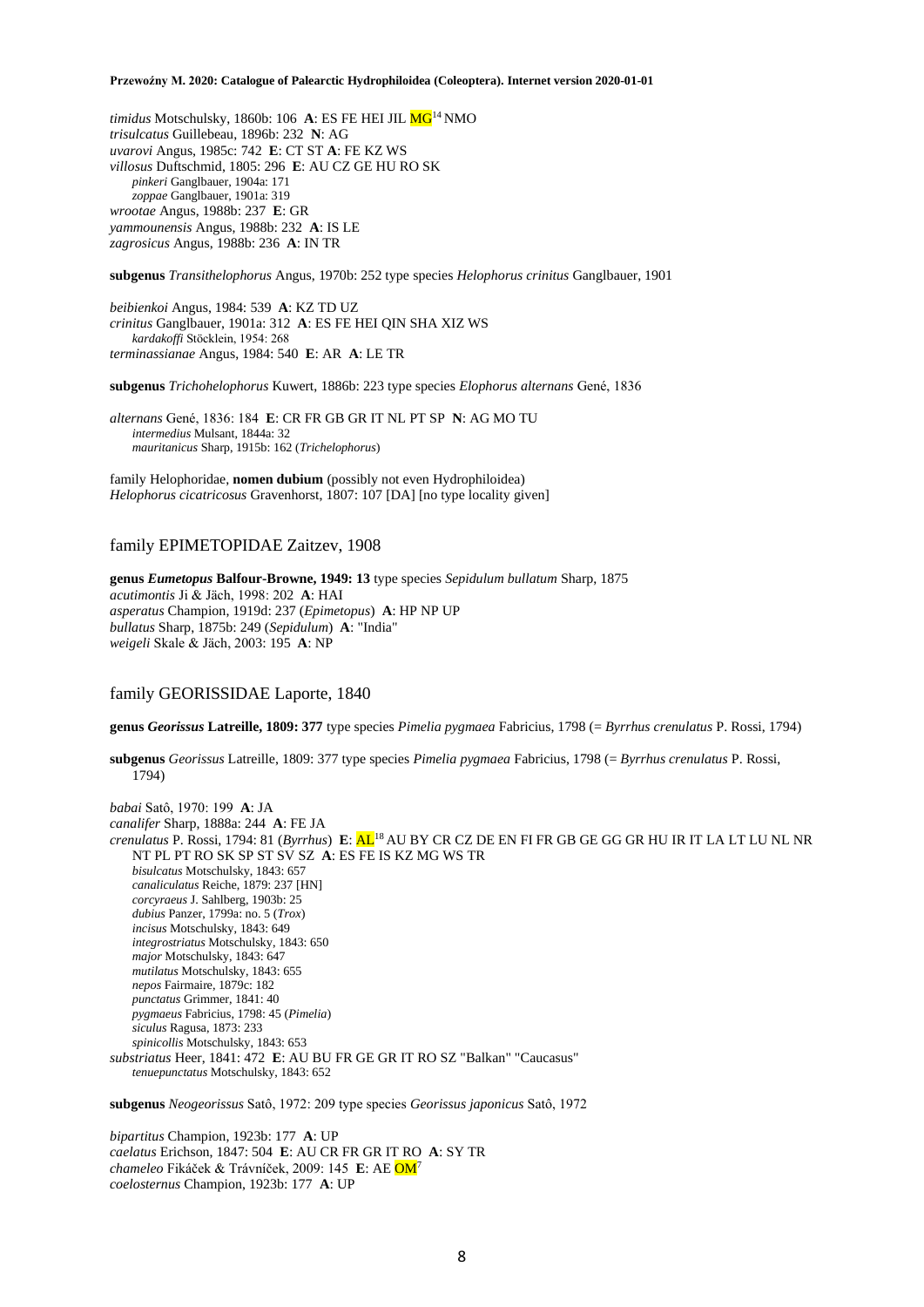*costatus* Laporte, 1840b: 45 **E**: AL<sup>18</sup> BU CT FR GR IT PT SP ST **N**: AG EG **A**: IS TR WS *carinatus* Rosenhauer, 1856: 112 *cupreus* Reiche, 1879: 237 *latreillei* Dufour, 1843: 57 *pimelioides* Fairmaire, 1859a: 45 *formosanus* Kôno, 1936: 53 **A**: TAI *fusicornis* Champion, 1923b: 175 **A**: SD UP *instabilis instabilis* Champion, 1923b: 176 **A**: UP *instabilis minusculus* Champion, 1923b: 176 **A**: UP *japonicus* Satô, 1972: 210 **A**: FE JA *katsuoi* Nakane, 1995: 42 **A**: JA *kurosawai* Nakane, 1963c: 63 **A**: JA *laesicollis* Germar, 1832: pl. 3 **E**: AB AL<sup>18</sup> AU BU CR CZ FR GE GR IT RO SP SZ UK **A**: LE TR *canaliculatus* Motschulsky, 1843: 659 *maritimus* Fikáček, Delgado & Gentili, 2012: 49 **A**: YE (Suqutra) *nemo* Fikáček, Delgado & Gentili, 2012: 112 **A**: YE (Suqutra) *persicus* Fikáček & Falamarzi, 2010: 108 **A**: IN *sakaii* Satô, 1972: 211 **A**: JA *septemcostatus* Champion, 1923b: 178 **A**: UP *trifossulatus* Motschulsky, 1843: 658 **E**: GG **N**: EG

**subgenus** *Nipponogeorissus* Satô, 1972: 212 type species *Georissus granulosus* Satô, 1972

*granulosus* Satô, 1972: 212 **A**: JA

# family HYDROCHIDAE Thomson, 1859

**genus** *Hydrochus* **Leach, 1817: 90** type species *Silpha elongata* Schaller, 1783 *Amrishius* Makhan, 1998a: 143 type species *Hydrochus lacustris* Nietner, 1856 *Aschius* Makhan, 2004: 12 type species *Hydrochus squamifer* LeConte, 1855 *Deepakius* Makhan, 1998a: 141 type species *Deepakius amrishi* Makhan, 1998 *Kiransus* Makhan, 1994: 160 type species *Kiransus aschnaae* Makhan, 1994 *Rishihydroius* Makhan, 2001a: 84 type species *Hydrochus megaphallus* Berge Henegouwen, 1988 *Rishwanius* Makhan, 1998a: 144 type species *Hydrochus soesilaae* Makhan, 1994 (= *Hydrochus richteri* Bruch, 1915) *Satishius* Makhan, 2004: 11 type species *Satishius tishi* Makhan, 2004 *Soesilius* Makhan, 2001b: 390 type species *Hydrochus dewnaraini* Makhan, 1992 *aequalis* Sharp, 1884b: 457 **A**: JA *adiyamanensis*Taşar, 2017: 356 **A**: TR *aljibensis* Castro & Delgado, 1999: 26 **E**: PT SP **N**: MO *angusi* Valladares, 1988: 84 **E**: SP *angustatus* Germar, 1824: 90 **E**: BE CR FR GB GE HU IR IT LU NL PT SK SP **N:** MO *ramiroi* Roubal, 1934d: 43 *rugiceps* Rey, 1886: 9 *salinus* Rey, 1886: 10 *sculptus* Rey, 1886: 10 *subcyanescens* Gozis, 1919: 127 *brevis* Herbst, 1793: 141 (*Elophorus*) **E**: AU BE BY CT CZ DE EN FI FR GB GE GG HU IR IT LA LT LU NL NR NT PL SK SV SZ UK **A**: ES TR *chubu* Balfour-Browne & Satô, 1962: 3 **A**: JA SC *crenatus* Fabricius, 1792a: 205 (*Elophorus*) **E**: AU BE BU BY CR CT CZ DE EN FI FR GB GE HU IT LA LT LU NL PL SK SL ST SV SZ UK **A**: WS *carinatus* Germar, 1824: 89 *elongatus* Schaller, 1783: 257 (*Silpha*) **E**: AU BE BU BY CR CT CZ DE FR GB GE HU IT LA LT LU PL SK SL ST SV SZ **A**: ES KZ WS TR "Central Asia" *cicindeloides* Marsham, 1802: 411 (*Hydrophilus*) *crenulatus* Motschulsky, 1860b: 104 *elongatus* Fabricius, 1792a: 204 (*Elophorus*) [HN] *sibiricus* Motschulsky, 1860b: 104 *farsicus* Hidalgo-Galiana, Jäch & Ribera, 2010: 61 **A**: IN TR *flavipennis* Küster, 1852: no.55 **E**: AB AL AU BH BU CR CT CZ GR HU IT ME PL PT SK SP ST UK **N**: MO TU **A**: IN TR *filiformis* Kuwert, 1887c: 291 [DA] *foveostriatus* Fairmaire, 1859b: 786 [DA] *fuscipennis* Kuwert, 1887c: 291 [DA] *obtusicollis* Fairmaire, 1877a: 141 [DA] *testaceipennis* Kuwert, 1887c: 291 [DA] *grandicollis* Kiesenwetter, 1870: 73 **E**: FR IT SL SP **N**: CI MO TU *ibericus* Valladares, Díaz & Delgado, 1999: 82 **E**: PT SP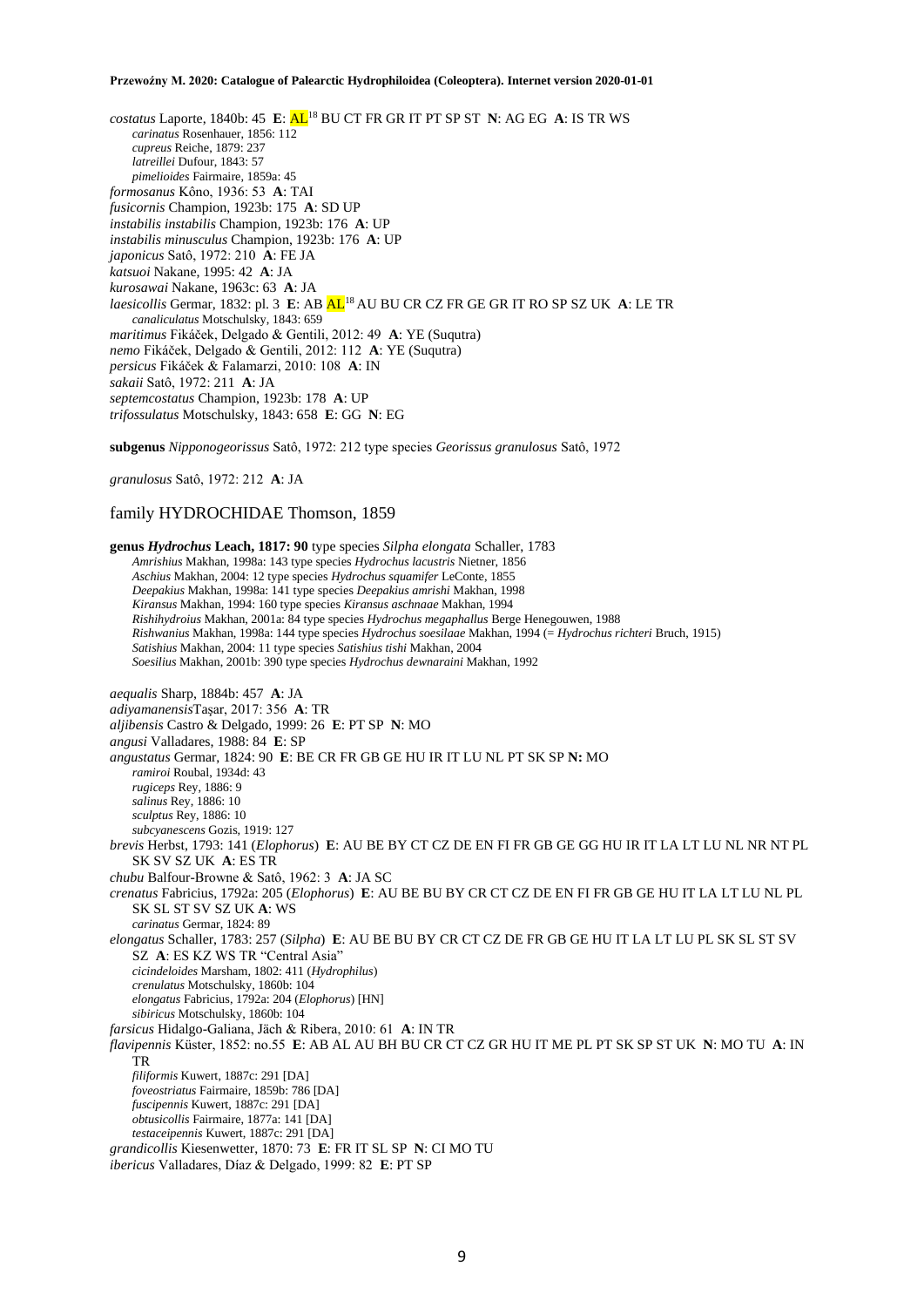*ignicollis* Motschulsky, 1860b: 104 **E**: AU BE BU BY CT CZ DE EN FI GB GE HU IR LA LT LU NR NT PL SK ST SV YU **A**: TR WS *interruptus* L. Heyden, 1870: 72 **E**: PT SP *martinae* Makhan, 1996: 185 *japonicus* Sharp, 1873b: 64 **A**: HUN JA LIA SC TAI **AUR ORR** *annamita* Régimbart, 1903b: 64 *kirgisicus* Motschulsky, 1860b: 103 **E**: BY CT HU NT UK **A**: ES FE KZ WS *lacustris* Nietner, 1856: 14 **A**: "India" **ORR** *laferi* Shatrovskiy, 1989: 275 **A**: FE *megaphallus* Berge Henegouwen, 1988: 19 **E**: AU BE BY CZ DE EN FI GB GE HU LA NL NR PL RO SK ST SV TR UK *niloticus* Sharp, 1904: 3 **N**: EG *nitidicollis* Mulsant, 1844a: 49 **E**: BE FR GB GE IT PT SP **N**: MO "Northwest Africa" **A**: CY *flavipennis* Gozis, 1919: 125 [HN] [DA] *funebrior* Gozis, 1919: 125 [DA] *impressus* Rey, 1885a: 21 [HN] *nodulifer* Reitter, 1897d: 210 **E**: AB **A**: IN TR *nooreinus* Berge Henegouwen & Sáinz-Cantero, 1992: 26 **E**: SP *octocarinatus* Hochhuth, 1871: 249 **E**: UK *opacus* Motschulsky, 1860b: 103 **A**: "India" *violaceomicans* Motschulsky, 1860b: 103 *rishi* Makhan, 1995: 193 **A**: GUX HUN **ORR** *rhytipterus* Jia & W. Wu, 1999: 308 **A**: HUN *roberti* Shatrovskiy, 1993: 828 **E**: AB ST *smaragdineus* Fairmaire, 1879b: 159 **E**: FR PT SP **N**: AG MO TU *bicolor* Rey, 1885a: 20 *fossula* Rey, 1886: 11 *tariqi* Ribera, Hernando & Aguilera, 1999: 99 **E**: SP **N**: MO

# family SPERCHEIDAE Erichson, 1837

**genus** *Spercheus* **Kugelann, 1798: 241** type species *Dytiscus emarginatus* Schaller, 1783

*belli babylonicus* Hebauer, 1997a: 34 **A**: IQ KU<sup>3</sup> *belli belli* Champion, 1919d: 239 **A**: PA UP **ORR** *binodulus* Champion, 1919d: 239 *gibbus* Champion, 1919d: 238 *cerisyi* Guérin-Méneville, 1842: 71 **N**: EG **A**: IQ IS **AFR** *capicola* Péringuey, 1892b: 107 *crenaticollis* Régimbart, 1906: 271 *emarginatus* Schaller, 1783: 327 (*Dytiscus*) **E**: AB AU BE BU BY CR CT CZ DE EN FR GB GE GR HU IT LA LT LU NL NT PL RO SK ST SV SZ TR UK **N**: EG **A**: FE IN KZ TD TR "Central Asia" "South Siberia" *luridus* Mathieu, 1858: 33 *sordidus* Marsham, 1802: 403 (*Hydrophilus*) *texanus* Spangler, 1961: 117 *verrucosus* Marsham, 1802: 404 (*Hydrophilus*) *platycephalus interruptus* Fairmaire, 1892a: 88 **N**: EG **AFR** *senegalensis* Laporte, 1832: 398 **A**: TR **AFR** *algoensis* Péringuey, 1892b: 108 *distinguendus* Fairmaire, 1893a: 147 *sulcatus* Gory, 1834: pl. 20 *stangli* Schwarz & Barber, 1918: 133 **A**: JA<sup>19</sup> TAI<sup>10</sup> **ORR**

# family HYDROPHILIDAE Latreille, 1802

subfamily **Hydrophilinae** Latreille, 1802 tribe Amphiopini Kuwert, 1890

**genus** *Amphiops* **Erichson, 1843: 229** type species *Hydrophilus gibbus* Illiger, 1801 *Cyprimorphus* Fairmaire, 1873: 334 type species *Cyprimorphus compressus* Fairmaire, 1873 (= *Coelostoma senegalense* Laporte, 1840)

*caristripus* Jia, 1994: 100 (102) **A**: FUJ *coelopunctatus* Jia, 2014: 1089 **A**: HAI HKG *coomani* d'Orchymont, 1926b: 246 **A**: GUA HAI HKG MAC **ORR** *mater* Sharp, 1873b: 62 **A**: BEI FUJ GUA GUI GUX HAI HUB HUN JA JIA JIX NP SC SCH TAI<sup>10</sup> TIA YUN ZHE **ORR** *annamita* Régimbart, 1903b: 62 *pedestris* Sharp, 1890: 354 *varians* d'Orchymont, 1922: 629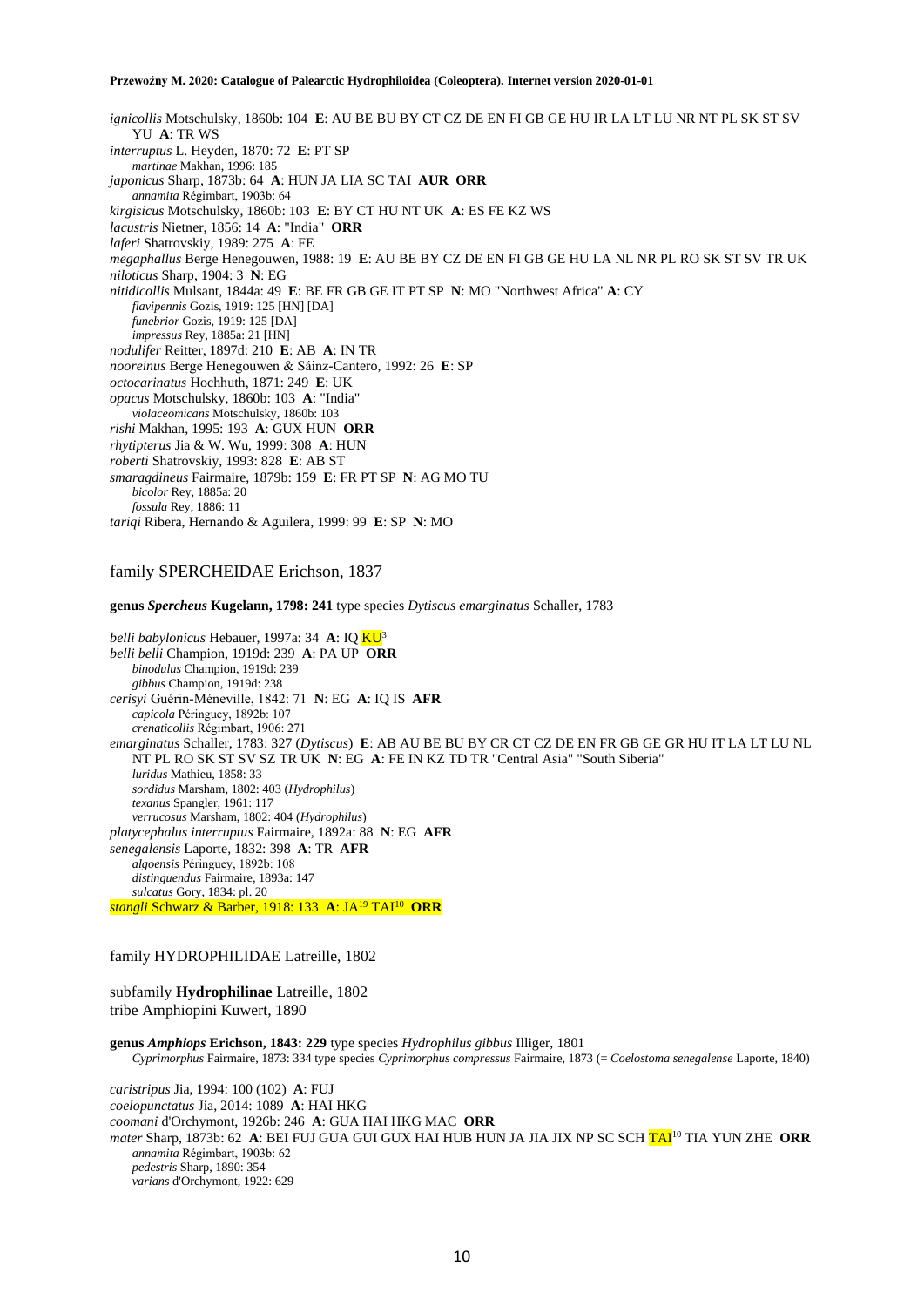*mirabilis* Sharp, 1890: 355 **A**: GUA GUX HAI JIA SHN YUN **ORR** *variolosus* Régimbart, 1903b: 63 *yunnanensis* Pu, 1963: 82 (80) *phallicus* d'Orchymont, 1936c: 114 **N**: EG **A**: IS **AFR** *senegalensis* Laporte, 1840b: 59 (*Coelostoma*) **N**: EG MO **AFR** *abeillei* Guillebeau, 1896b: 229 *compressus* Fairmaire, 1873: 334 (*Cyprimorphus*) *lucidus* Erichson, 1843: 231 tribe Berosini Mulsant, 1844 **genus** *Allocotocerus* **Kraatz, 1883: 14** type species *Allocotocerus bedeli* Kraatz, 1883 *Ashnaia* Makhan, 2007a: 1 type species *Ashnaia soesilae* Makhan, 2007 *Globaria* Latreille, 1829: 521 [HN] type species *Globaria leachii* Hope, 1838 *Spheroides* Hope, 1838: 168 [HN] (no type species designated) *leachii* Hope, 1838: pl. 3 [fig. 6 + p. 167] (*Globaria*) **A**: GUA GUX **ORR** *narayanus* Hebauer, 2002a: 8 **A**: NP *striatopunctatus* Laporte, 1840b: 57 (*Globaria*) **A**: SA **ORR** *subditus* d'Orchymont, 1939a: 105 (*Globaria*) **A**: YUN **genus** *Berosus* **Leach, 1817: 92** type species *Dytiscus luridus* Linnaeus, 1760 *Hygrotrophus* W. J. MacLeay, 1873: 131 type species *Hygrotrophus nutans* W.J. MacLeay, 1873 *Paraberosus* Kuwert, 1890a: 113 type species *Paraberosus nigriceps* Kuwert, 1890 (= *Hydrophilus nigriceps* Fabricius, 1801) **subgenus** *Berosus* Leach, 1817: 92 type species *Dytiscus luridus* Linnaeus, 1760 *Euberosus* Acloque, 1896: 94 type species *Dytiscus luridus* Linnaeus, 1760 *affinis* Brullé, 1835: 285 **E**: AL AU BH BU CR FR GB GR HU IT MC ME NL PT SK SL SP TR YU **N**: AG EG MO TU **A**: CY IN IS SY TR *algericus* Kuwert, 1890a: 120 *murinus* Küster, 1844: no.36 *pelagicus* Kuwert, 1888c: 139 *salmuriensis* Ackermann, 1853: 197 *sardous* Kuwert, 1888c: 139 *suturalis* Küster, 1844: no.37 *byzantinus* Ganglbauer, 1904a: 225 **E**: GR **A**: IN KZ TR *corrugatus* Régimbart, 1906: 266 **N**: EG **A**: YE (Suqutra) **AFR** *dentatis* Wu & Pu, 1997: 190 [193] **A**: FUJ GUA GUI HEI HUN JIX SCH SHG YUN *dispar* Reiche & Saulcy, 1856: 355 **E**: "Caucasus" **A**: IN IQ IS LE SY TR *fuscostriatus* Fairmaire, 1892a: 87 **N**: AG **A**: OM SA YE **AFR** *geminus* Reiche & Saulcy, 1856: 356 **E**: AU CR CZ GE HU IT PL RO SK UK "Caucasus" *guilielmi* Knisch, 1924d: 23 **N**: MO *hispanicus* Küster, 1847: no.80 **E**: AU CR CZ FR GR HU IT MA NL PT SP **N**: AG LB MO TU **A**: TR **AFR** *lineicollis* A. Costa, 1884: 49 *subciliaris* Rey, 1885b: 348 *insolitus* d'Orchymont, 1937c: 40 **A**: IN KU PA SA *japonicus* Sharp, 1873b: 61 **A**: GUA GUI GUX HUB HUN JA JIX SC SCH TAI ZHE *luridus* Linnaeus, 1760: 214 (*Dytiscus*) **E**: AL AU BE BH BU BY CR CT CZ DE EN FI FR GB GE HU IR IT LA LT NL NR NT PL RO SK SL ST SV SZ UK YU "Caucasus" **A**: IN TR WS *chalcaspis* Eschscholtz, 1818: 457 (*Hydrophilus*) *fuscus* De Geer, 1774: 378 (*Hydrophilus*) [RN] *globosus* Curtis, 1828: pl. 240 *lapponicus* J. Sahlberg, 1894: 47 *sculptus* Solsky, 1873: 308 *nigriceps* Fabricius, 1801a: 254 (*Hydrophilus*) **A**: IN IQ NP OM PA SA UP YE **AFR ORR** *aeneiceps* Motschulsky, 1861a: 110 *immaculicollis* Fairmaire, 1892a: 88 *melanocephalus* Kuwert, 1890a: 113 (*Paraberosus*) *nigriceps* Kuwert, 1890a: 114 (*Paraberosus*) [HN] *problematicus* Schödl, 1993b: 214 **N**: EG **A**: IN YE *pulchellus* W.S. MacLeay, 1825: 35 **A**: HUB HUN FUJ GUA GUI GUX HAI HKG IN JA JIA JIX NP SA SCH TAI UP YUN ZHE **AUR ORR** *decrescens* Walker, 1859: 258 *pubescens* Mulsant & Rey, 1858: 319 *vestitus* Sharp, 1884b: 456 *punctipennis* Harold, 1878: 67 **A**: ES FE HEI HUN JA JIA LIA MG NMO SC TAI *rubiginosus* Kuwert, 1890a: 116 **A**: OM SA YE **AFR** *australis* Péringuey, 1892a: 23 (*Spercheus*)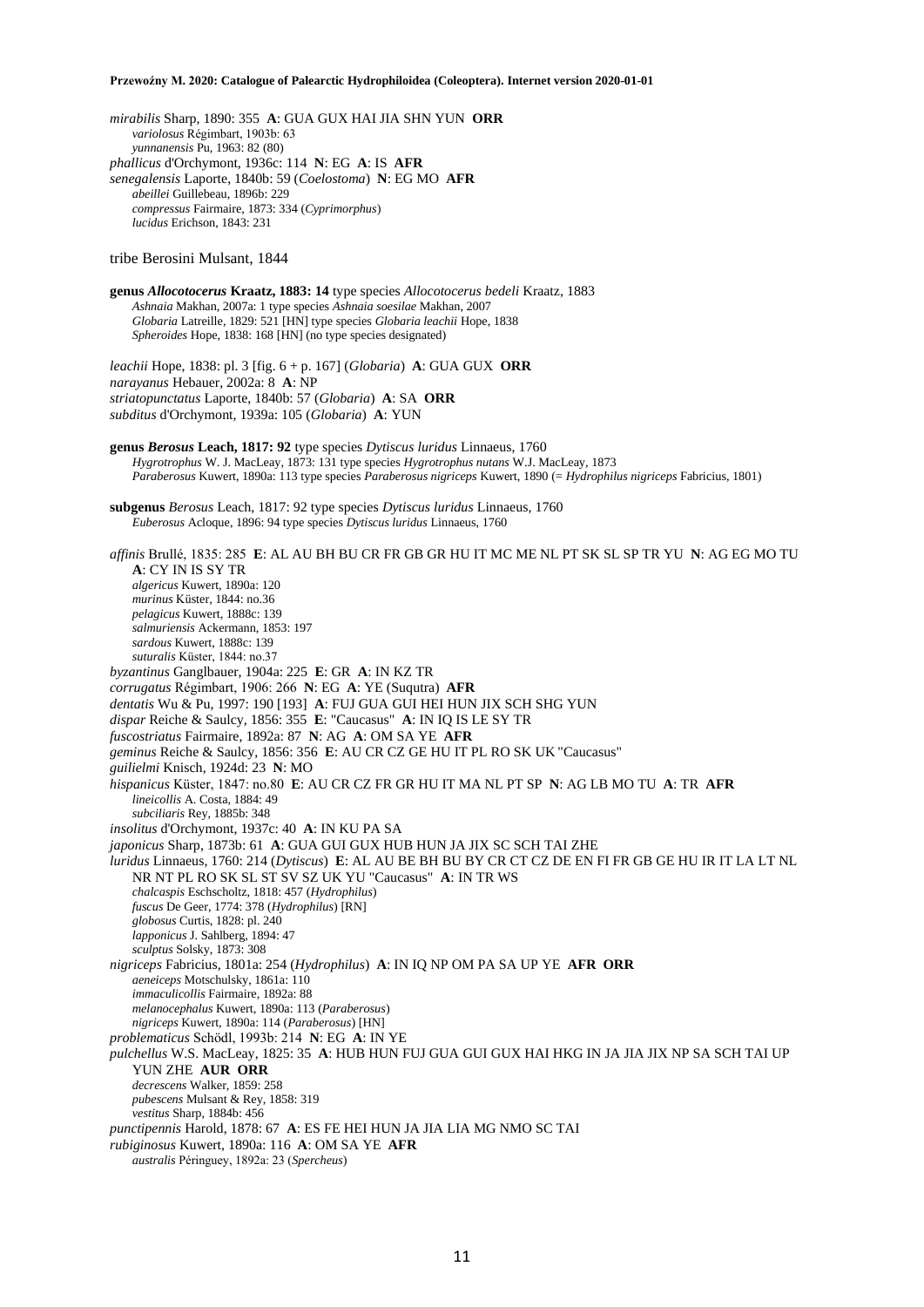*signaticollis* Charpentier, 1825: 204 (*Hydrophilus*) **E**: AL AU BE BH BU BY CR CT CZ DE EN FR GB GE GG GR HU IR IT LA LT MC ME NL NR PL PT RO SK SL SP ST SV SZ UK YU **N**: AG MO TU **A**: AF IN KZ TD TM TR UZ WS *aericeps* Curtis, 1828: pl. 240 *corsicus* Desbrochers des Loges, 1869: (45) *krueperi* Kuwert, 1890a: 117 **subgenus** *Enoplurus* Hope, 1838: 128 type species *Hydrophilus spinosus* Steven, 1808 *Acanthoberosus* Kuwert, 1888c: 130 type species *Hydrophilus spinosus* Steven, 1808 *Anchialus* Thomson, 1859: 17 [HN] type species *Hydrophilus spinosus* Steven, 1808 *asiaticus* Kuwert, 1888c: 132 **A**: IN IQ KU TR XIN *assamensis* Schödl, 1992: 141 **A**: NP **ORR** *atlanticus* Queney, 2007: 93 **E**: FR *atrodorsus* Jia & Pu, 1997: 190 [194] **A**: HEI *bispina* Reiche & Saulcy, 1856: 356 **E**: AU GR IT SP ST UK **N**: AG EG TU **A**: AF CY IN IS KZ LE SY TM TR UZ *aethiops* Kuwert, 1888c: 135 *numidicus* Kuwert, 1888c: 131 *chinensis* Knisch, 1922: 111 **A**: AF GUA GUX HKG IN KA NP PA SD UP YUN **ORR** *fallax* d'Orchymont, 1937b: 30 *cuspidatus* Erichson, 1843: 228 **N**: EG **AFR** *acutispina* Fairmaire, 1869a: 196 *bispinosus* Boheman, 1851: 591 *gracilispina* Régimbart, 1906: 264 *dentalis* İncekara, Mart, Polat, Aydoğan, Türken, Taşar & Bayram, 2011: 238 **E**: GG **A**: TR *elongatulus* Jordan, 1894: 112 **A**: AF GUA GUX FUJ HKG JIX JA TAI YUN **AFR ORR** *fairmairei* Zaitzev, 1908b: 355 [RN] **A**: FUJ GUA GUX HAI HEN HKG JA NP PA TAI<sup>10</sup> TIA YUN **ORR** *acutispina* Fairmaire, 1889b: 336 [HN] *fischeri* Schödl, 1993a: 29 **A**: BEI FE GAN HEI HEN MG TIA *frontifoveatus* Kuwert, 1888c: 131 **E**: AB AU BH BU CR CZ FR GE HU IT NR PL RO SK ST UK YU **N**: EG **A**: AF IN KZ TM TR WS *fulvus* Kuwert, 1888c: 134 **E**: AU BU DE FI FR GB GE HU NL SP ST SV UK **A**: ES HEN IN KZ MG NMO TM TR UZ **WS** *furcatus* Boheman, 1851: 590 **N**: AG EG **AFR** *aegyptiacus* Kuwert, 1888c: 130 *guttalis* Rey, 1883b: 88 **E**: FR SP **N**: AG MO TU **A**: TR *huangi* Jia & Pu, 1997: 192 [193] **A**: YUN *incretus* d'Orchymont, 1937a: 12 **A**: GUA GUX HAI HKG JA MAC NP TAI UP YUN **ORR** *indicus* Motschulsky, 1861a: 110 (*Enoplurus*) **A**: NP PA UP **ORR** *indiges* Schödl, 1992: 150 **A**: PA **ORR** *ineditus* d'Orchymont, 1937a: 11 **A**: YUN **ORR** *jaechi* Schödl, 1991: 118 **E**: AL<sup>18</sup> FR GR IT SP YU **N**: EG **A**: TR GAN HEB NMO *lewisius* Sharp, 1873b: 61 **A**: BEI FE HEI GUA GUX HKG HUB HUN JA JIA JIX MG NC NMO SC SCH SHA SHG SHX YUN ZHE **ORR** *litvinchuki* Prokin, 2018: 3 **E**: AB **A**: KZ TD UZ *nipponicus* Schödl, 1991: 123 **A**: JA ZHE *spinosus* Steven, 1808: 8 (*Hydrophilus*) **E**: AB AL AU BH BU BY CR DE EN FI FR GB GE GG GR HU IT LA MC ME NL NR PL RO SK SL ST SV TR YU UK **N**: TU **A**: AF CY IN KI KZ MG SC TD TIA TM TR UZ WS XIN *apicalis* Samouelle, 1832: no. 5-1 *lenkoranus* Kuwert, 1888c: 133 *samarkanti* Kuwert, 1888c: 132 *schusteri* Kuwert, 1888c: 133 *tayouanus* Ueng, Wang & Wang, 2007: 88 [RN] **A**: FUI TAI ZHE *salinus* Ueng, Wang & Wang, 2006: 63 [HN] *yunnanensis* Jia & Pu, 1997: 191 [194] **A**: YUN **genus** *Regimbartia* **Zaitzev, 1908b: 362** [RN] type species *Volvulus inflatus* Brullé, 1835 *Brachygaster* Mulsant, 1853: 173 [HN] (no type species designated) *Spheroides* Hope, 1838: 168 [HN] (no type species designated) *Volvulus* Brullé, 1835: 282 [HN] type species *Volvulus inflatus* Brullé, 1835 *attenuata* Fabricius, 1801a: 253 (*Hydrophilus*) **A**: AF FUJ GUA GUI HAI HKG HUN JA JIA JIX NP OM PA SC SCH TAI YE YUN "India" "Kurdistan" **AUR ORR** *aenea* Brullé, 1835: 283 (*Volvulus*) *indica* Mulsant, 1853: 179 (*Brachygaster*) *metallescens* Mulsant, 1853: 178 (*Brachygaster*) *profunda* Sharp, 1873b: 62 (*Volvulus*)

- *scaphiformis* Fairmaire, 1879a: 83 (*Volvulus*)
- *compressa* Boheman, 1851: 588 (*Volvulus*) **N**: EG **AFR**
- *jaegerskioeldi* Sharp, 1904: 5 (*Volvulus*)
- *nilotica* Sharp, 1904: 5 (*Volvulus*) **N**: EG **AFR**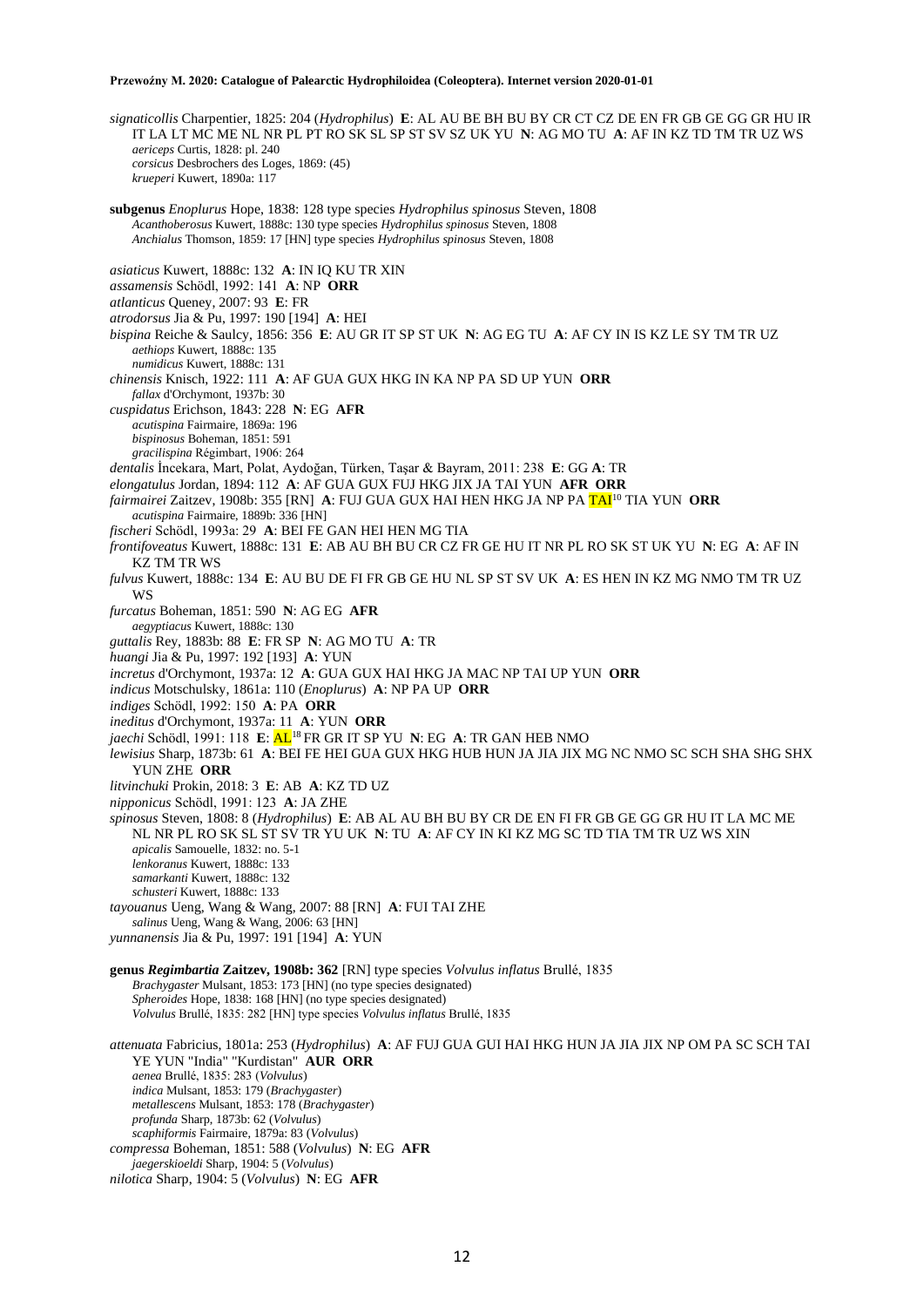*compressa* Régimbart, 1906: 267 (*Volvulus*) [HN]

tribe Laccobiini Houlbert, 1922

**genus** *Arabhydrus* **Hebauer, 1997c: 261** type species *Arabhydrus gallagheri* Hebauer, 1997

*gallagheri* Hebauer, 1997c: 262 **A**: OM

**genus** *Hydrophilomima* **M. Hansen & Schödl, 1997: 187** type species *Hydrophilomima jaechi* M. Hansen & Schödl, 1997

*yunnanensis* M. Hansen & Schödl, 1997: 193 **A**: YUN

**genus** *Laccobius* **Erichson, 1837: 202** type species *Chrysomela minuta* Linnaeus, 1758

**subgenus** *Compsolaccobius* Ganglbauer, 1904a: 251 type species *Hydrophilus decorus* Gyllenhal, 1827

*decorus* Gyllenhal, 1827: 275 (*Hydrophilus*) **E**: EN FI GG LA ST SV UK **A**: AF ES KI KZ MG QIN TD TM TR UZ WS *pallidissimus* Reitter, 1899b: 197 **A**: AF KI KZ TD TM UZ XIN

**subgenus** *Dimorpholaccobius* Zaitzev, 1938: 120 type species *Laccobius sulcatulus* Reitter, 1909 *Brachypalpus* Laporte, 1840b: 56 [HN] type species *Hydrophilus bipunctatus* Fabricius, 1775 *Macrolaccobius* Gentili, 1974: 550 type species *Hydrophilus striatulus* Fabricius, 1801

*aegaeus* Gentili, 1974: 558 **E**: BU ?GG GR TR UK (Krym) **A**: IN TR

*albescens* Rottenberg, 1874a: 308 **E**: AU BH CR CZ FR GE IT SL SZ

*similis* Gentili, 1973: 61

*atratus* Rottenberg, 1874a: 308 **E**: AU BE CZ FR GB GE IR NL PT SK SP **N**: MO TU

*subregularis* Rey, 1885b: 299

*atricolor* d'Orchymont, 1938a: 4 **N**: MR

- *atrocephalus atrocephalus* Reitter, 1872: 178 **E**: IT PT SP **N**: AG EG LB MO TU **A**: IS SY **AFR** *carreti* Guillebeau, 1896b: 227 (245)
- *purpuratus* Guillebeau, 1896b: 227

*atrocephalus canariensis* d'Orchymont, 1940d: 71 **N**: CI

*azerus* Gentili, 2016: 180 **E**: AB **A:** IN

*bipunctatus* Fabricius, 1775: 229 (*Hydrophilus*) **E**: ?AB AL ?AR AU BE BH BU BY CR CZ DE EN FI FR GB GE ?GG GR HU IR IT LA LT LU MC ME NL NR NT PL RO SB SK SL SP ST<sup>15</sup> SV SZ UK YU **N**: MO TU **A**: IN KZ TM TR WS XIN

*alutaceus* Thomson, 1868: 313

*emmeryanus* Rottenberg, 1874a: 318

*graecus* Rottenberg, 1874a: 317 *chiesai* Gentili, 1974: 556 **A**: IN KZ NP TR

*elmii* Gentili & Sadeghi, 2004: 40 **A**: IN

- *eremita* Gentili, 1989b: 100 **A**: SA
- 

*fresnedai* Gentili & Fikáček, 2015: 102 **E**: IT SP **N**: MO

- *gloriana* Gentili & Ribera, 1998: 194 **E**: SP *halophilus* Gentili, 1982: 37 **A**: IN TR
- *hauserianus* Kniž, 1914: (116) **A**: KZ IN IQ TD TM TR

*hindukuschi* Chiesa, 1966: 302 **E**: AB AR GG RU **A**: AF HP IN IQ KI NP PA TD TM TR UP UZ

- *farsicus* Gentili, 1975: 128
- *hispanicus* Gentili, 1974: 553 **E**: FR IT SP **N**: AG MO
- *hoberlandti* Gentili, 1982: 35 **E**: AB **A**: IN TR
- *znojkoi* Shatrovskiy, 1984: 320
- *hopaensis* Mart, İncekara & Erman, 2003: 77 **A**: TR
- *kashmirensis* d'Orchymont, 1943d: 1 **A**: KA PA
- *levantinus* Balfour-Browne, 1939a: 31 **A**: IS "Palestine"
- *lycius* Gentili & Whitehead, 2000: 74 **A**: TR
- *meridionalis* Gentili, 1974: 560 **E**: AB **A**: AF IN TD **ORR**
- *moraguesi* Régimbart, 1898: 350 **E**: IT MA SP **N**: AG MO TU **A**: IN
- *peyerimhoffi* d'Orchymont, 1939c: 369

*neapolitanus* Rottenberg, 1874a: 308 **E**: AU CZ FR GE GR IT SK SL SP SZ **N**: AG MO TU *laevis* Gerhardt, 1877a: 20 [DA]

*obscuratus* Rottenberg, 1874a: 308 **E**: AB AL AR AU BE BH BU CR CZ FR GB GE GG GR HU IT LU MC ME NL PL PT RO SK SL SP SZ UK **A**: CY IN IS LE SY TD TM TR **AFR** *minor* Rottenberg, 1874a: 308 [HN]

- *obscurus* Gerhardt, 1877a: 20 *orchymonti* Gentili, 1976: 143
- *regularis* Rey, 1885a: 14
- *rufescens* Rottenberg, 1874a: 308 [DA]
- *sculptus* d'Orchymont, 1935: 17 **E**: FR GB **N**: MO **A**: IQ TR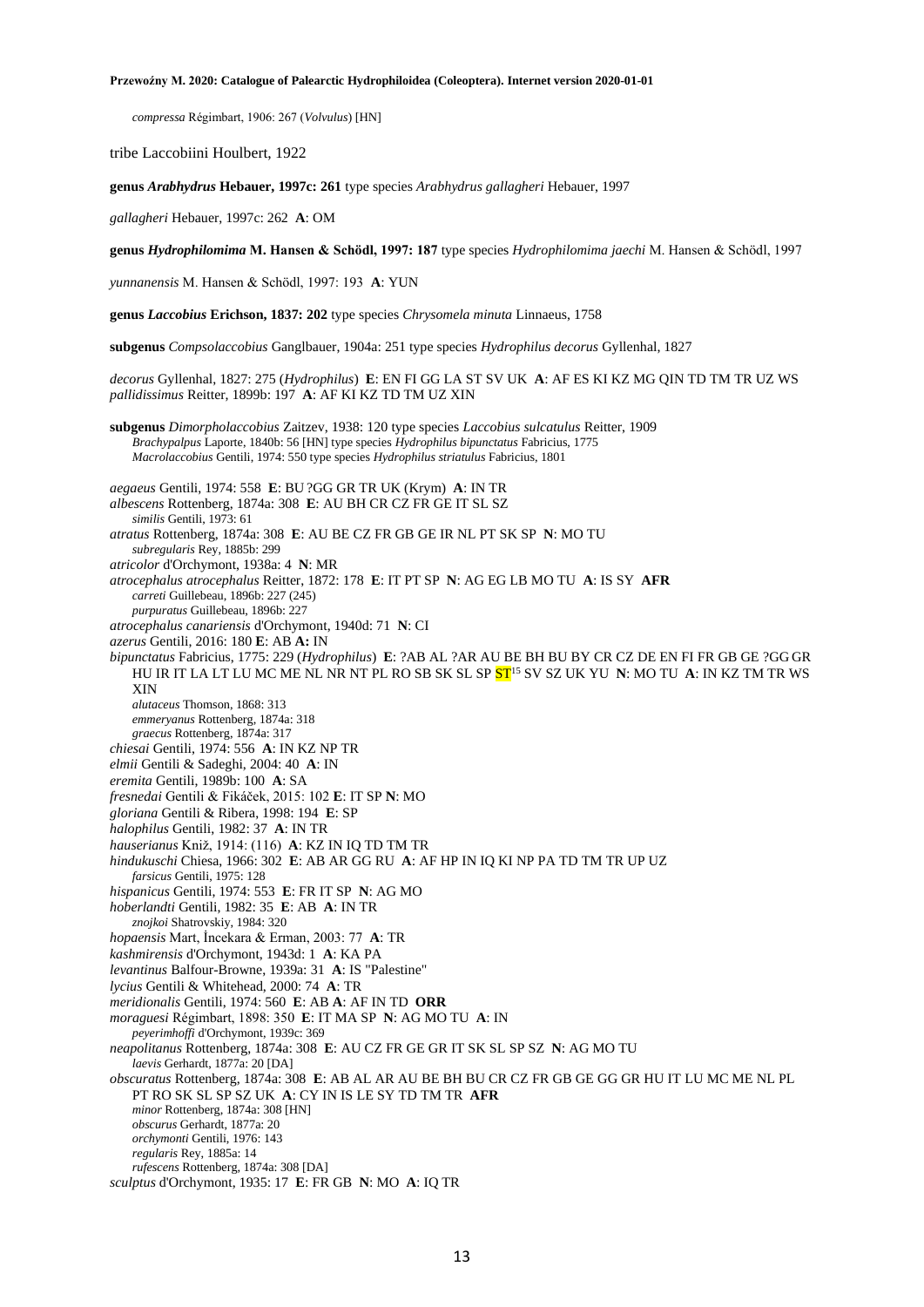*scutellaris* Motschulsky, 1855b: 84 **E**: AB BH BU CR GR MC ME SL TR **N**: EG TU **A**: CY IN IS JO LE TR *sternocrinis* Kuwert, 1890a: 77 *siculus* Gentili & Rocchi, 2017: 700 **E**: IT (Sicilia) *simulans* d'Orchymont, 1923a: 7 **A**: HP NP SCH SD UP YUN **ORR** *knischi* Balfour-Browne, 1939a: 30 *simulatrix* d'Orchymont, 1932b: 398 **E**: AB AL AR AU BH BU CR CT CZ FR GB GG GR HU IT MC ME PL RO SB SK ST<sup>15</sup> TR UK (Krym) YU **A**: AF IN KZ TM TR *kuwerti* Zaitzev, 1938: 117 *sinuatus binaghii* Gentili, 1974: 554 **E**: FR (Corse) IT (Sardegna) *sinuatus sinuatus* Motschulsky, 1849: 80 **E**: AU BE BH BU BY CR CT CZ DE FI FR GB GE GR HU IT LA LT NL NT PL PT RO SK SP ST SV SZ UK **N**: AG MO TU **A**: IN TR *cupreus* Rey, 1884b: 267 [HN] [DA] *oblongus* Gorham, 1907: 54 *sipylus* d'Orchymont, 1939c: 371 **E**: AB AR GG **A**: IN IQ LE TR *striatulus* Fabricius, 1801a: 254 (*Hydrophilus*) **E**: AB AL AR AU BE BH BU BY CR CT CZ DE EN FI FR GB GE GG GR HU IR LA LT LU MC ME NL NR NT PL PT RO SB SK SL SP ST SV SZ TR UK YU **N**: TU **A**: IN KI KZ TR UZ XIN *belgicus* Gentili, 1979b: 47 *bucciarellii* Gentili, 1974: 550 *maculiceps* Rottenberg, 1874a: 308 *maculiceps* Gerhardt, 1877a: 17 [HN] *nigriceps* Thomson, 1853: 50 *purpurascens* Newbery, 1908: 30 *signiceps* Kuwert, 1890a: 78 [DA] *sulcatulus* Reitter, 1909c: 80 **E**: AB ?AR GG **A**: IN TD TM TR *syriacus* Guillebeau, 1896b: 228 **E**: AB AL AR AU BH BU CZ GG GR HU MC ME RO SB SK UK YU **N**: AG EG **A**: AF CY IN IQ IS JO KI KZ LE MG<sup>14</sup> ST<sup>15</sup> SY TD TM TR **ORR** *afghanus* Chiesa, 1966: 301 *laevicollis* Ganglbauer, 1904a: 254 *torbaticus* Sadeghi & Gentili, 2004: 75 **A**: IN *varius* Gentili, 1975: 127 **E**: AU RO SK UK *ytenensis* Sharp, 1910b: 250 **E**: BE CZ FR GB GE IR IT NL PL PT SP SZ **N**: MO TU *ziguensis* Jia, 1997b: 650 **A**: HUB **subgenus** *Glyptolaccobius* Gentili, 1989a: 36 type species *Laccobius affinis* Knisch, 1927 *Cyclolaccobius* Gentili, 1991: 381 type species *Laccobius rectus* Sharp, 1890<sup>16</sup> *affinis* Knisch, 1927: 132 **A**: NP UP *almoranus* Gentili, 1995: 255 **A**: UP *arabicus* Gentili, 1980: 31 **N**: EG **A**: JO SA YE **AFR** *bacchusi* Gentili, 1979a: 44 **A**: HP NP UP *celsus* Gentili, 1989a: 36 **A**: NP *confusus* Gentili, 1996: 23 **A**: HP NP PA *cribratus* Gentili, 1989a: 35 **A**: NP UP *cyclicus* Gentili, 1996: 24 **A**: SD **ORR** *egregius* Gentili, 1995: 252 **A**: UP *eliogentilii* Hebauer, 2002a: 14 **A**: NP *fuscus* Gentili, 1995: 256 **A**: HP UP *globulus* Gentili, 1995: 257 **A**: UP *guttalis* Gentili & Fikáček, 2009: 611 **A**: NP *hainanensis* Jia, Gentili & Fikáček, 2013: 406 **A**: HAI *hanka* Gentili & Fikáček, 2009: 612 **A**: AP *imperialis* Knisch, 1924b: 35 **A**: BT NP SD UP *incisus* Gentili, 1989a: 36 **A**: NP UP *inermis* Gentili, 1995: 255 **A**: UP *jaechi* Gentili, 1988: 32 **A**: NP *josefi* Gentili & Fikáček, 2009: 615 **A**: AP *kumaonicus* Gentili, 1988: 36 **A**: UP *martini* Jia, Song & Gentili, 2013: 92 **A**: GUX *masatakai* Kamite, Ogata & Hikida, 2007: 35 **A**: JA *moriyai* Kamite, Ogata & Hikida, 2007: 36 **A**: JA *motuoensis* Jia, Chen & Fikáček, 2019: 67 **A**: XIZ<sup>16</sup> *munus* Gentili, 1995: 251 **A**: NP *nitidus* Gentili, 1984: 32 **A**: AHN FUJ GUI HUN JIX SHA SCH ZHE *patruelis* Knisch, 1924b: 36 **A**: HP NP PA UP **ORR** *inermis* Hebauer & Wang, 1998: 42 (*Oocyclus*) [HN] *manalicus* Short & Fikáček, 2011: 101 [RN] *politus* Gentili, 1979a: 46 **A**: TAI YUN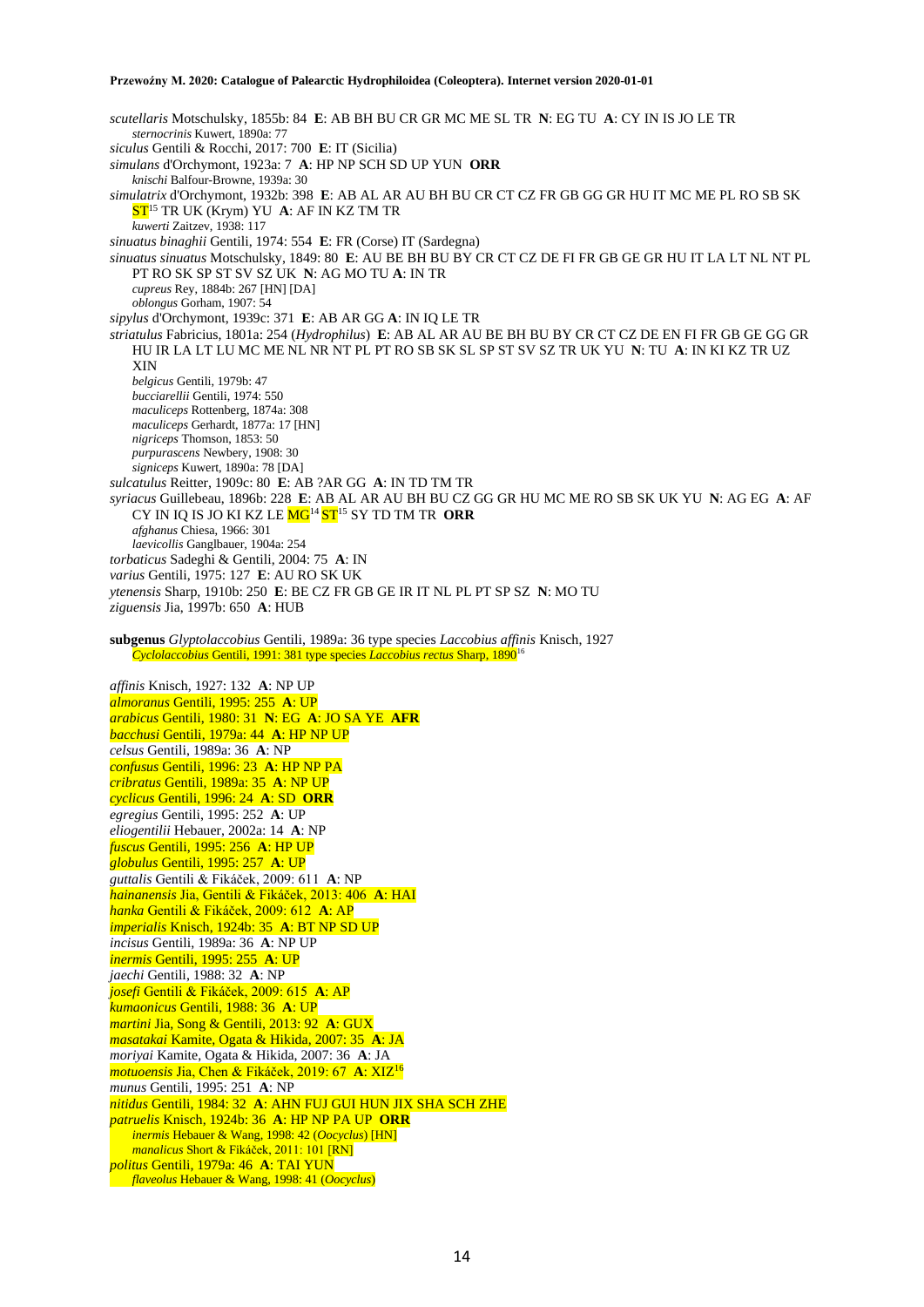*regalis* Knisch, 1924b: 34 **A**: UP *qinlingensis* Jia, Gentili & Fikáček, 2013: 403 **A**: SHA *schawalleri* Gentili, 2003: 414 **A**: NP *sharmai* Gentili, 1995: 252 **A**: NP *silvester* Gentili, 2006: 72 **A**: NP *yinziweii* Zhang & Jia, 2017: 396 **A**: YUN *yunnanensis* Gentili, 2003: 415 **A**: SW YUN<sup>16</sup> **ORR**

**subgenus** *Hydroxenus* Wollaston, 1867: 40 type species *Hydroxenus subpictus* Wollaston, 1867 *Platylaccobius* Gentili, 1974: 549 type species *Laccobius mulsanti* Zaitzev, 1908

*femoralis femoralis* Rey, 1885b: 294 **E**: FR IT *femoralis mulsanti* Zaitzev, 1908b: 393 [RN] **E**: FR IT PT SP SZ **N**: AG MO *pallidus* Mulsant & Rey, 1861a: 61 [HN] *hingstoni* d'Orchymont, 1926a: 104 **A**: UP XIZ *championi* Knisch, 1927: 132 *jumlanus* Gentili 2015: 158 **A**: NP PA *leucaspis* Kiesenwetter, 1870: 68 **N**: EG **A**: IN IS LE OM<sup>7</sup> SA **AFR** *mascarensis* Spangler, 1980: 703 *revelieri* Perris, 1864: 278 **E**: FR IT PT SP **N**: AG MO TU **AFR** *debilis* Rottenberg, 1874a: 322 *elongatus* Tournier, 1878: 437 [HN] *subpictus erlangeri* Régimbart, 1905: 218 **A**: SA YE **AFR** *propinquus* Régimbart, 1905: 218 *zugmayeri* Kniž, 1910b: 451 **A**: XIZ

**subgenus** *Laccobius* Erichson, 1837: 202 type species *Chrysomela minuta* Linnaeus, 1758

*albipes* Kuwert, 1890a: 83 **E**: AL AU BE BH BU CT CZ FR GE GR HU IT LA ME NL PL RO SB SK ST YU **A**: KZ TR *bedeli* Sharp, 1884b: 455 **A**: FE HEI JA LIA NMO SC XIN<sup>16</sup> *binotatus* d'Orchymont, 1934b: 109 **A**: ANH BEI CHQ FE FUJ GAN GUA GUI HEI HEN HUB HUN JIL LIA NMO NC QIN SC SCH<sup>16</sup> SHA SHN SHX YUN ZHE *czerskii* Zaitzev, 1938: 116 *cinereus* Motschulsky, 1860b: 103 A: ES FE KI LIA MG NMO QIN SHX UZ XIN<sup>16</sup> *densatus* Rey, 1884b: 267 [DA] *littoralis* J. Sahlberg, 1900b: 189 *colon* Stephens, 1829c: 133 (*Hydrobius*) **E**: AU BE BH BU BY CR CT CZ DE FI FR GB GE HU IR LA LU MC NL NT PL RO SK SL ST SV SZ UK YU **A**: ES FE HEI IN KZ MG NIN NMO SHA TIA UZ WS XIN *biguttatus* Gerhardt, 1877a: 23 *mongolicus* Gentili, 1973: 62 *nanulus* Rottenberg, 1874a: 316 *exspectans* Gentili, 1980: 30 **A**: BEI SHN *inopinus* Gentili, 1980: 30 **A**: FE FUJ GUA GUI JA JIL JIX LIA *miyuki* Matsui, 1986: 86 *kunashiricus* Shatrovskiy, 1984: 308 **A**: FE JA *minutus* Linnaeus, 1758: 372 (*Chrysomela*) **E**: AU ?AR BE BH BU BY CR CT CZ DE EN FI FR GB GE ?GG HU IR IT LA LT MC ME NL NR NT PL RO SB SK SL SP SV ST SZ UK YU **A**: ES FE HEI KI KZ MG NMO SHA TR WS XIN *chrysomelinus* O.F. Müller, 1776: 69 (*Hydrophilus*) *coccinelloides* Schrank, 1781: 199 (*Dytiscus*) *dermestoides* Forster, 1771: 53 (*Dytiscus*) *globosus* Heer, 1841: 481 *perla* Geoffroy, 1785: 12 (*Scarabaeus*) *marginellus* Herbst, 1784: 129 (*Dytiscus*) [DA] *minimus* Gredler, 1863a: 77 [DA] *pallidus* Laporte, 1840b: 57 (*Brachypalpus*) [DA] *nobilis* Gentili, 1979a: 34 **A**: FE FUJ GUI HUB HUN JIX SCH YUN *shengshanensis* Peng, Ji & Bian, 2019: 197 **A**: HEI **subgenus** *Microlaccobius* Gentili, 1974: 550 type species *Laccobius gracilis* Motschulsky, 1855

*algiricus* M. Hansen, 1999a: 147 [RN] **E**: GR IT **N**: AG EG TU **A**: SA **AFR** *minimus* Kuwert, 1890a: 76 [HN] *alternus* Motschulsky, 1855b: 84 **E**: ?AB AL AR AU BH CR CZ FR GE GG GR HU IT MC ME PL RO SB SK SL SP ST SZ UK YU **A**: IN TR *gracilis* Rottenberg, 1874a: 320 [HN] *nigritus* Rottenberg, 1874a: 320 *peezi* Chiesa, 1959: 133 *andersi* Hebauer, 2002b: 16 **A**: FE *argillaceus* J. Sahlberg, 1900b: 188 **A**: KI NP SD TD UP **ORR**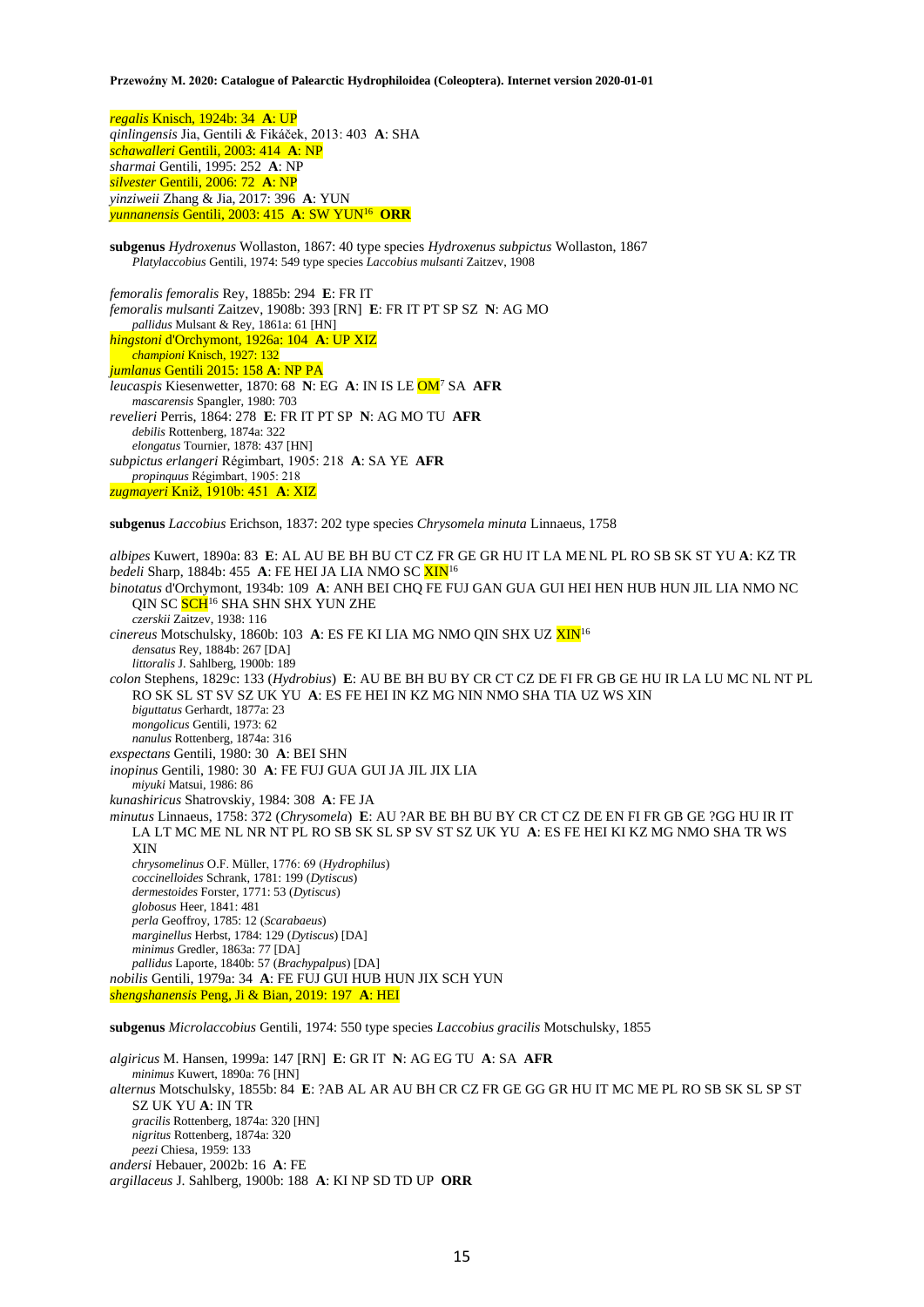*cretaeus* Gentili, 1975: 132 **E**: GR (Kríti, Rhodes) *elegans* Gentili, 1979b: 45 **A**: FUJ HEN SCH SHA SHN YUN **ORR** *exilis* Gentili, 1974: 560 **E**: AB AR **A**: AF BT CY IN JO NP PA SCH SD TD TM TR UP UZ XIN<sup>16</sup> **ORR** *eximius* Kuwert, 1890a: 71 **A**: SA YE (Suqutra) *florens* Gentili, 1979a: 48 **A**: FUJ GUA GUX SHN *formosus* Gentili, 1979a: 48 **A**: FE GAN GUA GUX HAI HUB HUN JIX LIA SCH<sup>16</sup> SHA SHN TAI **ORR** *fragilis* Nakane, 1966: 57 **A**: GAN JA LIA SC SHA TAI *gangeticus* Gentili, 1979a: 37 **A**: NP SD UP *gracilis gracilis* Motschulsky, 1855b: 84 **E**: AB AL AR AU BE BH BU BY CR CZ FR GE GG GR HU IT MC ME PL PT RO SK SL SP ST SZ TR UK **N**: AG CI LB MO TU **A**: IN IS TR *intermittens* Kiesenwetter, 1870: 69 *signatus* Kuwert, 1890a: 79 *sardeus* Baudi di Selve, 1864: 222 *subtilis* Kiesenwetter, 1870: 69 *viridiceps* Rottenberg, 1870: 23 *gracilis sellae* Sharp, 1874d: 317 **E**: IT *hammondi* Gentili, 1984: 31 **A**: AHN BEI FUJ GAN GUA GUI GUX HUB HUN JIX LIA SCH SHA SHN TAI *harteni* Fikáček, Gentili & Short, 2010: 142 **A**: AE *hebaueri* Gentili, 1989b: 100 **N**: EG *himalayanus* Gentili, 1988: 34 **A**: NP SD YUN **ORR** *indonesiae* Gentili, 1979a: 47 **A**: SD **ORR** *kaszabi* Chiesa, 1966: 300 **A**: AF KA PA *kyrgizicus* Gentili, 2003: 423 **A**: KI *laotianus* Gentili, 1979a: 40 **A**: IN NP **ORR** *macrophthalmus* Gentili, 1982: 32 **A**: IN *minor* Wollaston, 1867: 42 (*Hydroxenus*) **A**: IS LE SA YE **AFR** *mistus* Gentili, 1989a: 35 **A**: NP SD *nakanei* Gentili, 1982: 33 **A**: JA *nepalensis* Gentili, 1982: 33 **A**: HAI NP SD **ORR** *orientalis* Knisch, 1924b: 33 **N:** TU **A**: AF BT IN IQ KU KZ NP SD TD TM UP XIZ<sup>16</sup> **ORR** *orsenigoi* Gentili, 1980: 31 **A**: IN OM<sup>7</sup> *oscillans* Sharp, 1884b: 455 **A**: FE JA NC SC *nipponicus* Gentili, 1979a: 43 *ovatus* Gentili, 1979a: 36 **A**: IN **ORR** *persicus* Gentili, 1974: 562 **E**: ?AB **A**: IN TR *philipinus* Gentili, 2005: 362 **A**: TAI **ORR** *praecipuus* Kuwert, 1890a: 81 **N**: AG CI EG **A**: AE IS JO OM QA SA YE **AFR** *singularis* Kuwert, 1890a: 71 *thermalis* J. Müller, 1941b: 326 *problematicus* Gentili, 1988: 35 **A**: BT NP SD UP *quaesitus* Gentili, 1988: 35 **A**: IN NP PA TM TR *roseiceps* Régimbart, 1903b: 59 **A**: HKG JA NP UP **AUR ORR** *satoi* Gentili, 1989a: 35 **A**: JA *shatrovskyi* Gentili, 1988: 35 **A**: TD *sinicus* Gentili, 1975: 129 **A**: XIN *sublaevis* J. Sahlberg, 1900b: 189 **A**: IN KI KZ NP TD TM UP UZ XIN<sup>16</sup> *thermarius jelineki* Gentili, 1975: 130 **E**: SK *thermarius thermarius* Tournier, 1878: 436 **E**: SZ *tonkinensis* Gentili, 1979a: 42 **A**: SHA **ORR** *yonaguniensis* Matsui, 1993: 319 **A**: JA **subgenus** *Notoberosus* Blackburn, 1895a: 30 type species *Notoberosus zietzi* Blackburn, 1895

*pommayi* Bedel, 1881: 313 **N**: AG MO TU

**genus** *Oocyclus* **Sharp, 1882: 61** type species *Oocyclus brevicornis* Sharp, 1882 *Enochroides* Kuwert, 1890a: 62 type species *Enochroides decorus* Kuwert, 1890 *Beralitra* d'Orchymont 1919: 145 type species *Beralitra obscura* d'Orchymont 1919

*Ortholaccobius* Ganglbauer, 1904a: 251 type species *Laccobius pommayi* Bedel, 1881

*bhutanicus* Satô, 1979: 53 **A**: BT NP TAI **ORR** *dinghu* Short & Jia, 2011: 66 **A**: GUA *fikaceki* Short & Jia, 2011: 65 **A**: FUJ GUA JIX *magnificus* Hebauer & Wang, 1998: 43 **A**: TAI *shorti* Jia & Maté, 2012: 81 **A**: GUA HKG *sumatrensis* d'Orchymont, 1932c: 685 **A**: HAI **ORR** *nudus* Balfour-Browne, 1939d: 296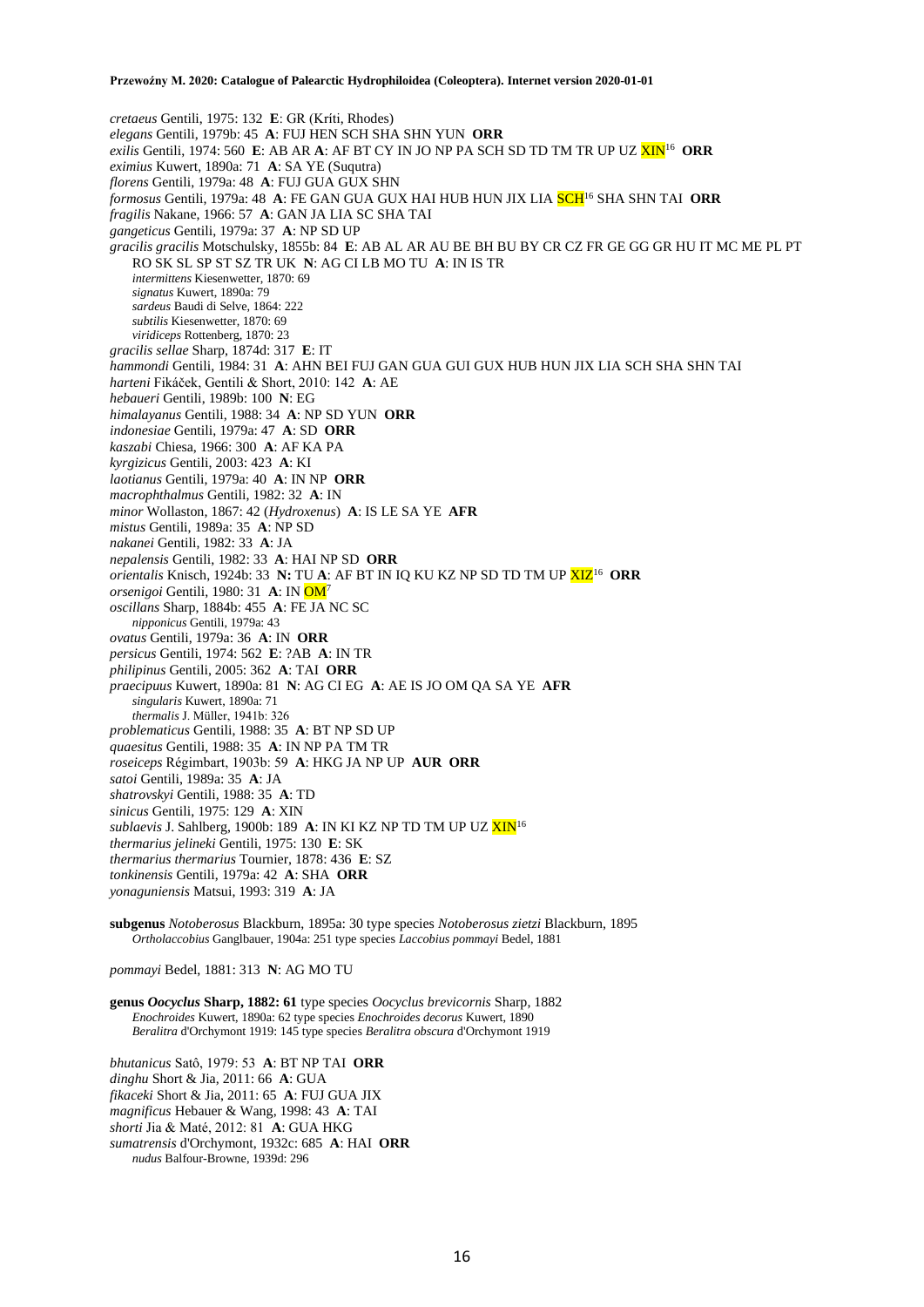**genus** *Paracymus* **Thomson, 1867a: 120** type species *Hydrophilus aeneus* Germar, 1824 *Eumetacymus* Brèthes, 1922: 263 type species *Eumetacymus virescens* Brèthes, 1922 (= *Paracymus rufocinctus* Bruch, 1915) *Paracymorphus* Kuwert, 1888a: 39 type species *Paracymorphus globuloides* Kuwert, 1888 (= *Hydrobius scutellaris* Rosenhauer, 1856) *Quasiparacymus* Marjanian, 2009: 124 type species *Hydrobius chalceolus* Solsky, 1874 *aeneus* Germar, 1824: 96 (*Hydrophilus*) **E**: AL AR AU BU CR CZ DE FR GB GE GR IT NL NR PL PT RO SL SP ST SV UK "Caucasus" **N**: EG MO TU **A**: ES FE IN IS JA KI <mark>KU<sup>3</sup> KZ MG PA SC<sup>11</sup> TD TM TR UZ XIN "Middle Asia"</mark> *cupreus* Dalla Torre, 1877: 68 (*Laccobius*) *punctulatus* Sturm, 1836: 15 (*Hydrobius*) *salinus* Bielz, 1851: 152 (*Hydrobius*) *atomus* d'Orchymont, 1925b: 202 **A**: FUJ GUA HAI JA<sup>21</sup> JIX **ORR** *chalceolus* Solsky, 1874: 149 (*Hydrobius*) **E**: AB AR ST **A**: AF MG<sup>14</sup> TR UZ *caucasicus* Kuwert, 1890a: 65 *maximus* Peyerimhoff, 1929c: 121 **N**: TU *mimicus* Wooldridge, 1977: 123 **A**: HAI **ORR** *orientalis* d'Orchymont, 1925b: 201 **A**: FUJ GUA GUI GUX HAI HKG JA JIX NP **ORR** *satsumanus* Matsui, 1986: 88 *phalacroides* Wollaston, 1867: 47 (*Hydrobius*) **E**: FR SP **N**: MO **AFR AUR**i **NTR**i *punctillatus* Rey, 1885b: 273 *relaxus* Rey, 1884b: 267 **E**: CR GG GR IT RO SP ST **N**: AG CI EG LB TU **A**: CY IN IQ IS KU NP OM<sup>7</sup> SA TD TM TR XIN YE *schneideri* Kuwert, 1888e: 293 *scutellaris* Rosenhauer, 1856: 57 (*Hydrobius*) **E**: AL AR BE BU CR FR GB GE GR IR IT NL PT SL SP **N**: AG MO TU **A**: CY IN TR *globuloides* Kuwert, 1888a: 39 (*Paracymorphus*) *nigroaeneus* J. Sahlberg, 1875: 219 (*Anacaena*) *vulgatus* Wooldridge, 1977: 120 **A**: NP PA SD UP **ORR** zaitzevi Shatrovskiy, 1989: 290 A: FE SC<sup>11</sup> **genus** *Pelthydrus* **d'Orchymont, 1919: 150** type species *Pelthydrus sculpturatus* d'Orchymont, 1919

**subgenus** *Globipelthydrus* Schönmann, 1994: 193 type species *Pelthydrus jendeki* Schönmann, 1994

*championi* d'Orchymont, 1926b: 241 **A**: UP **ORR** *dudgeoni* Schönmann, 1994: 213 **A**: GUA GUX HKG JIX *grossus* Bian, Schönmann & Li, 2009: 59 **A**: YUN **ORR** *horaki* Schönmann, 1994: 218 **A**: GUX HKG **ORR** *longifolius* Bian, Schönmann & Li, 2009: 61 **A**: GUI HUN FUJ JIX *okinawanus* Nakane, 1982: 102 **A**: JA *rosa* Bian, Schönmann & Li, 2009: 62 **A**: HUN *schoenmanni* Zhu, Ji & Bian, 2019: 594 **A**: YUN *subgrossus* Bian, Schönmann & Li, 2009: 60 **A**: HUB *vietnamensis* Schönmann, 1994: 214 **A**: YUN **ORR** *waltraudae* Bian, Schönmann & Li, 2008: 267 **A**: HAI *yulinensis* Bian, Schönmann & Li, 2009: 63 **A**: GUI

**subgenus** *Pelthydrus* d'Orchymont, 1919: 150 type species *Pelthydrus sculpturatus* d'Orchymont, 1919

*angulatus* Bian, Schönmann & Li, 2008: 268 **A**: HAI *fenestratus* Schönmann, 1995: 133 **A**: GUX HKG HUN JIX *inaspectus* d'Orchymont, 1926b: 237 **A**: YUN *incognitus* Schönmann, 1995: 139 **A**: HKG **ORR** *insularis* Schönmann, 1995: 129 **A**: GUX HKG *japonicus* Satô, 1960: 78 **A**: JA *jengi* Schönmann, 1995: 140 **A**: TAI *madli* Schönmann, 1995: 125 **A**: YUN **ORR** *minutus* d'Orchymont, 1919: 153 **A**: GUX HKG HAI NP TAI UP **ORR** *nepalensis* Schönmann, 1995: 133 **A**: NP XIZ YUN *ruiliensis* Zhu, Ji & Bian, 2018: 192 **A**: YUN *sculpturatus* d'Orchymont, 1919: 153 **A**: YUN **ORR** *speculifer* Schönmann, 1995: 142 **A**: HKG *tongi* Bian, Schönmann & Li, 2008: 271 **A**: HAI *vitalisi* d'Orchymont, 1926b: 239 **A**: GUA HAI HKG TAI **ORR**

tribe Hydrobiusini Mulsant, 1844

**genus** *Ametor* **A.P. Semenov, 1900c: 614** type species *Ametor rudesculptus* A.P. Semenov, 1900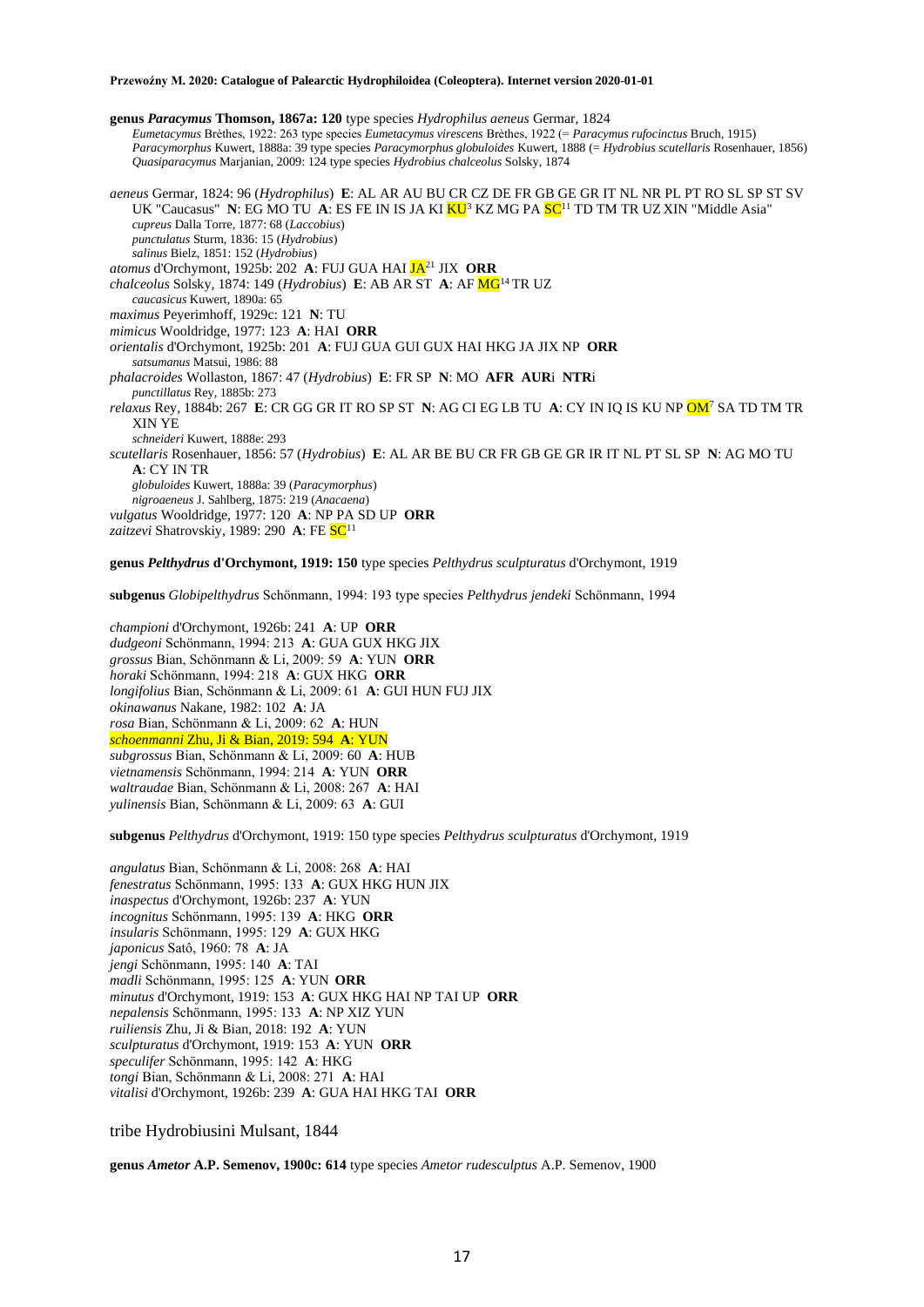*elongatus* Ji & Schödl, 1998: 215 **A**: SCH *rudesculptus* A.P. Semenov, 1900c: 617 **A**: BT HP KZ NP SCH SD TD XIZ YUN *oberthuri* d'Orchymont, 1942e: 18 *wittmeri* Satô, 1977: 200 *rugosus* Knisch, 1924b: 32 (*Hydrocyclus*) **A**: BT HP NP SCH SD UP XIZ YUN *rufrena* d'Orchymont, 1942e: 15 (*Hydrocassis*) *scabrosus* Horn, 1873a: 133 (*Hydrobius*) **A**: FE JIL **NAR** *granulosus* d'Orchymont, 1942e: 19 *lucifer* Shatrovskiy, 1989: 289 (*Hydrocassis*) *xizangensis* Jia & Zhao, 2013: 128 **A**: XIZ

**genus** *Hydrobius* **Leach, 1815: 96** type species *Dytiscus fuscipes* Linnaeus, 1758 (ICZN, 1990)

*arcticus* Kuwert, 1890a: 34 **E**: FI NR NT SV **A**: ES IN TR *frigidus* Poppius, 1909b: 30 *fuscipes* Linnaeus, 1758: 411 (*Dytiscus*) **E**: AB AU BE BH BU BY CR CT CZ DE EN FI FR GB GE GR HU IR IT LA LT LU NL NR NT PL PT RO SK SL SP ST SV SZ UK YU **N**: AG MO TU **A**: CY ES FE IN IQ IS KZ MG NMO SY TD TR UZ WS XIN **NAR** *aeneus* Solier, 1834: 314 *aestivus* Rey, 1885b: 246 *angustatus* A. Villa & G.B. Villa, 1838: 63 (*Hydrophilus*) *aquaticus* Linnaeus, 1760: 139 (*Scarabaeus*) *arcadius* Brullé, 1832: 164 *balearicus* L. W. Schaufuss, 1882b: 528 *brevior* Kuwert, 1890a: 33 *chalconotus* Stephens, 1829c: 128 *fuscipes* O.F. Müller, 1776: 69 (*Hydrophilus*) [HN] *fuscipes* Steven, 1808: 8 (*Hydrophilus*) [HN] *gyrinoides* Schrank, 1781: 199 (*Dytiscus*) *insculptus* J. L. LeConte, 1855: 372 *levigatus* Laporte, 1840b: 55 *picicrus* Thomson, 1884b: cxxxi *regularis* LeConte, 1855: 372 *scarabaeoides* Linnaeus, 1758: 413 (*Dytiscus*) *seriatus* J. L. LeConte, 1855: 372 *pauper* Sharp, 1884b: 452 **A**: JA *pui* Jia, 1995: 131 **A**: QIN *punctistriatus* Jia, 1995: 133 **A**: HEI *rottenbergii* Gerhardt, 1872: 3 **E**: BY GE FI NR PL SP SV **NAR** *subrotundus* Stephens, 1829c: 128 **E**: GB GE IT NR PL SP SV

**genus** *Hydrocassis* **Fairmaire, 1878a: 88** type species *Hydrocassis scapulata* Fairmaire, 1878 *Hydrocyclus* Sharp, 1884b: 451 type species *Hydrocyclus lacustris* Sharp, 1884

*anhuiensis* Ji & Schödl, 1998: 212 **A**: ANH JIX *baoshanensis* Schödl & Ji, 1995: 233 **A**: YUN *fujiwari* Kamite & Hayashi, 2019: 169 **A**: JA *gansu* Jia & Zhao, 2013: 131 **A**: GAN *hebaueri* Schödl, 2000: 178 **A**: GUA **ORR** *imperialis* Knisch, 1921b: 105 (*Hydrocyclus*) **A**: FUJ HUN JIX *jengi* Satô, 1998: 82 **A**: JA *lacustris* Sharp, 1884b: 451 (*Hydrocyclus*) **A**: JA *metasternalis* Schödl & Ji, 1995: 231 **A**: YUN **ORR** *mongolica* Liu, Ji & Jing, 2008: 175 **A**: NMO *pseudoscapha* Ji & Schödl, 1998: 212 **A**: ANH *scapha* d'Orchymont, 1942e: 13 **A**: FUJ GUA GUX HUN JIX SCH **ORR** *vietnamica* Satô, 1995: 129 *scaphoides* d'Orchymont, 1942e: 14 **A**: YUN **ORR** *scapulata* Fairmaire, 1878a: 89 **A**: GAN HEB SHA SHX SCH *schillhammeri* Schödl & Ji, 1995: 234 **A**: YUN *sichuana* Ji & Schödl, 1998: 214 **A**: SCH *taiwana* Satô, 1971: 35 **A**: TAI *uncinata* Ji & Schödl, 1998: 214 **A**: YUN **ORR**

genus *Hydrocassis,* **nomen dubium** *formosa* Knisch, 1921b: 103 (*Hydrocyclus*) **A**: FUJ

**genus** *Limnohydrobius* **Reitter, 1909a: 357** type species *Hydrobius convexus* Brullé, 1835

*convexus* Brullé, 1835: 282 (*Hydrobius*) **E**: FR IT PT SP **N**: AG MO TU **A**: TR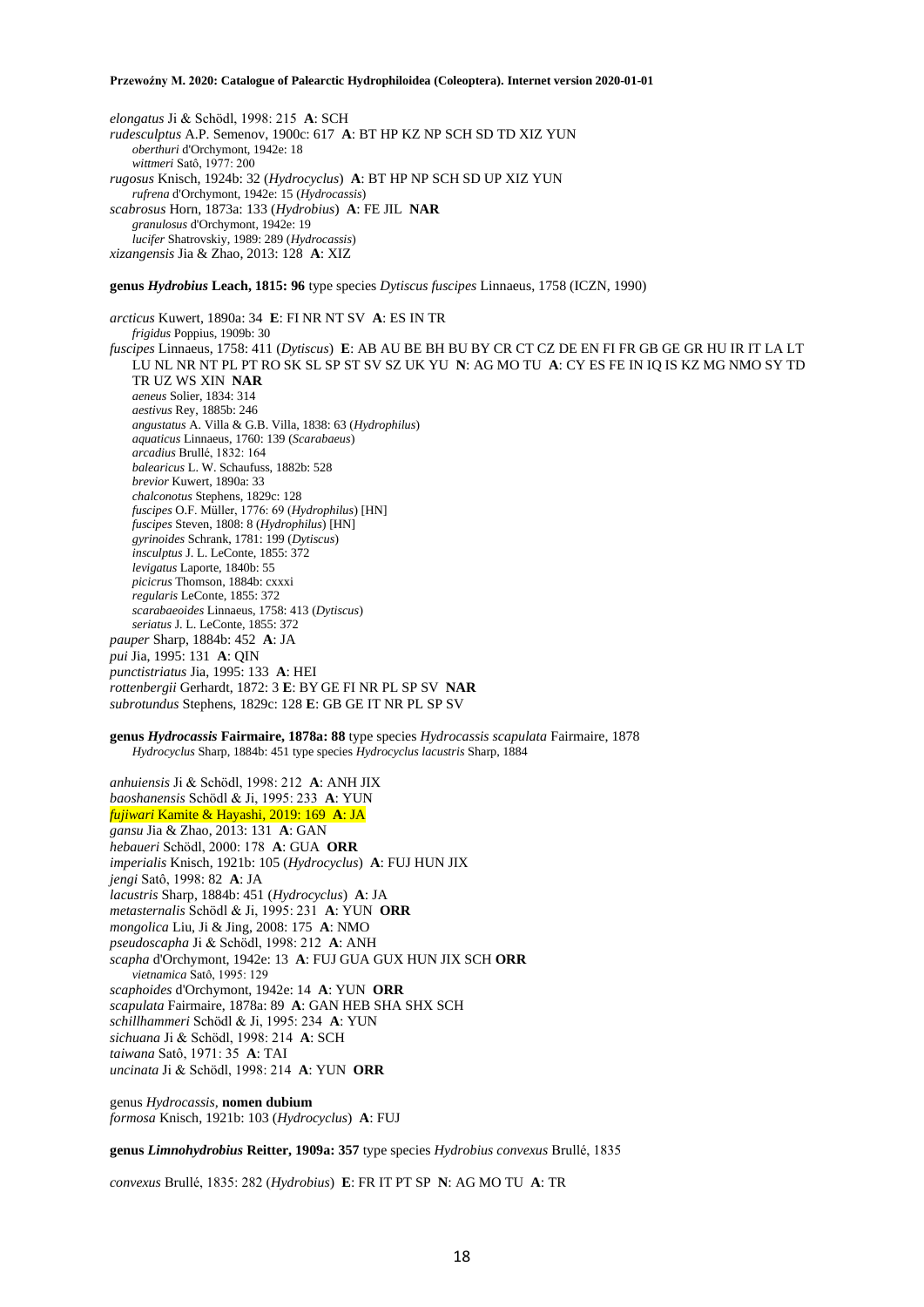*grandis* Motschulsky, 1859a: 128 (*Limnoxenus*) *orientalis* Jia & Short, 2009: 26 (*Hydrobius*) **A**: GUA

**genus** *Limnoxenus* **Motschulsky, 1853b: 10** type species *Hydrophilus oblongus* Herbst, 1797 (= *Hydrophilus niger* Gmelin, 1790)

*niger* Gmelin, 1790: 1944 (*Hydrophilus*) **E**: AU BU BY CR CZ DE FR GB GE GR HU IT LT LU NL PL PT RO SK SP ST UK YU "Caucasus" **N**: AG MO **A**: IN IS LE SY TR *oblongus* Herbst, 1797: 300 (*Hydrophilus*) [HN] *olmoi* Hernando & Fresneda, 1994: 81 **E**: PT SP **N**: MO

tribe Hydrophilini Latreille, 1802

**genus** *Brownephilus* **Mouchamps, 1959: 300** type species *Neohydrophilus levantinus* Balfour-Browne, 1939

*levantinus* Balfour-Browne, 1939a: 34 (*Neohydrophilus*) **A**: JO *major* İncekara, Mart, Polat & Karaca, 2009: 318 (*Hydrochara*) **A**: TR

**genus** *Hydrobiomorpha* **Blackburn, 1888b: 814** type species *Hydrobiomorpha bovilli* Blackburn, 1888 *Neohydrophilus* d'Orchymont, 1911: 59 type species *Hydrophilus deplanatus* d'Orchymont, 1911

*occidentalis* Balfour-Browne, 1939c: 6 (*Neohydrophilus*) **N**: EG<sup>15</sup> **AFR** *spinicollis nordica* Mouchamps, 1959: 315 **A**: BT NP SD **ORR** *spinicollis spinicollis* Eschscholtz, 1822: 41 (*Hydrophilus*) **A**: FUJ GUA GUX HKG JIX YUN "India" **ORR** *elongata* Régimbart, 1902b: 471 (*Hydrophilus*) *wencki* Paulino d'Oliveira, 1880: 156 (*Hydrophilus*) **N**: EG **AFR** *loanei* Camerano, 1907: 4 (*Hydrophilus*)

**genus** *Hydrochara* **Berthold, 1827: 355** type species *Dytiscus caraboides* Linnaeus, 1758 *Hydraechus* Stephens, 1839: 88 type species *Dytiscus caraboides* Linnaeus, 1758 *Hydrochares* Sharp, 1873b: 58 type species *Dytiscus caraboides* Linnaeus, 1758 *Hydrocharis* Hope, 1838: 125 type species *Dytiscus caraboides* Linnaeus, 1758

*affinis* Sharp, 1873b: 58 (*Hydrochares*) **E**: ST "Caucasus" **A**: ANH BEI ES FE FUJ GAN GUA GUI HEI HEN HUB HUN JA JIL JIX KZ LIA MG NMO SC SCH SHG SHN SHX TD UZ XIN YUN ZHE *caraboides* Linnaeus, 1758: 411 (*Dytiscus*) **E**: AL AU BE BH BU BY CR CT CZ DE EN FI FR GB GE GR HU IT LA LT LU NL NR NT PL RO SK SL SP ST SV SZ UK YU **N**: MO **A**: ES IN TR WS *costata* Lüderwaldt, 1897: 126 (*Hydrous*) *flaviventris* G. Ochs, 1923: 46 (*Hydrophilus*) *intermedia* Mulsant, 1844a: 133 (*Hydrous*) *nigricornis* De Geer, 1774: 376 (*Hydrophilus*) [RN] *scrobiculata* Panzer, 1799c: no. 11 (*Hydrophilus*) *smaragdina* Bach, 1856: 246 (*Hydrophilus*) [HN] *subaenea* Motschulsky, 1845a: 32 (*Hydrophilus*) *substriata* Sturm, 1843: 330 (*Hydrophilus*) *dichroma* Fairmaire, 1892b: 144 (*Hydrous*) **E**: BU GR HU SK ST TR UK **A**: CY IN IS KI LE SY TD TM TR UZ WS XIN *subvariolosa* A.P. Semenov, 1900b: 585 (*Hydrophilus*) *flavipalpis* Boheman, 1851: 595 (*Hydrophilus*) **A**: OM YE SA **AFR** *flavipes* Steven, 1808: 3 (*Hydrophilus*) **E**: AB AU BU CR CZ FR GE GG GR HU IT LA MC PL RO SK SL SP ST UK YU **N**: EG MO **A**: AF GAN IN IQ KU KZ TD TM TR UZ XIN *profanifuga* A.P. Semenov, 1900b: 583 (*Hydrophilus*) *libera* Sharp, 1884b: 450 (*Hydrocharis*) **A**: BEI FE HEI JA JIA LIA NC *semenovi* Zaitzev, 1908a: 150 (*Hydrophilus*) **E**: GG UK (Krym) *similis* d'Orchymont, 1919: 162 (*Hydrophilus*) **A**: "India" *vicina* Bameul, 1996: 5 **A**: NC

**genus** *Hydrophilus* **Geoffroy, 1762: 180** type species *Dytiscus piceus* Linnaeus, 1758

**subgenus** *Hydrophilus* Geoffroy, 1762: 180 type species *Dytiscus piceus* Linnaeus, 1758 *Hydrodema* Laporte, 1840b: 51 type species *Hydrophilus albipes* Laporte, 1840 *Hydrosoma* Laporte, 1840b: 50 type species *Hydrophilus latipalpus* Laporte, 1840 *Hydrous* Linnaeus, 1775: 7 [RN] type species *Dytiscus piceus* Linnaeus, 1758 *Pagipherus* Kuwert, 1893b: 82 type species *Hydrophilus triangularis* Say, 1823 *Stethoxus* Solier, 1834: 302 type species *Hydrophilus ater* Olivier, 1793 (= *Hydrophilus ensifer* Brullé, 1837)

*acuminatus* Motschulsky, 1854: 44 **A**: BEI FE GUA GUI GUX HEB HEI<sup>13</sup> HEN HKG JA JIX LIA NC NMO SC SCH SHG TAI TIA XIZ YUN ZHE **ORR** *cognatus* Sharp, 1873b: 57 *pallidipalpis* W. S. MacLeay, 1825: 35 (*Hydrous*) [DA] *sumatrae* Kuwert, 1893b: 85 (*Hydrous*)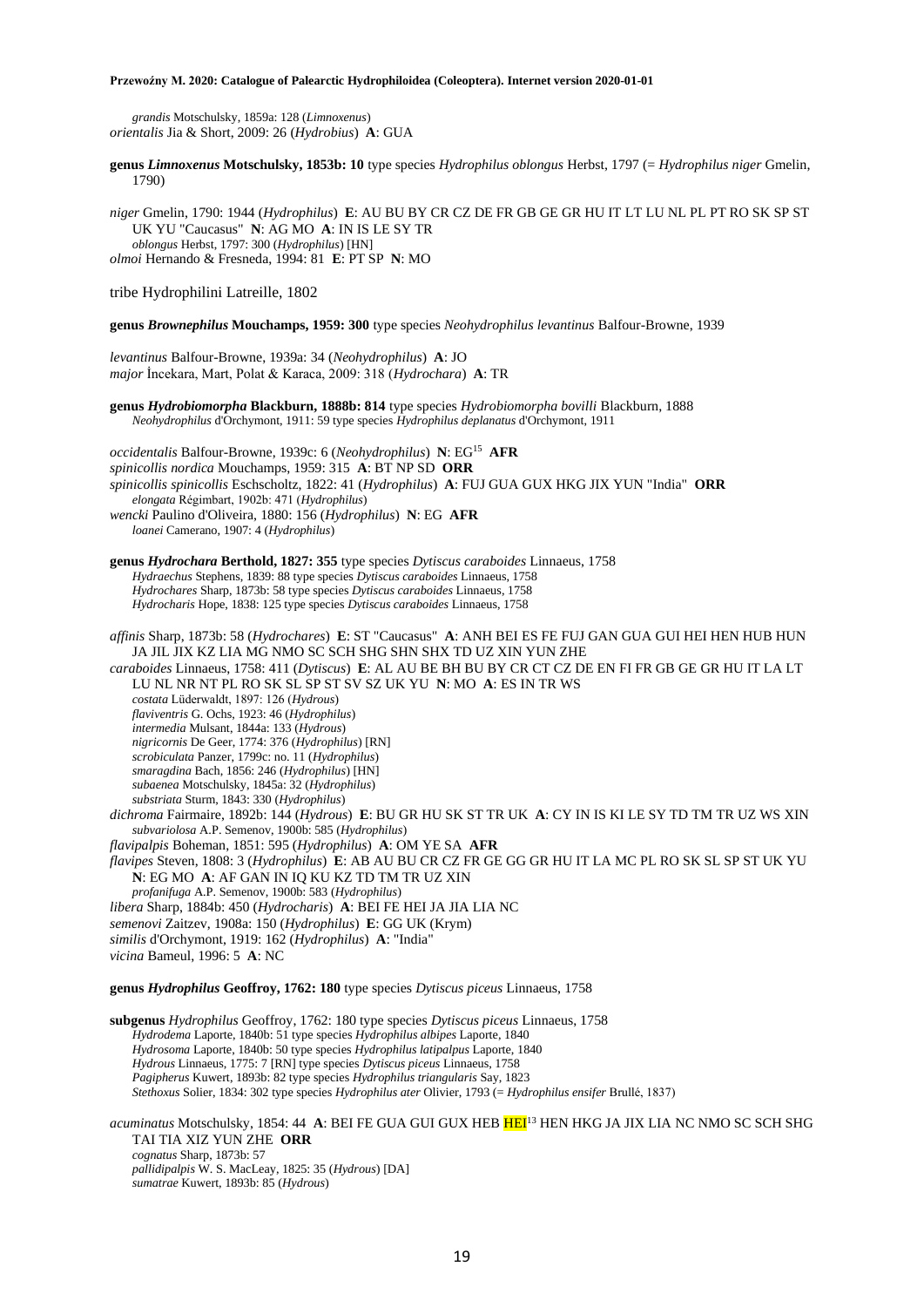*aterrimus* Eschscholtz, 1822: 128 **E**: AU BE BU BY CR CZ DE EN FI FR GE HU IT LA LT NL NT PL RO SK SV SZ UK "Caucasus" **A**: IN TM TR WS *africanus* Kuwert, 1893b: 86 (*Hydrous*) *barbatus* Letzner, 1884: 301 *morio* Sturm, 1835: 109 *bilineatus bilineatus*W.S. MacLeay, 1825: 36 (*Hydrous*) **A**: FUJ "India" **AUR ORR** *brunnipalpis* Kuwert, 1893b: 90 (*Hydrous*) *columbinus* Kuwert, 1893b: 90 (*Hydrous*) *gayndahensis* W. J. MacLeay, 1873: 129 *orientalis* Kuwert, 1893b: 91 (*Hydrous*) *picicornis* Chevrolat, 1863: 204 (*Hydroporus*) *resplendens* Kuwert, 1893b: 91 (*Hydrous*) *ruficornis* Boisduval, 1835: 151 [HN] *sabellifer* Fairmaire, 1879a: 80 *bilineatus caschmirensis* Kollar & L. Redtenbacher, 1844: 513 **A**: BT FUJ GUA GUX HAI HUB JA JIX KA SC SD SCH TAI XIZ YUN "Manchuria" **ORR** *birmanicus* Régimbart, 1902a: 202 (*Stethoxus*) *japonicus* Sharp, 1873b: 57 *cavisternum* Bedel, 1891a: 310 (*Stethoxus*) **A**: GUA HAI HKG **ORR** dauricus Mannerheim, 1852a: 297 A: ES FE GAN HEI JA LIA MG<sup>14</sup> NMO SHN *ganssuensis* A.P. Semenov, 1889: 194 *hastatus* Herbst, 1779: 317 (*Dytiscus*) **A**: GUA HAI HKG YUN ZHE "India" **ORR** *aberrans* Kuwert, 1893b: 93 (*Hydrous*) *indicus* Bedel, 1891a: 310 (*Stethoxus*) **A**: NP SD UP *mesopotamiae* Kniž, 1914: (115) (*Hydrous*) **A**: IQ *olivaceus* Fabricius, 1781a: 289 **A**: NP SHG **ORR** *oblongus* Olivier, 1793: 125 *piceus* Linnaeus, 1758: 411 (*Dytiscus*) **E**: AB AL AR AU AZ BE BH BU BY CR CZ DE FI FR GB GE GG GR HU IT LA LT LU MC ME MD NL NR PL RO SK SL SP ST SV SZ UK YU **N**: AG EG MO **A**: FE IN IS KA KZ LE SY TD TR WS XIN *angustior* Rey, 1885b: 227 *niger* G. Eichler, 1876: 168 [HN] *plicifer* Bedel, 1891a: 313 (*Stethoxus*) *ruficornis* De Geer, 1774: 371 [RN] *turkestanus* Kuwert, 1893b: 85 (*Hydrous*) *viridicollis* Kollar & L. Redtenbacher, 1844: 513 *pistaceus* Laporte, 1840b: 50 **E**: FR IT PT SP **N**: AG MO TU *inermis* Lucas, 1846: 244 *inermis* Küster, 1852: no.56 [HN] *rufocinctus* Bedel, 1891a: 309 (*Stethoxus*) **A**: SD UP *senegalensis* Percheron, 1835: (no.4) 3 (*Hydrous*) **N**: AG EG **A**: PA SA UP YE **AFR ORR** *caffer* Boheman, 1851: 594 *convexus* Laporte, 1840b: 50 *paulinierii* Guérin-Méneville, 1842: 73 *piesbergeni* Reitter, 1906c: 40 (*Hydrous*) *sternitalis* Reitter, 1906c: 41 (*Hydrous*) **A**: HUN XIN

**subgenus** *Temnopterus* Solier, 1834: 302 type species *Temnopterus aculeatus* Solier, 1834

*aculeatus* Solier, 1834: 308 (*Temnopterus*) **N**: EG **A**: IN IS OM SA SY TR YE **AFR** *aegyptiacus* Peyron, 1856a: 723 *armatus* Laporte, 1840b: 51 *lugubris* Motschulsky, 1845a: 31 *spinipennis* Gory, 1834: pl. 20 [fig. 14]

genus *Hydrophilus*, **nomina dubia** (possibly not even Hydrophiloidea) *ater* Gmelin, 1790: 1944 [DA] **E**: "Europa" *atricapillus* Duftschmid, 1805: 243 [DA] **E**: AU *rufus* Scopoli, 1763: 98 (*Dytiscus*) [DA] **E**: AU *tricolor* Herbst, 1784: 122 [DA] **E**: GE

*acutipenis* Nasserzadeh & Komarek, 2017: 206 **A**: YUN **ORR** *decens* Zaitzev, 1909: 231 **A**: AE IN NP OM PA SA YE **ORR** *elongatus* Schaufuss, 1883b: cxc **A**: SA YE **AFR** *foveoliceps* Kolbe 1887: 238 *frater* L.W. Schaufuss, 1883b: cxc *inconspicuus* Nietner, 1856: 15 (*Hydrous*) **A**: FUJ GUA GUX HAI HKG JA MAC NP SC SD TAI YUN **ORR**

**genus** *Sternolophus* **Solier, 1834: 302** type species *Sternolophus rufipes* Solier, 1834 (= *Sternolophus solieri* Laporte, 1840) *Helobius* Mulsant, 1851: 75 type species *Helobius noticollis* Mulsant, 1851 (= *Sternolophus solieri* Laporte, 1840) *Neosternolophus* Zaitzev, 1909: 229 type species *Hydrobius artensis* Montrouzier, 1860 (= *Hydrobius marginicollis* Hope, 1841)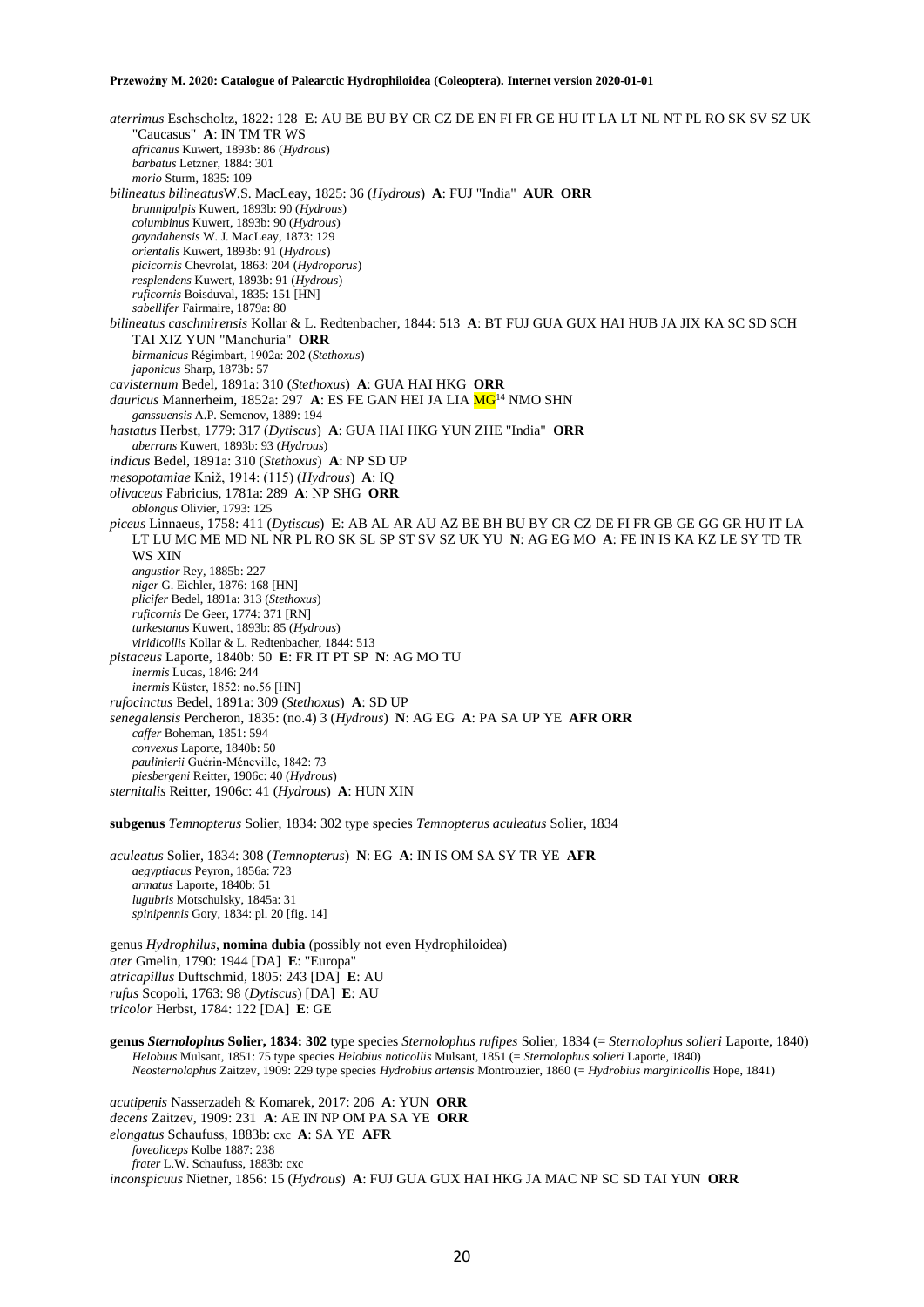*brachyacanthus* Régimbart, 1902b: 472 *rufipes* Fabricius, 1792a: 183 (*Hydrophilus*) **A**: BEI FUJ GUA GUI GUX HAI HKG HP HUB HUN JA JIA JIX KA NP PA SC SCH SD SHA SHG SHX TAI XIZ YUN ZHE **ORR** *fulvipes* Motschulsky, 1854: 45 *mergus* L. Redtenbacher, 1844: 514 (*Tropisternus*) [HN] *solieri* Laporte, 1840b: 54 [RN] **E**: GR ITi **N**: AG EG **A**: AF CY IN IQ IS KU<sup>3</sup> PA SA YE TR **AFR ORR** *æratus* Reiche & Saulcy (in Reiche), 1854: 9 (*Hydrous*) *graecus* Baudi di Selve, 1864: 221 (*Hydrous*) *noticollis* Mulsant, 1851: 75 (*Helobius*) *punctulatus* L.W. Schaufuss, 1883b: cxc *rufipes* Solier, 1834: 311 [HN] genus *Sternolophus*, **nomina dubia** *unicolor* Laporte, 1840b: 54 **A**: YE (Suqutra) **AFR** subfamily **Chaetarthriinae** Bedel, 1881 tribe Anacaenini M. Hansen, 1991 **genus** *Anacaena* **Thomson, 1859: 18** type species *Hydrophilus globulus* Paykull, 1798 *Creniphilus* Motschulsky, 1845a: 549 [suppressed] *Enigmata* M. Hansen, 1999b: 129 type species *Enigmata brunnea* Hansen, 1999 *Grodum* M. Hansen, 1999b: 124 type species *Grodum striatum* Hansen, 1999 *Hebauerina* Gentili, 2002: 141 type species *Hebauerina nanica* Gentili, 2002 *Laccobiellus* Abeille de Perrin, 1901: 60 type species *Hydrophilus globulus* Paykull, 1798 *Metacymus* Sharp, 1882: 65 type species *Metacymus parvulus* Sharp, 1882 *Omniops* Perkins & Short, 2004: 2 type species *Omniops fasciatus* Perkins & Short, 2004 (= *Anacaena praetexta* (Gentili, 1996) *Paranacaena* Blackburn, 1888b: 820 type species *Paracymus lindi* Blackburn, 1888 *asahinai* Satô, 1982: 385 **A**: FE JA *atriflava* Jia, 1997a: 108 **A**: ANH FUJ GUA GUI JIX ZHE *bipustulata* Marsham, 1802: 406 (*Hydrophilus*) **E**: BE BU CR CZ FR GB GE IT LU NL PL PT RO SK SP SZ UK **N**: AG MO TU *kiesenwetteri* Reitter, 1872: 178 (*Laccobius*) *similis* Laporte, 1840b: 57 (*Brachypalpus*) *brachypenis* Komarek, 2012: 248 **A**: YUN *bulbifera* Pu, 1964: 400 (397) **A**: GUA GUI HUN *bushiki* Pu, 1963: 82 (79) **A**: HUN YUN *conglobata* Wollaston, 1854: 97 (*Hydrobius*) **N**: MR *gaoligongshana* Komarek, 2012: 251 **A**: YUN *gaetanae* Bameul, 2001: 226 **E**: FR (Corse) *gerula* d'Orchymont, 1942e: 54 **A**: GUI YUN *globulus* Paykull, 1798: 188 (*Hydrophilus*) **E**: AL AN AU BE BU BY CZ DE EN FA FI FR GB GE HU IR IT LA LT LU ME NL NR PL PT SK SP SV SZ UK **N**: AG MO TU **A**: TR *allabroix* Laporte, 1840b: 58 (*Coelostoma*) [DA] *elliptica* Sainte-Claire Deville, 1914: 532 *glabricollis* L.W. Schaufuss, 1869: 11 (*Hydrobius*) *nitidior* Kuwert, 1890a: 69 *haemorrhoa* Wollaston, 1864: 92 (*Hydrobius*) **N**: CI *hainanensis* Jia, 1997a: 109 **A**: HAI *jaegeri* Komarek, 2006: 289 **A**: NP *jengi* Komarek, 2011: 230 **A**: TAI *jiafenglongi* Komarek, 2012: 255 **A**: YUN *laevis* d'Orchymont, 1936d: 257 **A**: NP UP *laevoides* Komarek, 2006: 294 **A**: UP *lancifera* Pu, 1963: 81 (78) **A**: ANH FUJ GUA HUN JIX SCH YUN *lanzhujii* Komarek, 2012: 258 **A**: HAI *limbata* Fabricius, 1792a: 82 (*Sphaeridium*) **E**: AL AR AU BE BH BU BY CR CT CZ DE FI FR GB GE GR HU IR IT LA LT LU ME NL NT PL PT RO SK SP ST SV SZ UK YU **N**: AG **A**: FE IN IS KZ SY TR WS **NAR**i *carinata* Thomson, 1870a: 126 *foveolata* Haworth, 1807: 86 (*Hydrophilus*) *ochracea* Stephens, 1829c: 134 (*Hydrobius*) [DA] *lohsei* Berge Henegouwen & Hebauer, 1989: 273 **E**: AU IT SZ *lushanensis* Pu, 1964: 400 (398) **A**: JIX *lutescens* Stephens, 1829c: 134 (*Hydrobius*) **E**: AR AU BE BH BU BY CR CT CZ DE EN FI FR GB GE GG GR HU IR IT LA LT LU MA MC MD NL NR NT PL PT RO RU SK SP ST SV SZ UK YU **N**: AG EG MO TU **A**: FE IN KZ TR UZ WS XIN **NAR** *ambigua* Rey, 1885a: 13 (*Brachypalpus*) *castanea* LeConte, 1878b: 597 (*Hydrobius*) [DA] *feminalis* LeConte, 1878b: 597 (*Hydrobius*) [DA] *immatura* Abeille de Perrin, 1901: 59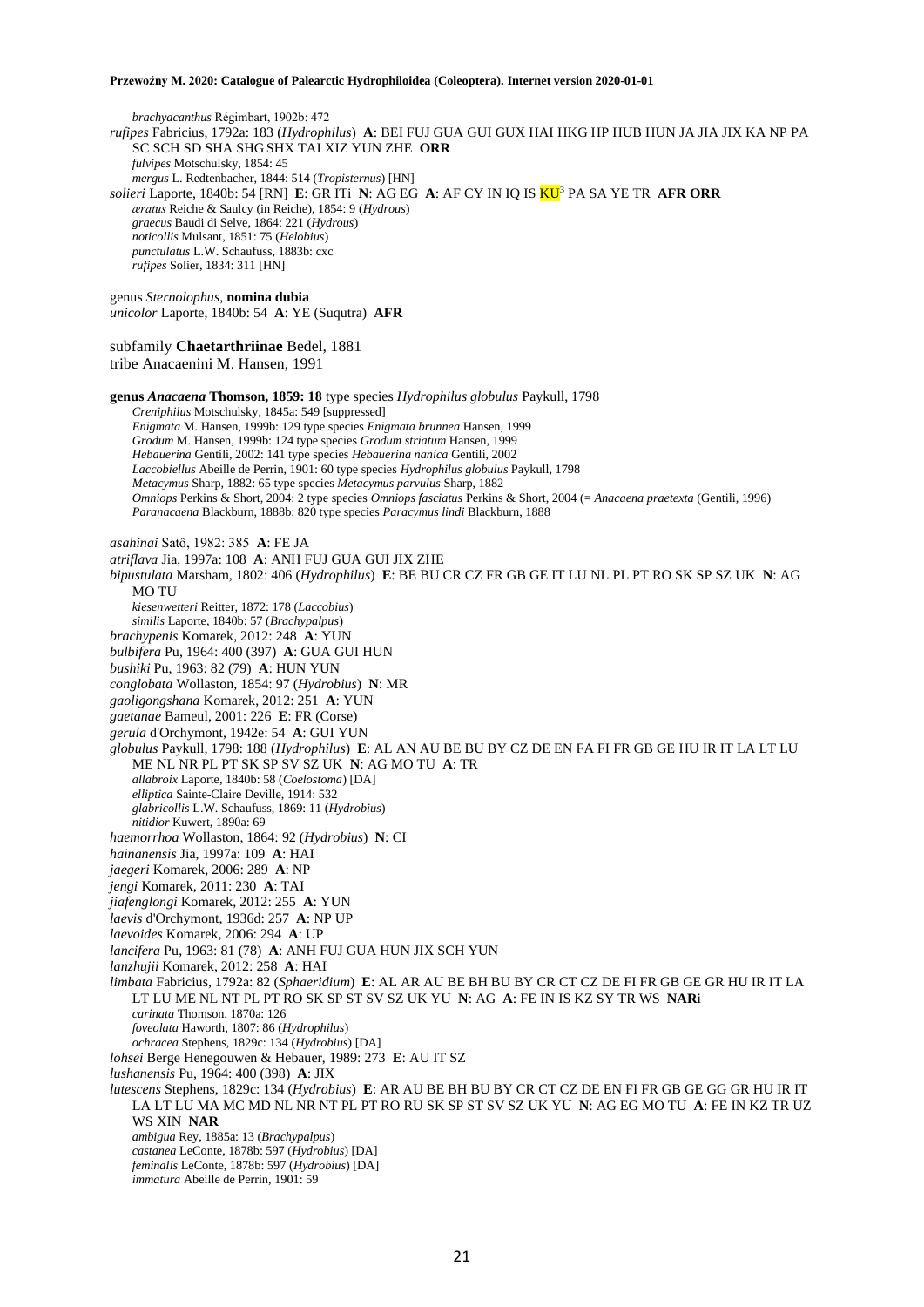*infuscata* Motschulsky, 1859a: 177 (*Brachypalpus*) [DA] *marshami* Stephens, 1839: 92 (*Laccobius*) [RN] *nitida* Heer, 1841: 485 (*Hydrobius*) *ovata* Reiche, 1861: 203 (*Hydrobius*) [DA] *praecox* Dufour, 1843: 58 (*Hydrobius*) [DA] *sordens* Stephens, 1829c: 134 (*Hydrobius*) *variabilis* Sharp, 1870b: 255 *maculata* Pu, 1964: 400 (399) **A**: FUJ GUA GUI GUX HUN JIX YUN *pseudoyunnanensis* Jia, 1997a: 110 *marchantiae* Wollaston, 1857: 31 (*Hydrobius*) **N**: MR *pui* Komarek, 2012: 261 **A**: GUI HUB JIX SICH YUN *rufipes* Guillebeau, 1896b: 226 (*Paracymus*) **E**: BH GR IT YU TR **A**: CY IN IS LE SY TR *jordanensis* Burmeister, 1985: 44 *schoenmanni* Komarek, 2012: 263 **A**: YUN *sichuana* Komarek, 2012: 264 **A**: SCH *smetanai* Komarek, 2011: 232 **A**: TAI *taurica* Ryndevich, 2000: 123 **E**: AR GG ST UK (Krym) **A**: KZ *wangi* Komarek, 2012: 266 **A**: GUX HUB SCH *yunnanensis* d'Orchymont, 1942e: 49 **A**: GUX HUN YUN *hunanensis* Pu, 1964: 400 (397)

**genus** *Crenitis* **Bedel, 1881: 306** type species *Hydrobius punctatostriatus* Letzner, 1840

**subgenus** *Acrenitis* Matsui & Nakane, 1985: 91 type species *Crenitis osawai* Nakane, 1966

*formosana* Hebauer, 1994: 20 **A**: TAI *nakanei* Hebauer, 1994: 24 **A**: JA *neglecta* Matsui & Nakane, 1985: 90 **A**: JA *osawai* Nakane, 1966: 55 **A**: JA TAI *primorica* Hebauer, 1994: 27 **A**: FE LIA *satoi* Hebauer, 1994: 29 **A**: JA TAI *tokarana* Nakane, 1966: 56 **A**: JA

**subgenus** *Crenitis* Bedel, 1881: 306 type species *Hydrobius punctatostriatus* Letzner, 1840 *Aparacymus* Matsui & Nakane, 1985: 91 type species *Anacaena japonica* Nakane, 1963 *Creniphilus* Horn, 1890a: 267 type species *Hydrobius rufiventris* Horn, 1873 *Noxonus* d'Orchymont, 1925a: 164 type species *Crenitis zimmermanni* Knisch, 1924

*aduncata* Jia, Tang & Minoshima, 2016: 562 **A**: YUN *apicalis* Reitter, 1896d: 285 (*Paracymus*) **A**: ES FE HEI JA JIL LIA  $MG<sup>14</sup> NMO SCH$ *protuberans* Jia, 1996: 96 *convexa* Ji & Komarek, 2003: 402 **A**: CHQ HUB NIN SCH SHA YUN *cordula* Hebauer, 1994: 18 **A**: NP YUN *hokkaidensis* Nakane, 1966: 57 (*Anacaena*) **A**: JA *japonica* Nakane, 1963c: 65 (*Anacaena*) **A**: JA *kanyukovae* Shatrovskiy, 1989: 289 **A**: FE *lianggeqiui* Jia, Tang & Minoshima 2016: 563 **A**: SCH YUN *nepalensis* Hebauer, 1994: 25 **A**: NP *obovata* Jia, Tang & Minoshima 2016: 565 **A**: GUI GUX *orientalis* Satô, 1979: 54 **A**: BT NP SD *punctatostriata* Letzner, 1840: 81 (*Hydrobius*) **E**: AU BE CZ GE PL SK SZ **A**: CY *rufula* Hebauer, 1994: 29 **A**: NP *shaanxiensis* Ji & Komarek, 2003: 408 **A**: NO SHX SCH

# tribe Chaetarthriini Bedel, 1881

**genus** *Chaetarthria* **Stephens, 1835: 401** type species *Hydrophilus seminulum* Herbst, 1797 *Cyllidium* Erichson, 1837: 211 type species *Hydrophilus seminulum* Herbst, 1797

*almorana* Knisch, 1924b: 39 **A**: UP YUN **ORR** *indica* d'Orchymont, 1920: 19 **A**: GUA GUX HKG JIX NP SD YUN **ORR** *kuiyanae* Jia, Wang & Aston, 2018: 2372 **A**: GUX YUN *malickyi* Hebauer, 1995c: 8 **A**: YUN **ORR** *saundersi* d'Orchymont, 1923b: 420 **A**: HAI HKG JA20, 23 JIX MAC NP YUN **ORR** *seminulum* Herbst, 1797: 314 (*Hydrophilus*) **E**: AU BH BU<sup>7</sup> BY CR CT CZ DE EN FI FR GB GE GR HU IR IT LA LT LU MC NL NR NT PL PT SK SL SP ST<sup>12</sup> SV SZ UK YU "Caucasus" **N**: TU **A**: IN TR "Siberia" *carbonaria* Sturm, 1807: 61 (*Agathidium*) [DA] *picea* Hochhuth, 1871: 246 *seminulum* Paykull, 1798: 190 (*Hydrophilus*) [HN]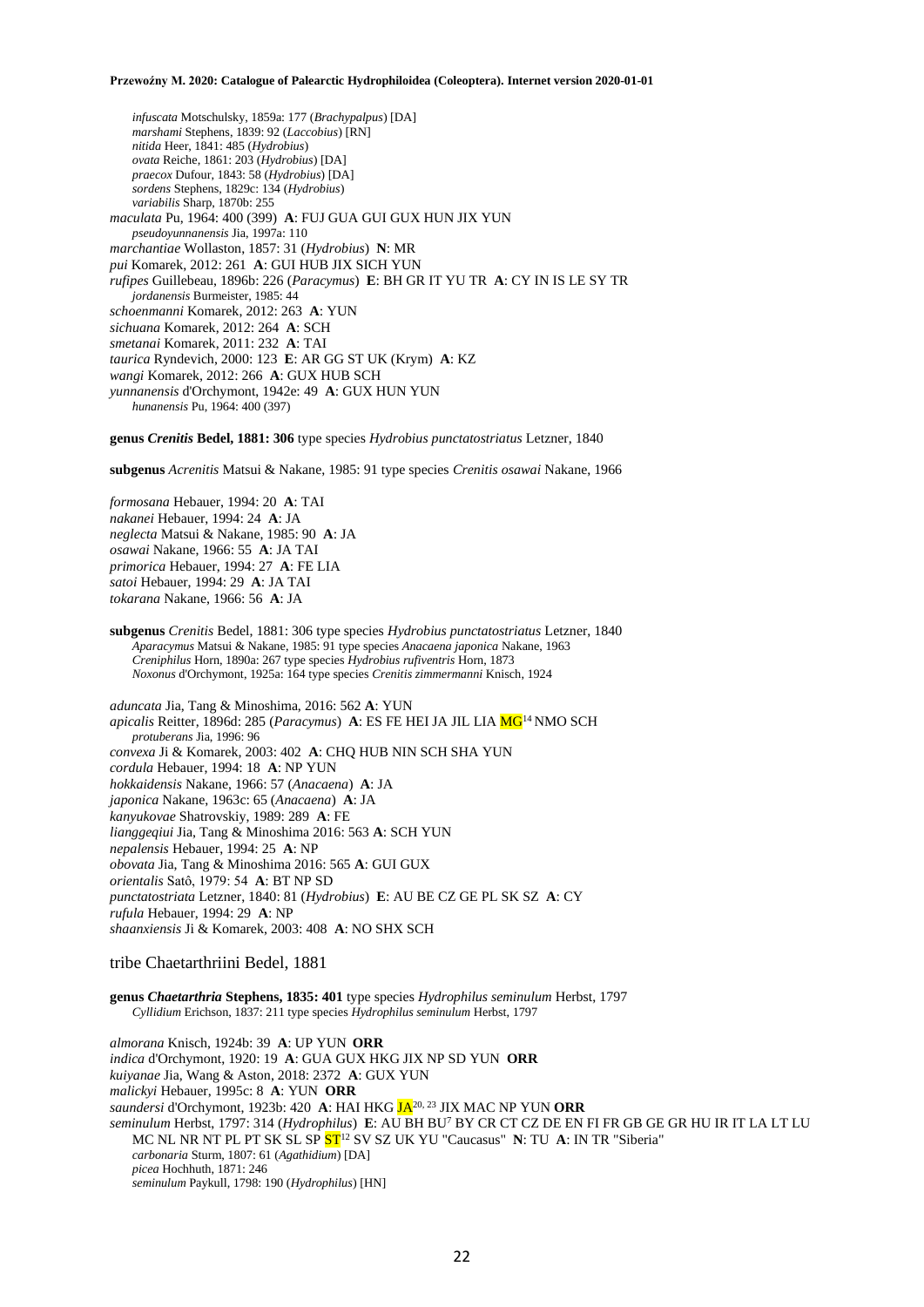*sithonica* Hebauer, 1993: 1 *similis* Wollaston, 1864: 93 **E**: FR GE IT SP SZ **N**: CI EG MO **A**: IS *simillima* Vorst & Cuppen, 2003: 164 **E**: AU BE CZ FR GB GE IR LU NL SP

**genus** *Hemisphaera* **Pandellé, 1876: 57** type species *Hemisphaera infima* Pandellé, 1876 (= *Hydrobius seriatopunctatus* Perris, 1874)

*guignoti* Schaefer, 1975: 130 **E**: FR PT SP **N**: MO *miltiadis* J. Sahlberg, 1908: 23 **E**: GR A: TR *orientalis* Jia, Fikáček & Song, 2013: 302 **A**: GUX *seriatopunctata* Perris, 1874: 2 (*Hydrobius*) **E**: FR IT SP *infima* Pandellé, 1876: 58 *socotrana* Fikáček, Delgado & Gentili, 2012: 119 **A**: YE (Suqutra)

# **genus** *Thysanarthria* **d'Orchymont, 1926b: 242** type species *Hydrobius atriceps* Régimbart, 1903 *Chaetarthriomorphus* Chiesa, 1967: 276 type species *Chaetarthriomorphus sulcatus* Chiesa, 1967

*brittoni* Balfour-Browne, 1951: 215 **A**: YE championi Knisch, 1924b: 40 (Chaetarthria) A: <mark>AF<sup>6</sup>NP</mark><sup>6</sup> UP  $\overline{YU}$ <sup>6</sup> ORR<sup>6</sup> *sulcata* Chiesa, 1967: 276 (*Chaetarthriomorphus*) 6 *chui* Fikáček & Liu, 2019: 243 **A**: TAI *madurensis* Hebauer, 2001b: 298 **A**: NP **ORR** *persica* Fikáček & Liu, 2019: 246 **A**: IN *saurahana* Fikáček & Liu, 2019: 246 **A**: NP *siamensis* Hebauer, 2001b: 399 **A**: NP UP **ORR**<sup>6</sup> *wadicola* Fikáček & Liu, 2019: 248 **A**: AE OM

subfamily **Enochrinae** Short & Fikáček, 2013

**genus** *Cymbiodyta* **Bedel, 1881: 307** type species *Hydrophilus marginellus* Fabricius, 1792 *Cymbula* Pandellé, 1876: 58 [HN] type species *Philhydrus ovalis* Thomson, 1853 (= *Hydrophilus marginellus* Fabricius, 1792) *Hydrocombus* Sharp, 1882: 70 type species *Hydrocombus brevicollis* Sharp, 1882 *Euphilhydrus* Acloque, 1896: 94 type species *Philhydrus marginellus* Fabricius, 1792

*lishizheni* Jia & Lin, 2015b: 446 **A**: JIX *marginella* Fabricius, 1792a: 185 (*Hydrophilus*) **E**: AB AR AU BU BY CR CZ DE EN FI FR GB GE GR HU IR IT LA LT LU ME NL NR NT PL PT RO SK SP ST SV SZ UK **A**: ES KZ NP TR UZ WS *carbonarius* Kuwert, 1892d: 364 (*Philydrus*) *marginatus* Duftschmid, 1805: 241 (*Hydrophilus*) *margipallens* Marsham, 1802: 408 (*Hydrophilus*) *ovalis* Thomson, 1853: 52 (*Philhydrus*) *testacea* Speiser, 1893: 13 *orientalis* Jia & Short, 2011a: 348 **A**: GUA JIX

**genus** *Enochrus* **Thomson, 1859: 18** type species *Hydrophilus bicolor* sensu Gyllenhal, 1808 (= *Hydrophilus melanocephalus* Olivier, 1793)

**subgenus** *Enochrus* Thomson, 1859: 18 type species *Hydrophilus bicolor* sensu Gyllenhal, 1808 (= *Hydrophilus melanocephalus* Olivier, 1793)

*melanocephalus* Olivier, 1793: 127 (*Hydrophilus*) **E**: AR AU BH BU BY CR CT CZ DE EN FI FR GB GE HU IR IT LA LT LU NL NR NT PL PT SK SP <mark>ST</mark><sup>15</sup> SV SZ UK YU **N**: AG **A**: AF ES FE IN IS KZ <mark>MG</mark><sup>14</sup> NMO TR UZ *atricapillus* Stephens, 1829c: 131 (*Hydrobius*) *italus* Kuwert, 1890a: 62

**subgenus** *Holcophilydrus* Kniž, 1912: (168) type species *Holcophilydrus ussuriensis* Kniž, 1912

*hybridus* Hebauer, 2005: 53 **A**: HUB *laoticus* Hebauer, 2005: 52 **A**: YUN **ORR** *parumstriatus* Hebauer, 2005: 52 **A**: TAI *simulans* Sharp, 1873b: 59 (*Philhydrus*) **A**: BEI FE HEB HEI HUB JA JIL LIA NMO SC SCH SHA SHG SHX TAI TIA "Manchuria" *crenatostriatus* H. Kolbe, 1886: 179 (*Philhydrus*) *kishidai* Kamiya, 1935: 4 *umbratus* Sharp, 1884b: 454 (*Philydrus*) *ussuriensis* Kniž, 1912: (168)

**subgenus** *Hydatotrephis* W.S. MacLeay, 1873: 129 type species *Hydatotrephis mastersi* W.S. MacLeay, 1873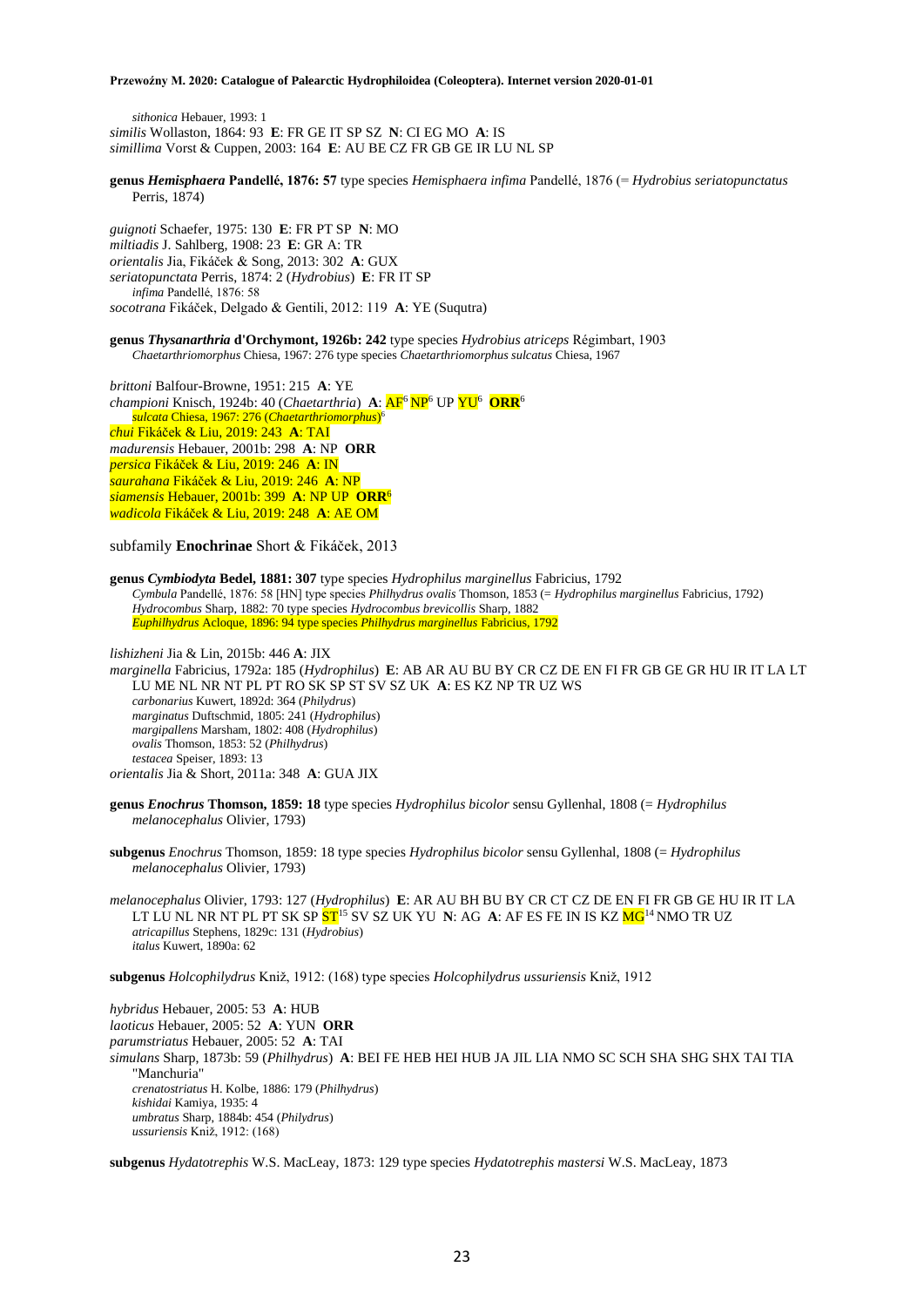*liangi* Jia & Zhao, 2007: 252 **A**: GUI JIX SCH

**subgenus** *Lumetus* Zaitzev, 1908b: 385 [RN] type species *Hydrophilus melanocephalus* sensu Fabricius, 1801 (= *Philhydrus fuscipennis* Thomson, 1884) *Philydrus* Solier, 1834: 302 [HN] type species *Hydrophilus melanocephalus* sensu Fabricius, 1801 (= *Philhydrus fuscipennis* Thomson, 1884) *Pseudenochrus* Łomnicki, 1911: 266 type species *Hydrobius frontalis* Erichson, 1837 (= *Hydrophilus ochropterus* Marsham, 1802) *asiaticus* Kuwert, 1893a: 17 (*Philydrus*) **A**: IN KZ TM GAN SHX *ater* Kuwert, 1888e: 289 (279) (*Philydrus*) **E**: AU BH BU CR FR GR HU IT RO SP UK YU **N**: AG EG **A**: CY IN IQ IS JO KU KZ LE OM PA SA SY TD TM TR UZ XIN *bicolor* Fabricius, 1792a: 184 (*Hydrophilus*) **E**: AB AR AU AZBH BU BY CR CT CZ DE EN FI FR GB GE GR HU IR IT LA LT LU MA ME NL NR NT PL PT RO SK SL SP ST SV UK **N**: AG CI EG MO TU **A**: ES FE IN JA KZ MG NMO NP SC TD TM TR UZ WS XIN *atricornis* Kuwert, 1888e: 286 (276) (*Philydrus*) *chrysomelinus* Fabricius, 1787: 192 (*Dytiscus*) [HN] *ferrugineus* Küster, 1849b: no.10 (*Hydrobius*) [HN] *flavus* Kuwert, 1890a: 43 (*Philydrus*) *fulvus* Marsham, 1802: 408 (*Hydrophilus*) [HN] *grisescens* Gyllenhal, 1827: 276 (*Hydrophilus*) *labiatus* Rey, 1885b: 258 (*Philydrus*) [DA] *levanderi* J. Sahlberg, 1892: 225 (*Philhydrus*) [RN] *maritimus* Thomson, 1853: 51 (*Philhydrus*) *mediterraneus* J. Sahlberg, 1900b: 185 (*Philhydrus*) *rubicundus* Kuwert, 1888e: 275 (*Philydrus*) *sahlbergi* Kuwert, 1888e: 286 (276) (*Philydrus*) [HN] *sternospina* Kuwert, 1888e: 288 (277) (*Philydrus*) *torquatus* Marsham, 1802: 405 (*Hydrophilus*) [DA] *unguidebilis* Kuwert, 1888e: 287 (276) (*Philydrus*) *yukinoae* Matsui, 1994: 218 *blazquezae* Arribas & Millán, 2013: 192 **N**: MO *calabricus* Ferro, 1986c: 433 (*Philydrus*) **E**: IT **A**: TR *concii* Chiesa, 1965: 55 **E**: IT *convexius* Satô, 1977: 198 [DA] **A**: BT NP *falcarius* Hebauer, 1991a: 84 **E**: IT (Sicilia) *ferrugineus* Motschulsky, 1849: 79 (*Philhydrus*) [DA] **A**: ES *fuscipennis* Thomson, 1884a: 1031 (*Philydrus*) **E**: AB AR AU AZBH BU CT CZ DE FI FR GB GE HU IR IT LA LT LU NR NT PL PT RO SK SL SP ST SV UK **N**: MO TU **A**: ES HEI IN KI KZ NMO TR UZ WS XIN *berolinensis* Kuwert, 1888e: 278 (*Philydrus*) *caspius* Kuwert, 1888e: 282 (275) (*Philydrus*) *fasciatus* Kuwert, 1888e: 278 (*Philydrus*) *sahlbergi* Fauvel, 1887: 86 (*Philydrus*) [RN] *similis* Kuwert, 1888e: 278 (*Philydrus*) *halophilus* Bedel, 1879: clxix (*Philydrus*) **E**: BU DE FR GB GE HU IN IR IT NL SP ST SV UK **A**: CY IN TR *brevipalpis* Sharp, 1914a: 83 (*Philydrus*) [DA] *salinus* Kuwert, 1888e: 279 (*Philydrus*) *hamifer* Ganglbauer, 1901a: 332 (*Philydrus*) **E**: AU CZ GE HU SK ST UK YU **A**: CY IN IS KI KZ TM UZ *caspius* d'Orchymont, 1933a: 308 *hispanicus* Kuwert, 1888e: 281 (275) (*Philydrus*) **E**: PT SP *jesusarribasi* Arribas & Millán, 2013: 191 **E**: SP *ochropterus* Marsham, 1802: 409 (*Hydrophilus*) **E**: AU BU BY CR CT CZ DE EN FI FR GB GE HU IR IT LA LT NL NR NT PL PT RO SK SP SV SZ UK **A**: ES IN TR WS *frontalis* Erichson, 1837: 210 (*Hydrobius*) *nigricans* Zetterstedt, 1838: 123 (*Hydrophilus*) *politus* Küster, 1849b: no.9 (*Hydrobius*) **E**: BU CR IT PT SP **N**: AG CI EG MO MR TU **A**: AF CY IN IS KU<sup>3</sup> LE OM SY TR *agrigentinus* Rottenberg, 1870: 22 (*Philhydrus*) *atlanticus* C.É. Blanchard, 1853: 51 (*Philydrus*) *cossyrensis* Rey, 1885b: 260 (*Philydrus*) *sahariensis* Fairmaire, 1879b: 160 (*Philhydrus*) *quadrinotatus* Guillebeau, 1896b: 226 (*Philhydrus*) **A**: OM<sup>7</sup> "Syria" *quadripunctatus* Herbst, 1797: 305 (*Hydrophilus*) **E**: AL AU AZ BH BU BY CR CT CZ DE EN FI FR GB GE GG GR HU IR IT LA LT LU ME NL NR NT PL PT SK SL SP SV UK **A**: ES FE HEI IN IS KI KZ MG NMO TD TR XIN WS *dichrous* Krynicki, 1832: 116 (*Hydrophilus*) [DA] *frontalis* Dalla Torre, 1877: 68 (*Philhydrus*) [HN] *fulvipennis* Rey, 1885b: 262 (*Philydrus*) [HN] *marginatus* Gozis, 1916: 42 (*Philydrus*) *rectus* J. Sahlberg, 1875: 216 (*Philydrus*) *ytenensis* Sharp, 1915f: 323 (*Philydrus*) *risii* Arribas & Millán, 2013: 193 **N**: MO TU *salomonis* J. Sahlberg, 1900b: 187 (*Philhydrus*) **E**: SP **A**: AF IN IS JO TR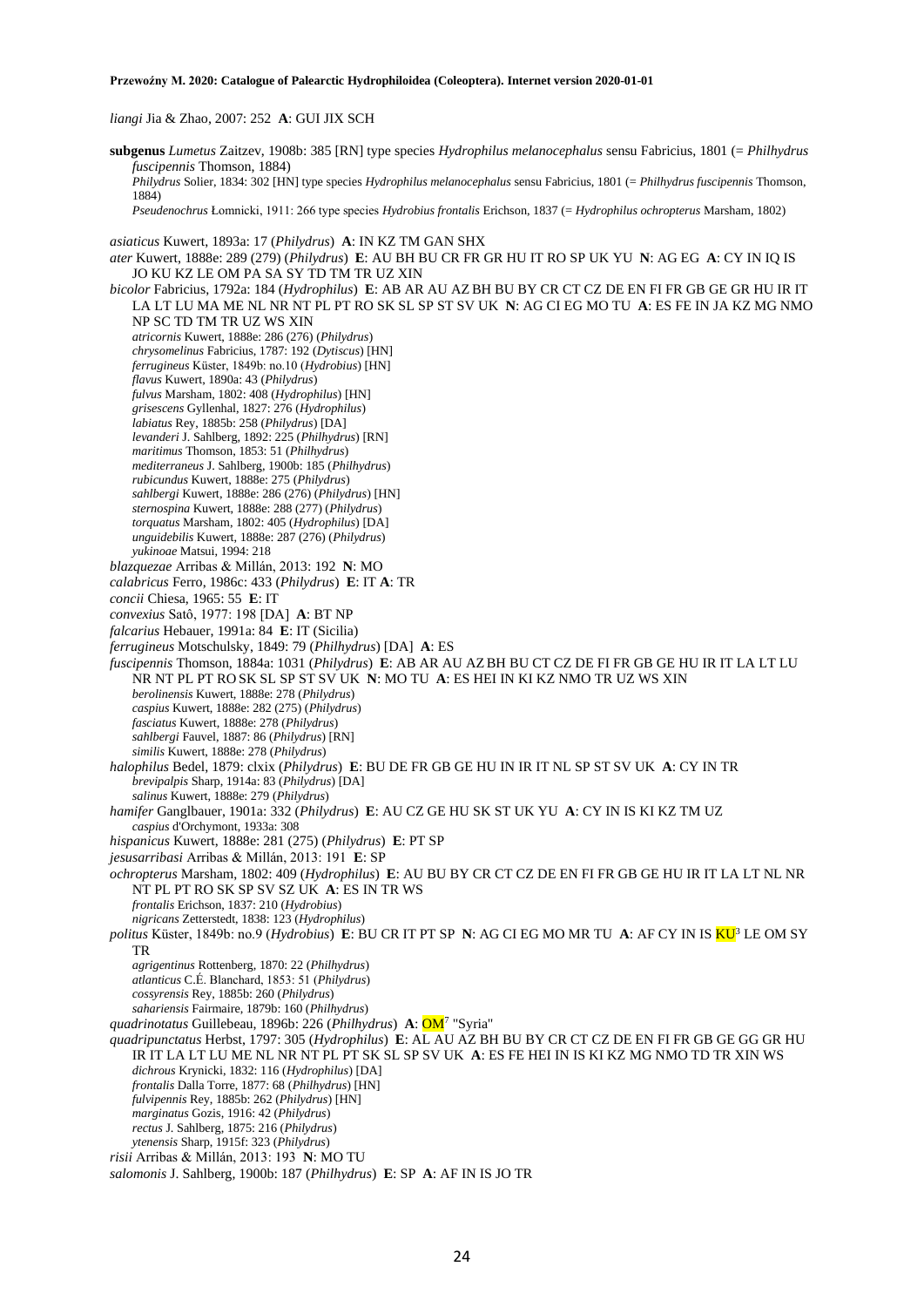*segmentinotatus* Kuwert, 1888e: 284 (276) (*Philydrus*) **E**: AL BU CR FR GR IT ME PT RO SL SP ST YU **N**: AG EG LB MO TU **A**: CY ES FE IN IQ IS JO KU KZ MG SA TD TM TR UZ **AFR** *apicinotus* Kuwert, 1888e: 285 (276) (*Philydrus*) *maculiapex* Kuwert, 1888e: 284 (276) (*Philydrus*) *transcaspicus* J. Sahlberg, 1900b: 185 (*Philhydrus*) *vultur* Kuwert, 1888e: 283 (276) (*Philydrus*) *sinuatus* d'Orchymont, 1937c: 38 **A**: IN KU PA *subsignatus* Harold, 1877: 342 (*Philydrus*) **A**: BEI CHQ HUB HUN FUJ GUA JA JIA SHA SHG SC TAI *testaceus* Fabricius, 1801a: 252 (*Hydrophilus*) **E**: AB AR AU BU BY CR CT CZ DE EN FI FR GB GE GR HU IR IT LA LT LU NL NR NT PL RO SK SP ST SV SZ UK YU **N**: TU **A**: ES FE IN JA KZ MG<sup>14</sup> TR WS XIN *lederi* Kuwert, 1888e: 289 (277) (*Philydrus*) [DA] *lineatus* Kuwert, 1888e: 275 (*Philydrus*) *maculicollis* Dalla Torre, 1877: 68 (*Philhydrus*) *turanicus* Schödl, 1998: 123 **A**: CY IN TM **subgenus** *Methydrus* Rey, 1885b: 253 type species *Hydrophilus affinis* Thunberg, 1794 *Agraphilydrus* Kuwert, 1888e: 280 type species *Hydrophilus affinis* Thunberg, 1794 *Gemelus* García, 2000:223 type species *Gemelus pallidus* García, 2000 *affinis* Thunberg, 1794b: 73 (*Hydrophilus*) **E**: AR AU BE BH BU BY CR CT CZ DE EN FI FR GB GE HU IR IT LA LT NL NR NT PL SK ST SV SZ UK **N**: TU **A**: ES FE HEI IN JA NMO KZ WS TR *amurensis* Hebauer, 1995b: 32 **A**: FE *circumductus* Régimbart, 1905: 213 (*Philhydrus*) **A**: YE **AFR** *coarctatus* Gredler, 1863a: 75 (*Philhydrus*) **E**: AU BE BH BU BY CR CZ DE EN FI FR GB GE GR HU IR IT LA LT NL NR NT PL SK ST<sup>15</sup> SV SZ UK **A**: FE IN MG<sup>14</sup> TR WS *fulvipennis* Westhoff, 1881: 57 (*Philhydrus*) *suturalis* Sharp, 1872: 153 (*Philhydrus*) *crassus* Régimbart, 1903b: 55 (*Philhydrus*) **A**: JIX **ORR** *esuriens* Walker, 1858: 209 (*Philhydrus*) **A**: BT CHQ FUJ GUA GUX HAI HKG HUB HUN IN IQ JA JIA JIX NP PA SA SC SCH TAI<sup>10</sup> YUN "India" **AUR ORR** *nigriceps* Motschulsky, 1860a: 46 (*Pylophilus*) *nigriceps* L. Redtenbacher, 1868: 26 (*Philhydrus*) [HN] *ornaticeps* Sharp, 1884b: 454 (*Philydrus*) *pullus* Fauvel, 1883b: 354 (*Philydrus*) *flavicans* Régimbart, 1903b: 56 (*Philhydrus*) **A**: FUJ GUA HKG HUB HUN JIA TAI YUN **ORR** *fragilis* Sharp, 1890: 350 (*Philydrus*) **A**: CHQ YUN **ORR** *fretus* d'Orchymont, 1932c: 703 **A**: YUN **ORR** *haroldi* Sharp, 1884b: 452 (*Philydrus*) **A**: JA **ORR** *hesperidum* Sharp, 1870a: 16 (*Philhydrus*) **E**: AB **A**: IS SA YE **AFR** *nitidulus* Kuwert, 1888e: 290 (280) (*Philydrus*) *reductus* Régimbart, 1905: 215 (*Philhydrus*) *icterus* Knisch, 1924b: 38 **A**: UP **ORR** *iteratus* Sharp, 1890: 349 (*Philhydrus*) **A**: FE **ORR** *japonicus* Sharp, 1873b: 59 (*Philhydrus*) **A**: FE GUA HEI JA JIA JIX ZHE **ORR** *latus* Kuwert, 1888e: 291 (280) (*Philydrus*) **N**: EG **A**: IN SA *limbourgi* Jia & Lin, 2015a: 51 **A**: JIX *mesopotamiae* Kuwert, 1890a: 60 (*Philydrus*) **A**: IN IQ IS *morenae* L. Heyden, 1870: 67 (*Hydrobius*) **E**: FR PT SP *natalensis* Gemminger & Harold, 1868: 480 (*Hydrobius*) [RN] **E**: IT PT SP **N**: EG **A**: SY TAI<sup>10</sup> "India" **AFR AUR ORR** *assimilis* Boheman, 1851: 600 (*Hydrobius*) [HN] *parvulus* Kuwert, 1888b: 280 (*Philydrus*) *pumilio* Sharp, 1904: 8 (*Philydrus*) *nigropiceus* Motschulsky, 1861a: 109 (*Philhydrus*) **A**: NP **ORR** *cheesmanae* Balfour-Browne, 1939b: 475 *rubrocinctus* Régimbart, 1903b: 56 *nigritus* Sharp, 1873c: 262 (*Philhydrus*) **E**: AB AR AL BE BU CR FR GB GR HU IT LU MC ME NL PT RO SP ST TR UK YU **N**: MO TU **A**: IN KZ TR *isotae* Hebauer, 1981: 137 *nitiduloides* Kuwert, 1888e: 291 (280) (*Philydrus*) **N**: EG *pseudesuriens* Jia & Wang, 2010: 377 **A**: HAI *puetzi* Hebauer, 1995b: 32 **A**: FE *ragusae* Kuwert, 1888a: 38 (*Philydrus*) **E**: IT *satomii* Nakane & Matsui, 1986a: 78 **A**: JA *sauteri* d'Orchymont, 1913: 6 **A**: TAI *schawalleri* Hebauer, 1991b: 178 **A**: TD XIN *tetraspilus* Régimbart, 1903c: 335 (*Philhydrus*) **N**: EG<sup>9</sup> **A**: BT NP OM<sup>7</sup> TR YE **AFR ORR** *uniformis* Sharp, 1884b: 453 (*Philydrus*) **A**: FE JA SC *vilis* Sharp, 1884b: 453 (*Philydrus*) **A**: JA<sup>22</sup>

genus *Enochrus*, **species incertae sedis**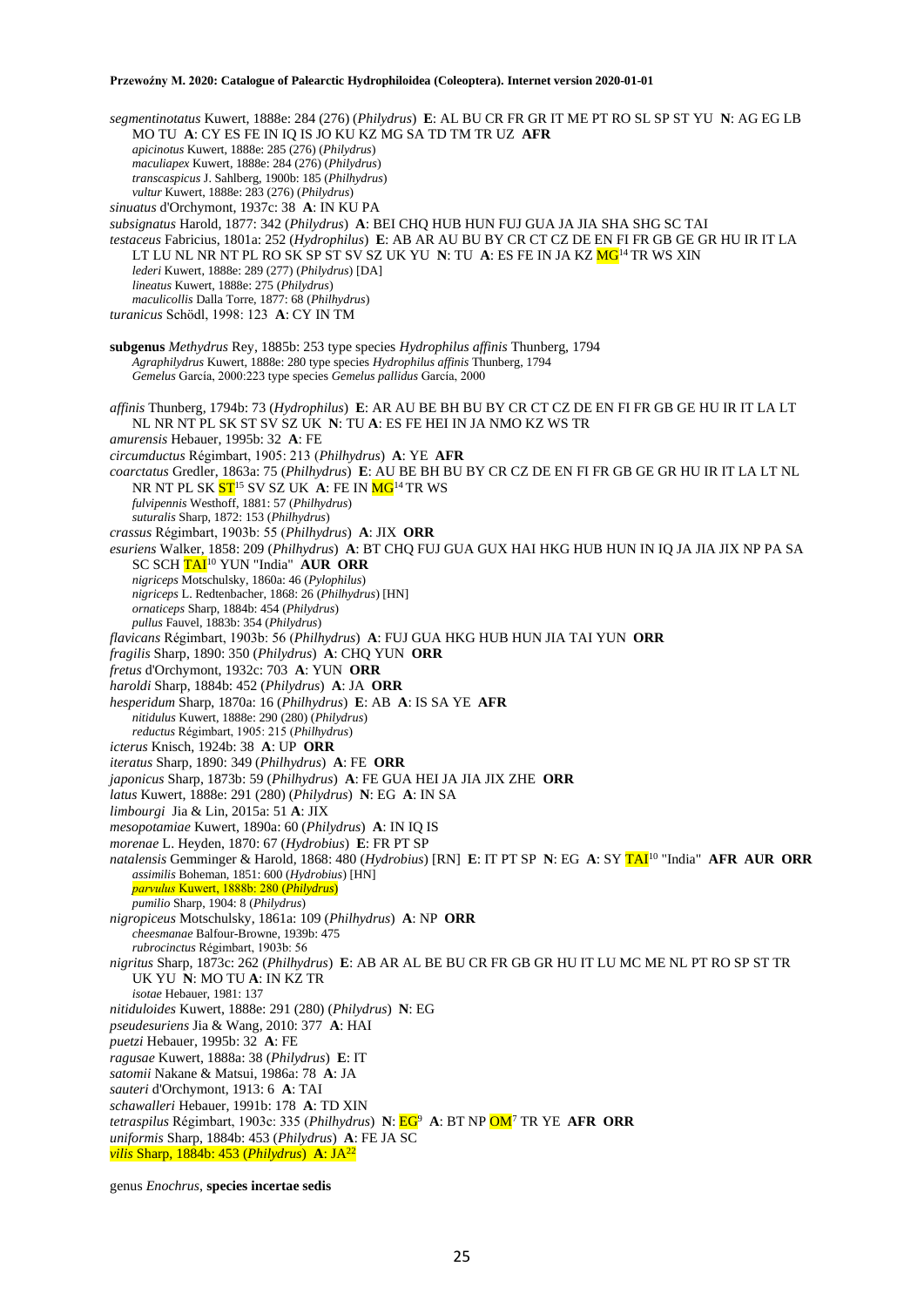*algarum* Jia & Short, 2013: 610 **A**: FUJ

**genus** *Notionotus* **Spangler, 1972: 139** type species *Notionotus rosalesi* Spangler, 1972

*attenuatus* Jia & Short, 2011b: 55 **A**: GUA *fenestratus* Hebauer, 2001a: 10 **A**: YUN *notaticollis* Hebauer, 2001a: 11 **A**: HAI YUN *siklisi* Hebauer, 2001a: 12 **A**: NP

# subfamily **Acidocerinae** Zaitzev, 1908

**genus** *Agraphydrus* **Régimbart, 1903a: 33** type species *Agraphydrus punctatellus* Régimbart, 1903 *Gymnhelochares* d'Orchymont, 1932c: 692 type species *Helochares geminus* d'Orchymont, 1932 *Megagraphydrus* M. Hansen, 1999b: 137 type species *Megagraphydrus siamensis* M. Hansen, 1999 *Pseudohelochares* Satô, 1960: 76 type species *Pseudohelochares narusei* Satô, 1960 *Pseudopelthydrus* Jia, 1998: 225 type species *Pseudopelthydrus longipalpus* Jia, 1998 *activus* Komarek & Hebauer, 2018: 18 **A**: ANH FUJ GUA HKG JIX **ORR**<sup>5</sup> *agilis* Komarek & Hebauer, 2018: 20 **A**: GUX YUN **ORR** *anhuianus* Hebauer, 2000: 15 (*Megagraphydrus*) **A**: AHN HKG **ORR** *arduus* Komarek & Hebauer, 2018: 22 **A**: GUA HUB YUN **ORR**<sup>5</sup> *annapurnensis* Komarek, 2018: 110 **A**: NP *ater* Komarek, 2018: 111 **A**: NP *attenuatus* M. Hansen, 1999b: 141 (*Megagraphydrus*) **A**: YUN **ORR** *audax* Komarek & Hebauer, 2018: 24 **A**: GUI HUB HUN SHA SCH *bhutanensis* Komarek, 2018: 113 **A**: BT *clavus* Komarek & Hebauer, 2018: 25 **A**: GUA GUI HKG JIX *cantonensis* Komarek & Hebauer, 2018: 27 **A**: GUA *chinensis* Komarek & Hebauer, 2018: 27 **A**: ANH FUJ ZHE *comes* Komarek & Hebauer, 2018: 28 **A**: HAI *communis* Komarek, 2018: 118 **A**: BT NP UP *confusus* Komarek & Hebauer, 2018: 29 **A**: GUI HKG YUN **ORR** *conicus* Komarek & Hebauer, 2018: 30 **A**: ANH HUN JIX *connexus* Komarek & Hebauer, 2018: 31 **A**: BT HAI NP **ORR** *constrictus* Komarek, 2018: 121 **A**: NP UP *contractus* Komarek & Hebauer, 2018: 33 **A**: FUJ GUA *coomani* d'Orchymont, 1927b: 248 (*Helochares*) **A**: FUJ GUA HAIJA TAI **AUR ORR** *ryukyuensis* Matsui, 1994: 217 (*Enochrus*) *crassipenis* Komarek, 2018: 123 **A**: BT NP *decipiens* Minoshima, Komarek & Ôhara 2015: 25 **A**: TAI *elongatus* Ribera, Hernando & Cieslak, 2019: 264 **A**: OM *fasciatus* Komarek & Hebauer, 2018: 37 **A**: GUA HKG JIX *fikaceki* Komarek & Hebauer, 2018: 38 **A**: JIX *flavonotus* Komarek, 2018: 127 **A**: BT *forcipatus* Komarek & Hebauer, 2018: 39 **A**: ANH FUJ GUA GUI HUB HUN JIX ZHE *fujianensis* Komarek & Hebauer, 2018: 41 **A**: FUJ *globipenis* Komarek & Hebauer, 2018: 41 **A**: GUX HUN *gracilipalpis* Komarek & Hebauer, 2018: 42 **A**: FUJ GUA *igneus* Komarek & Hebauer, 2018: 43 **A**: GUA HKG **ORR** *indicus* d'Orchymont, 1932c: 694 **A**: AP BT HP NP UP *insidiator* Minoshima, Komarek & Ôhara, 2015: 27 **A**: TAI *ishiharai* Matsui, 1994: 215 (*Enochrus*) **A**: JA *jilanzhui* Komarek & Hebauer, 2018: 45 **A**: GAN HUB SHA SCH *luteilateralis* Minoshima & Fujiwara, 2009: 55 (*Megagraphydrus*) **A**: JA *kempi* d'Orchymont, 1922: 626 (*Helochares*) **A**: AP BT NP UP *longipalpus* Jia, 1998: 229 (*Pseudopelthydrus*) **A**: HAI *longipenis* Komarek & Hebauer, 2018: 47 **A**: YUN **ORR** *masatakai* Minoshima, Komarek & Ôhara, 2015: 29 **A**: GUA HAI HKG YUN **ORR** *minutissimus* Kuwert, 1890a: 37 (*Helochares*) **A**: OM SA SY YE *montanus* Minoshima, Komarek & Ôhara, 2015: 33 **A**: SD *narusei* Satô, 1960: 77 (*Pseudohelochares*) **A**: JA SC *nepalensis* Komarek, 2018: 146 **A**: NP *niger* Komarek & Hebauer, 2018: 50 **A**: FUJ ZHE *ogatai* Minoshima, 2016: 359 **A**: JA *pauculus* Knisch, 1924b: 36 (*Helochares*) **A**: NP UP *politus* M. Hansen, 1999b: 138 (*Megagraphydrus*) **A**: TAI *wangi* Hebauer, 2000: 15 (*Megagraphydrus*)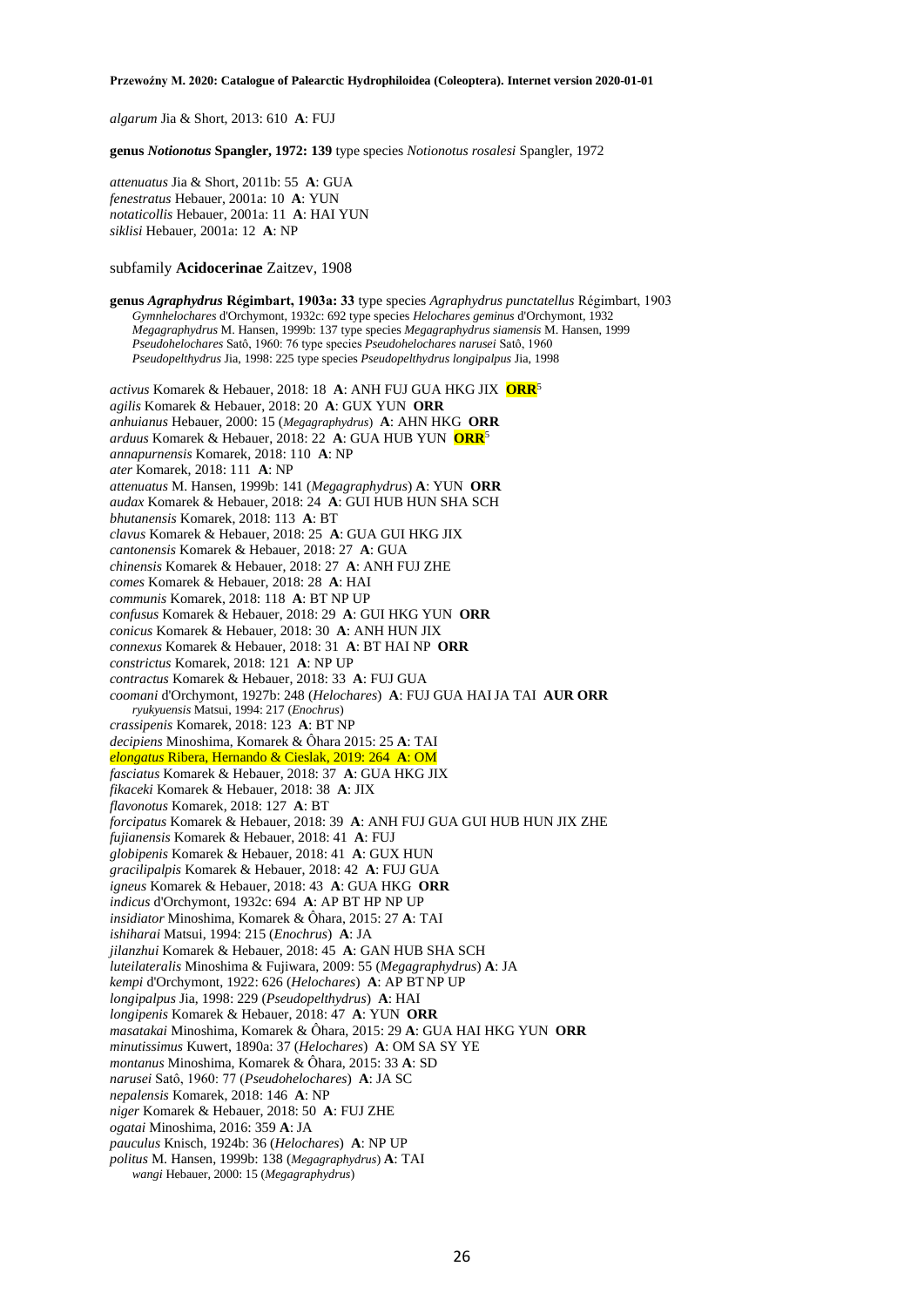*protentus* Komarek, 2018: 153 **A**: NP UP *pullus* Komarek, 2018: 154 **A**: NP *puzhelongi* Jia, 2010: 65 (*Megagraphydrus*) **A**: GUI JIX *pygmaeus* Knisch, 1924b: 38 (*Helochares*) **A**: BT NP UP *reductus* Komarek & Hebauer, 2018: 53 **A**: YUN *reticuliceps* Komarek & Hebauer, 2018: 53 **A**: GUI HUB HUN *robustus* Komarek & Hebauer, 2018: 55 **A**: GUA YUN *schoenmanni* Komarek & Hebauer, 2018: 56 **A**: YUN *setifer* Komarek & Hebauer, 2018: 57 **A**: YUN **ORR** *splendens* Komarek & Hebauer, 2018: 58 **A**: YUN **ORR** *stagnalis* d'Orchymont, 1937c: 37 (*Helochares*) **A**: BT HP NP PA UP *umbrosus* Komarek & Hebauer, 2018: 59 **A**: FUJ GUA *uncinatus* Komarek & Hebauer, 2018: 60 **A**: YUN *variabilis* Komarek & Hebauer, 2018: 61 **A**: ANH FUJ GUA GUI GUX HKG HUB HUN JIX TAI SCH SHA SHN YUN ZHE *wangmiaoi* Komarek & Hebauer, 2018: 63 **A**: HAI *yunnanensis* Komarek & Hebauer, 2018: 64 **A**: YUN **genus** *Chasmogenus* **Sharp, 1882: 73** type species *Chasmogenus fragilis* Sharp, 1882 *Crephelochares* Kuwert, 1890a: 38 type species *Helochares livornicus* Kuwert, 1890 *abnormalis* Sharp, 1890: 351 (*Philydrus*) **A**: GUA JA MAC TAI **ORR** *ferrugatus* Régimbart, 1903b: 57 (*Phylhydrus*) *nigritulus* Régimbart, 1903b: 57 (*Philhydrus*) [HN] *regimbarti* Knisch, 1924a: 195 [RN] *livornicus* Kuwert, 1890a: 38 (*Helochares*) **E**: BH CR GR IT SP YU **A**: IS TR TU *orbus* N. Watanabe, 1987: 12 (*Helochares*) **A**: HKG JA *patrobus* Jia & Tang, 2018a: 61 **A**: YUN **genus** *Helochares* **Mulsant, 1844a: 197** [RN] type species *Dytiscus lividus* Forster, 1771 **subgenus** *Helochares* Mulsant, 1844a: 197 [RN] type species *Dytiscus lividus* Forster, 1771 *Enhydrus* W.S. MacLeay, 1825: 35 [suppressed] *Helophilus* Mulsant, 1844: 132 *Helophygas* Motschulsky, 1853: 11 *Neohydrobius* Blackburn, 1898: 221 type species *Philhydrus burrundiensis* Blackburn, 1898 (= *Stagnicola foveicollis* Montrouzier, 1860) *Peloxenus* Motschulsky, 1845a: 549 [RN] type species *Hydrophilus griseus* Fabricius, 1787 (= *Dytiscus lividus* Forster, 1771) *Pylophilus* Motschulsky, 1845a: 32 type species *Hydrophilus griseus* Fabricius, 1787 (= *Dytiscus lividus* Forster, 1771) *Stagnicola* Montrouzier, 1860: 246 [HN] type species *Stagnicola foveicollis* Montrouzier, 1860 *atropiceus* Régimbart, 1903b: 53 **A**: GUA GUI GUX HKG JA JIX MAC NP **ORR** *ohkurai* Satô, 1976: 21 *dilutus* Erichson, 1843: 228 (*Hydrobius*) **A**: YE (Suqutra) **AFR** *niloticus* Sharp, 1904: 7 *fuliginosus* d'Orchymont, 1932c: 689 **A**: FUJ GUA GUX HKG MAC **ORR** *lividoides* M. Hansen & Hebauer, 1988: 27 **A**: IS TR *lividus* Forster, 1771: 52 (*Dytiscus*) **E**: AL<sup>18</sup> AU AZBH BU BY CR CZ FR GB GE GR HU IT LT LU MC NL PL PT RO SK SL SP SZ UK YU **N**: AG CI MO TU **A**: IN SY TR *fulvus* Geoffroy, 1785: 65 (*Hydrophilus*) *chrysomelinus* Herbst, 1797: 313 (*Hydrophilus*) [HN] [DA] *griseus* Fabricius, 1787: 189 (*Hydrophilus*) *lividus* Herbst, 1797: 316 (*Hydrophilus*) [HN] *ludovici* L.W. Schaufuss, 1869: 11 *pallidetestaceus* Stierlin, 1900: 219 *pallidus* P. Rossi, 1792: 66 (*Hydrophilus*) *longipalpis* Murray, 1859: 123 (*Philhydrus*) **N**: EG **A**: IS **AFR** *filipalpis* Sharp, 1904: 6 *nigritulus* Kuwert, 1889: 8 **E**: IT *obliquus* Mart, İncekara & Karaca, 2010: 299 **A**: TR *obscurus* O.F. Müller, 1776: 69 (*Hydrophilus*) **E**: AB AU BU BY CR CT CZ DE EN FI FR GB GE GG GR HU IT LA LT LU ME NL NR NT PL RO SK ST SV SZ UK **A**: IN IS KZ TR WS XIN *erythrocephalus* Fabricius, 1792a: 185 (*Hydrophilus*) *subcompressus* Rey, 1885a: 14 *substriatus* J. Sahlberg, 1903b: 20 *variegatus* Herbst, 1797: 304 (*Hydrophilus*) *pallens* W.S. MacLeay, 1825: 35 (*Enhydrus*) **N**: EG **A**: CHQ CY FUJ GUA GUI GUX HAI HKG HUB HUN IS JA JIX LE MAC NP SA SCH SHA TAI<sup>10</sup> TR YE XIZ YUN "India" **AFR AUR ORR**

- *dispar* Sharp, 1904: 7
- *laeviusculus* Régimbart, 1906: 261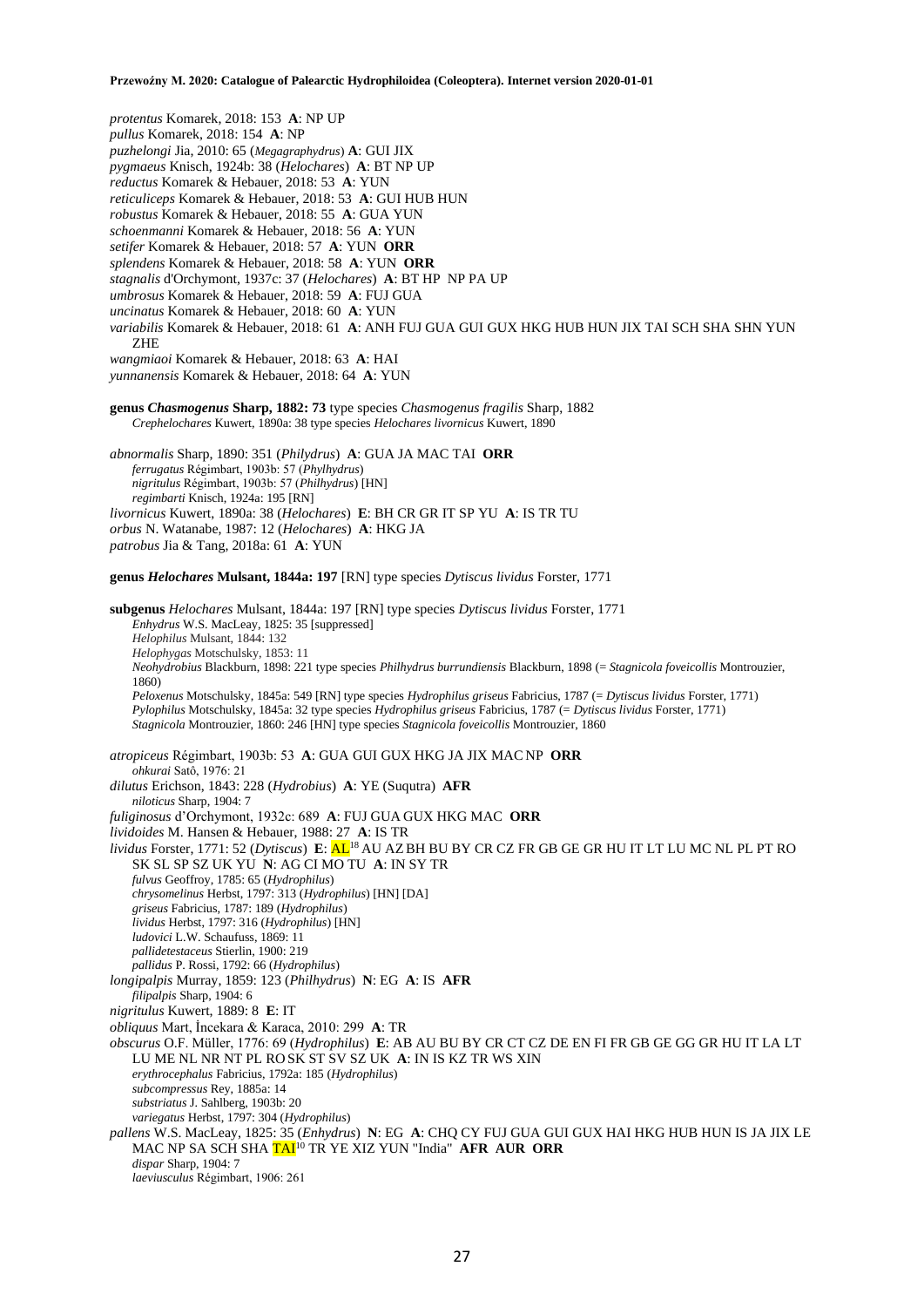*lewisius* Sharp, 1873b: 60 *parvulus* Reiche & Saulcy, 1856: 359 *parvulus* Guillebeau, 1896b: 226 (*Philhydrus*) [HN] [DA] *punctatus* Sharp, 1869b: 241 **E**: BY CT DE FR GB GE IR LA LT LU NL PT SP ST UK **A**: IN TR *songi* Jia & Tang, 2018b: 3 **A**: GUX

**subgenus** *Helocharimorphus* Kuwert, 1890a: 62 (and 1890b: 306) type species *Helocharimorphus sharpi* Kuwert, 1890

*sharpi* Kuwert, 1890a: 63 (*Helocharimorphus*) **N**: EG **A**: IS TR **AFR**

**subgenus** *Hydrobaticus* W.J. MacLeay, 1873: 131 type species *Hydrobaticus tristis* W.J. MacLeay, 1873 *Graphelochares* Kuwert, 1890a: 38 type species *Helophilus melanophthalmus* Mulsant, 1844

*anchoralis* Sharp, 1890: 352 **A**: FUJ GUA HAI HUB JA NP PA TAI YUN "India" **ORR** *andreinii* d'Orchymont, 1939b: 320 **A**: OM SA YE **AFR** *crenatuloides* d'Orchymont, 1943a: 2 **A**: OM UP **ORR** *crenatus* Régimbart, 1903b: 54 **A**: YUN **ORR** *densus* Sharp, 1890: 352 **A**: GUA HAI NP UP **ORR** *lentus* Sharp, 1890: 352 **A**: GUA HKG NP TAI XIZ YUN "India" **ORR** *mentinotus* Kuwert, 1888e: 292 **N**: EG **A**: IS **AFR** *squalidus* Sharp, 1904: 7 *neglectus* Hope, 1845: 16 (*Hydrobius*) **A**: FUJ GUA GUX HKG HUB HUN JIX YUN ZHE **ORR** *negatus* Hebauer, 1995a: 5 **A**: NP **ORR** *nipponicus* Hebauer, 1995a: 6 [RN] **A**: JA SC *striatus* Sharp, 1873b: 60 [HN] *sauteri* d'Orchymont, 1943a: 6 **A**: GUA GUI HUB JIX SCH TAI *uenoi* Matsui, 1995: 317 **A**: JA

**genus** *Horelophopsis* **M. Hansen, 1997: 109** type species *Horelophopsis avita* M. Hansen, 1997

*hanseni* Satô & Yoshitomi, 2004: 42 **A**: JA

subfamily **Sphaeridiinae** Latreille, 1802 tribe Coelostomatini L. Heyden, 1891 **genus** *Coelostoma* **Brullé, 1835: 293** type species *Hydrophilus orbicularis* Fabricius, 1775

**subgenus** *Coelostoma* Brullé, 1835: 293 type species *Hydrophilus orbicularis* Fabricius, 1775 *Cyclonotum* Erichson, 1837: 212 type species *Hydrophilus orbicularis* Fabricius, 1775

*fallaciosum* d'Orchymont, 1936a: 19 **A**: FUJ GUA HKG NP TAI YUN **ORR** *hispanicum* Küster, 1848a: no. 39 (*Cyclonotum*) **E**: AL FR GR IT PT SP **N**: CI MO TU **A**: CY *maroccanum* Kuwert, 1890b: 176 *montanum* Mouchamps, 1958: 28 **A**: NP UP *orbiculare* Fabricius, 1775: 229 (*Hydrophilus*) **E**: AB AR AU BE BU BY CR CT CZ DE EN FI FR GB GE GR HU IR IT LA LT LU ME NL NR NT PL PT RO SK SL SP SV ST SZ UK YU **A**: BEI ES FE HEB HEN IN JA KZ TR WS *breve* Sharp, 1874e: 419 (*Cyclonotum*) *brevitarse* L. Heyden, 1870: 74 (*Cyclonotum*) *dalmatinum* Küster, 1848a: no.40 (*Cyclonotum*) *graecum* Kuwert, 1890b: 178 *immaculatum* P. Rossi, 1790: 48 (*Sphaeridium*) *minus* Sharp, 1873c: 262 (*Cyclonotum*) *pilula* O.F. Müller, 1776: 69 (*Hydrophilus*) *punctatum* Goeze, 1777: 616 (*Dytiscus*) [RN] *puncticolle* Reitter, 1906b: 32 *subaereum* Reitter, 1906b: 32 *subditum* d'Orchymont, 1936a: 20 **A**: HKG YUN **ORR** *sulcatum* Pu, 1963: 81 **A**: XIZ YUN *syriacum* d'Orchymont, 1936a: 9 **A**: IN IS LE SY *vitalisi* d'Orchymont, 1923b: 418 **A**: GUA GUX HAI HKG JA NP SHN YUN **ORR** *vividum* d'Orchymont, 1936a: 28 **A**: GUA NP PA **ORR**

**subgenus** *Holocoelostoma* Mouchamps, 1958: 3 type species *Hydrobius stultus* Walker, 1858

*bhutanicum* Jayaswal, 1972: 409 **A**: BT NP UP *stultum* Walker, 1858: 209 (*Hydrobius*) **A**: AE AF CHQ FUJ GUA GUX HAI HKG HUN JA JIX SCH NP OM PA SA SC SCH TAI XIZ YE YUN **AFR ORR** *simplex* Sharp, 1874e: 419 (*Cyclonotum*) *sulcatum* Pu, 1963: 81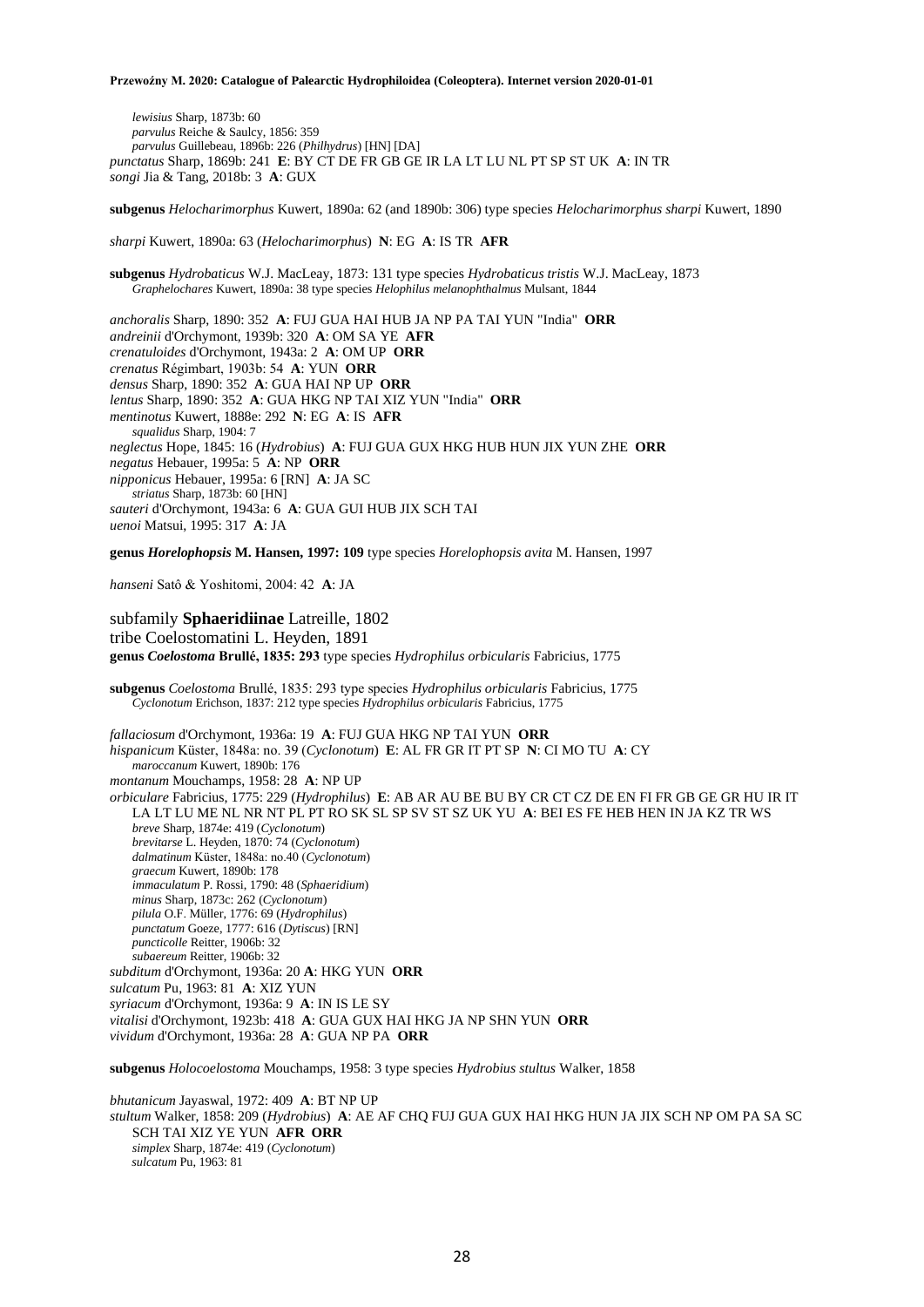**subgenus** *Lachnocoelostoma* Mouchamps, 1958: 4 type species *Cyclonotum horni* Régimbart, 1902

*bifidum* Jia, Aston & Fikáček, 2014: 359 **A**: GUA GUX JIX HKG *bipunctatum* Jayaswal, 1972: 410 **A**: AP NP UP *coomani* d'Orchymont, 1932c: 668 **A**: GUI GUX SCH YUN **ORR** *gentilii* Jia, Aston & Fikáček, 2014: 366 **A**: XIZ *hajeki* Jia, Aston & Fikáček, 2014: 363 **A:** GUA GUX *himalayanum* Hebauer, 2002a: 29 **A**: NP *hongkongense* Jia, Aston & Fikáček, 2014: 364 **A**: HKG YUN *horni* Régimbart, 1902b: 474 (*Cyclonotum*) A: BT NP OM SA YE YUN XIZ<sup>17</sup> "India" AFR ORR *huangi* Jia, Aston & Fikáček, 2014: 368 **A**: GUX JIX *jaculum* Jia, Angus & Bian 2019: 295 **A**: YUN *jaechi* Jia, Lin, Chan, Skale & Fikáček, 2017: 114 **A**: HKG *martensi* Hebauer, 2002a: 29 **A**: NP *medianum* Hebauer, 2002a: 30 **A**: NP *phallicum* d'Orchymont, 1940f: 158 **A**: GUA GUX HAI HUN JIX SN XIN YUN **ORR** *phototropicum* Jia, Angus & Bian, 2019: 292 **A**: XIZ *rubens* Hebauer, 2002a: 31 **A**: NP *surkhetensis* Hebauer, 2002a: 32 **A**: NP *tangliangi* Jia, Lin, Chan, Skale & Fikáček, 2017: 115 **A**: HAI *transcaspicum* Reitter, 1906b: 32 **A**: IN OM SA SHN TM UZ TD TR **ORR** *turnai* Hebauer, 2006: 3 **A**: HUB HUN *vagum* d'Orchymont, 1940f: 159 **A**: ANH FUJ SHN YUN **ORR** *wui* d'Orchymont, 1940f: 160 **A**: FUJ HEN HUB HUN JIX SHA SHN XIN "Korea"

**genus** *Dactylosternum* **Wollaston, 1854: 99** type species *Dactylosternum roussetii* Wollaston, 1854 (= *Sphaeridium abdominale* Fabricius, 1792) *Macrocercyon* Alluaud, 1899: 379 [RN] type species *Trichopoda cassidaeformis* Brullé, 1835 *Trichopoda* Brullé, 1835: 294 [HN] type species *Trichopoda cassidaeformis* Brullé, 1835

*abdominale* Fabricius, 1792a: 79 (*Sphaeridium*) **E**i: AU AZ CR CZ FR GB GE GR HU IT SP SZ **N**i: AG CI EG MR TU **A**i: AE CY GUA HKG IN JA SY YE "India" **AFR AUR**i **NAR**i **NTR**i **ORR**i *foveonitidum* Kuwert, 1890b: 179 *insulare* Laporte, 1840b: 59 (*Coelostoma*) *mulsanti* Murray, 1859: 352 (*Cyclonotum*) *natalense* Gemminger & Harold, 1868: 495 (*Cyclonotum*) [RN] *nitidum* Boheman, 1851: 602 (*Cyclonotum*) [HN] *perezdearcei* Moroni, 2000 (*Andotypus*) *roussetii* Wollaston, 1854: 100 *semistriatum* L.W. Schaufuss, 1887: 108 (*Hydrobius*) *arabicum* Balfour-Browne, 1951: 205 **N**: EG **A**: YE *corbetti* Balfour-Browne, 1942: 860 **A**: HKG TAI **ORR** *hydrophiloides* W.S. MacLeay, 1825: 36 (*Sphaeridium*) **A**: BT FUJ GUA GUI GUX HAI HKG NP SD TAI YUN **AFR**i **AUR**i **NTR**i **ORR** *capense* Mulsant, 1844b: 170 (*Cyclonotum*) *nitidum* Laporte, 1840b: 58 (*Coelostoma*) *rubripes* Boheman, 1858: 24 (*Cyclonotum*) *latum* Sharp, 1873b: 64 (*Cyclonotum*) **A**: JA *pui* Jia, 2002: 75 **A**: GUX *vitalisi* d'Orchymont, 1925c: 271 **A**: FUJ HAI JIX YUN **ORR**

**genus** *Elocomosta* **Hansen, 1989: 254** type species *Elocomosta nigra* Hansen, 1989

*lilizheni* Lin, Jia & Fikáček, 2016: 85 **A**: GUX

tribe Megasternini Mulsant, 1844

**genus** *Armostus* **Sharp, 1890: 358** type species *Armostus optatus* Sharp, 1890

*amplelevatus* Jia, 1995: 130 (*Cercyon*) **A**: GUA HUN *caudatus* Hebauer, 2002a: 37 **A**: NP *crenulatus* Régimbart, 1903c: 337 (*Cercyon*) **A**: JA NP UP **ORR** *cuneatus* Hebauer, 2002a: 37 **A**: NP *nigricans* Hoshina & Satô, 2006: 97 **A**: JA SC *ohyamatensis* Hoshina & Satô, 2006: 102 **A**: JA *optatus* Sharp, 1890: 359 **A**: UP **ORR** *schenklingi* d'Orchymont, 1914: 323 (*Cercyon*) **A**: GUA HKG MAC TAI **ORR**

**genus** *Cercyon* **Leach, 1817: 95** type species *Dermestes melanocephalus* Linnaeus, 1758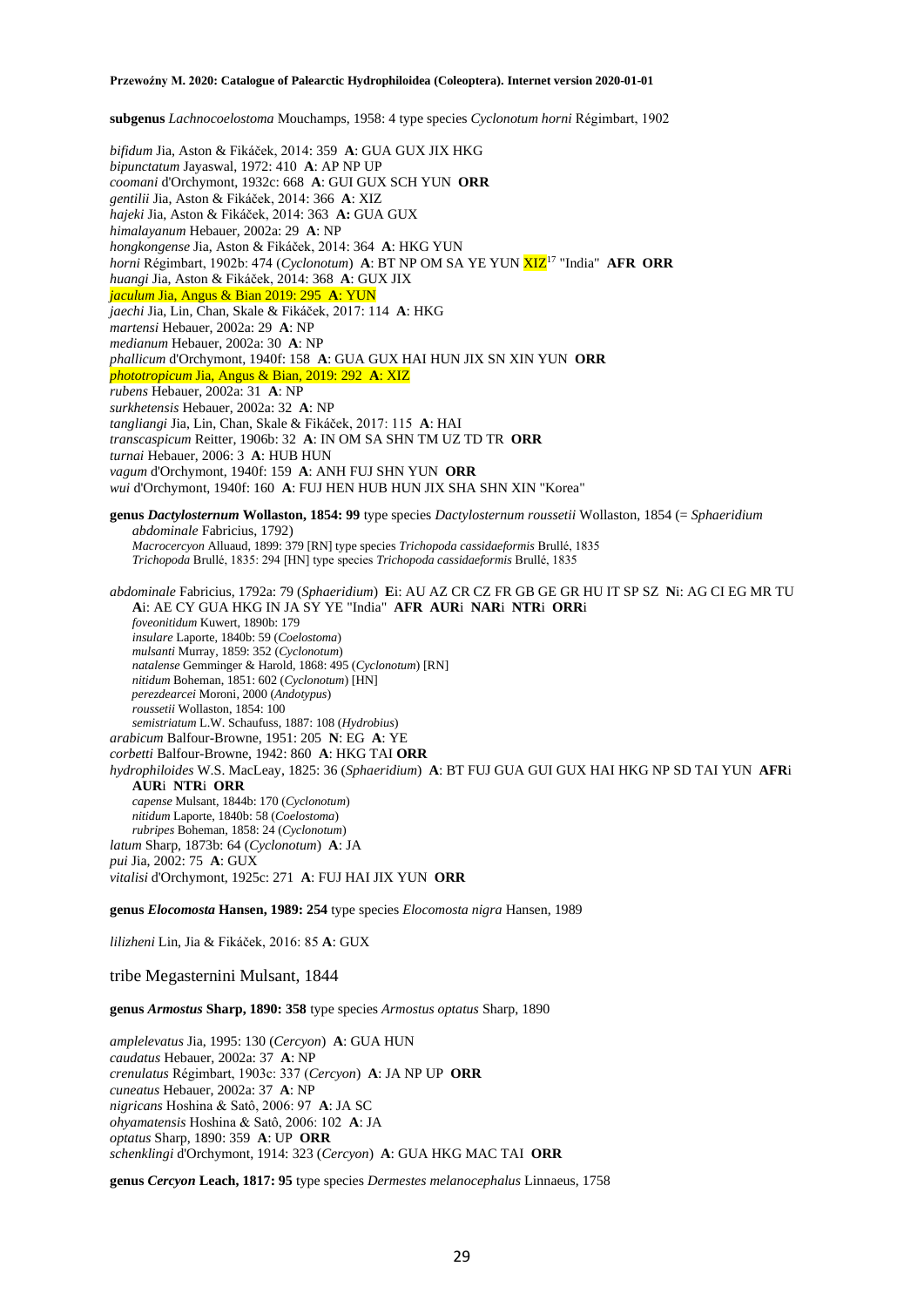**subgenus** *Acycreon* d'Orchymont, 1942a: 3 type species *Cercyon punctiger* Knisch, 1921

*apiciflavus* Hebauer, 2002a: 40 **A**: NP *punctiger* Knisch, 1921a: 79 **A**: GUA<sup>2</sup> HKG<sup>2</sup> JIX<sup>2</sup> NP MAC<sup>2</sup> **ORR**

**subgenus** *Arcocercyon* Hebauer, 2003b: 8 type species *Cercyon dieganus* Régimbart, 1903

*circumcinctus* Reitter, 1889d: 254 **E**: AL GR YU **A**: IN IS TR *ostentum* Shatrovskiy, 1999: 5 *dieganus* Régimbart, 1903a: 48 **N**: EG **AFR**

**subgenus** *Cercyon* Leach, 1817: 95 type species *Dermestes melanocephalus* Linnaeus, 1758 *Cerycon* Rey, 1886: 156 type species *Sphaeridium minutum* sensu Gyllenhal, 1808 (= *Sphaeridium triste* Illiger, 1801) *Cheilocercyon* Seidlitz, 1888: [Arten] 112 type species *Scarabaeus quisquilius* Linnaeus, 1760 *Cyceron* Shatrovskiy, 1992: 362 (365) type species *Cercyon dux* Sharp, 1873 *Epicercyon* Kuwert, 1890b: 168 type species *Cercyon granarium* Erichson, 1837 *Ercycon* Rey, 1886: 129 type species *Sphaeridium littorale* Gyllenhal, 1808 *Paraliocercyon* Ganglbauer, 1904a: 274 type species *Cercyon depressum* Stephens, 1829 *abeillei* Guillebeau, 1896b: 231 **A**: IS TR *aequalipunctus* Hebauer, 2002a: 40 **A**: UP *algarum* Sharp, 1873b: 65 **A**: LIA<sup>2</sup> FE JA *alinae* Ryndevich, 2004: 61 **A**: SCH *alpinus* Vogt, 1969: 180 **E**: AU CZ GB GE IT RO UK YU *aptus* Sharp, 1873b: 65 **A**: FE JA HEB *arenarius* Rey, 1885a: 31 **E**: BU CR FR GR IT SP **N**: CI TU **A**: TR **AUR**i *bellus* Jia, Liang, Ryndevich & Fikáček, 2019: 502 **A**: HEB HUB JIX *berlovi* Shatrovskiy, 1999: 7 **A**: GAN QIN SCH XIZ *signifer* Hebauer, 2002b: 8 *bifenestratus* Küster, 1851b: no.15 **E**: AR AU BU BY CT CZ DE EN FI FR GB GE HU IT LA LT LU NL NT PL SK ST SV SZ UK **A**: ES FE KZ MG WS XIN<sup>2</sup> *palustris* Thomson, 1853: 55 *biltoni* Jia, Liang, Ryndevich & Fikáček, 2019: 505 **A**: SCH *bononiensis* Chiesa, 1964a: 118 **E**: CZ GE HU IT SK SL *hungaricus* Endrödy-Younga, 1967: 67 *borealis* Baranowski, 1985: 341 **E**: FI NR SV **A**: ES FE SHA<sup>2</sup> *castaneipennis* Vorst, 2009: 60 **E**: BY CI CT CZ GB LA NL PL SK ST SV *cavus* Hebauer, 2002a: 40 **A**: NP *convexiusculus* Stephens, 1829c: 146 **E**: AU BY CZ DE EN FI FR GB GE HU IR IT LA LT NL NR NT PL SK SV SZ UK "Caucasus" **A**: ES WS *alni* Vogt, 1969: 186 *intermixtus* Sharp, 1918: 276 *costiventris* Hebauer, 2002a: 41 **A**: NP *costulipennis* Nakane, 1966: 55 **A**: JA *cultriformis* Wu & Pu, 1995: 125 **A**: GUA SCH<sup>2</sup> *depressus* Stephens, 1829c: 138 **E**: AZ BU DE EN FI FR GB GE IR NL NR NT SV UK **AUR**i **NAR**i **NTR**i *dorsostriatus* Thomson, 1853: 54 *uruguayanus* Knisch, 1924c: 120 *deserticola* Fikáček, Gentili & Short, 2010: 156 **A**: AE *dilutus* Régimbart, 1903c: 338 **A**: SD **ORR** *divisus* Hebauer, 2002a: 42 **A**: NP SCH SD YUN *dux* Sharp, 1873b: 65 **A**: FE JA *emarginatus* Baranowski, 1985: 344 **E**: FI NR SV *fimbriatus* Mannerheim, 1852b: 344 **E**i: NT **NAR** *paradoxus* Kuwert, 1890b: 165 (321) *flavimarginatus* Ryndevich, Jia & Fikáček 2017: 543 **A**: YUN *granarius* Erichson, 1837: 221 **E**: AU BH BY CR CT CZ DE EN FR GB GE HU IT LA LT LU NL NT PL SK SL SZ UK YU "Caucasus" **A**: FE KZ XIZ "South Siberia" *haemorrhoidalis* Fabricius, 1775: 67 (*Sphaeridium*) **E**: AL AR AU AZ BH BU BY CR CT CZ DE EN FA FI FR GB GE GG GR HU IR IT LA LT ME NL NR NT PL PT SK SL SP ST SV SZ UK YU **N**: AG TU **A**: ES FE IN IS SY TR WS **AUR**i **NAR**i **NTR**i **ORR**i *aquatilis* Donisthorpe, 1932d: 129 *basillaris* Notman, 1920b: 187 *calthae* Scopoli, 1763: 18 (*Dermestes*) [DA] *erythropterus* Mulsant, 1844a: 180 *erythropterus* Küster, 1851a: no.8 [HN] *femoralis* Stephens, 1829c: 143 *flavipes* Fabricius, 1792a: 81 (*Sphaeridium*) *infuscatus* Stephens, 1829c: 144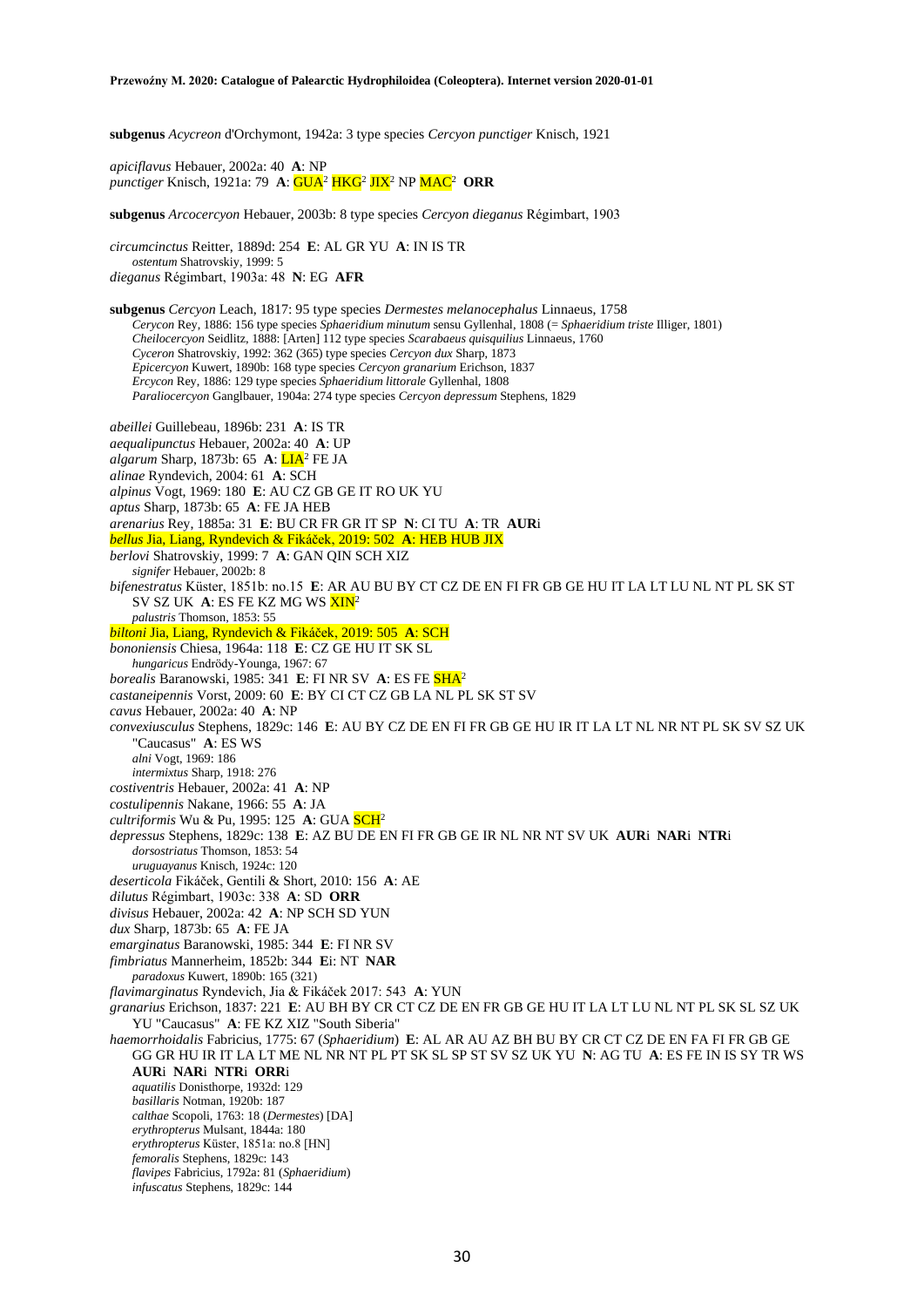*nigricollis* Say, 1825b: 190 (*Sphaeridium*) *obscurus* Fabricius, 1792a: 185 (*Hydrophilus*) [HN] *picinus* Marsham, 1802: 69 (*Dermestes*) *similis* Marsham, 1802: 68 (*Dermestes*) *striatus* Turton, 1802: 422 (*Hydrophilus*) [RN] *suturalis* Stephens, 1829c: 142 *hebaueri* Ryndevich, 2007: 309 **A**: "India" *impressus* Sturm, 1807: 9 (*Sphaeridium*) **E**: AR AU BU BY CT CZ DE FI FR GB GE GG HU IR IT LA LT NL NR NT PL SK SP ST SV SZ TR UK **NAR**i *apicalis* Dalla Torre, 1877: 73 [HN] *melanocephaloides* Kuwert, 1890b: 163 *piceus* Marsham, 1802: 69 (*Dermestes*) [HN] *xanthocephalus* Stephens, 1829c: 143 *inquinatus* Wollaston, 1854: 103 **E**i: AU AZ CR CZ IT **N**i: CI MR **A**: GUA JA JIL<sup>2</sup> **AFRi AURi NARi NTRi ORR** *austriacus* Vogt, 1974: 190 *faeceus* Balfour-Browne, 1954: 230 *gebieni* Knisch, 1925: 202 *knischi* J. Müller, 1924b: 77 *rhombicus* Jia, 1995: 128 *jonensis* Nakane, 1965: 54 **A**: JA *kabaki* Ryndevich, 2004: 59 **A**: GUX<sup>2</sup> SCH *korbianus* Kniž, 1912: (169) **A**: FE WS *kryzhanovskii* Shatrovskiy, 1989: 284 **A**: FE *kubani* Ryndevich, Jia & Fikáček 2017: 547 **A**: YUN *lateralis* Marsham, 1802: 69 (*Dermestes*) **E**: AB AR AU BU BY CR CZ DE EN FI FR GB GE GG HU IR IT LA LT NL NR NT PL PT SK SP ST SV SZ UK YU **N**: CI **A**: ES FE KZ TD WS **NAR**i *incrematus* Notman, 1920b: 186 *lencoranus* Kuwert, 1890b: 162 **E**: AB GG ST *littoralis* Gyllenhal, 1808: 111 (*Sphaeridium*) **E**: AZ DE EN FA FI FR GB GE <mark>IC</mark><sup>8</sup> IR LA LT NL NR NT PL PT RO SP ST SV UK YU **N**: CI **A**: TR **NAR** *binotatus* Stephens, 1829c: 137 *dilatatus* Stephens, 1829c: 138 *normannus* L. Benick, 1916a: 204 *ruficollis* Schilsky, 1888: 190 *ruficornis* Stephens, 1829c: 137 *lividulus* d'Orchymont, 1926b: 204 **A**: BT **ORR** *longulus* Hebauer, 2002a: 43 **A**: NP *marinus* Thomson, 1853: 54 **E**: AU BY CT CZ DE EN FA FI FR GB GE HU IR IT LA LT LU NL NR NT PL SP ST SV SZ UK "Caucasus" **A**: ES FE GUA HEI JA KZ MG NMO NP TM TR WS XIN **NAR** *aquaticus* Laporte, 1840b: 61 [HN] *heilongjiangensis* Wu & Pu, 1995: 127 *medvedorum* Shatrovskiy, 1999: 5 **A**: QIN *melanocephalus* Linnaeus, 1758: 356 (*Dermestes*) **E**: AR AU BH BY CR CT CZ DE EN FI FR GB GE GR HU IC IR IT LA LT NL NR NT PL SK SL SP ST SV SZ UK **A**: ES LE UZ WS *rubripennis* Kuwert, 1890b: 164 *mirandulus* Hebauer, 2002a: 44 **A**: NP *moroderi* Dodero, 1932:14 **E**: SP *nigriceps* Marsham, 1802: 72 (*Dermestes*) **E**i: AL AU AZ BY CR CT CZ DE EN FI FR GB GE HU IR IT LA LT MA NL NR NT PL PT RO SK ST SV SZ UK **N**: CI MR TU **A**i: BT GUA IN JA NP SA TAI TR YE "India" **AFR**i **AUR**i **NAR**i **NTR**i **ORR** *atricapillus* Marsham, 1802: 72 (*Dermestes*) *atriceps* Stephens, 1829c: 151 *atriceps* Gemminger & Harold, 1868: 496 [RN] [HN] *bimaculatus* Stephens, 1829c: 152 *centrimaculatus* Sturm, 1807: 23 (*Sphaeridium*) *inustus* Marsham, 1802: 76 (*Dermestes*) *laevis* Marsham, 1802: 73 (*Dermestes*) *mundus* Melsheimer, 1844b: 102 *nigriceps* Motschulsky, 1863: 445 [HN] *nubilipennis* Stephens, 1835: 401 *panamensis* M. Hansen, 1999a: 286 [RN] *pulchellus* Heer, 1841: 492 *striatus* Sharp, 1882: 108 [HN] *testaceus* Stephens, 1829c: 152 *ustulatus* Stephens, 1829c: 152 [HN] *vicinalis* Walker, 1859: 258 *numerosus* Shatrovskiy, 1989: 281 **A**: FE JA SC *obsoletus* Gyllenhal, 1808: 107 (*Sphaeridium*) **E**: AR AU AZ BY CR CT CZ DE EN FI FR GB GE HU IR IT LA LT NL NR NT PL PT SK SL SP SV SZ UK **N**: CI AG **A**: IN *obscurus* Dalla Torre, 1877: 73 [HN] *tristis* Dalla Torre, 1877: 73 [HN] *olibrus* Sharp, 1874e: 418 **A**: JA FE JIL<sup>2</sup> JIX SHA<sup>2</sup> TAI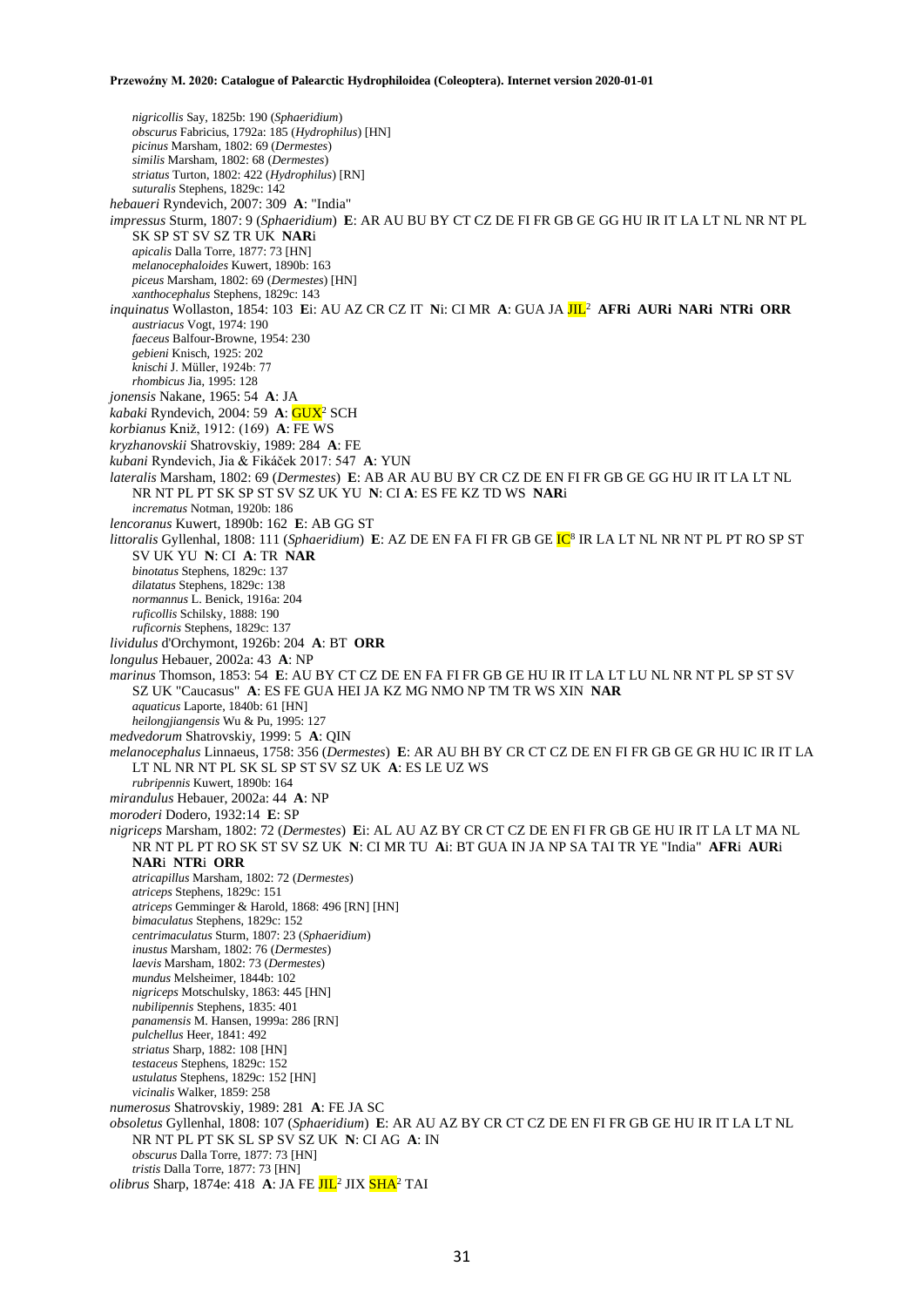*omjenus* Hebauer, 2002a: 45 **A**: NP *ovillus* Motschulsky, 1860b: 129 A: ANH ES FE <mark>HEB</mark><sup>2</sup> JA NMO MG <mark>SHA</mark><sup>2</sup> WS XIN *paranigriceps* Ryndevich & Hebauer, 2010: 335 **A**: FE **ORR** *parametricus* Hebauer, 2002a: 45 **A**: NP *peltoides* Hebauer, 2002a: 46 **A**: NP *pentatomicus* Hebauer, 2002a: 46 **A**: NP *pseudodilutus* Satô, 1979: 52 **A**: NP SD *pygmaeus* Illiger, 1801: 40 (*Sphaeridium*) **E**: AR AU BU BY CR CT CZ DE EN FI FR GB GE HU IR IT LA LT ME NL NR NT PL SK SL SP ST SV SZ UK YU **N**: EG **A**: ES IN WS **NAR**i *apicialis* Say, 1823: 203 (*Sphaeridium*) *conspurcatus* Sturm, 1807: 15 (*Sphaeridium*) *erythropus* Stephens, 1829c: 148 *fuscescens* Stephens, 1829c: 150 *merdarius* Sturm, 1807: 26 (*Sphaeridium*) *stercorator* Stephens, 1829c: 147 *quisquilius* Linnaeus, 1760: 138 (*Scarabaeus*) **E**: AR AU AZ BU BY CR CZ DE EN FI FR GB GE GR HU IR IT LA LT NL NR NT PL PT RO SK SP SV SZ YU UK **N**: CI EG MR TU **A**: ANH CY ES FE GAN GUA GUX HEB HEI HEN HUB IN IS JA JIX KI KZ MG NMO NP QIN SA SCH SHA SHG SY TD TR UZ WS YUN **AUR**i **NAR**i **NTR**i *dispar* Paykull, 1798: 62 (*Sphaeridium*) [DA] *flavipennis* Küster, 1848b: no.56 *flavus* Marsham, 1802: 71 (*Dermestes*) *guangxiensis* Wu & Pu, 1995: 128 *minimus* Scopoli, 1763: 12 (*Scarabaeus*) *mulsanti* Ganglbauer, 1904a: 280 [RN] *xantopterus* Laicharting, 1781: 85 (*Sphaeridium*) *renneri* Hebauer, 1997b: 73 **E**: GEi *rhomboidalis* Perris, 1874: 3 **E**: FR (Corse) IT (Sardegna) *rotundulus* Sharp, 1884b: 460 **A**: FE JA *rufinotus* Hebauer, 2002a: 47 **A**: NP *rufosuturatus* Hebauer, 2002a: 48 **A**: NP *saluki* Ryndevich, 1998: 63 **A**: FE *scaevus* Hebauer, 2002a: 48 **A**: NP *sculptus* Hebauer, 2002a: 48 **A**: NP *sericatus* Hebauer, 2002a: 49 **A**: NP *setiger* Wu & Pu, 1995: 128 **A**: GUA GUI **ORR** *setulosus* Sharp, 1884b: 458 **A**: FE JA **NAR** *shinanensis* Nakane, 1965: 54 **A**: JA *spatiferides* Newton, 2015 **A**: NP *spatifer* Hebauer, 2002a: 49 [HN] *sternalis* Sharp, 1918: 276 **E**: AU AZ BU BY CR CT CZ DE FI FR GB GE GG HU IR IT LA LT NL PL SK ST SV UK **A**: IN WS *pumilio* Sharp, 1918: 277 *strandi* Roubal, 1938: 56 **E**: AR ST **A**: TR *subsulcatus* Rey, 1885a: 32 **E**: BH BY CR CT FR GE IT LA SP ST UK *agnotus* Kuwert, 1888a: 38 *sundukovi* Ryndevich, Hoshina & Prokin, 2019: 262 **A**: FE *symbion* Shatrovskiy, 1989: 281 **A**: FE JA *tabellarius* Hebauer, 2002a: 50 **A**: NP *tatricus* Endrödy-Younga, 1967: 63 **E**: RO SK UK **A**: ES FE *exorabilis* Shatrovskiy, 1989: 285 *terminatus* Marsham, 1802: 70 (*Dermestes*) **E**: AR AU AZ BY CR CT CZ DE EN FI FR GB GE HU IR IT LA LT ME NL NR NT PL SK SP SV SZ UK **N**: AG CI EG MR TU **A**: FE IS KZ MG SHA WS **NAR**i *basalis* Dalla Torre, 1877: 73 *exiguus* Grimmer, 1841: 40 (*Cambrus*) [DA] *fimetarius* Wollaston, 1854: 103 *lepidus* Wollaston, 1864: 94 *marginecollis* Dalla Torre, 1877: 73 *nanus* Melsheimer, 1844b: 102 *plagiatus* Erichson, 1837: 218 *scutellaris* Stephens, 1829c: 153 *separandus* Rey, 1886: 153 *torquatus* Hebauer, 2002a: 50 **A**: NP *tristis* Illiger, 1801: 39 (*Sphaeridium*) **E**: AU BY CT CZ DE EN FI FR GB GE HU IR IT LA LT LU NL NR NT PL PT SK SP ST SV SZ UK **A**: ES FE KZ MG NMO<sup>2</sup> WS XIN<sup>2</sup> *boletophagus* Marsham, 1802: 72 (*Dermestes*) *convexius* Stephens, 1829c: 145 *laevigatus* Stephens, 1829c: 140 *uenoi* Satô, 1984: 1 **A**: JA *undulipennis* Ryndevich, Jia & Fikáček 2017: 550 **A**: SCH YUN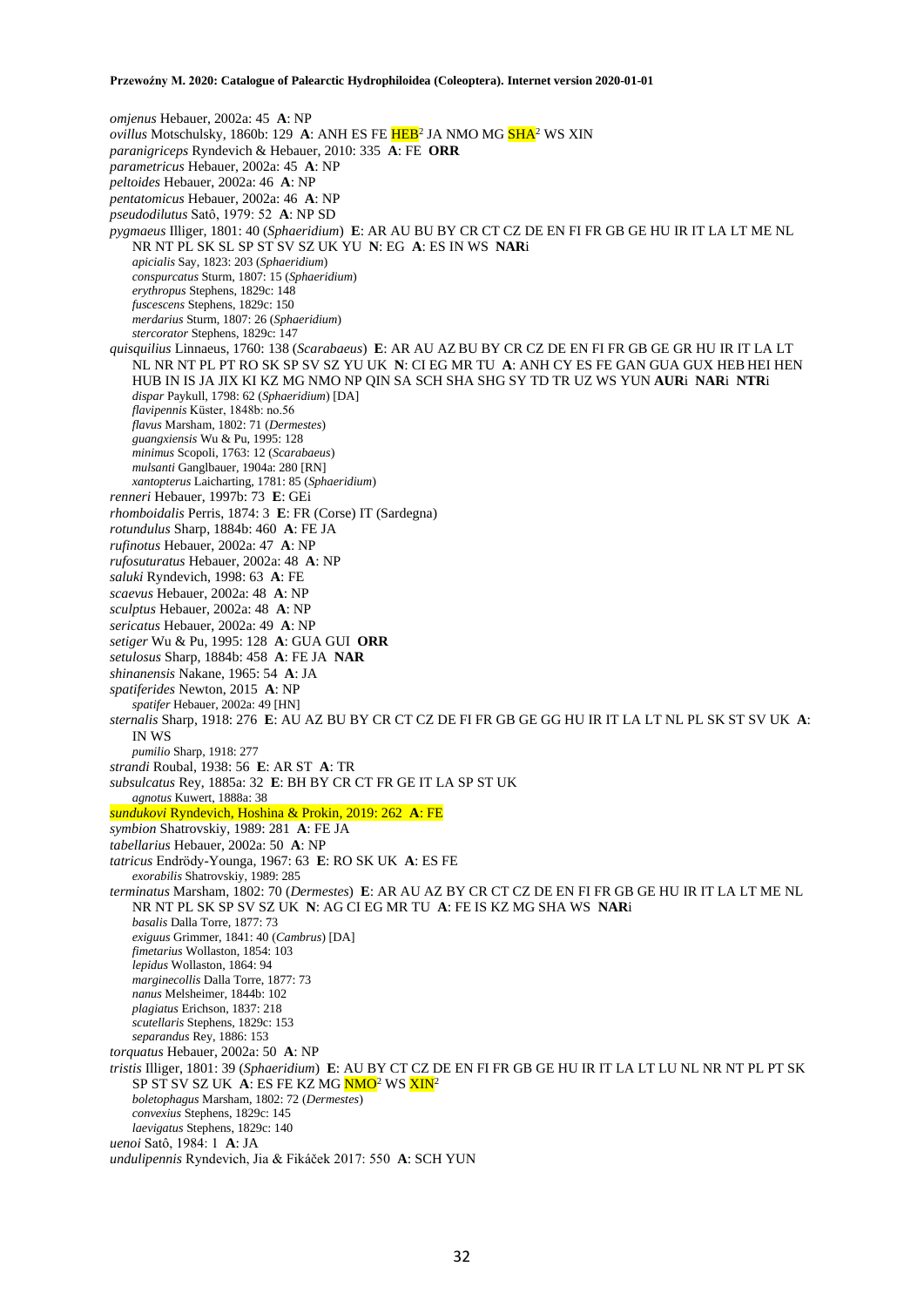*unipunctatus* Linnaeus, 1758: 364 (*Coccinella*) **E**: AR AU BY CR CT CZ DE EN FI FR GB GE HU IC IR IT LA LT NL NR NT PL PT RO SK SL SP ST SV SZ UK **A**: ES FE HEI JA KZ MG WS **NAR**i *cordiger* Herbst, 1784: 122 (*Hydrophilus*) *dispar* Paykull, 1798: 62 (*Sphaeridium*) [DA] *impunctatus* Kuwert, 1890b: 166 *janssoni* Nyholm, 1952: 207 *unipustulatus* Nakane, 1982: 101 **A**: FE JA *ustus* Sharp, 1874e: 418 **A**: FE JA TAI *verus* Shatrovskiy, 1989: 282 **A**: FE WS *wui* M. Hansen, 1999a: 293 [RN] **A**: GUA *striatus* Wu & Pu, 1995: 129 [HN] *yayeyama* Chûjô & Satô, 1970: 7 **A**: JA *chujoi* Satô, 1985: 212

**subgenus** *Clinocercyon* d'Orchymont, 1942a: 2 type species *Cercyon grandis* Laporte, 1840

*aequalis* Sharp, 1884b: 459 **A**: JA *placidoides* Zaitzev, 1908b: 411 [RN] *hanseni* Jia, Fikáček & Ryndevich, 2011: 42 **A**: GUI <mark>HUN<sup>2</sup> JIA</mark><sup>2</sup> JIX <mark>ZHE</mark><sup>2</sup> *incretus* d'Orchymont, 1941a: 9 A: FUJ JIX<sup>2</sup> TAI<sup>2</sup> ZHE<sup>2</sup> *lineolatus* Motschulsky, 1863: 444 (*Trichopoda*) **A**: AE GUA JA NP YUN TAI **ORR AFRi**  *nigrostriatus* Wu & Pu, 1995: 127 *nepalensis* Ryndevich, 2011: 399 **A**: NP *placidus* Sharp, 1884b: 459 **A**: JA *primoricus* Ryndevich & Prokin, 2017: 129 **A**: FE *retius* Ryndevich & Prokin, 2017: 126 **A**: FE *rubicundus* Sharp, 1884b: 460 **A**: JA

**subgenus** *Conocercyon* Hebauer, 2003b: 30 type species *Cercyon crenatostriatus* Régimbart, 1903

*sanaii* Hoshina, 2008: 2 **A**: JA *vagus* Sharp, 1884b: 459 **A**: FE JA SC

**subgenus** *Dicyrtocercyon* Ganglbauer, 1904a: 274 type species *Sphaeridium ustulatum* Preyssler, 1790

*diversipunctus* Hebauer, 2002a: 41 **A**: NP UP *ustulatus* Preyssler, 1790: 34 (*Sphaeridium*) **E**: AU BY CR CT CZ DE EN FI FR GB GE HU IR IT LA LT LU MC NL NR NT PL PT RO SK SP ST SV SZ UK YU **A**: IN TR **NAR**i *haemorrhoidalis* Fabricius, 1792a: 185 (*Hydrophilus*) [HN] *haemorrhoum* Gyllenhal, 1808: 107 (*Sphaeridium*) [RN] *xanthorhoeus* Stephens, 1829c: 143

**subgenus** *Himalcercyon* Hebauer, 2002a: 39 type species *Cercyon mirus* Hebauer, 2002

*mirus* Hebauer, 2002a: 39 **A**: NP

**subgenus** *Paracercyon* Seidlitz, 1888: [Gattungen] 23 type species *Hydrophilus analis* Paykull, 1798

*analis* Paykull, 1798: 187 (*Hydrophilus*) **E**: AU BU BY CR CT CZ DE EN FI FR GB GE HU IC IR IT LA LT NL NR NT PL RO SK SL SP ST SV SZ TR UK YU "Caucasus" **N**: AG **A**: ES FE JIL<sup>2</sup> KZ TR WS **AUR**i **NAR**i *acutus* Stephens, 1829c: 139 *apicalis* Stephens, 1829c: 140 *aquaticus* Stephens, 1829c: 138 *maculatus* Melsheimer, 1844b: 101 *honorabilis* Shatrovskiy, 1999: 7 **A**: GAN<sup>2</sup> QIN

**subgenus** *Paracycreon* d'Orchymont, 1942a: 3 type species *Cercyon hova* Régimbart, 1903

*laminatus* Sharp, 1873b: 66 **E**i: AL AR AU BE BU BY CT CZ DE EN FI FR GB GE GG GR HU IT LA LT MD NL PL SP ST SV SZ TR UK **A**: FE GUA GUX HKG HUB HUN IS JA JIL KI KZ NP SCH SHA SHG TAI TR WS ZHE **AUR**i **ORR PAC**i **NTR**i *sharpi* Harold, 1878: 68 *tropisternus* Wu & Pu, 1995: 129 *vicinaloides* d'Orchymont, 1925c: 278 *maculosus* Hebauer, 2002a: 44 **A**: NP *noctuabundus* Shatrovskiy, 1992: 367 **A**: FE GUI *subsolanus* Balfour-Browne, 1939c: 4 **A**: SA GUA HKG JIX TAI "India" **ORR** *linearis* Wu & Pu, 1995: 127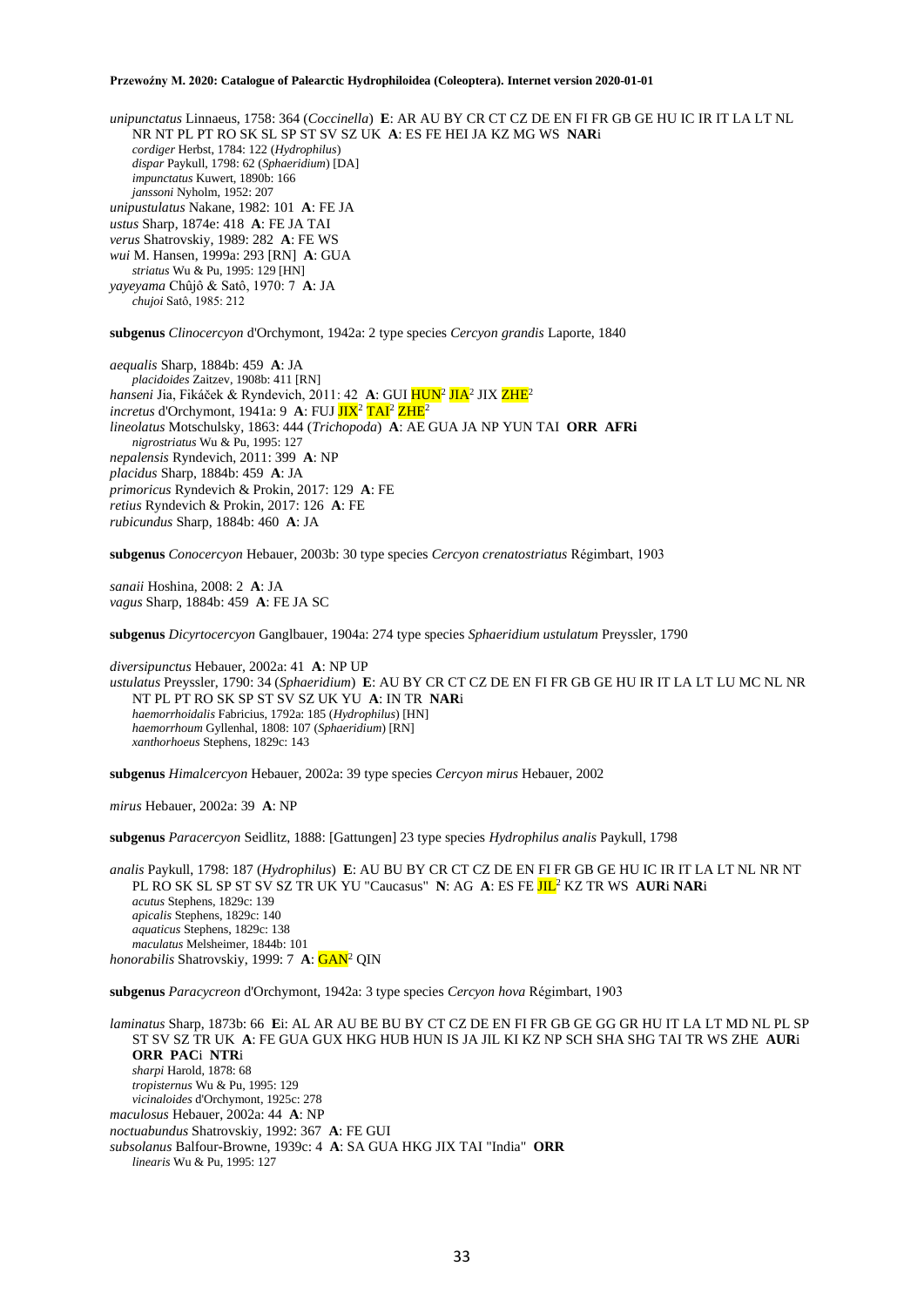genus *Cercyon***, species incertae sedis** *scitus* Walker, 1836: 413 **N**: CI

genus *Cercyon*, **nomen dubium** *elegans* Betta, 1847: 25 **E**: IT

**genus** *Cryptopleurum* **Mulsant, 1844a: 188** type species *Sphaeridium minutum* Fabricius, 1775

*coomani* d'Orchymont, 1926b: 229 **A**: GUA **ORR** *crenatum* Kugelann, 1794: 543 (*Sphaeridium*) **E**: AR AU BE BU BY CR CT CZ DE EN FI FR GB GE GG HU IT LA LT NL NR NT PL RO SK SL SP SV SZ TR YU UK **A**: KZ TR *vaucherii* Tournier, 1868: 566 *ferrugineum* Motschulsky, 1863: 448 **A**: GUA SA NP TAI "India" **ORR** *minutum* Fabricius, 1775: 68 (*Sphaeridium*) **E**: AR AU BE BU BY CR CT CZ DE EN FI FR GB GE HU IR IT LA LT NL NR NT PL PT RO SK SL SP SV SZ UK YU **A**: ES FE GAN KI KZ NMO QIN WS **NAR**i *pulicarium* Thunberg, 1784: 7 (*Hister*) [DA] *sordidus* Marsham, 1802: 69 (*Dermestes*) *pygmaeum* d'Orchymont, 1913: 15 **A**: TAI **ORR** *subtile* Sharp, 1884b: 461 **E**i: AU BE BU BY CH CZ DE EN FI GB GE GG HU IT LA LT NL NR PL SV SZ UK **A**: BEI ES FE FUJ GUA GUI GUX HEB HUB HUN JA JIX KI KZ NMO NP QIN SCH SHA SHG SHX TAI YUN ZHE "India" **NAR**i

*sulcatum* Motschulsky, 1863: 448 **A**: HAI NP YUN **ORR**

**genus** *Emmidolium* **d'Orchymont, 1937e: 466** type species *Emmidolium excavatum* d'Orchymont, 1937

*excavatum* d'Orchymont, 1937e: 467 **A**: JA TAI **ORR AFR**

**genus** *Megasternum* **Mulsant, 1844a: 187** type species *Dermestes obscurus* Marsham, 1802 (= *Dermestes concinnus* Marsham, 1802)

*concinnum* Marsham, 1802: 74 (*Dermestes*) **E**: AR AU BE BU BY CR CT CZ DE EN FA FI FR GB GE GG GR HU IR IT LA LT MC ME NL NR NT PL PT RO SK SL SP ST SV SZ UK **N**: AG TU **A**: AHN ES FE TR WS **NAR**i *acutum* Stephens, 1829c: 139 (*Cercyon*) [DA] *algiricum* J. Sahlberg, 1903d: 17 *aquaticum* Stephens, 1829c: 138 (*Cercyon*) [DA] *brunneum* Dalla Torre, 1877: 73 *calabricum* Kuwert, 1890b: 172 (324) *castaneum* Heer, 1841: 492 (*Cercyon*) *caucasicum* Kuwert, 1890b: 171 (323) *contaminatum* Stephens, 1829c: 149 (*Cercyon*) *convexior* Stephens, 1829c: 146 (*Cercyon*) *ferrugineum* Dalla Torre, 1877: 73 *immune* Stephens, 1829c: 140 (*Cercyon*) *obscurum* Marsham, 1802: 72 (*Dermestes*) [HN] *pusillum* Kuwert, 1890b: 173 (325) (*Pachysternum*) *stercorarium* Marsham, 1802: 76 (*Dermestes*) *testaceum* Stephens, 1829c: 152 (*Cercyon*) *immaculatum* Stephens, 1829c: 147 (*Cercyon*) **E**: BU GB PL *japonicum* Shatrovskiy, 1989: 286 **A**: FE JA *prometheus* Shatrovskiy, 1990: 83 **E**: GG ST

**genus** *Nipponocercyon* **Satô, 1963b: 267** type species *Nipponocercyon shibatai* Satô, 1963

*satoi* Fikáček, Jia & Ryndevich, 2015: 573 **A**: JIX ZHE *shibatai* Satô, 1963b: 267 **A**: JA *monticola* Nakane, 1968: 86 *oyamanum* Nakane, 1968: 86 *sichuanicus* Ryndevich, 2005: 244 (*Cryptopleurum*) **A**: SCH

**genus** *Oosternum* **Sharp, 1882: 112** type species *Oosternum costatum* Sharp, 1882 (= *Oosternum sharpi* M. Hansen, 1999) *Pemelus* Horn, 1890b: 309 type species *Megasternum costatum* LeConte, 1855

*atramentarium* Hebauer, 2002a: 54 **A**: NP *okinawaense* Hoshina, 2011: 231 **A**: JA *robiginosum* Hebauer, 2002a: 55 **A**: NP *rudicolle* Hebauer, 2002a: 56 **A**: NP *sericicolle* Hebauer, 2002a: 56 **A**: NP *sharpi* M. Hansen, 1999c: 242 [RN] **E**i: AZ **AFR**i **NAR NTR ORR**i *costatum* Sharp, 1882: 113 [HN] *shigehisai* Hoshina & Satô, 2004: 11 **A**: JA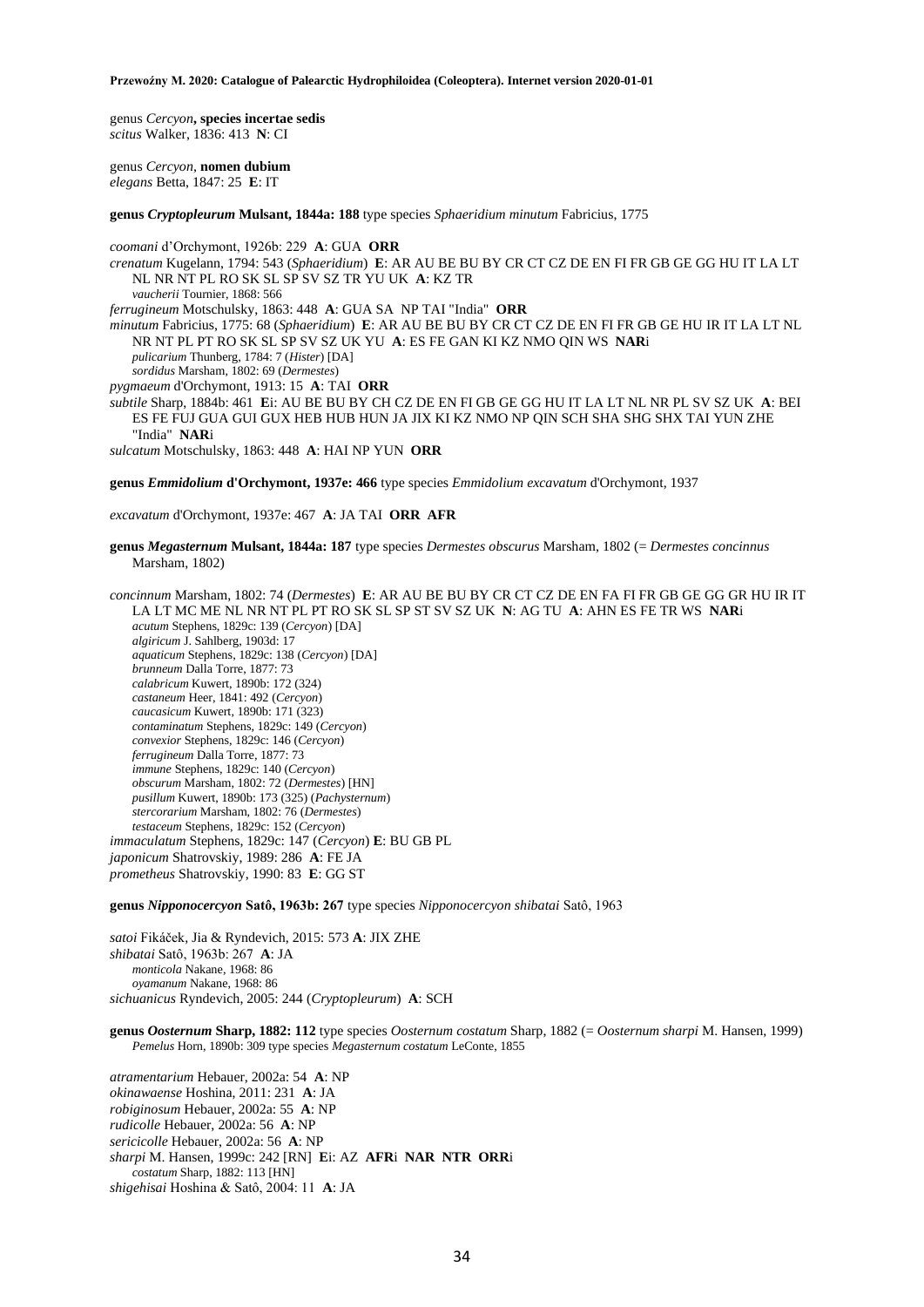*soricoides* d'Orchymont, 1941a: 13 **A**: FUJ JIX JA *sugitai* Hoshina, 2009: 2 **A**: JA *takedai* Hoshina & Satô, 2005: 2 **A**: JA *toshiiei* Hoshina & Satô, 2004: 9 **A**: JA

**genus** *Oreocyon* **Hebauer, 2002a: 35** type species *Oreocyon frigidus* Hebauer, 2002

*frigidus* Hebauer, 2002a: 36 **A**: NP **ORR**

**genus** *Pachysternum* **Motschulsky, 1863: 446** type species *Pachysternum nigrovittatum* Motschulsky, 1863 *Pigrillum* Knisch, 1921a: 72 type species *Cercyon villosus* Régimbart, 1907

*apicatum* Motschulsky, 1863: 448 **A**: HAI **ORR** *brunneum* Balfour-Browne, 1951: 209 **A**: YE *capense* Mulsant, 1844c: 381 (*Cryptopleurum*) **E**i: FR GR HU IT RO **N**i: CI EG MR **AFR AUR**i **NTRi** *figuratum* Gerstaecker, 1867: 26 (*Cercyon*) *rufocaudatum* Fairmaire, 1893b: 526 (*Cercyon*) *scapulare* Boheman, 1851:608 (*Cercyon*) *cardoni* d'Orchymont, 1926b: 220 **A**: AP CE GUI NP SD SE SW **ORR** *haemorrhoum* Motschulsky, 1866: 168 **A**: ES FE JA MG NMO NO NE KZ WS "Korea" *distinctum* Sharp, 1873b: 66 (*Megasternum*) *gibbulum* Motschulsky, 1866: 169 (*Megasternum*) *sibiricum* Kuwert, 1890b: 172 (324) *kubani* Fikáček, Jia & Prokin, 2012: 31 **A**: SCH **ORR**  *nigrovittatum* Motschulsky, 1863: 447 **A**: CE FUJ GUA GUX HAI HKG NP SD SE SW UP **ORR** *rugosum* Fikáček, Jia & Prokin, 2012: 38 **A**: GAN SHA *stevensi* d'Orchymont, 1926b: 220 **A**: FUI GUA GUX YUN CE SE SW NP SD UP **ORR** *nigritum* Jia, Wu & Pu, 1998: 125 (127)

**genus** *Pacrillum* **d'Orchymont, 1941a: 14** type species *Pacrillum chinense* d'Orchymont, 1941 *Agnaeformia* Shatrovskiy, 1989: 286 type species *Agnaeformia lucida* Shatrovskiy, 1989

*chinense* d'Orchymont, 1941a: 16 **A**: FUJ SCH *cycrilloideum* Fikáček & Hebauer, 2006: 60 **A**: NP *lucidum* Shatrovskiy, 1989: 286 (*Agnaeformia*) **A**: FE *manchuricum* d'Orchymont, 1941a: 17 **A**: "Southern Manchuria"

**genus** *Paroosternum* **Scott, 1913: 220** type species *Paroosternum degayanum* Scott, 1913 *Anchorosternum* Jia, Wu & Pu, 2001: 155type species *Anchorosternum sinensis* Jia, Wu & Pu, 2001

*saundersi* d'Orchymont, 1925c: 289 (*Oosternum*) **A**: HKG NP **ORR** *sorex* Sharp, 1874e: 418 (*Cercyon*) **A**: GUA GUX HKG JA TAI **AFR**i **AUR**i **ORR** *horni* d'Orchymont, 1914: 326 (*Oosternum*) *sinense* Jia, Wu & Pu, 2001: 157 (*Anchorosternum*)

**genus** *Pelosoma* **Mulsant, 1844a: 184** type species *Pelosoma lafertei* Mulsant, 1844 *Merosoma* Balfour-Browne, 1939b: 472 type species *Pelosoma eremita* Knisch, 1925

*lafertei* Mulsant, 1844a: 185 **E**i: FR IT **NTR** *meridionale* Bruch, 1915: 468

**genus** *Peltocercyon* **d'Orchymont, 1925c: 284** type species *Peltocercyon coomani* d'Orchymont, 1925

*shigehisai* Hoshina, 2018: 293 **A**: JA *subopacipennis* (Nakane, 1965): 53 (*Cercyon*) **A**: JA

# tribe Omicrini Smetana, 1975

**genus** *Microgioton* **d'Orchymont, 1937e: 463** type species *Mirogioton coomani* d'Orchymont, 1937 *Ischyromicrus* Malcolm, 1981: 264 type species *Ischyromicrus julieae* Malcolm, 1981

*coomani* d'Orchymont 1937e: 464 **A**: YUN **ORR** *cognitus* Malcolm, 1981: 267 (*Ischyromicrus*) *grandis* Bameul, 1994b: 134 **A**: SD

**genus** *Noteropagus* **d'Orchymont, 1919: 132** type species *Noteropagus politus* d'Orchymont, 1919

*politus* d'Orchymont, 1919: 134 **A**: UP **AUR ORR**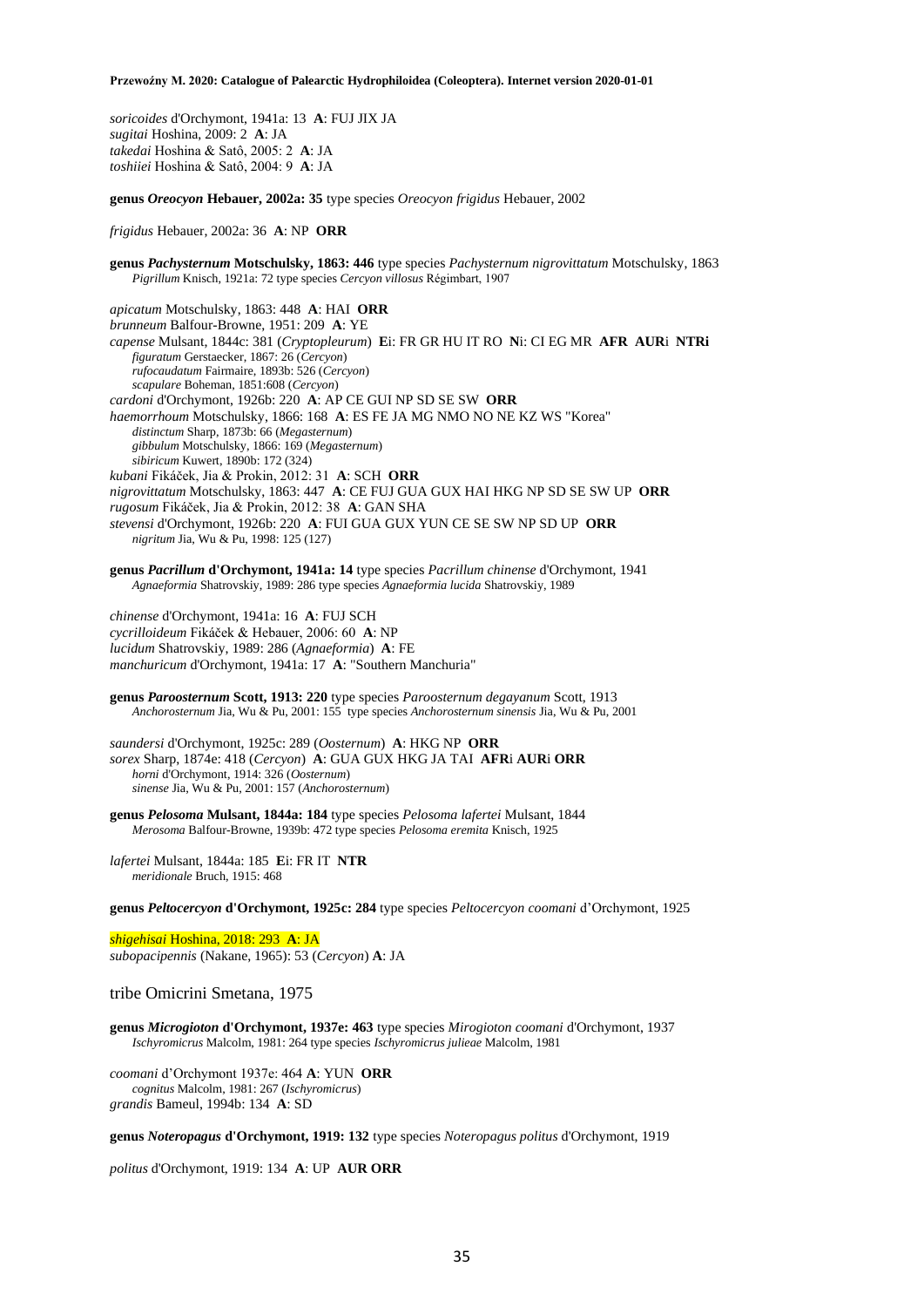**genus** *Omicrogiton* **d'Orchymont 1919: 121** type species *Omicrogiton insularis* d'Orchymont, 1919

*coomani* Balfour-Browne, 1939b: 471 **A**: GUA HAI HKG **ORR<sup>1</sup>** *hainanensis* Jia, Lin, Li & Fikáček 2015: 105 **A**: HAI *roberti* Jia, Lin, Li & Fikáček 2015: 107 **A**: HAI

**genus** *Oreomicrus* **Malcolm, 1980: 186** type species *Oreomicrus explanatus* Malcolm, 1980

*tristis* Bameul, 1994a: 80 **A**: NP

**genus** *Paromicrus* **Scott, 1913: 206** type species *Paromicrus carinatus* Scott, 1913

*affinis* d'Orchymont, 1919: 127 **A**: JA *annandalei* d'Orchymont, 1919: 130 **A**: AP BT

**genus** *Peratogonus* **Sharp, 1884b: 461** type species *Peratogonus reversus* Sharp, 1884

*grandis* Malcolm, 1981: 263 **A**: SD *reversus* Sharp, 1884b: 461 **A**: GUA JA JIX TAI

**genus** *Psalitrus* **d'Orchymont, 1919: 123** type species *Psalitrus vandenbosscheae* d'Orchymont, 1919

*fallax* Balfour-Browne, 1948b: 384 **A**: UP *masatakai* Hoshina, 2007c: 42 **A**: JA *sauteri* d'Orchymont, 1929a: 92 **A**: TAI *smetanai* Bameul, 1992: 103 **A**: NP *temperei* Bameul, 1992: 105 **A**: NP *yamatensis* Hoshina & Satô, 2005: 15 **A**: JA

tribe Protosternini M. Hansen, 1991

**genus** *Protosternum* **Sharp, 1890: 356** type species *Protosternum atomarium* Sharp, 1890 *Blanodium* d'Orchymont, 1926a: 99 type species *Dactylosternum abnormale* d'Orchymont, 1913

*abnormale* d'Orchymont, 1913: 10 (*Dactylosternum*) **A**: TAI **ORR** *arunvallense* Hebauer, 2002a: 34 **A**: NP *hainanense* Fikáček, Liang, Hsiao, Jia & Vondráček, 2018: 97 **A**: HAI

tribe Sphaeridiini Latreille, 1802

**genus** *Sphaeridium* **Fabricius, 1775: 66** type species *Dermestes scarabaeoides* Linnaeus, 1758 *Sphaeridiolinus* Minozzi, 1921: 54 type species *Sphaeridium bipustulatum* Fabricius, 1781

*bipustulatum* Fabricius, 1781a: 78 **E**: AR AU AZ BE BH BU BY CR CT CZ DE EN FI FR GB GE HU IR IT LA LT MC MD NL NR NT PL PT SK SL SP ST SV SZ UK YU **N**: AG CI EG TU **A**: AF ES IN IS KZ MG TD TR WS **NAR**i *basalis* Dalla Torre, 1877: 72 [DA] *bimaculatum* Kuwert, 1890b: 174 [HN] [DA] *daltoni* Stephens, 1829c: 156 [DA] *haemorrhoum* Schrank, 1781: 26 (*Dermestes*) *humerale* Westhoff, 1881: 61 [DA] *lunulatum* Stephens, 1829c: 155 [DA] *marginatum* L.G. Scriba, 1790b: 164 [HN] [DA] *quadrimaculatum* Herbst, 1783: 30 [HN] [DA] *renipustulatum* Heer, 1841: 488 [DA] *semistriatum* Laporte, 1840b: 60 [DA] *tauricum* Motschulsky, 1849: 94[HN] *testaceum* Heer, 1841: 488 [HN] [DA] *testudinarium* Geoffroy, 1785: 24 (*Dermestes*) [HN] *caffrum* Laporte, 1840b: 60 **A**: YE **AFR** *apicale* Boheman, 1851: 606 *daemonicum* Fikáček & Kropáček, 2015: 674 **A**: AP **ORR** *densepunctatum* Berlov & Shatrovskiy, 1989: 277 **A**: FE "North China" *dimidiatum* Gory, 1834: pl. 20 [fig. 15] **A**: JA SD TAI UP **ORR** *cameroni* d'Orchymont, 1926b: 202 *dimidiatum* Laporte, 1840b: 60 [HN] *discolor* d'Orchymont, 1933a: 298 **A**: GUA GUX TAI UP **AUR ORR** *exile* Boheman, 1851: 607 **A**: YE **AFR** *lunatum* Fabricius, 1792a: 78 **E**: AR AU BE BU BY CR CT CZ DE EN FI FR GB GE HU IR IT LA LT NL NR NT PL SK SL SP SV SZ UK YU **N**: AG **A**: FE IS JO KZ MG NW SY TD WS **NAR**i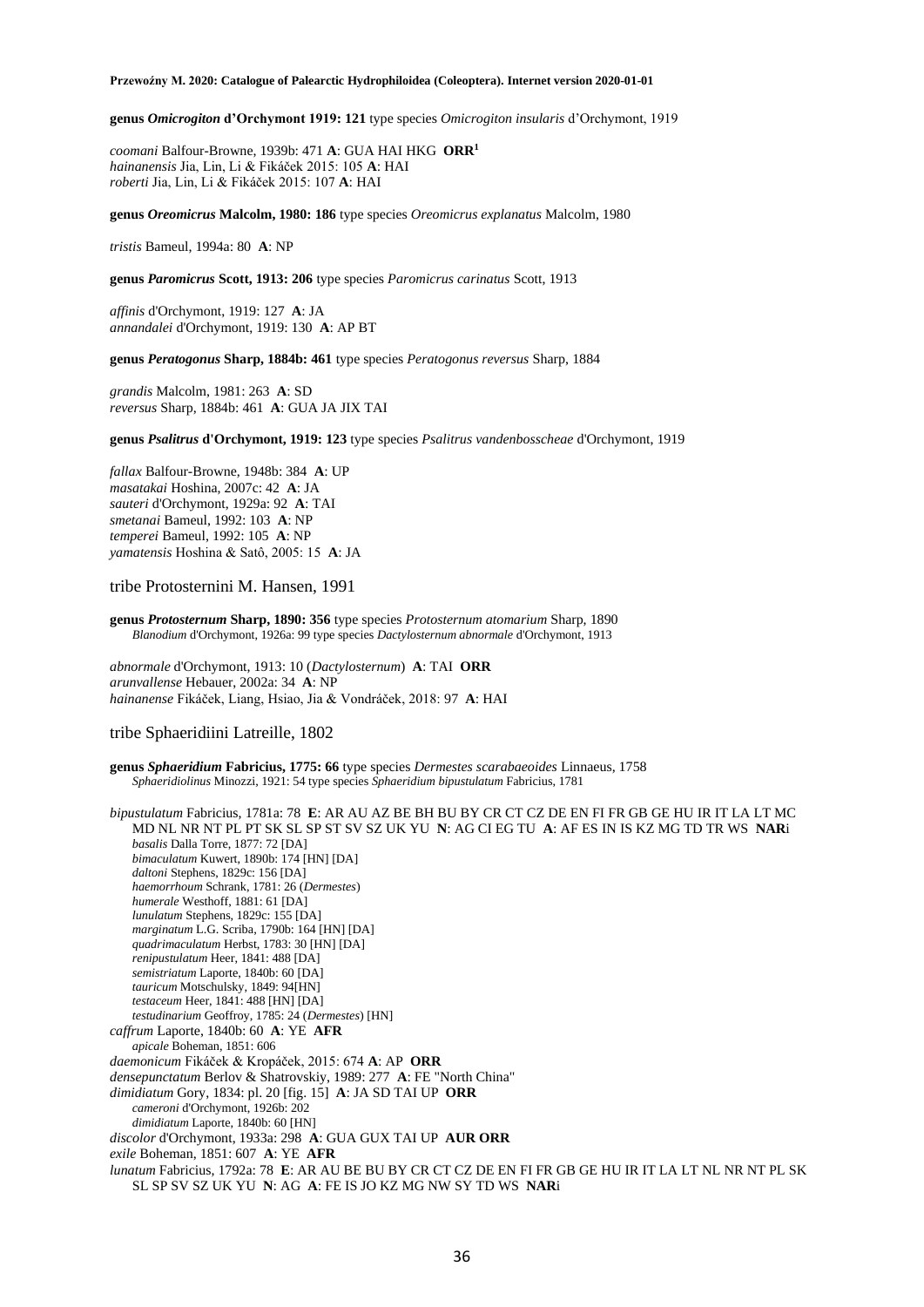*bimaculatum* Ragusa, 1891a: 136 [HN] [DA] *marginatum* Fabricius, 1787: 43 **E**: BH BU BY CR CT CZ DE FI FR GB GE HU IR IT LT MC PL RO SK SL SP ST SZ TR UK **N**: AG TU **A**: CY TD TR UZ WS "Middle East" "Near East" **NAR**i *quinquemaculatum* Fabricius, 1798: 39 **A**: FUJ GUA GUX HKG JA JIA JIX NP SA TAI "India" **ORR** *chinense* J. Frivaldszky, 1889: 197 *tricolor* Walker, 1858: 209 [HN] *vicinum* Laporte, 1840b: 60 *reticulatum* d'Orchymont, 1929b: 410 **E**: TR **A**: HP GUA JIX SCH SHN TAI UP **ORR** *scarabaeoides* Linnaeus, 1758: 356 (*Dermestes*) **E**: AB AR AU AZ BE BH BU BY CR CT CZ DE EN FI FR GB GE GG HU IR IT LA LT MC NL NR NT PL PT RO SK SL SP SV SZ UK **N**: TU **A**: ES FE HEI IN IS JA KI KZ NMO TD TR UK UZ WS **AFR**i **AUR**i **NAR**i *crenatum* Palisot de Beauvois, 1817: 158 [HN] *pictum* Ménétriés, 1832: 172 *pictum* Faldermann, 1835a: 235 [HN] *quadrimaculatum* Schrank, 1781: 25 (*Dermestes*) *quadrimaculatum* Marsham, 1802: 66 (*Dermestes*) [HN] *quadrimaculatum* Küster, 1845: no.23 [HN] *striolatum* Heer, 1841: 487 *testudinarium* De Geer, 1774: 345 (*Hister*) [RN] *tricolor* Geoffroy, 1785: 24 (*Dermestes*) *senegalense* Laporte, 1840b: 61 **A**: YE **AFR** *zavattarii* Marcuzzi, 1941: 107 *seriatum* d'Orchymont, 1913: 12 **A**: NP FUJ GUA HAI HKG HUN "India" **ORR** *severini* d'Orchymont, 1919: 116 **A**: HKG NP SD YUN **ORR** *substriatum* Faldermann, 1838: 8 **E**: AB AR AU AZ BH BU CR CZ DE FR GE GR HU IT LT MC ME PL SK ST UK **N**: AG EG TU **A**: ES FE IN IS KA KZ LIA MG NE NMO SHX TD TM TR WS *atratum* Ragusa, 1891a: 136 genus *Sphaeridium*, **nomina dubia** (possibly not Hydrophiloidea) *bipunctatum* Thunberg, 1794c: 102 [DA] **E**: SV *bipustulatum* Thunberg, 1794c: 102 [HN] [DA] **E**: SV *inquinatum* Kugelann, 1798: 69 [DA] **E**: PL *pellucidum* P. Rossi, 1794: 83 [DA] **E**: IT *plagiatum* Thunberg, 1794c: 101 [DA] **E**: SV *punctiforme* Schrank, 1798: 444 [DA] **E**: GE *rubrum* Thunberg, 1794c: 100 [DA] **E**: SV *ruficolle* Frölich, 1792: 121 [HN] [DA] **E**: GE *rufipes* Schrank, 1785: 315 [DA] **E**: GE

*rufipes* Thunberg, 1794c: 101 [HN] [DA] **E**: SV

*testudineum* P. Rossi, 1794: 83 [DA] **E**: IT

*vaccarium* Kugelann, 1798: 69 [DA] **E**: PL

**\_\_\_\_\_\_\_\_\_\_\_\_\_\_\_\_\_\_\_\_\_\_\_\_\_\_\_\_\_\_\_\_\_\_\_\_\_\_\_\_\_\_\_\_\_\_\_\_\_**

<sup>1</sup> Robert Angus pers. comm. (D'Orchymont material from Ladakh)

<sup>2</sup> Jia F.-L., Liang Z., Ryndevich S.K.. & Fikáček M. 2019: Two new species and additional faunistic records of *Cercyon* Leach, 1817 from China (Coleoptera: Hydrophilidae). *Zootaxa* **4565**(1): 501–514.

<sup>&</sup>lt;sup>3</sup> Edmonds N.J., Foster G.N., Davison P.I. & Al-Zaidan A.S. 2019: Additional records of aquatic Coleoptera from Kuwait (Coleoptera: Noteridae, Dytiscidae, Spercheidae, Hydrophilidae). *Koleopterologische Rundschau* **89**: 11–15.

<sup>4</sup> Angus R.B., Litovkin S.V. & Jia F.-L. 2019: Notes on *Helophorus* (s.str.) *kozlovi* Zaitzev, 1908, with describtion of two new species, re-evaluation of *Helophorus* s.str. Fabricius, 1775 and *Trichohelophorus* Kuwert, 1886, and revised keys to the subgenera of *Helophorus* and to the species of *Helophorus* s.str. (Coleoptera: Helophoridae). *Koleopterologische Rundschau* **89**: 127–150.

<sup>5</sup> Komarek A. 2019: Taxonomic revision of *Agraphydrus* Régimbart, 1903 III. Southeast Asia (except Philippines) and Australian Region (Coleoptera: Hydrophilidae: Acidocerinae). *Koleopterologische Rundschau* **89**: 151–316.

<sup>6</sup>Fikáček M. & Liu H.-C. 2019: A review of *Thysanarthria* with description of seven new species and comments on its relationship to *Chaetarthria* (Hydrophilidae: Chaetarthriini). *Acta Entomologica Musei Nationalis Pragae* **59**(1): 229– 252.

<sup>7</sup>Ribera I., Hernando C. & Cieslak A. 2019: Aquatic Coleoptera of North Oman, with description of new species of Hydraenidae and Hydrophilidae. *Acta Entomologica Musei Nationalis Pragae* **59**(1): 253–-272.

<sup>8</sup>Greń C. & Lubecki K. 2019: Contribution to knowledge of the water beetles (Coleoptera: Adephaga, Hydrophiloidea) of Iceland, with unexpected observations on teratology. *Annals Of The Upper Silesian Museum In Bytom Entomology* **28**(online 009): 1–36.

<sup>9</sup> Yano K., Chu Y. & Satô M. 1983: Faunal and biological studies on the insects of the paddy fields in Asia. XI. Records on aquatic Coleoptera from paddy water in the world. *Chinese Journal of Entomology* **3**: 15–31.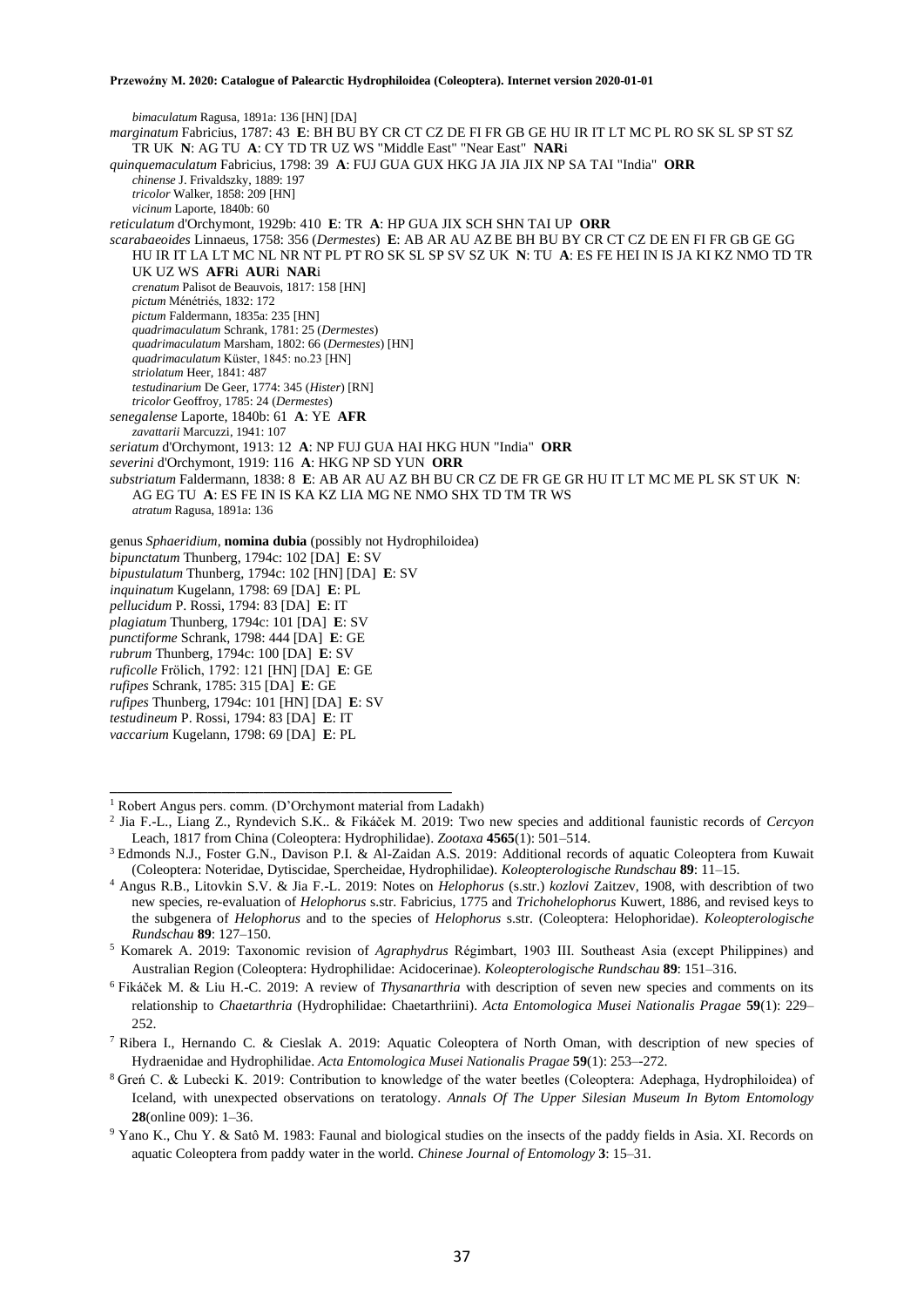- $10$  Yano K., Chu Y., Resma P.W. & Satô M. 1983: Faunal and biological studies on the insects of the paddy fields in Asia. XII. Aquatic Coleoptera from Taiwan and The Philippines. *Chinese Journal of Entomology* **3**: 103–118.
- <sup>11</sup> Lee D.-H. & Ahn K.-J. 2016: The Genus *Paracymus* Thomson (Coleoptera: Hydrophilidae) new to Korea. *Korean Journal of Applied Entomology* **55**(2): 103–107.
- <sup>12</sup> Prokin A.A., Sazhnev A.S. & Philippov S.A. 2019: Water beetles (Insecta: Coleoptera) of some peatlands in the North Caucasus. *Nature Conservation Research* **4**(2): 58–67
- <sup>13</sup> Angus R.B. 2019: Once more in the Middle Kingdom. *Latissimus* **44**: 1–6.
- <sup>14</sup> Prokin A.A., Chuluunbaatar G., Angus R.B., Jäch M.A., Pyotr N.P., Ryndevich S.K., Byambantam E., Sazhnev A.S., Hájek J. & Shaverdo H. 2019: New records of water beetles (Coleoptera: Gyrinidae, Haliplidae, Noteridae, Dytiscidae, Helophoridae, Hydrophilidae, Hydraenidae) and shore beetles (Coleoptera: Heteroceridae) of Mongolia. *Aquatic Insects* **41**(1) (2020): 1-44.
- <sup>15</sup> Shapovalov M.I., Mamaev V.I. & Cherchesova S.K. 2018: The water beetles (Insecta, Coleoptera) of North Ossetia. I. Dytiscidae, Noteridae, Haliplidae, Gyrinidae, Hydrophilidae, Hydrochidae, Spercheidae. *Russian Entomological Journal* **27**(3): 249–254.
- <sup>16</sup> Jia F.-L., Chen J.-H. & Fikáček M. 2019: A new species of *Laccobius* Erichson, 1837 (Hydrophilidae, Coleoptera) from the Chinese Himalaya, with comments on taxonomic status of subgenera Glyptolaccobius Gentili, 1989 and Cyclolaccobius Gentili, 1991 and additional faunistic records from China. *ZooKeys* **889**: 65–80.
- <sup>17</sup> Jia F.-L., Angus R.B. & Bian D. 2019: Two new species of *Coelostoma* Brullé, 1835 from China (Coleoptera: Hydrophilidae: Sphaeridiinae). *Aquatic Insects* **40**(4): 291–299.
- <sup>18</sup> Graf W., Grabowski M., Hess M., Heckes U., Rabitsch W. & Vitecek S. 2018: Contribution to the knowledge of aquatic invertebrate Fauna of the Vjosa in Albania. *Acta ZooBot Austria* **155:** 135–153.
- <sup>19</sup> Kitano T., Tahira Y. & Kohno H. 2019: Discovery of the Family Spercheidae (Coleoptera, Hydrophiloidea) from Japan, with Redescription of *Spercheus stangli* Schwarz et Barber, 1917. *Elytra, Tokyo, New Series* **9**(2): 291–295.
- <sup>20</sup> Watanabe K. 2019: A New Distributional Record of *Chaetarthria saundersi* d'Orchymont, 1923 (Coleoptera, Hydrophilidae) from Yonaguni-jima Island, the Ryukyus, Japan. *Elytra, Tokyo, New Series* **9**(2): 289–290.
- <sup>21</sup> Minoshima Y.N. & Inahata N. 2019: First Record of *Paracymus atomus* Orchymont (Coleoptera, Hydrophilidae) from Japan, with Key to the Japanese Species of *Paracymus*. *Elytra, Tokyo, New Series* **9**(2): 285–288.
- <sup>22</sup> Minoshima Y.N. 2019: Taxonomic status of *Enochrus vilis* (Sharp) and *E. uniformis* (Sharp) (Coleoptera, Hydrophilidae). Insecta Matsumurana, New Series **75**: 1–18.
- <sup>23</sup> Minoshima Y.N. & Inahata N. 2019: Occurrence of the Tribe Chaetarthriini in Japan (Coleoptera: Hydrophilidae). *Japanese Journal of Systematic Entomology* **25**(1): 95–96.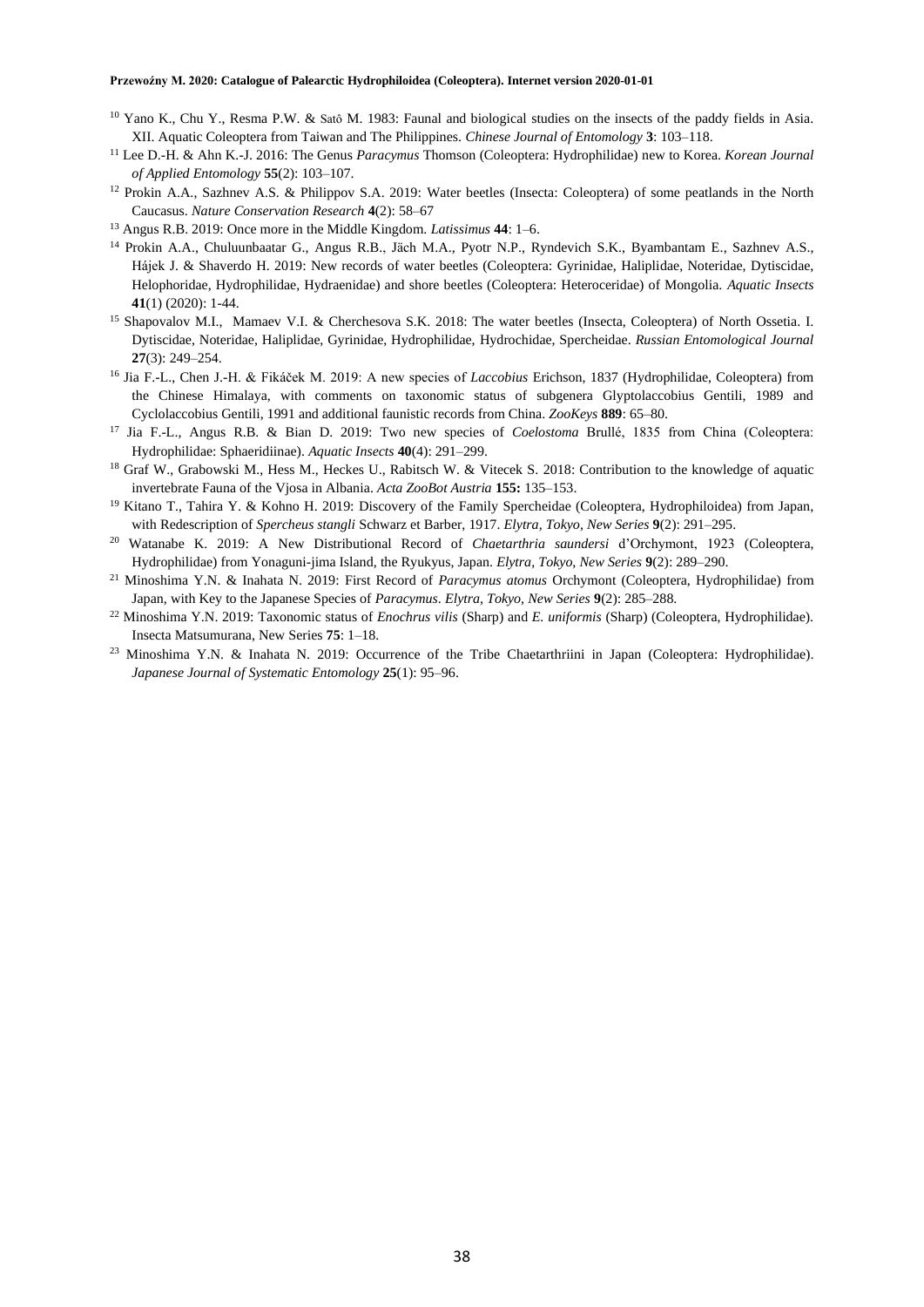# **REFERENCES**

Abeille de Perrin E. 1901: Nouvelles espèces de coléoptères français. *L'Échange, Revue Linnéenne* **17**: 59–62, 68–70.

Ackermann [-]. 1853: Note sur le Berosus salmuriensis. Annales de la Société Linnéenne de Maine-et-Loire **1**: 197–198.

- Acloque A. 1896: Faune de France contenant la description de toutes les espèces indigènes disposées en tableau analytique d'illustrée de figures représentant les types characteristiques des genres el des sous-genres. Cotéoptères. Paris: J.-B. Ballière et Fils, 466 pp,
- Alluaud C. 1899: Contributions à la faune entomologique de la région malgache. *Bulletin de la Société Enlomologique de France* **1899**: 378– 382.
- Angus R.B. 1970a: A revision of the beetles of the genus Helophorus F. (Coleoptera: Hydrophilidae) subgenera Orphelophorus d'Orchymont, Gephelophorus Sharp and Meghelophorus Kuwert. *Acta Zoologica Fennica* **129**: 1–62.
- Angus R.B. 1970b: Revisional studies on East Palearctic and some Nearctic species of Helophorus F. (Coleoptera: Hydrophilidae). Ergebnisse der zoologischen Forschungen von Dr. Z. Kaszab in der Mongolei (No. 226). *Acta Zoologica Academiae Scientiarum Hungaricae* **16**: 249–290.
- Angus R.B. 1973: Pleistocene Helophorus from Borislav and Starunia in the Western Ukraine, with a reinterpretation of M. Lomnicki's species, description of a new Siberian species, and comparison with British Weichselian faunas. *Philosophical Transactions of the Royal Sociely of London, B (Biol. Sci.)* **265**, no. 869: 299–326.
- Angus R.B. 1983: Separation of Helophorus grandis, maritimus and occidentalis sp. n. (Coleoptera, Hydrophilidae) by banded chromosome analysis. *Systematic Entomology* **8**: 1–13.
- Angus R.B. 1984: K revizii palearkticheskikh vodolyubov roda Helophorus F. (Coleoptera, HydrophiIidae). I. Entomologicheskoe Obozrenie **63**: 533–551, 8 pls.
- Angus R.B. 1985a: A new species of Helophorus (Col., Hydrophilidae) from Northern Spain. *The Entomologist's Monthly Magazine* 121: 89–90.
- Angus R.B. 1985b: A new species of Helophorus (Coleoptera: Hydrophilidae) from Mongolia. Results ofthe Mongolian-German Biological Expeditions since 1962, No. 148. *Mitteilungen aus dem Zoologschen Museum in Berlin* **61**: 163–164, pl. I.
- Angus R.B 1985c: K revizii palearkticheskikh vodolyubov roda Helophorus F. (Coleoptera, Hydrophilidae). II. *Entomologicheskoe Obozrenie* **64**: 716–747.
- Angus R.B. 1986: Revision of the Palaearctic species of the Helophorus minutus group (Coleoptera: Hydrophilidae), with chromosome analysis and hybridization experiments. *Systematic Entomology* **11**: 133–163.
- Angus R.B. 1987: A revision of the species of Helophorus Fabricius, subgenus Atracthelophorus Kuwert, occurring in France, the Iberian Peninsula and North Africa, with a note on H. discrepans Rey in Morocco (Coleoptera, Hydrophilidae). *Nouvelle Revue d'Entomologie (N. S.)* **4**: 45–60.
- Angus R.B. 1988a: A new sibling species of Helophorus F. (Coleoptera: Hydrophilidae), revealed by chromosome analysis and hybridisation experiments. *Aquatic Insects* **10**: 171–183.
- Angus R.B. 1988b: Notes on the Helophorus (Coleoptera, Hydrophilidae) occurring in Turkey, Iran and neighbouring territories*. Revue Suisse de Zoologie* **95**: 209–248.
- Angus R.B. 1995: Helophoridae: The Helophorus species of China, with notes on the species from neighbouring areas (Coleoptera). Pp. 185–206. In: Jäch M.A. & Ji L. (eds.): Water Beetles of China, Vol. I. Vienna: Zoologisch-Botanische Gesellschaft in Österreich and Wiener Coleopterologenverein, 410 pp.
- Angus R.B. 1998: A new Turkish Helophorus, with notes on H. griseus Herbst and H. montanus d'Orchymont (Col., Hydrophiloidea). *The Entomologist's Monthly Magazine* **134**: 5–9.
- Angus R.B. 2017: A remarkable new *Helophorus* species (Coleoptera, Helophoridae) from the Tibetan Plateau (China, Sichuan). *ZooKeys*  **718**: 133–137.
- Angus R.B. 2019: A new species of the *Helophorus* (*Rhopalhelophorus*) *frater*-*praenanus* group from western Sichuan (China) (Coleoptera: Helophoridae). *Koleopterologische Rundschau* **89**: 123–126.
- Angus R.B., Aouand N. 2009: A further chromosomally distinct sibling species of the *Helophorus minutus* complex from Morocco, with additional notes on Spanish *H. calpensis* Angus, 1988 (Coleoptera: Helophoridae). *Aquatic Insects* **31**: 293–299.
- Angus R.B. & Diaz Pazos J.A. 1991: Helophorus jocoteroi n. sp., from Northwest Spain (Coleoptera, Hydrophilidae). *Nouvelle Revue d'Entomologie (N. S.)* **7**[1990]: 419–422.
- Angus R.B., Jia F.-L. & Chen Z.-N. 2014: A review of the Helophorus frater-praenanus group of species, with description of a new species and additional faunal records of Helophorus Fabricius from China and Bhutan (Coleoptera: Helophoridae). *Koleopterologische Rundschau* **84**: 209–219.
- Angus R.B., Jia F., Chen Z.-N., Zhan Y, Vondráček D. & Fikáček M. 2016: Taxonomy, larval morphology and cytogenetics of *Lihelophorus*, the Tibetan endemic subgenus of *Helophorus* (Coleoptera: Hydrophiloidea). *Acta Entomologica Musei Nationalis Pragae* **56**(1): 109–148.
- Angus R.B. & Litovkin S.V. 2018: Two new *Helophorus* species from Kazakhstan (Coleoptera, Helophoridae). *Entomologische Blätter und Coleoptera* **114**: 057–063.
- Angus R.B., Litovkin S.V. & Jia F.-L. 2019: Notes on *Helophorus* (s.str.) *kozlovi* Zaitzev, 1908, with describtion of two new species, reevaluation of *Helophorus* s.str. Fabricius, 1775 and *Trichohelophorus* Kuwert, 1886, and revised keys to the subgenera of *Helophorus* and to the species of *Helophorus* s.str. (Coleoptera: Helophoridae). *Koleopterologische Rundschau* **89**: 127–150.
- Angus R.B. & Toledo M.A. 2010: A new, chromosomally distinct Italian Helophorus F. similar to H. aequalis Thomson, and notes on some other species in Italy (Coleoptera: Helophoridae). *Koleopterologische Rundschau* **80**: 103–111.
- Angus R.B., Mahdizadeh S. & Hosseinie S.O. 2005: A re-evaluation of the Helophorus leontis complex (Coleoptera: Helophoridae) based on chromosomal analysis, with description of H.biltoni sp. nov. from Iran. *Aquatic Insects* **27**: 193–198.
- Angus R.B., Ryndevich S.K. & Zhang T. 2017: A new species of *Helophorus* Fabricius, 1775 from the Chinese Altai, with notes on the former subgenus *Atractohelophorus* KUWERT, 1886 and selected species (Coleoptera: Helophoridae). *Koleopterologische Rundschau*  **87**: 239–252.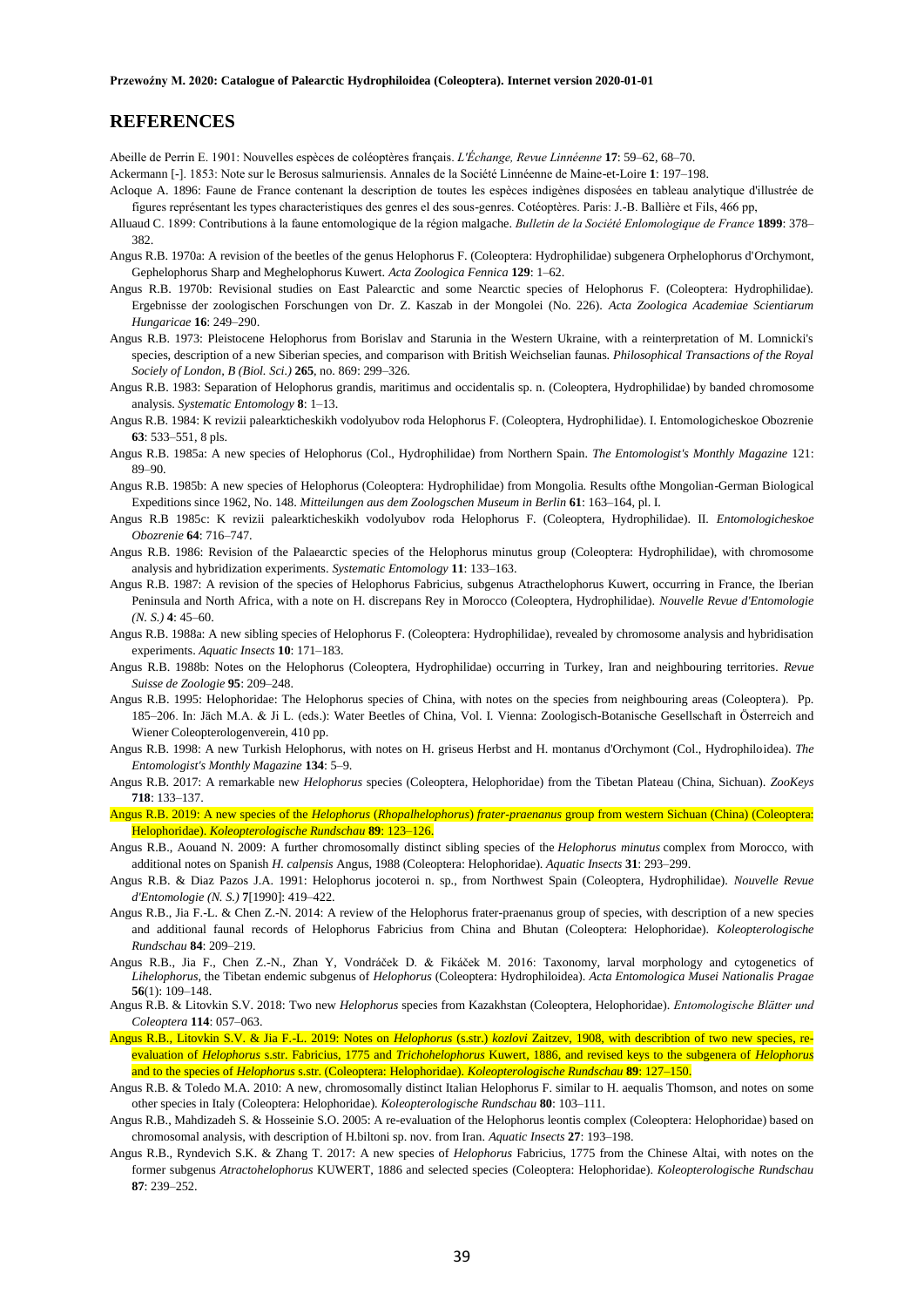- Arribas P. & Milán A. 2013: [new taxa]. In: Arribas P., Andújar C., Sánchez-Fernández D., Abellán P. & Millán A.: Integrative taxonomy and conservation of cryptic beetles in the Mediterranean region (Hydrophilidae). *Zoologica Scripta* **42**: 182–200.
- Bach M. 1851: Pp. 337–414. In: Käferfauna der Preussischen Rheinlande mit besonderer Rücksicht auf Nord- und Mitteldeulschland. Vol. I. Coblenz: J. Hölscher, 6 + 414 pp. [pp. 1–336 issued 1849–1850].
- Bach M. 1856: Nachträge und Verbesserungen zur Käferfauna von Nord- und Mitteldeutschland. *Entomologische Zeitung (Stettin)* **17**: 241– 247.
- Bach M. 1866: Systematisches Verzeichniss der Käfer Deutschlands, gehörend Zur Käferfauna. Coblenz: J. Hölscher, 1xiv pp.
- Balfour-Browne J. 1939a: A contribution to the knowledge of the Palpicornia of Palestine. *Bulletin de la Société Fouad ler d'Enlomologie* **22**[1938]: 28–35.
- Balfour-Browne J. 1939b: On the Aquatic Coleoptera of the New Hebrides and Banks Islands. Dytiscidæ Gyrinidæ and Palpicornia. *The Annals and Magazine of Natural History* (11) **3**: 459–479.
- Balfour-Browne J. 1939c: Contribution to the study of the Palpicornia. II. *The Entomologist's Monthly Magazine* **75**: 1–8.
- Balfour-Browne J. 1939d: Contribution to the Study of the Palpicornia. Part III. *The Annals and Magazine of Natural History* (11) **4**: 289– 310.
- Balfour-Browne J. 1942. On Species of Dactylosternum related to subquadratum (Fairm.) and the Description of a new Genus Rhombosternum related to Dactylosternum (Coleoptera, Palpicornia). *Annals and Magazine of natural History* (11) **9**: 855–864.
- Balfour-Browne J. 1948b: A Revision of the genus Psalitrus d'Orchymont. (Coleoptera: Palpicornia; Sphaeridiinæ). *The Annals and Magazine of Natural History* (12) **1**: 377–391.
- Balfour-Browne J. 1949: Notes on the subfamily Epimetopinae (CoL Palpicornia) with the description of a new genus and of three new species. *Proceedings of the Royal Entomological Society of London* (B) **18**: 12–18.
- Balfour-Browne J. 1951: Coleoptera: Haliplidae, Dytiscidae, Gyrinidae. Hydraenidae, Hydrophilidae. Pp. 179–220, pls. 10–11. In: British Museum (Natural History): *Expedilion to South-west Arabia 1937–1938*. London: British Museum (Natutal History), xiv + 504 pp.
- Balfour-Browne J. 1954: Descriptions of four new species of Hydrophilidae from Mauritius and Reunion. *Mauritius Inslitute Bulletin* **3**: 227–233.
- Balfour-Browne J. & Satô M. 1962: On the Japanese species of the genus Hydrochus Leach (Coleoptera, Hydrochidae). *Niponius* **1**(19): 1–6.
- Ballion E. 1871: Eine Centurie neuer Käfer aus der Fauna des russischen Reiches. *Bulletin de la Société Imperiale des Naturalistes de Moscou* **43**(3-4)[1870]: 320–-353.
- Bameul F. 1992: Description of two new Psalitrus d'Orchymont from Nepal (Coleoptera, Hydrophilidae, Sphaeridiinae). *Acta Coleoplerologica* (Munich) **8**: 103–108.
- Bameul F. 1994a: New Oriental Oreomicrus Malcolm (Coleoptera: Hydrophilidae: Sphaeridiinae) with a redefinition of the genus and notes on its phylogenetical relationships. *Annales de la Société Entomologique de France (N. S.)* **30**: 79–91.

Bameul F. 1994b: Two new oriental Mircogioton d'Orchymont, 1937 (Coleoptera: Hydrophilidae: Sphaeridiinae). *Elytron* **7**[1993]: 133–145.

- Bameul F. 1996: A new Hydrochara Berthold from North Korea (Coleoptera, Hydrophilidae). *Nouvelle Revue d'Entomologie (N. S.)* **13**: 3– 11.
- Bameul F. 2001: Description d'une nouvelle Anacaena Thomson de Corse (Coleoptera, Hydrophilidae). *Bullelin de la Société Enlomologique de France* **106**: 225–232.
- Baranowski R. 1985: Two new species of Cercyon Leach from boreal Sweden (Coleoptera: Hydrophilidae). *Entomologica Scandinavica* **15**: 341–347.
- Baudi di Selve F. 1864: Coleopterorum messis in insula Cypro et Asia minore ab Eugenio Truqui congregatae recensito: de Europaeis notis quibusdam additis. Pars prima. *Berliner Entomologische Zeitschrift* **8**: 195–233.
- Bedel L. 1879: [new taxon]. Bulletin de la Société Enlomologique de France **1878**: clxix-clxx.
- Bedel L. 1881: Pp. i-xxiv, 257–360. In: Faune des coléoptères du bassin de la Seine. Vol. I. App. to Annales de la Société Entomologique de France 24 + 360 pp. [pp. 1–256 issued 1879–1880].
- Bedel L. 1891a: Synopsis des grands Hydrophiles (Genre Stethoxus Solier). *Revue d'Entomologie* **10**: 306–323.
- Benick L. 1916a: Beitrag zur Käferfauna der Insel Fohr. *Entomologische Blätter* **12**: 197–205.
- Berge Henegouwen A.L. van. 1988: Hydrochus megaphallus, a new and widespread European water beetle described from the Netherlands (Coleoptera, Hydrophilidae). *Balfour-Browne Club Newsletter* **42**: 18–21.
- Berge Henegouwen A.L. van & Hebauer F. 1989: Anacaena lohsei, a new species from Italy and Switzerland (Coleoptera: Hydrophilidae). *Bulletin et Annales de la Société Royale Beige d'Entomologie* **125**: 273–275.
- Berge Henegouwen A.L. van & Sainz-Cantero C.E. 1992: Hydrochus nooreinus, a new species from Spain (Coleoptera, Hydrochidae). *Storkia* **1**: 26–28.
- Berlov [?] & Shatrovskiy A.G. 1989: [new taxon, p. 277]. In: Shatrovskiy A.G.: Hydraenidae, Hydrophilidae. Pp. 260–293. In: Ler P.A. (ed.): *Opredeitel nasekomykh Dalnego Vostoka SSSR v shesti tomakh. Vol. 3. Zhestkokryle, ili zhuki (part 1)*. Leningrad: Nauka, 572 pp.
- Berthold A.A. 1827: Lalreille's Natürliche Familien des Thierreiehs. Aus dem Französischen. Mit Anmerkungen und Zusätzen. Weimar: Industrie-Comptoirs, 606 pp.
- Betta V. 1847: De quibusdam Coleopteris agri Ticinensis. Dissertatio. Ticini regii: Fusi et Socii, 35 pp.
- Bian D., Schönmann H. & Ji L. 2008: Pelthydrus Orchymont, 1919 from Hainan (China) with descriptions of three new species (Coleoptera: Hydrophilidae). *Koleopterologische Rundschau* **78**: 265–274.
- Bian D., Schönmann H. & Ji L. 2009: Five new species of Pelthydrus Orchymont, 1919 from China and adjacent countries (Coleoptera: Hydrophilidae). *Zootaxa* **2118**: 53–64.
- Bielz E.A. 1851: Der Schlossberg bei Déva und seine Umgebung in entomologischer Beziehung beschrieben. *Verhandlungen und Mitteilungen des Siebenbügischen Vereins für Naturwissenschaften zu Hermannstadt* **2**: 146–154.
- Blackburn T. 1888b: Notes on Australian Coleoptera with descriptions of new species. *Proceedings of the Linnean Society of New South Wales* **3**[1889]: 805–875.
- Blackburn T. 1895a: Further Notes ou Australian Coleoptera, with Descriptions of New Genera and Species. XVII. *Transactions of the Royal Society of South Australia* **19**[1894–95]: 27–60.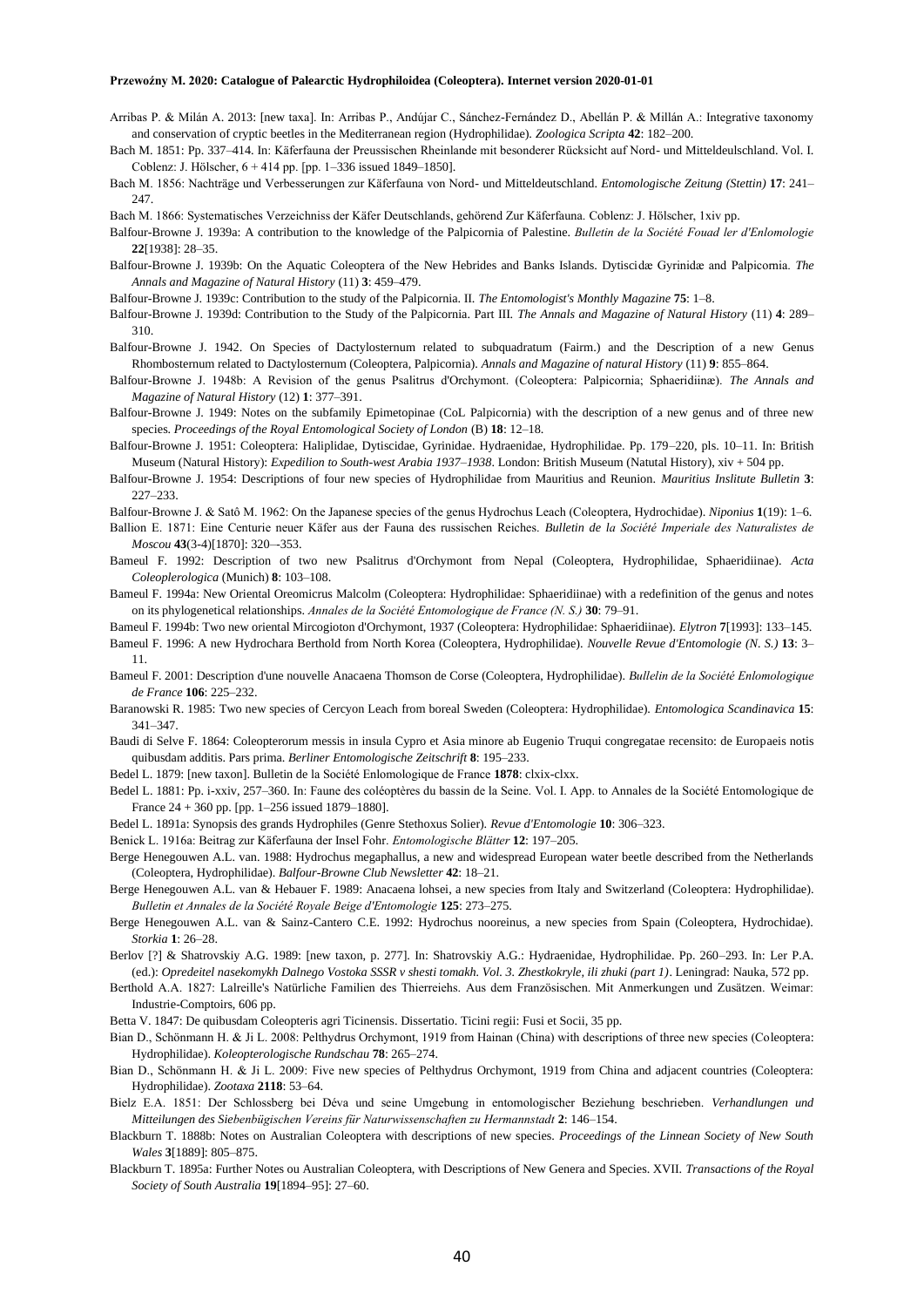- Blackburn T. 1898: Further notes on Australian Coleoptera, with descriptions of new genera and species. XXIV. *Transactions of lhe Royal Society of South Australia* **22**[1897–98]: 221–233.
- Blanchard C.É. 1853: Voyage au Pole Sud el dans l'Oceanie sur les corvettes l'Astrolabe el la Zélée; execute par ordre du roi pendant les années 1837–1838-–1839–1840, sous le commandement de M.J. Dumont-d'Urville, Captaine de vaisseau; publié par ordre du gouverment, sous la direction superieure de M. Jacquinot, Captaine de vaisseau, commandant de la Zélée. Zoologie, IV. Description des insects. Paris: Gide & J. Baudry, 422 pp.
- Boheman C.H. 1851: Pp. 299–625. In: Insecta Caffrarta annis 1838–1845 a J.A. Wahlberg collecta. Vol. 1. Coleoptera. (Buprestides, Elaterides, Cebrionites. Rhipicerides, Cyphonides, Lycides, Lampyrides, Telephorides, Melyrides, Clerii, Terediles, Ptiniores, Palpatores, Silphales, Histeres, Scaphidilia, Nitidulariæ, Cryptophagidæ, Byrrhii, Dermestini, Parnidæ, Hydrophilidaæ). Holmire: Fritze  $&$  Norstedt, viii + 625 pp.
- Boheman C.H. 1858: Coleoptera. Species novas descripsit, Pp. 1–112. In: Virgin C.: Kongliga Svenska fregatten Eugenies resa omkring jorden under befäl of C.A. Virgin, Ären 1851–1853. Vetenskapliga Jakttagelser pa H.M. Konung Oscart den Förstes befallning utgifna af K. Svenska Vetenskaps Akademien. Andra delen. Zoologi. 1. Insecta. Stockholm: P.A. Norstedt & Soner, 614 pp. [issued in parts: 1858–1859].
- Boisduval J.B.A. Déchauffour de. 1835: Faune entomologique de l'océan Pacifique, avec illustration des insectes nouveaux recueillis pendant Ie voyage. Deuxième partie. Coteoptérès et autres ordres. In: Voyage de découverts de l'Astrolabe execute par l'ordre du Roi, pendant les années 1826–1827–1828–1829, sous Ie commandement de M.J. Dumont d'Urville. Paris:J. Tastu, vii + 716 pp., 12 pl.
- Bosc [d'Antic] L.A.G. 1791: Description d'une nouvelle espèce d'opatre. *Bullelin des Sciences, par la Société Philomatique de Paris* **1**: 8.
- Breit J. 1916b: Zweiter Beitrag zur Kenntnis des Tribus Helophorinae und der Familie Heteroceridae. *Coleopterologische Rundschau* **5**: 83– 85.
- Brèthes J. 1922: Descripción de varios Coleópteros de Buenos Aires. *Anales de la Sociedad Cienlifica Argentina* **94**: 263–305.
- Brown W.J. 1937a: The Coleoptera of Canada's Eastern Arctic. *Canadian Enlomologist* **69**: 106–111.
- Bruch C. 1915: Nuevas especies de coleópteros hidrofilidos. *Revista del Museo de La Plata* (2) **19**: 447–470.
- Brullé G.A. 1832: Pp 1–288. In: Bory de Saint Vincent J.B.G.M.: Expédition scientifique de Morée. Section des sciences physiques, Tome III, - Ier partie. Zoolgie. Deuxième section. -. Des animaux articulés. Paris: F.G. Levrault, [1] + 400 + [2] pp. (note pp 289–400 + [2] issues in 1833).
- Brullé G.A. 1835: In: Audouin J.V. & Brullé G.A.: Histoire naturelle des insectes (Coléoptères, Orthoptères el Hemiptères), traitant de leur organisation et de leurs moeurs en general, par M.V. Audouin; et comprenant leur classification et la description de espèces. par M.A. Brullé. Tome V. Coléoplères II. Paris: F.D. Pillot, 436 pp.
- Brullé G.A. 1837: Coléoptères. III. In: Audouin J.V.: *Histoire naturelle des insects, … Tome VI*. Paris: F.D. Pillot, 448 pp. [see 1835]
- Burmeister E.-G. 1985: Interessante Wasserkäferarten einer Aufsammlung aus Israel und dem Sinai. Anacaena jordanensis sp. n. (Coleoptera, aquatica). *Entomofauna* **6**: 37–56.
- Camerano L. 1907: Spedizione al Ruwenzori di S.A.R. Luigi Amedeo di Savoia Ollca degli Abruzzi. Nuove specie di coleotteri (Diagnosi preventive). *Bollettino dei Musei di Zoologia e di Anatomia comparata della R. Università di Torino* **22**(562): 1–7.
- Castro A. & Delgado J.A. 1999: Hydrochus aljibensis sp. n., una nuova especie del sur de la Peninsula Ibérica (Coleoptera, Hydrochidae). *Boletín de la Asociaciòn Española de Entomologia* **23**: 25–28.
- Champion G.C. 1919d: Some Indian Coleoptera (I). *The Entomologist's Monthly Magazine* **55**: 236–246.
- Champion G.C. 1923b: Some Indian Coleoptera (II). *The Entomologist's Monthly Magazine* **59**: 165–179.
- Charpentier T. de. 1825: Horae Entomologicae, adjectis tabulis novem colaratis. Wratislaviae: A. Gosohorsky, xvi + 255 + [5] pp., 9 pls.

Chevrolat L.A.A. 1863: Coleopteres de l'ile de Cuba. Notes, synonymies et descriptions d'espèces nouvelles. Familles des Cicindélètes, Carabiques, Dytiscides, Gyrinides et Palpicornes. *Annales de la Société Entomologique de France* (4) **3**: 183–210.

- Chiesa A. 1959: *Hydrophilidae Europae*. Bologna: A. Forni, 199 pp.
- Chiesa A. 1964a: Il Cercyon bononiensis, nuova specie di coleottero idrofilide. *Bolletlino della Società Enlomologica Italiana* **94**: 117–119.
- Chiesa A. 1965: Enochrus concii, nuova specie di coleottero idrofilide d'Italia. *Bolletlino della Società Entomologica Italiana* **95**: 55–56.
- Chiesa A. 1966: Beiträge zur Kenntnis der Hydrophiliden (Coleoptera) Afghanistans nebst Beschreibung drei neuer Arten. *Annales historico-naturales Musei nationalis hungarici* **58**: 299–303.
- Chiesa A. 1967: Compimento di una Revisione di Hydrophilidae del Afghanistan (Coleoptera: Hydrophilidae). *Annales historico-naturales Musei nationalis hungarici* **59**: 275–277.
- Chûjô M. & Satô M. 1970: Coleoptera of the Loo-choo Archipelago (II), 7. Family Hydrophilidae. *Memoirs of the Faculty of Liberal Arts and Education, the Kagawa University* **2**(192): 6–8.
- Costa A. 1884: Notizie ed osservazioni sulla geo-fauna Sarda. Memoria terza, Risultamento delle ricerche fatte in Sardegna nella estate del 1883. *Alii dell'Accademia delle Scienze Fisiche e Malematiche*, Napoli **1**(9): 1–64.
- Cox H.E. 1874: *A handbook of the Coleoptera,. or Beetles, of Great Britain and Ireland, Vol. 1*. London: E.W. Janson, viii + 527 pp.
- Curtis J. 1828: *Brilish entomology, … Vol. V*. London: J. Curtis, plates 195–241.
- Dalla Torre C.W. 1877: Synopsis der Insecten Oberösterreichs. *Jahresbericht des Vereins für Naturkunde in Linz* **8**: 15–74.
- Dalla Torre C.W. 1879: Die Käferfauna von Oberösterreich. Systematisches Verzeichnis der in Oberösterreich bisher beobachteten Käfer. *Jahresbericht des Vereins für Naturkunde in Linz* **10**: 1–125 (continued in vol. 11, 1880: 1–81).
- De Geer C. 1774: *Mémoires pour servir a l'histoire des insectes. Tome quatrième*. Stockholm: P. Hesselberg, xii + 456 + [1] pp.

Desbrochers des Loges J. 1869: [new taxon]. *Petites Nouvelles Enlomologiques* **1** [1869–1875](12): (45)-(46).

Dodero A. 1932: [new taxon]. In: Boscá Berga F.: *Los coleópteros acuáticos dela región Valenciana. Familia Hydrophilidae*. Valencia: José Olmos, 15 pp.

- Donisthorpe H. 1932d: Cercyon aquatilis n. sp., a species of Coleoptera (Hydrophilidae) new to science. *The Enlomologist's Monthly Magazine* **68**: 129.
- Dufour L. 1843: Excursion entomologique dans les montagnes de la vallée d'Ossau. *Bulletin de la Société des Sciences, Lettres et Arts de Pau* **3**: 5–118.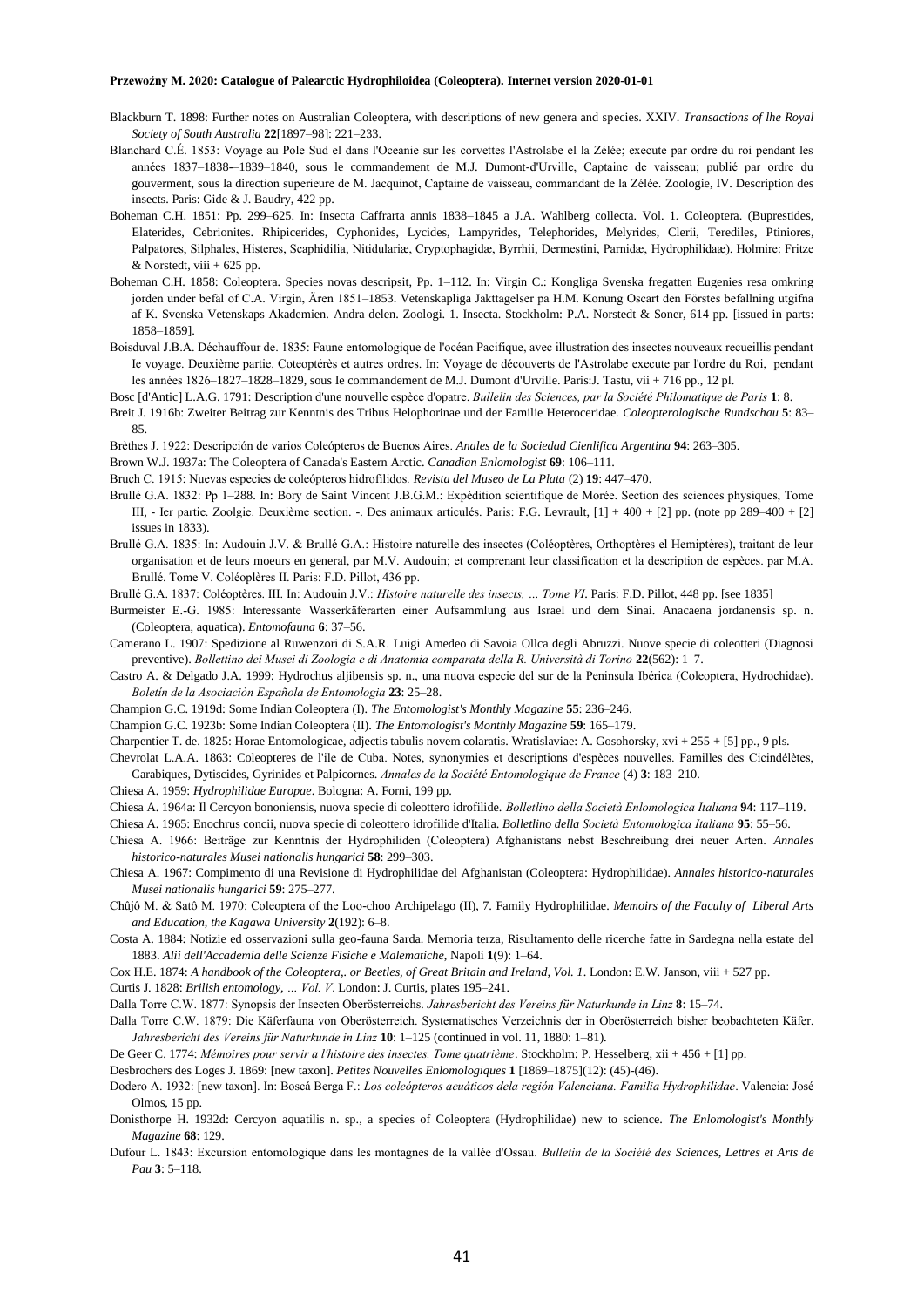Dufour L. 1851: Des zones entomologiques dans nos Pyrénées occidentales, et désignation des insectes qui les habitent. *Actes de la Société Linnéenne de Bordeaux* **17**: 304–364.

Duftschmid C. 1805: *Fauna Austriae, oder Beschreibung der österreichischen Inseclen für angehende Freunde der Entomologie. Erster Theil*. Linz und Leipzig: Verlag der k.k. priv. akademischen Kunst- Musik- und Buchhandlung, 311 + [5] pp.

Eichler G. 1876: Hydrophilus piceus und aterrimus. *Entomologische Nachrichten* (Putbus) **2**: 168.

Endrödy-Younga S. 1967: *Csiboralkalúak – Palpicornia*. Fauna Hungariae 87, VI. Köt., 10. Füz. Coleoptera I. Budapest: Akademiai Kiadó, 97 pp.

Erichson W.F. 1837: *Die Käfer der Mark Brandenburg. Erster Band. Erste Abtheilung*. Berlin: F. H. Morin, viii + 384 pp.

- Erichson W.F. 1843: Beitrag zur Insecten-Fauna von Angola, in besonderer Beziehung zur geographischen Verbreitung der Insecten in Afrika. *Archiv für Naturgeschichte* **9**: 199-267.
- Erichson W.F. 1847: [IV., V, Lieferungen], pp. 481–800. In: *Naturgeschichte der Insecten Deutschlands. Erste Abtheilung. Coleoptera. Dritter Band*. Berlin: Nikolaischen Buchhandlung, vii + 968 pp.
- Eschscholtz J.F.G. von. 1818: Decades tres Eleutheratorom novorum descripsit. *Mémoires de l'Académie Impériale des Sciences de St. Petersbourg* **6**: 451-484.

Eschscholtz J.F.G. von. 1822: *Entomographien. Ersle Lieferung*. Berlin: G. Reimer, iii + 128 pp., 2 pls.

- Fabricius J.C. 1775: *Systema entomologiae, sistens insectorum classes, ordines, genera, species, adiectis synonymis, locis, descriptionibus, observationibus*. Flensburgi et Lipsiae: Libraria Kortii, [32] + 832 pp.
- Fabricius J.C. 1777: *Genera insectorum eorumque characteres naturales secundum numerum, figuram, situm et proportionem omnium partium oris adiecta mantissa specierum nuper detectarum*. Chilonii: M.F. Bartsch, 14 + 310 pp.
- Fabricius J.C. 1781a: *Species insectorvm exhibentes eorvm differentias specificas, synonyma avctorvm, loco natalia, melamorphosin adiectis observalionibvs, descriptionibvs. Tomus 1*. Hamburgi & Kilonii: C.E. Bohn, viii + 552 pp.
- Fabricius J.C. 1787: *Mantissa insectorvm sistens eorvm species nvper delectas adiectis characteribvs genericis. differentiis specificis, emendalionibvs, observationibvs. Tom. I*. Hafniae: C. G. Proft, xx + 348 pp.
- Fabricius J.C. 1792a: *Entomologia syslematica emendata et aucta, secundum classes, ordines. genera. species ajectis synonimis, locis, observationibus, descriptionibus. Tomus I. Pars 1*. Hafniae: C. G. Proft. xx + 330 pp.
- Fabricius J.C. 1798: *Supplementum entomologiae systematicae*. Hafniae: C.G. Proft & Storch, iv + 572 pp.
- Fabricius J.C. 1801a: *Systema eleutheratorum secundum ordines, genera, species adiectis, synonimis. locis, observationibus, descriptonibus. Tomus I*. Kiliae: Bibliopolii Academici Novi, xxiv + 506 pp.
- Fairmaire L. 1859a: Miscellanea entomologiea. Troisième partie. *Annales de la Société Entomologique de France* (3) **7**: 21–64.
- Fairmaire L. 1859b: [new taxon]. In: Fairmaire L. & Coquerel C.: Essai sur les coléoptères de Barbarie. *Annales de la Société Entomologique de France* (3) **6**[1858]: 743–795.
- Fairmaire L. 1869a: Notes sur les coléoptères recueil1is par Charles Coquerel à Madagascar et sur les côtes d'Afrique. 2e partie. Annales de la Société Entomologique de France (4) **9**: 179–260.
- Fairmaire L. 1873: [Première partie], pp. 331–360. In: Fairmaire L. & Raffray A.: Coléopterès du nord de l'Afrique. *Revue et Magasin de Zoologie* (3) **1**: 331–385.
- Fairmaire L. 1877a: Coléoptères nouveaux du nord de l'Afrique. *Petites Nouvelles Entomologiques* **9**: 141.
- Fairmaire L. 1878a: [new taxon]. In: Deyrolle H. & Fairmaire L.: Descriptions de coléoptères recueillis par M. l'abbé David dans la Chine centrale. *Annales de la Société Enlomologique de France* (5) **8**: 87–140, 3–4 pls.
- Fairmaire L. 1879a: Descriptions de coléoptères nouveaux ou peu connus de Musée Godeffroy. *Journal de Museum Godeffroy* **5:** 80–114.
- Fairmaire L. 1879b: Descriptions de coléoptères nouveaux du nord de l'Afrique. *Annales de la Société Entomologique de France* (5) **9**: 155– 172.
- Fairmaire L. 1879c: Coleopteres du nord de l'Afrique. *Revue et Magasin de Zoologie* (3) **7**(42): 178–218.
- Fairmaire L. 1889b: Descriptions de coléoptères de l'Indo-Chine. *Annales de la Société Entomologique de France* (6) **8**[1888]: 333–378.
- Fairmaire L. 1892a: Coléoptères d'Obock. Troisième partie. *Revue d"Entomologie* **11**: 77–127.
- Fairmaire L. 1892b: Descriptions de coléoptères des environs d'Akbès (Syrie). *Annales de la Société Entomologique de Belgique* **36**: 144– 159.
- Fairmaire L. 1893a: Note sur quelques coléoptères des pays Somalis. *Annales de la Société Enlomologique de Belgique* **37**: 144–156.
- Fairmaire L. 1893b: Coléoptères des Iles Comores. *Annales de la Société Entomologique de Belgique* 37: 521–555.
- Faldermann F. 1835a: Additamenta entomlogica ad faunam Rossicam in itineribus Jussu Imperatoris Augustissimi annis 1827–1834 a CI. Ménétriés et Szovitz susceptis collecta, in lucem edita. *Nouveaux Mémoires de la Société Impériale des Naturalistes de Moscou* (2) **4**: 1– 310, 10 pls.
- Faldermann F. 1838: Fauna Entomologica Transcaucasica. Pars 3. *Nouveaux Mémoires de la Société Impériale des Naturalistes de Moscou* **6**: 338 pp.
- Fauvel A. 1883b: Les coléoptères de la Nouvelle-Calédonie et dépandances avec descriptions, notes et synonymies nouvelles. *Revue d'Entomologie* **2**: 335–360.
- Fauvel A. 1887: Rectifications au Catalogus Coleopterorum Europæ et Caucasi (Suite). *Revue d'Entomologie* **6**: 75–96.
- Ferro G. 1986c: Diagnosi preliminare di una nuova specie di Hydrobiini (Coleoptera Hydrophilidae). *Rivista di ldrobiologia* **15**: 433–437.
- Fikáček M., Delgado J.A. & Gentili E. 2012: The Hydrophiloid beetles of the Socotra Island (Coleoptera: Georissidae, Hydrophilidae). *Acta Entomologica Musei Nationalis Pragae* **52** (supplementum 2): 107–130.
- Fikáček M. & Falamarzi Sh. 2010: Georissus persicus sp. nov. from Iran, with notes on the West-Palaearctic species of the G. laesicollis group (Coleoptera: Georissidae). *Acta Entomologica Musei Nationalis Pragae* **50**: 107–116.
- Fikáček M., Gentili E. & Short A.E.Z. 2010: Order Coleoptera, family Hydrophilidae. Pp. 135–165. In: Harten A. van (ed.): *Arthropod fauna of the UAE, volume 3*. Dar Al Ummah Publishing, Distribution & Advertising, Abu Dhabi, 700 pp.
- Fikáček M. & Hebauer F. 2006: A new aberrant species of the genus Pacrillum from Nepal (Hydrophilidae: Sphaeridiinae: Megasternini). *Acta Entomologica Musei Nationalis Pragae* **45**(2005): 59–64.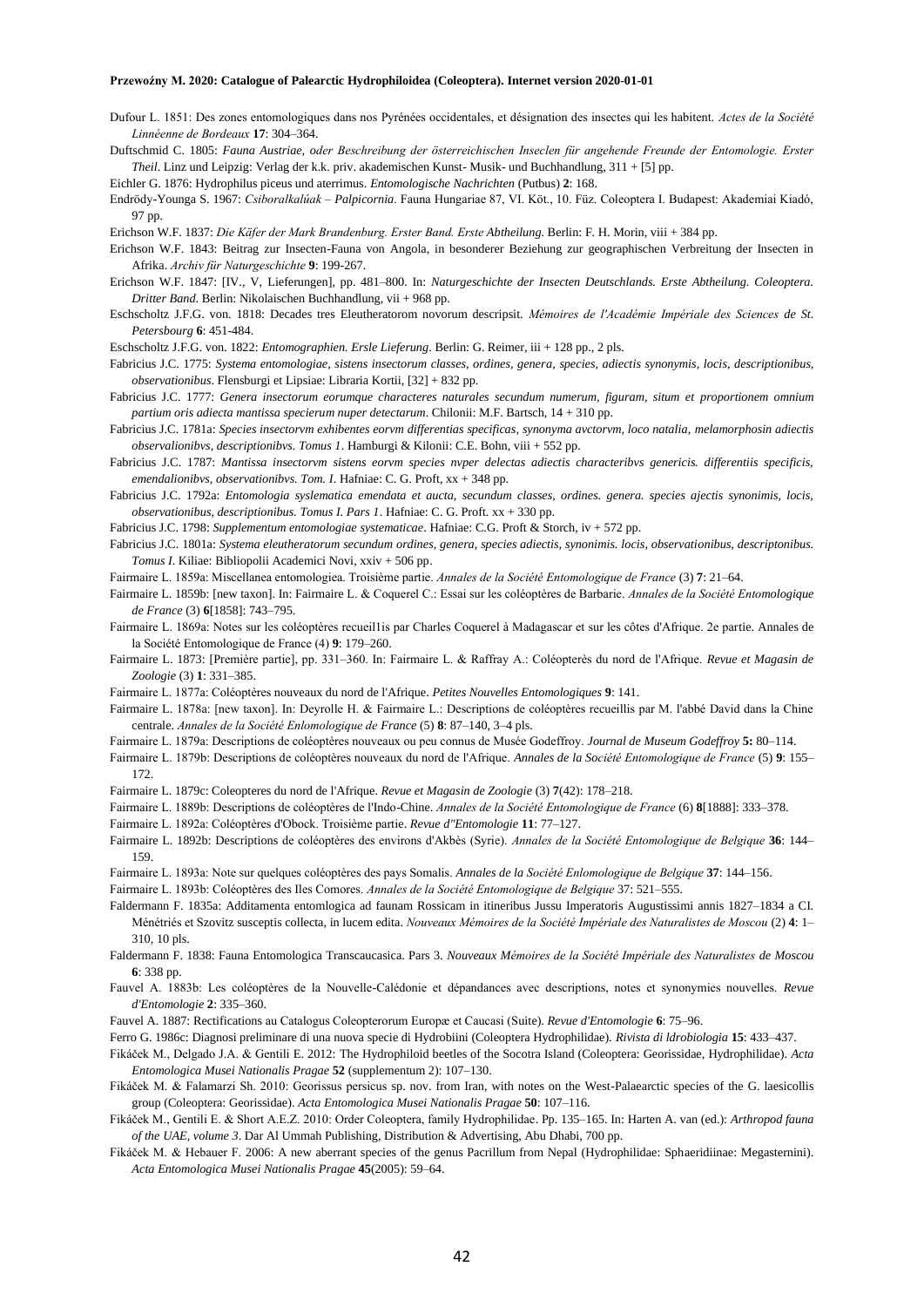- Fikáček M., Jia F.-L. & Prokin A. 2012: A review of the Asian species of the genus Pachysternum (Coleoptera: Hydrophilidae: Sphaeridiinae). *Zootaxa* **3219**: 1–53.
- Fikáček M., Jia F., Ryndevich S. 2015: A new aberrant species of Nipponocercyon from the mountains of southeastern China (Coleoptera: Hydrophilidae: Sphaeridiinae). *Zootaxa* **3904** (4): 572–580.
- Fikáček M. & Kropáček D. 2015: A new species of Sphaeridium from northeastern India and Myanmar (Coleoptera: Hydrophilidae: Sphaeridiinae). *Acta Entomologica Musei Nationalis Prague* **52** (2): 673–680
- Fikáček M., Liang W.-R., Hsiao Y., Jia F. & Vondráček D. 2018: Biology and morphology of immature stages of banana-associated Protosternum beetles, with comments on the status of Taiwanese endemic *P. abnormale* (Coleoptera: Hydrophilidae). Zoologischer Anzeiger 277: 85–100.
- Fikáček M. & Liu H.-C. 2019: A review of *Thysanarthria* with description of seven new species and comments on its relationship to *Chaetarthria* (Hydrophilidae: Chaetarthriini). *Acta Entomologica Musei Nationalis Pragae* **59**(1): 229–252.
- Fikáček M. & Trávníček D. 2009: Georissidae of the United Arab Emirates. Pp.145–148. In: Harten A. van (ed.): Arthropod fauna of the UAE, volume 2. Dar Al Ummah Publishing, Distribution & Advertising, Abu Dhabi, 786 pp.
- Fiori A. 1915: A ppunti sulla fauna coleotterologica dell'Italia meridionale e della Sicilia. *Rivista Coleotterologica Italiana* **13**: 5–17, 57–84.
- Forster J.R. 1771: Novæ species Insectorum. Centuria I. Nam miht contuenti se persuasit rerum naturalium, nihil incredible existimare de ea. Plin, Lib. Xi.c.2. Londini: T. Davies & B. White, viii + 100 pp.
- Frivaldsky J. 1889: Coleoptera in Expeditione D. Comitis Belae Széchenyi in China, praecipue boreali, a Dominis Gustavo Kreitner et Ludovico Lóczy Anno 1879 Collecta. *Természetrajzi Füzetek* **12**[1890]: 197–210.
- Frölich J.A. von. 1792: Bemerkungen über einige seltene Käfer aus der Insectensammlung des Herrn Hofr. und Prof. Rudolph in Erlangen. *Der Naturforscher* **26**: 68–165.
- Ganglbauer L. 1901a: Beiträge zur Kenntniss der paläarktischen Hydrophiliden. *Verhandlungen der Kaiserlich-Königlichen Zoologisch-Bolanischen Gesellschaft in Wien* **51**: 312–332.
- Ganglbauer L. 1904a: *Die Käfer von Mitteleuropa. Die Käfer des österreichisch-ungarischen Monarchie, Deutschlands, der Schweiz, sowie des französischen und italienischen Alpengebietes. Vierter Band, erste Hälfle. Dermestidae, Byrrhidae, Nosodendridae, Georyssidae, Dryopidae. Heteroceridae, Hydrophilidae*. Wien: Karl Gerold's Sohn, 286 pp.
- García M. 2000: Dos nuevos géneros y tres nuevas especies del coleópteros acuáticos (Hydrophilidae: Hydrophilinae) de Venezuela. *Boletín del Centro de Investigaciones Biológicas Universidad del Zulia* **34**: 221–236.
- Gebler F.A. von. 1830: Bemerkungen über die Insekten Sibiriens, vorzüglich des Altai. [Part 3], pp. 1–228. In: Ledebour C.F. (ed.): *Reise durch das Altai-Gebirge und die soongorische Kirgisen-Steppe. Zweiler Theil*. Berlin: G. Reimer, 427 pp.
- Gemminger M. & Harold B. de. 1868: *Calalogus Coleopterorum hucusque descriptorum synonymicus et systematicus. Tom. II. Dytiscidae. Gyrinidae, Hydrophilidae, Staphylinidae, Pselaphidae, Gnostidae, Paussidae, Scydmaenidae, Silphidae, Trichopterygidae, Scaphidiidae*. Monachii: E.H. Gummi, pp. 425–752 + [6].
- Gené C.G. 1836: De quibusdam insectis Sardiniae novis aut minus cognitis. *Memorie della Reale Accademia delle Scienze di Torino* **39**: 161–199.
- Gentili E. 1973: Ergebnisse der zoologischen Forschungen von Dr. Z. Kaszab in der Mongolei. 326. Le specie mongoliche del genere Laccobius (Coleoptera, Hydrophilidae). *Folia Entomologica Hungarica Rovartani Közlemények (N. S.)* **26** *suppl.:* 57–69.
- Gentili E. 1974: Descrizione di nuove entità appartenenti al genere Laccobius Erichson, 1837 e proposta per un nuovo inquadramento sottogenerico (Coleoptera Palpicomia). *Memorie del Museo Civlco di Storia Nalurale di Verona* **20**[1972]: 549–565.
- Gentili E. 1975: Alcuni nuovi Laccobius Paleartici (Coleoptera Hydrophilidae). *Bollettino della Società Entomologica Italiana* **107**: 127– 134.
- Gentili E. 1976: [new taxon], p. 143. In: Gentili E. & Chiesa A.: Revisione dei Laccobius paleartici (Coleoptera Hydrophilidae). Memorie della Società Entomologica Italiana **54**[1975]: 1–187.
- Gentili E. 1979a: I Laccobius della regione orientale (Coleoptera, Hydrophilidae). *Annuario Osservatorio di Fisica Terrestre e Museo Antonio Stoppani del Seminario Arcivescoville di Milano (N. S.)* **1**[1978]: 27–50.
- Gentili E. 1979b: Aggiunte alla revisione dei Laccobius paleartici (Coleoptera Hydrophilidae). *Bolleltino della Società Entomologica Italiana* **111**: 43–50.
- Gentili E. 1980: Studi sui Laccobius (Coleoptera, Hydrophilidae). *Annuario Osservatorio di Fisica terrestre e Museo Antonio Stoppani del Seminario Arcivescoville di Milano (N. S.)* **2**[1979]: 29–35.
- Gentili E. 1982: Laccobius del Vecchio Mondo: N uove specie e dati faunistici (Coleoptera: Hydrophilidae). *Annuario Osservatorio di Fisica terrestre e Museo Antonio Stoppani del Seminario Arcivescoville di Milano (N. S.)* **4**[1981]: 31–38.
- Gentili E. 1984: Nuove specie e nuovi dati zoogeografici sui genere Laccobius (Coleoptera: Hydrophilidae). *Annuario Osservatorio di Fisico terrestre e Museo Antonio Stoppani del Seminario Arcivescoville di Milano (N. S.)* **5**[1982]: 31–32.
- Gentili E. 1988: Verso una revisione del genere Laccobius (Coleoptera, Hydrophilidae). *Annuario Osservatorio di Fisica terrestre e Museo Antonio Stoppani del Seminario Arcivescoville di Milano (N. S.)* **9**[1986]: 31–47.
- Gentili E. 1989a: Alcune novità sul genere Laccobius (Coleoptera. Hydrophilidae). *Annuario Osservatorio di Fisica terrestre e Museo Antonio Stoppani del Seminario Arcivescoville di Milano (N. S.)* **10**[1987]: 31–39.
- Gentili E. 1989b: The Laccobius (Coleoptera, Hydrophilidae) of the Arabian Peninsula and Sinai. *Fauna of Saudi Arabia* **10**: 95–102.
- Gentili E. 1991: Elementi per una revisione del genere Laccobius (Coleoptera, Hydrophilidae). *Giornale Italiano di Entomologia* **5**: 381– 389.
- Gentili E. 1995: Hydrophilidae: 3. The genus Laccobius Erichson in China and neighbouring areas (Coleoptera). Pp. 245–286. In: Jäch M.A. & Ji L. (eds.): *Water Beetles of China. Vol. 1.* Vienna: Zoologisch-Botanische Gesellschaft in Österreich and Wiener Coleopterologenverein, 410 pp.
- Gentili E: 1996: Laccobius nuovi o poco noti di Sierra Leone, Pakistan, Vietnam, Australia, Sumatra, Filipine e Nuova Guinea (Coleoptera Hydrophilidae). *Memorie della Società Enlomologica Italiana* **74**[1995]: 21–32.
- Gentili E. 2002: Hebauerina, new genus of water beetle from Thailand (Coleoptera, Hydrophilidae). *Giornale Italiano di Entomologia* **10**: 141–145.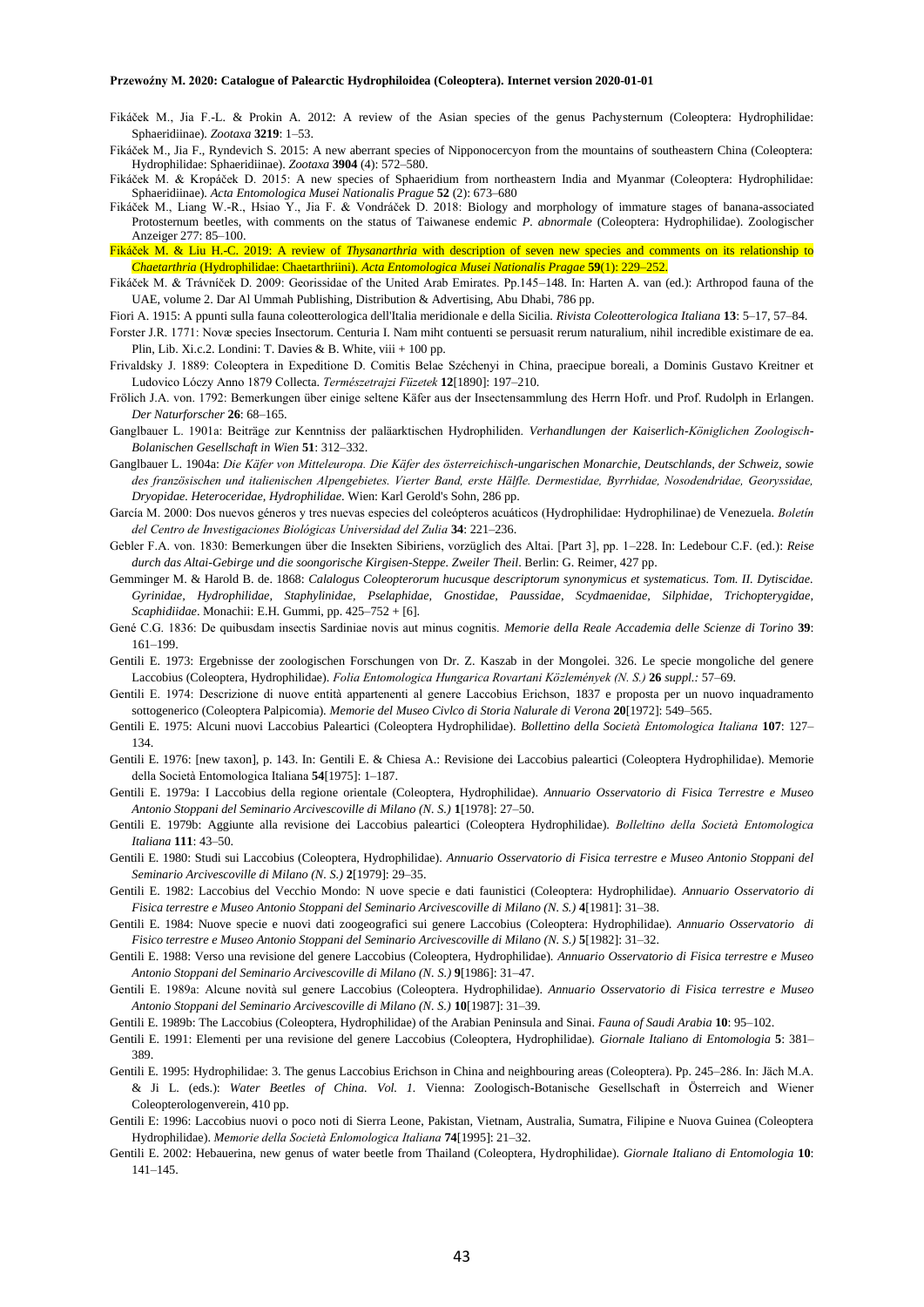- Gentili E. 2003: Hydrophilidae: III. Additional notes on the genus Laccobius Erichson in China and neighbouring areas (Coleoptera), pp. 411–429. In: Jäch M.A. & Ji L. (eds.): *Water beetles of China, Vol. 3.* Wien: Zoologisch-Botanische Gesellschaft in Österreich and Wiener Coleopterologenverein, vi + 572 pp.
- Gentili E. 2005: The genus Laccobius Erichson, 1837 in the Australian region (Coleoptera, Hydrophilidae), pp. 317–370. In: Daccordi M. & Giachino P.M. (eds.): Results of the zoological missions to Australia of the Regional Museum of Natural Sciences of Turin, Italy. II. *Monografie del Museo Regionale di Scienze Naturali, Torino* **42**, 643 pp.
- Gentili E. 2006. Revisional notes on the genus Laccobius. I. Subgenus Glyptolaccobius (Coleoptera: Hydrophilidae). *Acta Entomologica Musei Nationalis Pragae* **46**: 57–76.
- Gentili E. 2015: The rediscovery of the type of Laccobius zugmayeri Knisch, 1910 and description of Laccobius jumlanus new species (Coleoptera, Hydrophilidae). *Giornale Italiano di Entomologia* 14 (60): 155-164.
- Gentili E. & Fikáček M. 2009: Taxonomic notes on Laccobius, subgenus Glyptolaccobius, with new records and description of four new species (Coleoptera: Hydrophilidae). *Acta Entomologica Musei Nationalis Pragae* **49**: 607–623.
- Gentili E. & Fikáček M. 2015: A new CW Mediterranean species of Laccobius (Dimorpholaccobius): L. (D.) fresnedai sp. n. (Coleoptera, Hydrophilidae). *Giornale Italiano di Entomologia* **14** (60): 99–106.
- Gentili E. & Ribera I. 1998: Description of Laccobius gloriana sp.n. from Spain, and notes on L. ytenensis Sharp, 1910 and L. atrocephalus Reitter, 1872 (Insecta: Coleoptera: Hydrophilidae). *Annalen des Naturhistorischen Museums in Wien* (B) **100**: 193–198.
- Gentili E. & Rocchi S. 2017: Osservazioni e studi sul genere *Laccobius* Erichson, 1837 in Sicilia con descrizione di una nuova specie (Coleoptera, Hydrophilidae). *Giornale Italiano di Entomologia* **14**(62): 697–702.
- Gentili E. & Sadeghi S. 2004: A new Laccobius (Hydrophilidae) from Iran: Laccobius (Dimorpholaccobius) elmii, sp.n. *Aquatic Insects* **26**: 39–43.
- Gentili E. & Shaverdo H. 2016: Review of the genus *Laccobius* Erichson, 1837 from Armenia, Azerbaijan, and Georgia, with description of a new species (Coleoptera: Hydrophilidae). *Koleopterologishe Rundschau* **86**: 171–198.
- Gentili E. & Whitehead P.E. 2000: A new species of Laccobius (Col., Hydrophilidae) from Lycia, Turkey. *The Entomologist's Monthly Magazine* **136**: 73–76.
- Geoffroy E.L. 1762: Hisloire abrégée des Insectes … Vol. 1. Paris: Durand, 28 + 523 pp., 10 pls. [Reissued in identical edition in 1764). [Work rejected for nomenclatural purposes (ICZN, Opinion 228), but some names subsequently made available (ICZN, 1994)].
- Geoffroy E.L. 1785: [new taxa]. In: Fourcroy A.F. de: *Entomologia Parisiensis; sive catalogus insectorum quae in agro Parisiensi reperiuntur; secundum methodum Geoffroeanum in sectiones, genera et species distributus; cui addita sunt nomina trivialia etfere trecentae novae species. Pars prima*. Parisiis: Aedibus Serpentinensis, vii + [1] + 231 pp.
- Gerhardt J. 1872: Hydrobius Rottenbergii n. sp. *Zeitschrift für Entomologie (Breslau) (N. F.)* **3**: 3–7.
- Gerhardt J. 1877a: Zur Gruppe A der Rottenberg'schen Laccobius-Arten. *Zeitschrift für Entomologie (Breslau) (N. F.)* **6**: 8–27.
- Germar E.F. 1824: *Insectorum Species novae aut minus cognitae, descriptionibus illustralae. Vol. I. Coleoptera*. Halae: J. C. Hendelii & Filii, xxiv + 624 pp., 2 pls.
- Germar E.F. 1832: *Fauna Insectorum Europae. XV.* Halae: C. A. Kümmel, 25 pls.
- Gerstaecker A. 1867: Beitrag zur Insekten-Fauna von Zanzibar, nach dem während der Expedition des Baron. V.d. Decken gesammelten Material zusammengestellt. *Archiv fur Naturgeschichte* **33**: 1–49.
- Giraud J. 1852: Entomologische Wanderungen in Gastein. *Verhandlungen des Zoologisch-Botanischen Vereins in Wien* **1**[1851]: 84–98, 132–140.
- Gmelin J.F. 1790: Caroli a Linné, systema naturae per regna tria naturae, secundum classes, ordines, genera, species, cum characteribus, differentiis, synonymis, locis. Edilio decima tercia, aucta, reformata. Tom. I., pars IV. Lipsiae: G.E. Beer, pp. 1517–2224.
- Goeze J.A.E. 1777: Entomologische Beyträge zu des Ritter Linne zwölften Ausgabe des Natursystems. Erster Theil. Leipzig: Weidmanns Erben & Reich,  $xvi + 736$  pp.
- Gorham H.S. 1907: Description of a species of Laccobius apparently new to science. *The Enlomologist's Monthly Magazine* **43**:54–55.
- Gory H. 1834: [new taxa, pl. 20, figs. 11, 14, 15]. In: Guérin-Méneville F.E.: Iconographie du Règne Animal de G. Cuvier, Insectes [plates]. Paris: J. B. Ballière, 104 pl.
- Gozis M. des. 1916: Tableaux de détermination des Hydrophilidæ de la Faune Franco-Rhenane. *Miscellanea Entomologica* **23**: 1–48 (continued) [publ. 1916–1920].
- Gozis M. des. 1919: Tableaux détetermination des Hydrophilidæ de la Faune Franco-Rhenane. *Miscellanea Entomologica* **24**: 113–176 (continued) [publ. 1916–1920].
- Graëlls M. de la Paz. 1847: Description de cinq espèces nouvelles de coléoptères d'Espagne. *Annales de la Société Enlomnlogique de France* (2) **5**: 305–308, pl. 4.
- Gravenhorst J.L.C. 1807: Vergleichende Uebersicht des Linneischen und einiger neuern zoologisehen Systeme, nebsl dem eingesehalteten Verzeiehnisse der zoologischen Sammlung des Verfassers und den Beschreibungen neuer Thierarten, die in derselben vorhanden sind. Goettingen: H. Dieterich,  $xx + 476$  pp.
- Gredler P.V.M. 1863a: Die Käfer von Tirol nach ihrer horizontalen und vertikalen Verbreitung. I. Hälfte: Cicindelidae Dascillidae. Mit mehreren diagnosierten Novitäten. Bozen: Eberle'sche Buchdrukerei, v + 235 pp.
- Grimmer K.H.B. 1841: Steiermark's Coleopleren mit Einhundert sechs neu beschriebenen Species. Grätz: C. Tanzer, iv + 5–50 pp.
- Guérin-Méneville F.E. 1842: Pp. 71–73. In: *Iconographie du regne animal de G. Cuvier*... Paris: J.B. Baillière, 576 pp.
- Guillebeau F. 1893: [new taxa]. *Bulletin de la Société Entomologique de France* **1893**: xxxiv–xxxvii.
- Guillebeau F. 1896b: Descriptions de quelques espèces de coléoptères inédites. *Bulletin de la Société Entomologique de France* **1896**: 226– 232, 239–245.
- Gyllenhal L. 1808: *Insecta Suecica descripta. Classis 1. Coleoptera sive Eleuterata. Tomus I*. Scaris: F.J. Leverentz, viii + [4] + 572 pp.
- Gyllenhal L. 1827: *Insecta Suecica descripta. Classis 1. Coleoptera sive Eleuterata. Tom I. Pars IV. Cum appendice ad partes priores*. Lipsiae: F. Fleischer, viii  $+[2]+762$  pp.
- Hansen M. 1989: New genera of Sphaeridiinae (Coleoptera: Hydrophilidae). *Entomologica Scandinavica* **20**: 251–262.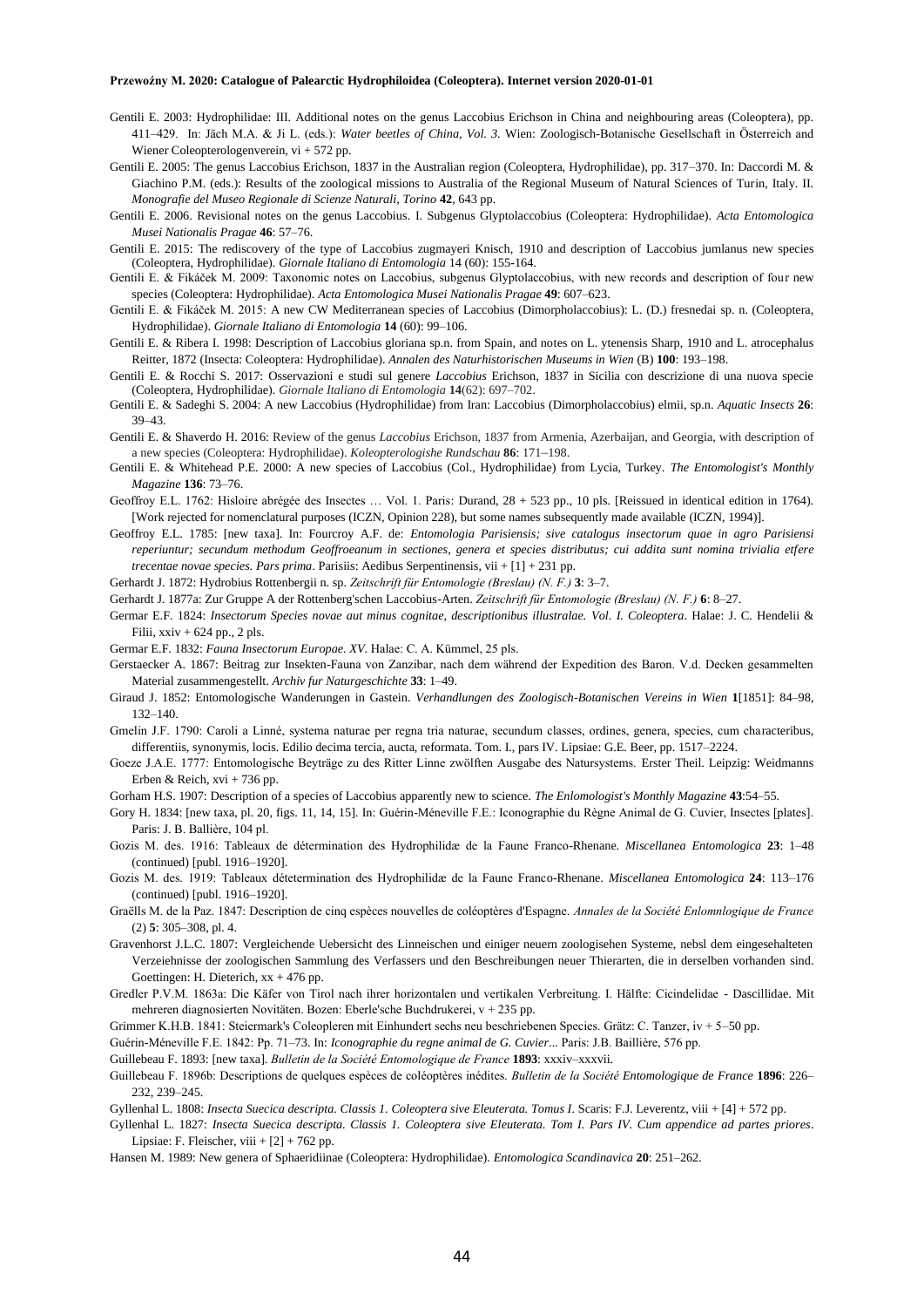- Hansen M. 1991: The Hydrophiloid Beetles. Phylogeny, Classification and a Revision of the Genera (Coleoptera, Hydrophiloidea). *Biologiske Skrifter, Det Kongelige DanskeVidenskabernes Selskab* **40**: 1–368.
- Hansen M. 1997: A new subfamily for a remarkable new genus and species of Hydrophilidae from New Guinea (Coleoptera: Hydrophilidae). *Annales Zoologici* **47:** 107–110.

Hansen M. 1999a: Hydrophiloidea (s. str.) (Coleoptera). *World Catalogue of lnsects* **2**: 416 pp.

- Hansen M. 1999b: Fifteen new genera of Hydrophilidae (Coleoptera), with remarks on the generic classification of the family. *Entomologica Scandinavica* **30**: 121–172.
- Hansen M. 1999c: Taxonomic changes in the genera Oosternum Sharp and Paroosternum Scott (Coleoptera: Hydrophilidae). *Entomologica Scandinavica* **30**: 241–242.
- Hansen M. & Hebauer F. 1988: A new species of Helochares from Israel, with a key to the European and some Near East species (Coleoptera: Hydrophilidae). *Enlomologica Scandinavica* **19**: 27–30.
- Hansen M. & Schödl S. 1997: Description of Hydrophilomima gen.n. from Southeast Asia (Coleoptera: Hydrophilidae). *Koleopterologische Rundschau* **67**: 187–194.
- Hardy J. 1871: Contributions to the Entomology of the Cheviot Hills. No.11. *Proceedings of the Berwickshire Naluralistls' Club* **6**[1869– 1872]: 251–267.
- Harold E. von. 1877: Beiträge zur Käferfauna von Japan. (Zweites Stück.) Japanische Käfer des Berliner Königl. Museums. Deutsche *Entomologische Zeitschrift* **21**: 337–367.
- Harold E. von. 1878: Beiträge zur Käferfauna von Japan. (Viertes Stück.) Japanische Käfer des Berliner Königl. Museums. Deutsche *Entomologische Zeitschrift* **22**: 65–88.
- Haworth A.H. 1807: A brief account of some rare and interesting insects, not hitherto announced as inhabitants of Great Britain. The *Transactions of the Entomological Society of London* **1**(1): 75–100. 3 pl.
- Hebauer F. 1981: Enochrus (Methydrus) isotae sp. n. eine neue Hydrophiliden-Art aus Jugoslawien*. Entomologische Blätter* 77: 137–139.

Hebauer F. 1991a: Enohrus (Lumetus) falcarius n. sp., aus Sizilien (Coleoptera, Hydrophilidae). *Acta Coleopterologica* **7**: 83–86.

- Hebauer F. 1991b: Die Hydrophiliden-Ausbeuten H. Muches und D.W. Wrases aus Tadzhikistan. Ein Beitrag zur Fauna der UdSSR (Coleoptera, Hydrophilidae). *Entomologische Nachrichten und Berichte* **35**: 175–179.
- Hebauer F. 1993: European *Chaetarthria*. *Latissimus* **3**: 1–3.
- Hebauer F. 1994: The Crenitis of the Old World (Coleoptera, Hydrophilidae). *Acta Coleoplerologica* **10**(2): 3–40.
- Hebauer F. 1995a: Neues zu den Acidocerina Hansen (Helocharae d'Orchymont) der indomalaiischen Region (Coleoptera, Hydrophilidae). *Acta Coleopterologica* **11**(3): 3–14.
- Hebauer F. 1995b: Bekannte und neue Hydrophiloidea aus Ostsibirien (Col.). *Entomologische Nachrichten und Berichte* **39**: 29–36.
- Hebauer F. 1995c: Oriental *Chaetarthria*. *Latissimus* **5**: 7–9.

393–400.

- Hebauer F. 1997a: Revision der Arten der Familie Spercheidae Erichson, 1837 (Coleoptera. Hydrophiloidea). *Entomologische Blatter* **93**: 9– 42.
- Hebauer F. 1997b: Cercyon (s.str.) renneri sp.n. eine deutsche Art? (Coleoptera: Hydrophilidae). *Acta Coleopterologica* **13**(2): 73–74.
- Hebauer F. 1997c: Annotated checklist of the Hydrophilidae and Helophoridae (Insecta: Coleoptera) of the Arabian Peninsula with a description of a new genus and species. *Fauna of Saudi Arabia* **16**: 255–276.
- Hebauer F. 1999: Helophorus angusi, a new species from Nepal (Coleoptera: Hydrophiloidea). *Acta Coleopterologica* **15**(2): 3–4.
- Hebauer F. 2000: The genus Megagraphydrus Hansen, 1999, with description of new species (Coleoptera: Hydrophilidae). *Acta Coleopterologica* **16**(2): 14–22.
- Hebauer F. 2001a: The genus Notionotus Spangler, 1972 in the Old World (Coleoptera: Hydrophilidae). *Acta Coleopterologica* **17**(4): 9–14. Hebauer F. 2001b: The species of the genus Thysanarthria d'Orchymont, 1926 (Coleoptera, Hydrophilidae). *Beiträge zur Entomologie* **51**:
- Hebauer F. 2002a: Hydrophilidae of northern India and southern Himalaya (Coleoptera: Hydrophilidae). *Acta Coleopterologica* **18(1)**: 3–72.
- Hebauer F. 2002b: New Hydrophilidae of the Old World (Coleoptera: Hydrophilidae). *Acta Coleopterologica* **18(3)**: 3–24.
- Hebauer F. 2003b: Review of the Malgassic Cercyon, with description of new species and a new genus (Coleoptera: Hydrophilidae). *Acta Coleopterologica* **19(2)**: 5–26.
- Hebauer F. 2005: Description of three remarkable new Enochrus from eastern Asia (Coleoptera: Hydrophilidae). *Acta Coleopterologica* **21**: 51–55.
- Hebauer F. 2006: Description of a new Coelostoma from China (Coleoptera: Hydrophilidae, Sphaeridiinae). *Acta Coleopterologica* **22(1)**: 3– 4.
- Hebauer F. & Wang L.-J. 1998: New species of the genus Oocyclus Sharp, 1882 from India, Sri Lanka and Taiwan with a key to all known species (Coleoplera: Hydrophilidae). Acta Coleopterologica **14**(1): 37–46.
- Heer O. 1841: *Fascicule III*. Pp. 361–652, In: *Fauna Coleoplerorum Helvetica Pars I*. Turici: Orelii, Fuesslini et Sociorum, xii + 652 pp.
- Herbst J.F.W. 1779: Beschreibung und Abbildung einiger, theils neuer, theils noch nicht abgebildeter Insekten. *Beschäftigungen der Berlinischen Gesellschaft Naturforschender Freunde* **4**: 314–326. pl. VII.
- Herbst J.F.W. 1783: Heft 4, pp. 1–72, pls. 19–23. In: Kritisches Verzeichniss meiner Insektensammlung. In: Fuessly J.C. (ed.): Archiv der Insectengeschichte. Heft 4–5. Zurich: J.C. Fuessly, 151 pp., pls. 19–30 [publ. 1783–1784].
- Herbst J.F.W. 1784: Heft 5, pp. 73–151, pls. 24–30. In: Kritisches Verzeichniss meiner Insektensammlung. In: Fuessly J.C. (ed.): *Archiv der Insectengeschichte. Heft 4–5*. Zurich: J.C. Fuessly, 151 pp., pls. 19–30.
- Herbst J.F.W, 1793: *Natursystem aller bekannten in- und ausländischen lnsekten, als eine Forlsetzung der von Büffonschen Naturgeschichte. Der Käfer, fünfter Theil.* Berlin: J. Pauli, xvi + 392 pp., 16 pls.
- Herbst J.F.W. 1797: Natursystem aller hekannten in- und ausländischen Insekten, als eine Forlselzung der von Buffonschen Naturgesschichte. Der Käfer, siebenter Theil. Berlin: J. Pauli, xi + 346 pp., 26 pls.
- Hernando C. & Fresneda J. 1994: Limnoxenus olmoi sp. n. de la Península Ibérica (Coleoptera: Hydrophilidae). *Elytron* **7**[1993]: 81–85.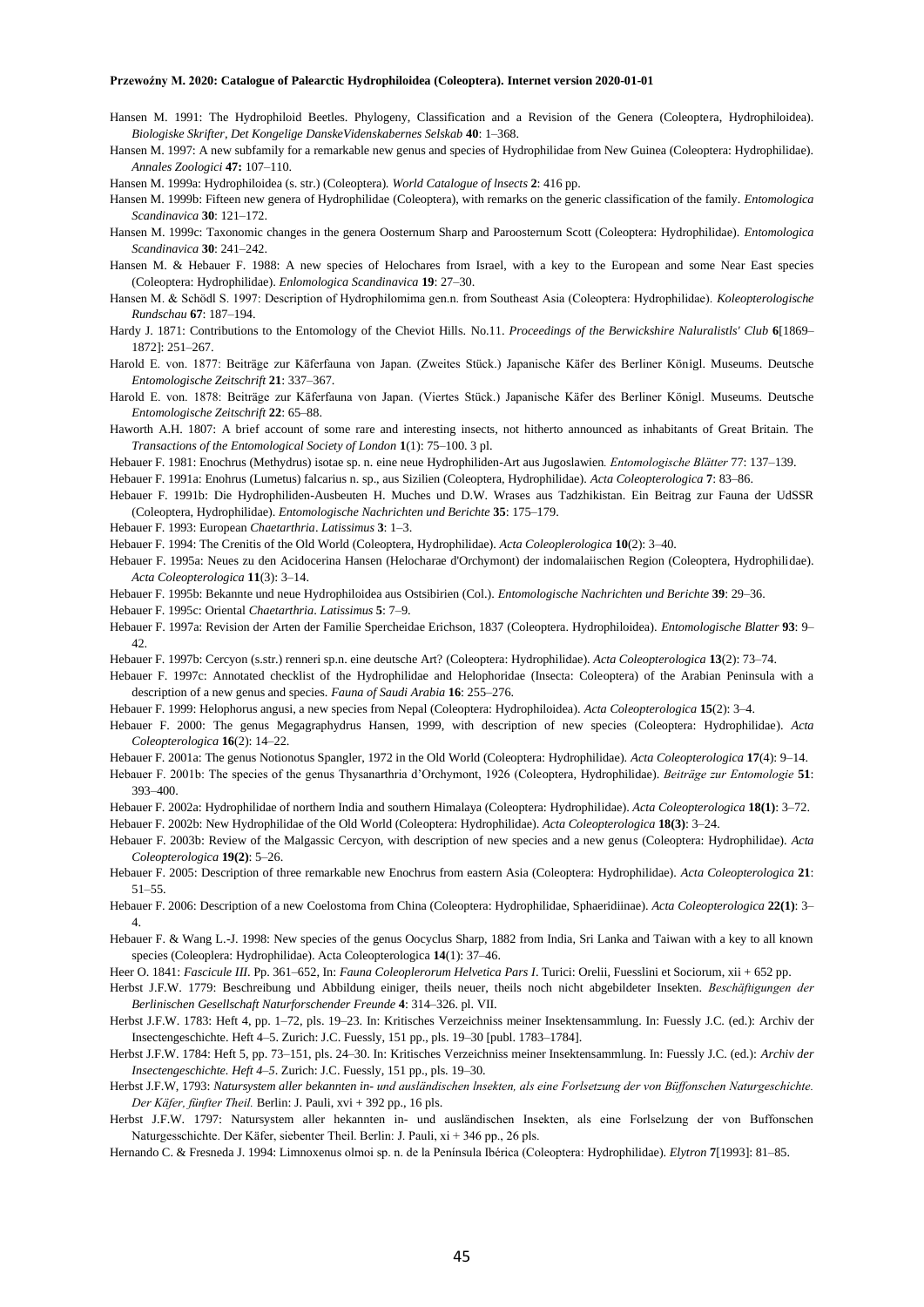- Heyden L. von. 1870: Pp. 1–176. In: Entomologische Reise nach dem südlichen Spanien, der Sierra Guadarrama und Sierra Morena, Portugal und den Cantabrischen Gebirgen. Mit beschreibungen der neuen Arten. Berlin: Dr. G. Kraatz, Nicolai; Leipzig: Friedrich Fleischer; Paris: L. Buquet, 218 pp., pls. I-II.
- Heyden L. von. 1891: Hydrophilidae (pp.66–75); Georyssidae (p. 75). In: Reitter E. (ed.): *Catalogus Coleopterum Europae, Caucasi et Armeniae rossicae*. R. Friesländer & Sohn, Berlin; E. Reitter, Mödling; Revue d'Entomologie, Caen. 8+ 420 pp.

Hidalgo-Galiana A., Jäch M.A. & Ribera I. 2010: Hydrochus farsicus sp.n. from Iran and notes on other Palearctic species of the genus (Coleoptera: Hydrophiloidea: Hydrochidae). *Zootaxa* **2344**: 61–64.

- Hochhuth J.H. 1871: Enumeration der in den russischen Gouvernements Kiew und Volhynien bisher aufgefundenen Käfer. Bulletin de la Société Impériale des Naturalistes de Moscou **44**(1-2): 176–253.
- Hope F.W. 1838: *The coleopterist's manual, part the second. containing predaceous land and water beetles of Linnaeus and Fabricius*. London: Henry G. Bohn,  $xvi + 168$  pp., 4 pls.
- Hope F.W. 1845: On the entomology of China, with descriptions of the new species sent to England by Dr. Cantor from Chusan and Canton. *The Transactions of the Entomological Society of London* **4**[1845–1847]: 4–17, pl. 1.
- Horn G.H. 1873a: Revision of the genera and species of the tribe Hydrobiini. *Proceedings of the American Philosophical Society* **13**: 118– 137.
- Horn G.H. 1890a: Notes on some Hydrobiini of Boreal America. *Transactions of the American Entomological Society* **17**: 237–278, pl. 3–4.
- Horn G.H. 1890b: A revision of the Sphreridiini inhabiting Boreal America. *Transactions of the American Entomological Society* **17**: 279– 314, pl. 9.
- Hoshina H. 2007c: Description of a new species of the genus Psalitrus (Coleoptera, Hydrophilidae) from the Ryukyus, Japan, with a key to Japanese species. *Elytra* (Tokyo) **35**: 42–47.
- Hoshina H. 2008: A new species of the genus Cercyon (Coleoptera: Hydrophilidae) from Fukui Pref., Japan. *Memoirs of the Research and Education Center for Regional Environment, University of Fukui* **15**: 1–7.
- Hoshina H. 2009: Description of a new species of the genus Oosternum (Coleoptera: Hydrophilidae) from Fukui Pref., Honshu, Japan. *Memoirs of the Research and Education Center for Regional Environment, University of Fukui* **16**: 1–5.
- Hoshina H. 2011: A new species of the genus Oosternum (Coleoptera, Hydrophilidae) from Ryukyus, Japan. *Japanese Journal of Systematic Entomology* **17**: 231-235.
- Hoshina H. 2018: Discovery of Second Japanese Species of the Genus *Peltocercyon* (Coleoptera: Hydrophilidae: Sphaeridiinae) with Description of a New Species. *Japanese Journal of Systematic Entomology* **24**(2): 293–295
- Hoshina H. & Satô M. 2004: Two new species of the genus Oosternum (Coleoptera: Hydrophilidae) from Japan. *Memoirs of the Research and Education Center for Regional Environment, University of Fukui* **11**: 9–15.
- Hoshina H. & Satô M. 2005: Taxonomic notes of the genus Oosternum (Coleoptera: Hydrophilidae) from Japan. *Memoirs of the Research and Education Center for Regional Environment Fukui University* **12**: 1–9.
- Hoshina H. & Satô M. 2006: A taxonomic study of the genus Armostus (Coleoptera: Hydrophilidae) from Japan. *Coleopterists Bulletin* **60**: 95–104.
- Houlbert C. 1922: Les coléoptères d'Europe France et regions voisines. Anatomie générale; classification et tableaux génériques illustrés. In: Toulouse D. (ed.) *Encyclopédie Scientifique. Tome second.* G. Doin, Paris, 340+xii pp.
- Hubenthal W. 1911b: Beschreibungen neuer europäischer Coleopteren und Bemerkungen zu bekannten Arten. *Entomologische Blätter* **7**: 185–193.
- lablokoff-Khnzorian S.M. 1962b: Novye vidy zhestkokrylykh iz Zakavkazya. New species of Coleoptera from Transcaucasus (Insecta-Coleoptera). *Zoologicheskiy Sbornik Zoologicheskiy Institut, Akademii Nauk Armyanskoy SSR* **12**: 99–124.
- ICZN 1990: Opinion 1577. (Case 2607) Hydrobius Leach, 1815 (Insecta, Coleoptera): Dytiscus fuscipes Linnaeus, 1758 conserved as type species, and Berosus Leach, 1817 (Insecta, Coleoptera): conserved. *Bulletin of zoological nomenclature* **47**(1): 71–72
- Illiger J.K.W. 1798: *Verzeichniss der Käfer Preussens. Entworfen von Johann Gottlieb Kugelann. Apotheker in Ostlerode. Mit einer Vorrede des Professors und Pagenhofmeisters Hellwig in Braunschweig, und dem angehängen Versuche einer natlürlischen Ordnungs- und Gattungs-Folge der lnsecten*. Halle: J.J. Gebauer, xlii + 510 + [I] pp.
- llliger J.K.W. 1801: Nachtrag und Berichtigungen zum Verzeichnisse der Kafer Preussens. *Magazinfiir Inseklenkunde* 1: 1–94.
- İncekara U. 2008: A new species of Helophorus Fabricius, 1775 (Coleoptera: Helophoridae) from Turkey, with remark to the key to subgenera in Angus (1992). *Entomological News* **119**: 420–424.
- İncekara M., Mart A. & Erman O. 2005: Helophorus erzurumicus sp. n., a new species from Turkey and some notes on H. ponticus Angus, 1988 (Coleoptera: Hydrophilidae). *Aquatic Insects* **27**: 43–46.
- İncekara M., Mart A., Polat A., Aydoğan Z., Türken H., Taşar G.E. & Bayram S. 2011: Studies on Turkish Hydrophilidae (Coleoptera) IV. Genus Berosus Leach, 1817 with description of a new species: Berosus dentalis sp. n. *Turkish Journal of Entomology* **35**: 231–244.
- İncekara M., Mart A., Polat A. & Karaca H. 2009: Turkish hydrophilidae (Coleoptera) III. genus Hydrochara Berthold, 1827 with the description of a new species, Hydrochara major sp.n. *Turkish Journal of Zoology* **33**: 315–319.
- Jayaswal K.P. 1972: On the two new species of the Hydrophilid Beetle (Coleoptera: Hydrophilidae). *Zoologischer Anzeiger* **189**: 409–412.
- Ji L. & Jäch M.A. 1998: Epimetopidae: Synopsis of the genus Eumetopus Balfour-Browne (Coleoptera). Pp. 195-205. In: Jäch M.A. & Ji L. (eds.): *Water Beetles of China*, *Vol. 2*. Vienna: Zoologisch-Botanische Gesellschaft in Österreich and Wiener Coleopterologenverein, 371 pp.
- Ji L. & Komarek A. 2003: Hydrophilidae: II. The Chinese species of Crenitis Bedel, with descriptions of two new species, pp. 397–409. In: Jäch M.A. & Ji L. (eds.): *Water beetles of China, Vol. 3*. Wien: Zoologisch-Botanische Gesellschaft in Österreich and Wiener Coleopterologenverein, vi+572 pp.
- Ji L. & Schödl S. 1998: Hydrophilidae: Faunistic notes on Hydrocassis Deyrolle & Fairmaire and Ametor Semenov, with descriptions of new species (Coleoptera). Pp. 207–218. In: Jäch M.A. & Ji L. (eds.): *Waler Beelles of China, Vol. 2*. Vienna: Zoologisch-Botanische Gesellschaft in Österreich and Wiener Coleopterologenverein, 371 pp.
- Jia F.-L. 1994: [A new species of Amphiops Erichson in Fujian Province (Coleoptera: Hydrophilidae)]. *Wuyi Science Journal* **11**: 100–102 (in Chinese, English summary).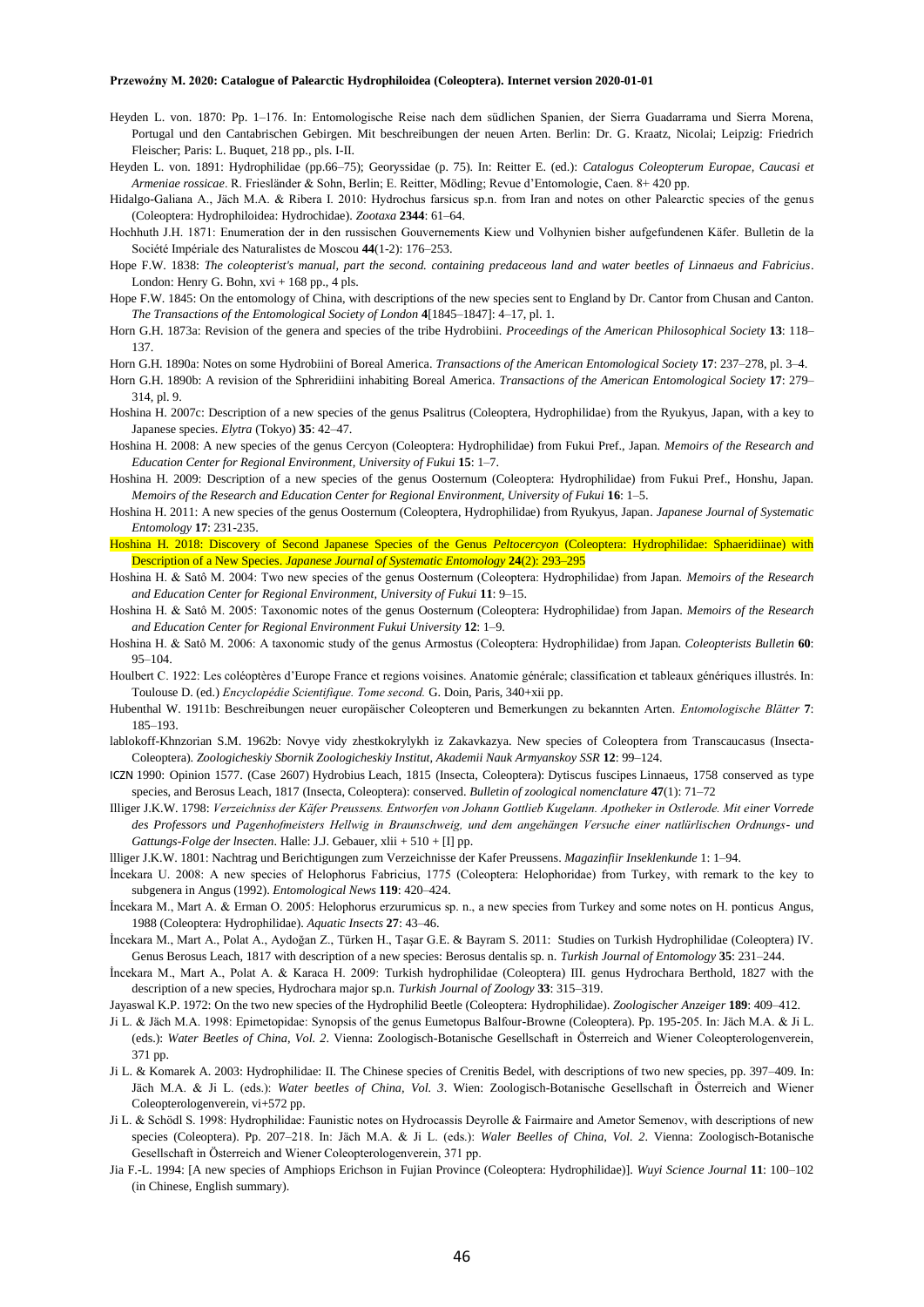- Jia F.-L. 1995: Studies on Hydrobius Leach of China (Coleoptera: Hydrophilidae). *Journal of Sun Yatsen University*, Supplement **2**: 128– 133.
- Jia F.-L. 1996: A new note on genus Crenitis with a new species in China. *Acta Scientiarum Naturalium Universitatis Sunyatseni* **35**: 96–98 (in Chinese, English summary).
- Jia F.-L. 1997a: Taxonomy of the genus Anacaena (Coleoptera: Hydrophilidae) in China. *Entomotaxonomia* **19**: 104–110.
- Jia F.-L. 1997b: Coleoptera: Hydrophilidae. Pp. 644–650. In: Yang X. (ed.): *Insects of the Three Gorge Reservoir area of Yanglze river. Part I*. Chongqing: Chongqing Publishing House,  $xx + 974$  pp. (in Chinese, English summary).
- Jia F.-L. 1998: A new genus Pseudopelthydrus gen. n. from Hainan Island, China (Coleoptera: Hydrophilidae: Hydrophilinae). *Chinese Journal of Entomalogy* **18**: 225–230.
- Jia F.-L. 2002: Dactylosternum pui (Coleoptera: Hydrophilidae: Sphaeridiinae), a new species in China. *Entomologia Sinica* **9**: 65–68.
- Jia F.-L. 2010: Megagraphydrus puzhelongi, sp. n., a new water scavenger beetle from China (Coleoptera: Hydrophilidae: Hydrophilinae). *Zootaxa* **2498**: 65–68.
- Jia F.-L. 2014: A revisional study of the Chinese species ofAmphiops Erichson (Coleoptera, Hydrophilidae, Chaetarthriini). *Journal of Natural History* **48**: 1085-1101.
- Jia F.-L., Angus R.B. & Bian D. 2019: Two new species of *Coelostoma* Brullé, 1835 from China (Coleoptera: Hydrophilidae: Sphaeridiinae). *Aquatic Insects* **40**(4): 291–299.
- Jia F.-L., Aston P. & Fikáček M. 2014: Review of the Chinese species of the genus Coelostoma Brullé, 1835 (Coleoptera: Hydrophilidae: Sphaeridiinae). *Zootaxa* **3887**(3): 354–376.
- Jia F.-L., Chen J.-H. & Fikáček M. 2019: A new species of *Laccobius* Erichson, 1837 (Hydrophilidae, Coleoptera) from the Chinese Himalaya, with comments on taxonomic status of subgenera Glyptolaccobius Gentili, 1989 and Cyclolaccobius Gentili, 1991 and additional faunistic records from China. *ZooKeys* **889**: 65–80.
- Jia F.-L., Gentili E. & Fikáček M. 2013: The genus Laccobius in China: new species and new records (Coleoptera: Hydrophilidae). *Zootaxa* **3635**: 402–418.
- Jia F.-L., Fikáček M. & Ryndevich S. K. 2011: Taxonomic notes on Chinese Cercyon: description of a new species, new synonyms and additional faunistic records (Coleoptera: Hydrophilidae: Sphaeridiinae). *Zootaxa* **3090**: 41–56.
- Jia F.-L., Fikáček M. & Song K.-Q. 2013: Hemisphaera orientalis new species, the first species of Hemisphaera from the Oriental region (Coleoptera: Hydrophilidae: Chaetarthriini). Journal of the Kansas Entomological Society 86: 301–306.
- Jia F.-L., Liang Z., Ryndevich S.K.. & Fikáček M. 2019: Two new species and additional faunistic records of *Cercyon* Leach, 1817 from China (Coleoptera: Hydrophilidae). *Zootaxa* **4565**(1): 501–514.
- Jia F.-L., Lin R., Chan E., Skale A. & Fikáček M. 2017: Two new species of *Coelostoma* Brullé, 1835 from China and additional faunistic records of the genus from the Oriental Region (Coleoptera: Hydrophilidae: Sphaeridiinae: Coelostomatini). *Zootaxa* 4232(1): 113–122.
- Jia F.-L., Lin R., Li B. & Fikáček M. 2015: A review of the omicrine genera Omicrogiton, Mircogioton and Peratogonus of China (Coleoptera, Hydrophilidae, Sphaeridiinae). ZooKeys **511**: 99–116.
- Jia F.-L., Song K.-Q. & Gentili E. 2013: A new species of Laccobius Erichson, 1837 from China (Coleoptera: Hydrophilidae). *Zootaxa* **3734**: 91–95.
- Jia F.-L., Tang Y. & Minoshima Y.N.. 2016: Description of three new species of *Crenitis* Bedel from China, with additional faunistic records for the genus (Coleoptera: Hydrophilidae: Chaetarthriinae). *Zootaxa* **4208**(6): 561–576.
- Jia F.-L., Wang S.-S. & Aston P. 2018: Revision of *Chaetarthria* Stephens (Coleoptera: Hydrophilidae) in China, with a key to the species in the Oriental Region. *Journal of Natural History* **52**(37-38): 2369–2384.
- Jia F.-L., Wu W. & Pu Z. 1998: The genus Pachysternum Motschulsky of China (Coleoptera: Hydrophilidae: Sphaeridiinae). Acta Scientiarum Naturalium Universitatis Sunyatseni **37**: 125–127 (in Chinese, English summary).
- Jia F.-L., Wu W. & Pu Z.-L. 2001: Anchorosternum, gen. nov. from China (Coleoptera: Hydrophilidae: Sphaeridiinae). *Oriental Insects* **35**: 155–158.
- Jia F.-L. & Lin R. 2015a: Additions to the review of Chinese Enochrus, with description of a new species (Coleoptera, Hydrophilidae, Enochrinae). *ZooKeys* **480**: 49–57
- Jia F.-L. & Lin R. 2015b: Cymbiodyta lishizheni sp. nov., the second species of the genus from China. *Zootaxa* **3985** (3): 446–450.
- Jia F.-L. & Maté J. F. 2012: A new species of Oocyclus Sharp from Southeastern China (Coleoptera: Hydrophilidae). *Zootaxa* **3509**: 81–84.
- Jia F.-L. & Pu Z. 1997: [new taxa]. In: Jia F., Wu W. & Pu Z.: Notes on Berosus Leach in China with four new species (Coleoptera: Hydropilidae). *Acta Entomologica Sinica* **40**: 189–194 (in Chinese, English summary).
- Jia F.-L. & Short A.E.Z. 2009: Description of Hydrobius orientalis sp. n., the first species of the subtribe Hydrobiusina from the Oriental Region (Coleoptera: Hydrophilidae: Hydrophilini). *Aquatic Insects* **31**: 25–29.
- Jia F.-L. & Short A. E. Z. 2011a: Description of Cymbiodyta orientalis sp.n., the first species of the genus from the Oriental region (Coleoptera: Hydrophilidae). *Entomological News* **4**: 348–351.
- Jia F.-L. & Short A. E. Z. 2011b: Notionotus attenuatus sp. n. from southern China with a key to the Old World species of the genus (Coleoptera: Hydrophilidae). *Zootaxa* **2830**: 55–58.
- Jia F.-L. & Short A. E. Z. 2013: Enochrus algarum sp. nov., a new hygropetric water scavenger beetle from China (Coleoptera: Hydrophilidae: Enochrinae). *Acta Entomologica Musei Nationalis Pragae* **53**: 609–614.
- Jia F.-L. & Tang Y. 2018a: A faunistic study of genus *Chasmogenus* Sharp, 1882 of China (Coleoptera, Hydrophilidae). *ZooKeys* **738**: 59– 66.
- Jia F.-L. & Tang Y. 2018b: A revision of the Chinese *Helochares* (s.str.) Mulsant, 1844 (Coleoptera, Hydrophilidae). *European Journal of Taxonomy* **438**: 1–27.
- Jia F.-L. & Wang Y. 2010: A revision of the species of Enochrus (Coleoptera: Hydrophilidae) from China. *Oriental Insects* **44**: 361–385.
- Jia F.-L. & Wu W. 1999: Notes on Hydrochidae of China, with description of a new species (Coleoptera, Hydrophiloidea). *Acta Entomologica Sinica* **42**: 307–310 (in Chinese, English summary).
- Jia F.-L. & Zhao Sh. 2007. (Hydrochidae and Hydrophilidae). Pp. 251–255. In: Li Z., Yang M. & Jin D. (eds.): *Insects from Leigongshan landscape.* Guizhou Science and Technology Publishing House, Guiyang, 759 pp (in Chinese, English abstract).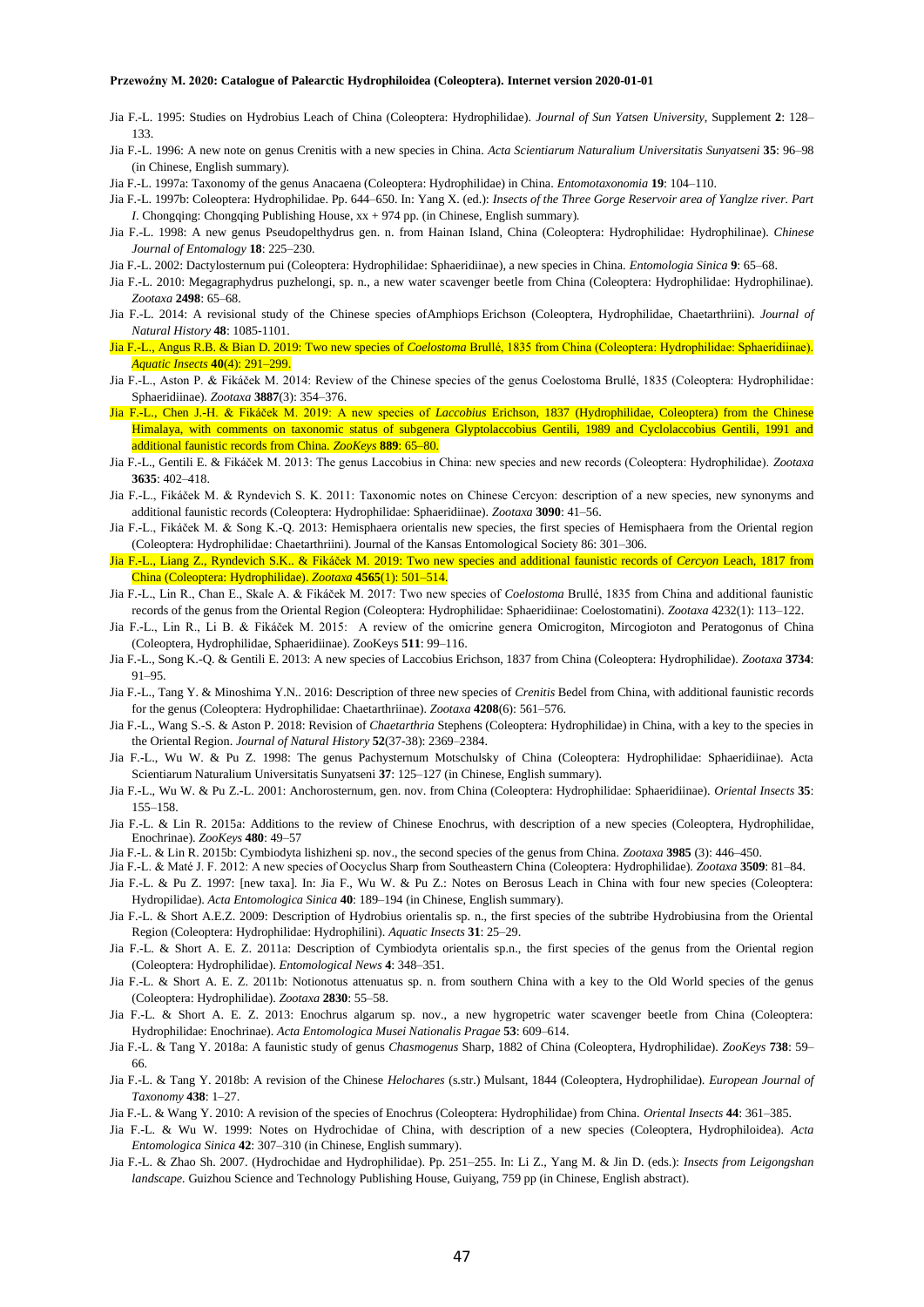- Jia F.-L. & Zhao S. 2013: Taxonomic notes on Chinese Ametor and Hydrocassis (Coleoptera: Hydrophilidae: Sperchopsini). *Acta Entomologica Musei Nationalis Pragae* **53**: 127–139.
- Jordan K. 1894: New species of Coleoptera from the Indo- and Austro-Malayan Region, collected by William Doheny. *Novitates Zoologicae* **1**: 104–122, pl. VIII.
- Kamite Y. & Hayashi M. 2019: A New Species of the Genus *Hydrocassis* Deyrolle & Fairmaire (Coleoptera, Hydrophilidae) from Yakushima Island, Japan,with Notes on the Japanese Members. *Japanese Journal of Systematic Entomology* **25**(2): 169–178.
- Kamite Y., Ogata T. & Hikida N. 2007: Two new species of the genus Laccobius (Coleoptera, Hydrophilidae) from Japan. *Elytra* (Tokyo) **35**: 34–41.
- Kamiya K. 1935: Insects of Jehol (VI) Order Coleoptera (I). Family Hydrophilidae. In: *Reports of the first scientific expedition to Mauehoukuo*. Section V. Division I. PartX. Article 45.5 pp.
- Kiesenwetter E.A.H. von. 1858b: [new taxa]. In: Kraatz G.: Beitrag zur Käferfauna Griechenlands. Zweites Stück: Palpicomia, Silphales, Scydmaenidae, Pselaphidae, Staphylinidae. *Berliner Enlomologische Zeitschrift* **2**: 37–67.
- Kiesenwetter E.A.H. von. 1870: [new taxon]. In: Heyden L.: Entomologische Reise nach dem südlichen Spanien, der Sierra Guadarrama und Sierra Morena, Portugal und den Cantabrischen Gebirgen, mit Beschreibungen der neuen Arten. Berlin: Dr. G. Kraatz, Nicolai; Leipzig: Friedrich Fleischer; Paris: L. Buquet, 218 pp., pls. 1–2.
- Kniž [ = Knisch] A. 1909: [new taxa]. *Verhandlungen der Kaiserlich-Königliehen Zoologisch-Botanischen Gesellschaft in Wien* **59**: Sitzber.  $(297)–(299)$ .
- Kniž [ = Knisch] A. 1910a: Helophorus (Atractelophorus) nivalis novo subspec. Apfelbecki Kniz. *Verhandlungen der Kaiserlich-Königlichen Zoologisch-Botanischen Gesellschaft in Wien* **60**: Sitzber. (51)–(52).
- Kniž [ = Knisch] A. 1910b: Über einige von Dr. Erich Zugmayer in Tibet und Turkestan gesammelte Hydrophiliden. *Zoologische Jahrbücher (Abteilung für Systematik, Geographie und Biologie der Thiere)* **29**: 451–454.
- Kniž [ = Knisch] A. 1912: Beschreibungen eines neuen Subgenus und zweier neuer Arten paläarktischer Hydrophiliden. *Verhandlungen der Kaiserlich-Königlichen Zoologisch-Botanischen Gesellschaft in Wien* **61**[1911]: Sitzber. (168)–(170).
- Kniž [ = Knisch] A. 1914: Neue paläarktische Hydrophiliden. *Verhandlungen der Kaiserlich-Königliehen Zoologisch-Botanischen Gesellschaft in Wien* **64**: Sitzber. (114)–(117).
- Kniž [ = Knisch] A. 1919: Zur Kenntnis der palaearktischen Hydrophiliden. *Entomologische Blatter* **15**: 11–16.
- Knisch [ = Kniž] A. 1921a: Die exotischen Hydrophiliden des Deutschen Entomologischen Museums (Col.). *Archiv für Naturgeschichte (A)* **85**(8) [1919]: 55–88
- Knisch [ = Kniž] A. 1921b: Über die Gattung Hydrocyclus Sharp (Col. Hydrophilidae op. 9). *Entomologiseher Anzeiger* **1**: 99–107.
- Knisch [ = Kniž] A. 1922: Hydrophiliden-Studien. (Op. 10.). Archiv für Naturgeschiehte (A) 88: 87–126.
- Knisch [ = Kniž] A. 1924a: Pars 79: Hydrophilidae. In: Junk W. & Schenkling S. (eds): *Coleopterorum Catalogus. Volumen XIV*. Berlin: W. Junk, 306 pp.
- Knisch [ = Kniž] A. 1924b: Neue Palpicornier aus dem südlichen Himalaya. (Col. Hydrophilidae. Op. 15.). *Wiener Entomologische Zeitung*  $41 \cdot 29 - 41$
- Knisch [ = Kniž] A. 1924c: Neue neotropische Palpicornier (Col. Hydrophilidae Op. 15). *Wiener Entomologische Zeitung* **41**: 114–140.
- Knisch [ = Kniž] A. 1924d. Neue afrikanische Palpicornier. (Col. Hydrophilidae. Op. 14.). *Wiener entomologische Zeitung* **41**: 17–24.
- Knisch [ = Kniž] A. 1925: Neue Palpicornier aus dem äquatorialen Orient (Col. Hydrophilidae Op. 17). *Treubia* **6**: 199–206.
- Knisch [ = Kniž] A. 1927: Neue Hydrophiliden Der Orientalfauna. *Spolia Zeylanica* **14**: 129–133.
- Kolbe H.J. 1886: Beiträge zur Kenntniss der Coleopteren-Fauna Koreas. *Archiv für Naturgeschichte* **52**: 139–239.
- Kolenati F.A.R. 1846b: Meletemata enlomologica. Fascicule V. Insecta Caucasi. Coleoptera,. Dermaptera, Lepidoptera, Neuroplera,. Mutillidae. Aphaniptera, Anoplura. Petropoli: Typis Irnperialis Academiae Scientarium, [8] + iii + 169 pp., pls. XVII–XIX.
- Kollar V. & Redtenbacher L. 1844: Aufzählung und Beschreibung der von Freiherrn Carl v. Hügel auf seiner Reise durch Kaschmir und das Himalayagebirge gesammelten Insecten. Pp. 393–564. In: Hügel C.F. von. (ed.): *Kaschmir und das Reich der Siek. Vierler Band, Zweite Abtheilung*. Stuttgart: Hallberger, pp. 244–586 [1844], 587–865 + [6], 1 map, pls. I-XXVII.
- Komarek A. 2006: Taxonomic Revision of Anacaena Thomson, 1859. III. The Indian Subcontinent. (Coleoptera: Hydrophilidae). *Koleopterologische Rundschau* **76**: 283–314.
- Komarek A. 2011: Taxonomic revision of Anacaena Thomson, 1859: VIII: Taiwan (Coleoptera: Hydrophilidae). *Koleopterologische Rundschau* **81**: 229–236.
- Komarek A. 2012: Taxonomic revision of Anacaena Thomson, 1859. IX. The People's Republic of China (Coleoptera: Hydrophilidae). *Koleopterologische Rundschau* **82**: 235–284.
- Komarek A. 2018: Taxonomic revision of *Agraphydrus* Régimbart, 1903 II. The Indian Subcontinent (Coleoptera: Hydrophilidae: Acidocerinae). *Koleopterologische Rundschau* **88**: 103–204.
- Komarek A. & Hebauer F. 2018: Taxonomic revision of *Agraphydrus* Régimbart, 1903 I. China and Taiwan (Coleoptera: Hydrophilidae: Acidocerinae). *Zootaxa* **4452**(1): 001–101.
- Kôno H. 1936: H. Sauter's Formosa-Ausbeute: Georyssidae. (Coleoptera). *Arbeiten über Morphologische und Taxonumische Entomologie aus Berlin-Dahlem* **3**: 53–54.
- Kraatz G. 1883: Allocotocerus novo gen. Hydrophilidarurn. *Deutsche Entomologische Zeitschrift* **27**: 14–15.
- Krauss H. 1900a: Coleopterologische Beiträge zur Fauna austriaca. *Wiener Entomologische Zeitung* **19**: 239–241.
- Krynicki J. 1832: Enumeratio Coleopterorum Rossiae meridionalis et praecipue In Umversitatis Caesareae Charcoviensis circulo obvenientium, quae annorum 1827–1831 spatio observavit. Bulletin de la Société Impériale des Naluralistes de Moscou **5**: 65–179, pl. II–III.
- Kugelann J.G. 1794: Verzeichniss der in einigen Gegenden Preussens bis jetzt entdeckten Käfer-Arten, nebst kurzen Nachrichten yon denselben. *Neustes Magazin für die Liebhaber der Enlomologie, herausgegeben von D.H. Schneider* **1**: 513–582.
- Kugelann J.G. 1798: [new taxa]. In: IIliger J.C.W.: *Verzeichniss der Käfer Preussens. Entworfen von Johann Gottlieb Kugelann, Apotheker in Osterode. Mit einer Vorrede des Professors und Pagenhofmeister Hellwilg in Braunschweig, und dem angehängten Versuche einer natürlichen Ordnungs- und Gattungs-Folge der Insekten*. Halle: J.J. Gebauer, xlii + 510 pp.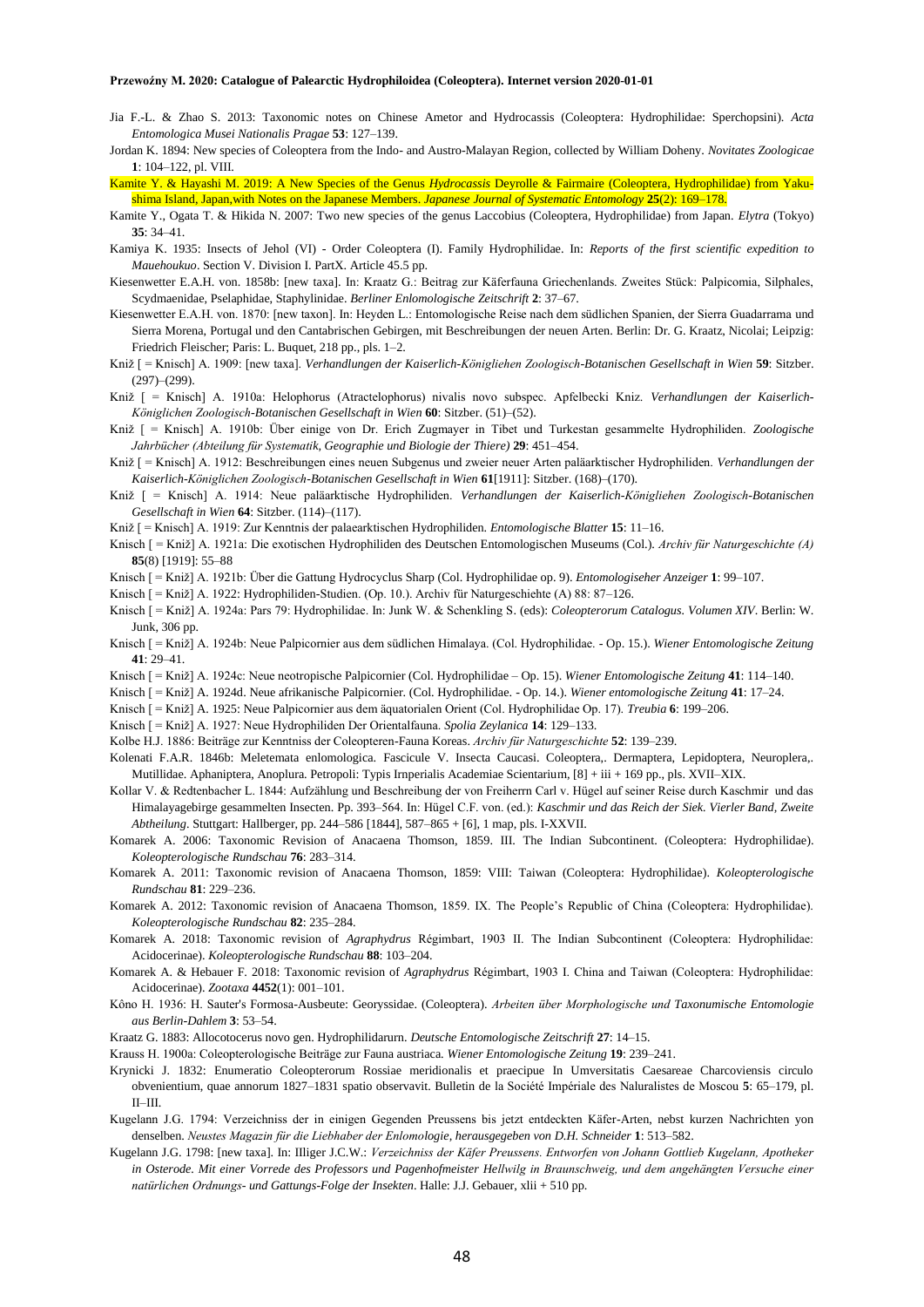- Küster H.C. 1844: *Die Käfer Europa's. Nach der Naturbeschrieben*. Erster Band [sic]. Nürnberg: Bauer & Raspe, [12] + 100 leafs, 2 pls. [28 Hefts published 1844–1855, each species numbered, one per leaf].
- Küster H.C. 1845: *Die Käfer Europa's. Nach der Natur beschrieben*. Zweites Heft. Nürnberg: Bauer & Raspe, [6] + 100 leafs, 2 pls.

Küster H.C. 1847: *Die Käfer Europa's. Nach der Naturbeschrieben*. Zwolftes Heft. Nürnberg: Bauer & Raspe, [4] + 100 leafs, 2 pls.

Küster H.C. 1848a: *Die Käfer Europa's. Nach der Naturbeschrieben*. Dreizehntes Heft. Nürnberg: Bauer & Raspe, [4] + 100 leafs, 2 pls.

Küster H.C. 1848b: *Die Käfer Europa's, Nach der Natur beschrieben*. Vierzehntes Heft. Nürnberg: Bauer & Raspe, [4] + 100 leafs, 2 pls.

Küster H.C. 1849b: *Die Käfer Europa's. Nach der Natur beschrieben*. Achtzehntes Heft. Nürnberg: Bauer & Raspe, [4] + 100 leafs, 2 pls.

- Küster H.C. 1851a: *Die Käfer Europa's. Nach der Natur beschrieben*. Zweiundzwanzigstes Heft. Nürnberg: Bauer & Raspe, [4] + 100 leafs, 3 pls.
- Küster H.C. 1851b: *Die Käfer Europa's. Nach der Natur beschrieben*. Dreiundzwanzigstes Heft. Nürnberg: Bauer & Raspe, [4] + 100 leafs, 3 pls.
- Küster H.C. 1852: *Die Käfer Europa's. Nach der Natur beschrieben*. Fünfundzwanzigstes Heft. Nürnberg: Bauer & Raspe, [4] + 100 leafs, 2 pls.
- Kuwert A. 1885: Beiträge zur Kenntniss der Helophoren aus Europa und den angrenzenden Ländern. *Wiener Entomologische Zeitung* **4**: 229–232, 261–264, 309–312.
- Kuwert A. 1886a: Beiträge zur Kenntniss der Helophoren aus Europa und den angrenzenden Ländern. *Wiener Entomologische Zeitung* **5**: 90–-92, 135–139, 169.
- Kuwert A. 1886b: General-Uebersicht der Helophorinen Europas und der angrenzenden Gebiete. *Wiener Entomologische Zeitung* **5**: 221– 228, 247-250,281-285.
- Kuwert A. 1887b: Vier neue Helophorus-Arten. *Wiener Entomologische Zeitung* **6**: 165–168.
- Kuwert A. 1887c: Uebersicht der europäischen Hydrochus. *Deutsche Entomologische Zeitschrift* **31**: 289–292.

Kuwert A. 1888a: Tre nuovi coleotteri di Sicilia. *Il Naturalista Siciliano* **8**[1888–1889]: 38–39.

- Kuwert A. 1888b: Generalübersicht der *Philydrus*-Arten Europas und der Mittelmeerfauna. *Deutsche entomologische Zeitschrift* **32**: 273– 293.
- Kuwert A. 1888c: Uebersicht der Berosus-Arten Europas, der Mittelmeer-Fauna und der angrenzenden Lander. *Deutsche Entomologische Zeitschrift* **32**: 129–144.
- Kuwert A. 1888e: Generalübersicht der Philydrus-Arten Europas und der Mittelmeerfauna. *Deulsche Entomologische Zeilschrift* **32**: 273– 293.
- Kuwert A. 1889: Helochares nigritulus, n. sp. *Il Naturalista Siciliano* **9**[1889–1890]: 8–9.
- Kuwert A. 1890a: Bestimmungs-Tabellen der europäischen Coleopteren. XIX. Heft. Hydrophilidae. I. Abteilung: Hydrophilini. *Verhandlungen des Naturforschenden Vereins in Brünn* **28**[1889]: 1–121. [Also issued as reprmt: 121 pp. Brünn.]
- Kuwert A. 1890b: Bestimmungs-Tabellen der europäischen Coleopteren. XX. Heft. Hydrophilidae. II. Abteilung: Sphaeridiini und Helophorini. *Verhandlungen des Naturforschenden Vereins in Brünn* **28**[1889]: 159–328. [Also issued as reprint: 172 pp. Brünn.]
- Kuwert A. 1892a: [new taxa]. In: Heyden L. von. XIV. Beitrag zur Coleopteren-Fauna von Turkestan. *Deutsche Enlomologische Zeitschrift* **1892**: 99–104.
- Kuwert A. 1892d: Philydrus carbonarius nov. sp. von Dresden. *Deutsche Entomologische Zeitschrift* **1891**: 364.
- Kuwert A. 1893a: Neue Coleopteren. *Societas Entomologica* **8**[1893–1894]: 17–18.
- Kuwert A. 1893b: Die grossen Hydrophiliden des Erdballs des Genus Hydrous Leach. *Deutsche Entomologische Zeitschrift* **1893**: 81–93.
- Laicharting J.N.E. von. 1781: *Verzeichniss und Beschreibung der Tyroler-Insecten. 1. Theil, Käferartige 1nsecten*. *Vol. 1.* Zürich: J.C. Fuessly,  $xii + [1] + 248$  pp.
- Laporte [ = Castelnau] F.L.N. Caurnonr de. 1832: Mémoire sur cinquante espèces nouvelles ou peu connues d'insectes. *Annales de la Société Enlomologique de France* **1**: 386–415.
- Laporte [ = Castelnau] F.L.N. Caumont de. 1840a: Histoire naturelle des insectes coléoptères. Tome premier. In: *Histoire naturelle des animaux articulés, annelides, crustacés. arachnides, myriapodes et insectes. Tome troisième*. Paris: P. Duménil, cxxv + 324 pp.
- Laporte [ = Castelnau] F.L.N. Caumont de. 1840b: Histoire nalurelle des insectes coléoptères. Tome deuxieme. In: Histoire naturelle des animaux articulés, annelids, crustacés, arachnids, myriapodes et insectes. Tome troisième. Paris: P. Duménil, 563 + [1] pp., 38 pls.
- Latreille P.A. 1802: *Histoire nalurelle, générale et particulière des crustacés et des insectes. Tome troisième, FamilIes naturelles et genres*. Paris: F. Dufart, xii + 13–468 pp.
- Latreille P.A. 1809: *Genera crustaceorum et insectorum secundum ordinem naturalem in familias disposita, iconibus exemplisque plurimis explicata. Tomus quartus et ultimus*. Parisiis: A. Koenig, 399 pp.
- Latreille P.A. 1829: *Crustacés, arachnides et partie des insectes. In: Cuvier G.: Le règne animal distribué d'après son organisation, pour servir de base à l'histoire naturelle des animaux et d'introduction à l'anatomie comparée. Nouvelle édition, revue et augmentée. Tome IV*. Paris: Déterville, xxvii + [1] + 584 pp.
- Leach W.E. 1815: Entomology. Pp. 57-172. In: Brewster D. (ed,): *The Edinburgh encyclopaedia*. *Vol. 9.* Edinburgh: Balfour, 384 pp.
- Leach W.E. 1817: The Zoological Miscellany, being descriptions of new or interesting animals. Vol. III. London: R.P. Nodder, v + [1] + 151 pp., pls. 121–150.
- LeConte J.L. 1850: General remarks upon the Coleoptera of Lake Superior. Pp. 201–242. In: Agassiz L.: Lake Superior: its physical character, vegetation, and animals, compared with those of other and similar regions. (With a narrative of the tour byJ. Elliot Cabot). Boston: Gould, Kendall and Lincoln,  $x + 428$  pp., 17 pl.
- LeConte J.L. 1855: Synopsis of the Hydrophilidae of the United States. *Proceedings of the Academy of Nalural Sciences of Philadelphia* **7**[1854]: 356–375.
- LeConte J.L. 1878b: [new taxa]. In: Hubbard H.G. & Schwarz E.A.: The Coleoptera of Michigan. *Proceedings of the American Philosophical Society* **11**: 593–669. pl. XV.
- Letzner K. 1840: [new taxon]. *Uebersicht der Arbeiten und Veränderungen der Schlesischen Gesellschaft für Vaterländische Kultur* **1840**: 81–82.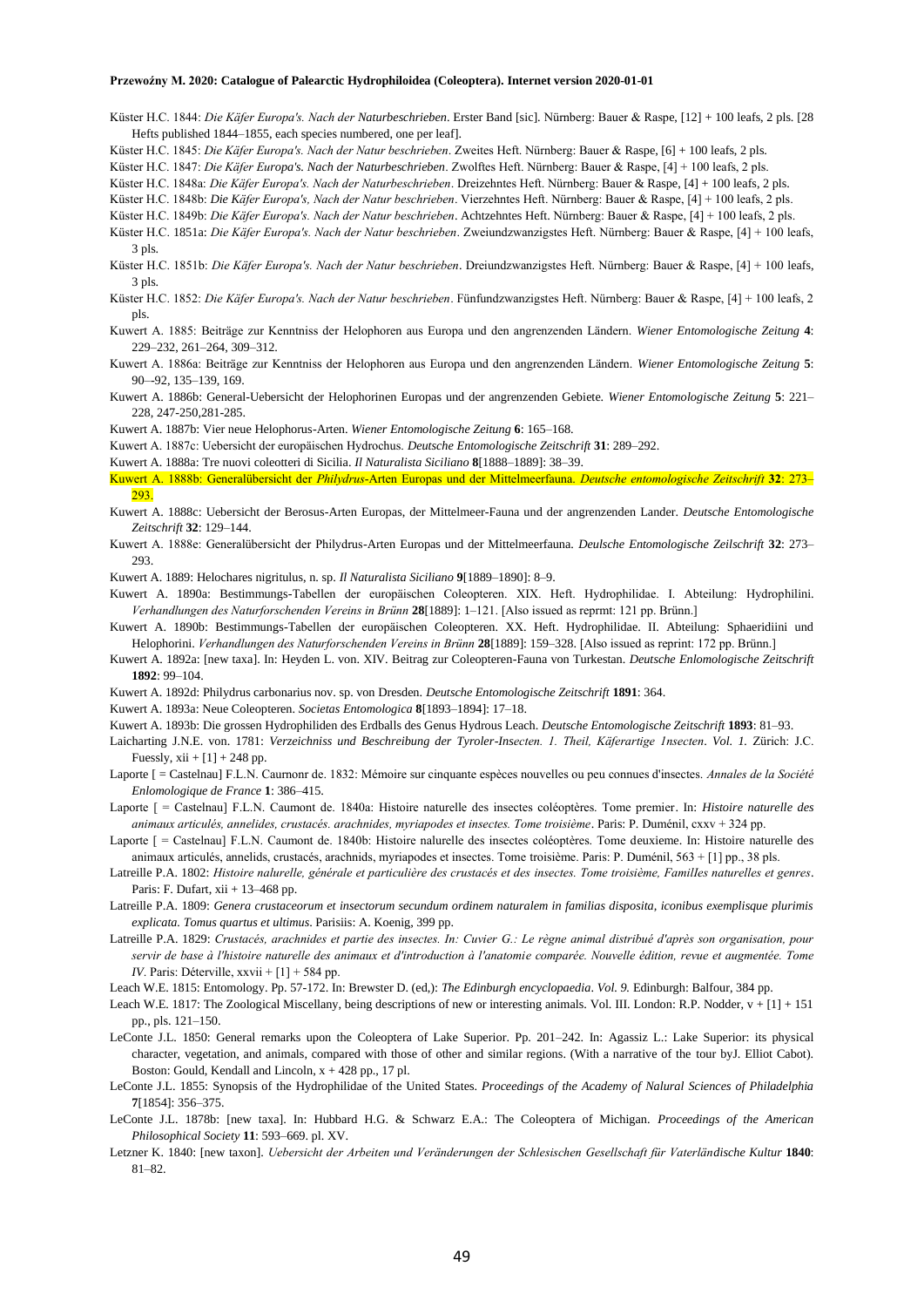- Letzner K. 1884: Ueber Hydrophilus aterrimus Esch., var barbatus. *Jahresbericht der Schlesischen Gesellschaft für Vaterländische Kultur* **61**: 301–302.
- Lin R., Jia F. & Fikáček M. 2016: A review of *Elocomosta* Hansen with a description of a new species with reduced eyes from China (Coleoptera, Hydrophilidae, Sphaeridiinae). *ZooKeys* **607**: 81–92.
- Linnaeus C. 1758: *Systema naturae per regna tria naturae, secundum classes, ordines, genera species. cum characteribus, differentiis, synonymis, locis. Editio decima, reformata. Tomus I*. Holmiae: Laurentii Salvii, [4] + 824 + [1] pp.
- Linnaeus C. 1760: Fauna suecica sistens animalia Sueciae regni; Mammalia, Aves, Amphibia, Pisces, Insecta, Vermes. Distributa per classes et ordines, genera and species, cum differentiis specierum, synonymis auctorum, nominibus incolarum, locis natalium descriptlionibus insectorum. Editio alterna, auctior. Stockhohmiae: Laurentii Salvii, [49] + 578 pp.
- Linnaeus C. 1775: *Dissertatio Entomologica, Bigas Insectorum Sistens. (Resp. A. Dahl).* Upsaliæ: Typis Edmannianis, iii + 7 pp., 1 pl.
- Liu Y.-B., Ji L.-Z. & Jing T.-Z. 2008: Morphological and molecular characrerization [sic!] of Hydrocassis mongolica, sp. nov. (Coleoptera: Hydrophilidae) from China. *Oriental Insects* **42**: 173–184.
- Łomnicki A.M. 1874: Wykaz dodatkowy chrząszczów galicyjskich. Sprawozdanie Komisyi Fizyjograficznéj. *Materyały do fizyografii krajowéj. Akademija Umiejętności W Krakowie* **8**: 12–18.
- Łomnicki J. 1911: Przeglad wodo]ubków (Philydrus) Polski. (Synopsis des espèces Philydrus de Pologne.). *Kosmos, Warsawa* **36**: 263–273.
- Lucas P.H. 1846: *Histoire naturelle des animaux articulés. Deuxième partie. Insectes. In: Exploration scienlifique de l'Algérie pendant les années 1840, 1841,1842, publiée par ordre du Gouvernement et avec le concours d'une Commission Academique. Sciences Physiques. Zoologie II*. Paris: A. Bertrand, 590 pp., 47 pls.
- Lüderwaldt H. 1897: Eine neue Psammophila-Art und eine neue Varietat des Hydrous caraboides F. *Stettiner Entomologische Zeitung* **58**: 125–126.
- MacLeay W. J. 1873: Notes on a collection of insects from Gayndah. *The Transactions of the Entomological Society of New South Wales* **2**: 79–205.
- MacLeay W.S. 1825: *Annulosa Javanica or an attempt to illustrate the natural affinities and analogies of the Insects collected in Java by Thomas Horsfield, M.D.F.L. & G.S. and deposited by him in the Museum of the Honourable East-India Company*. London: Kingsbury, Parbury, and Allen, 50 pp., 1 pl.
- Makhan D. 1992: Twelve new Hydrochus-species from South America (Coleoptera: Hydrophilidae). *Phegea* **20**: 95–103.
- Makhan D. 1994: Descriptions of a new species in a new genus, Kiransus, and five new species of Hydrochus (Coleoptera, Hydrophilidae). *Zoological Studies* **33**: 160–164.
- Makhan D. 1995: Descriptions of ten new species of Hydrochus from different parts of the World (Coleoptera: Hydrochidae). *Phegea* **23**: 187–193.
- Makhan D. 1996: Description of three new species of Hydrochus (Coleoptera: Hydrochidae). *Phegea* **24**: 183–185.
- Makhan D. 1998a: Three new genera and two new species of Hydrochidae from different parts of the World (Coleoptera*). Annales Historico-Naturales Musei Nalionalis Hungarici* **90**: 139–150.
- Makhan D. 2001a: A new genus Rishihydroius and three new Hydrochus species (Coleoptera: Hydrochidae) from Africa. *Bangladesh Journal of Zoology* **29**: 83–95.
- Makhan D. 2001b: A new genus, Soesilius, and a new species of Hydrochidae (Coleoptera) from America. *Russian Entomological Journal* **10**: 389–393.
- Makhan D. 2004: Hydrochidae of the World, Dryopidae and Hydrophilidae (Coleoptera). *Calodema* **2**: 11–26.
- Makhan D. 2007a. Aschnaia soesilae gen. et sp. nov. from India (Coleoptera: Hydrophilidae). *Calodema Supplementary Paper* **55**: 1–4.
- Malcolm S.E. 1980: Oreomicrus new genus, and elaboration of the tribe Omicrini (Coleoptera: Hydrophilidae: Sphaeridiinae). *Annals of the Entomologlcal Society of America* **73**: 185–188.
- Malcolm S.E. 1981: Some Omicrini from the Oriental and Pacific regions (Coleoptera: Hydrophilidae: Sphaeridiinae). *The Pan-Pacific Entomologist* **57**: 260–268.
- Mannerheim C.G. 1852a: Insectes coléoptères de la Siberie orientale, nouveaux ou peu connus, deceits. Decades tertia, quarta et quinta. *Bulletin de la Société Impériale des Naturalistes de Moscou* **25**(2): 273–309.
- Mannerheim C.G. 1852b: Zweiter Nachtrag zur Kaefer-Fauna der Nord-Amerikanischen Laenderdes Russischen Reiches. *Bulletin de la Société Impériale des Naturalistes de Moscou* **25**(1): 283–387.
- Mannerheim C.G. von. 1853: Dritter Nachtrag zur Kaefer-Fauna der Nord-Amerikanischen Laender des Russischen Reiches. *Bulletin de la Société Impériale des Naturalisles de Moscou* **26**(3–4): 95–273.
- Marcuzzi G. 1941: Gli Sphaeridium dell'Africa Orientale (Col. Hydrophil.). *Annali del Museo Civico di Storia Naturale "Giacomo Doria"* **61**[1941–1943]: 102–115, pl. III-IV.
- Marjanian M. A. 2009: K faune vodolyubov roda Paracymus Thomson (Coleoptera, Hydrophilidae) Armenii. (On the hydrophilid genus Paracymus Thomson (Coleoptera, Hydrophilidae) of the fauna of Armenia). *Entomologicheskoe Obozrenie* **88**: 118–125 (in Russian, English abstract). [English translation: Marjanian M. A. 2009: On the hydrophilid genus Paracymus Thomson (Coleoptera, Hydrophilidae) of the fauna of Armenia. *Entomological Review* **89**: 72–78].
- Marsham T. 1802: *Entomologia Britannica, sistens insecta Britanniae indigena, secundum methodum Linnaeanam disposita. Tomus I. Coleoptera*. Londini: Wilks & Taylor, xxxi + 547 + [1] pp.
- Mart A., İncekara U. & Erman O. 2003: A new species of Laccobius Erichson, 1837 (Coleoptera: Hydrophilidae: Hydrophilinae). *Aquatic Insects* **25**: 75–80.
- Mart A., İncekara U. & Karaca H. 2010: A new species and new records of Hydrophilidae (Coleoptera) from Turkey. *Turkish Journal of Zoology* **34**: 297–303.
- Mathieu C.M.J. 1858: Catalogue de la famille des Hydrophilidées de la Belgique suivi du catalogue des Elmidées, Parnidées et Heteroceridées. *Annales de la Société Entomologique Belge* **2**: 29–44.
- Matsui E. 1986: Notes on some new Hydrophiloidea from Japan (Coleoptera). Pp. 81–90. In: Papers *on Entomology presented to Prof. Takehiko Nakane in Commemoration of his Retirement*. Tokyo: Japanese Society of the Coleopterology.
- Matsui E. 1993: A new species of the genus Laccobius (Coleoptera, Hydrophilidae) from the Ryukyu Islands, Japan. *Elytra* **21**: 319–321.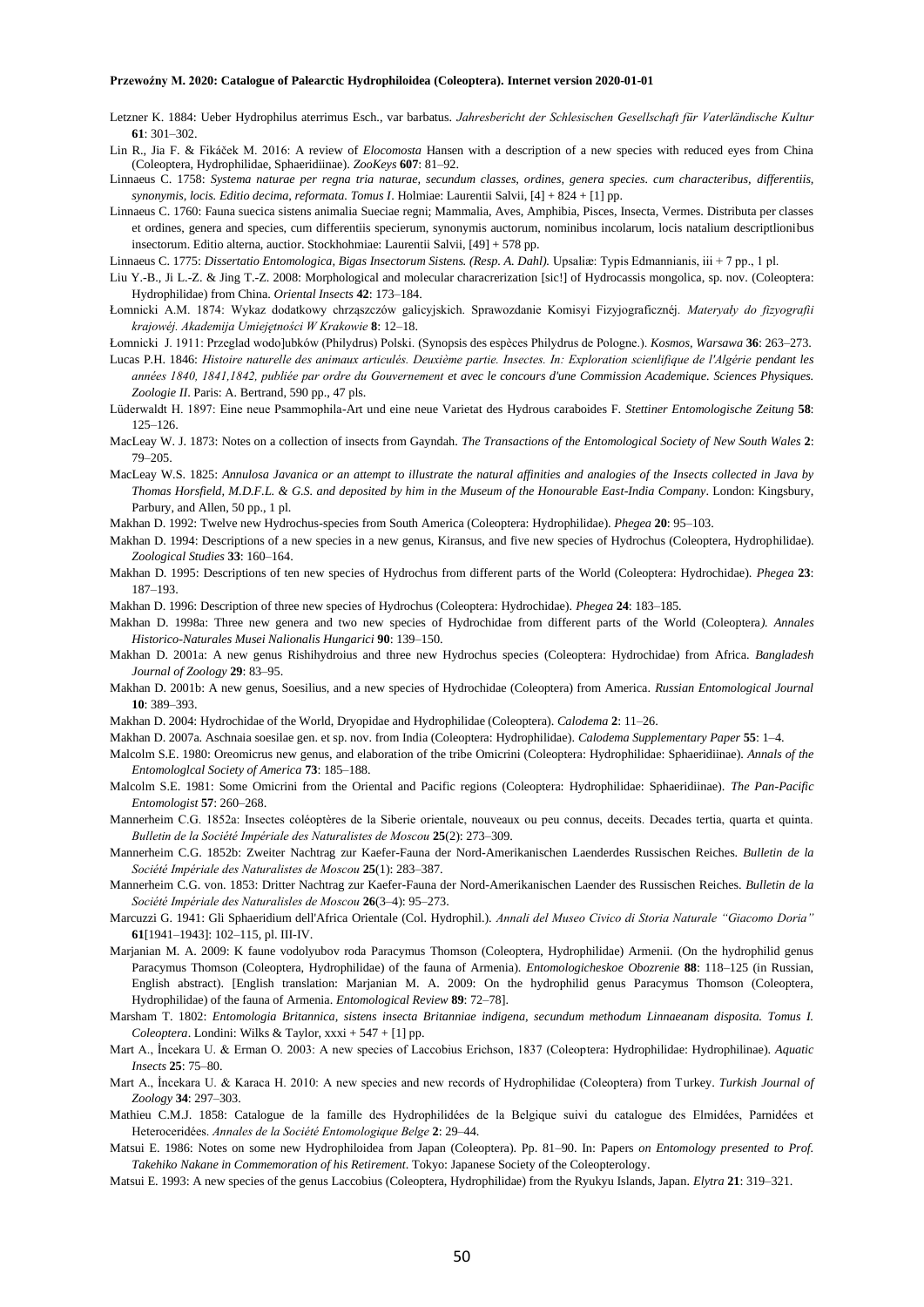- Matsui E. 1994: Three new species of the genus Enochrus from Japan and Taiwan (Coleoptera: Hydrophilidae). *Transactions of lhe Shikoku Entomological Society* **20**: 215–220.
- Matsui E. 1995: A new species of the genus Helochares (Coleoptera, Hydrophilidae) from Japan, with a key to the Japanese species of the subgenus Hydrobaticus. *Special Bulletin of lhe Japanese Society of Coleopterology* **4**: 317–322.
- Matsui E. & Nakane T. 1985: Notes on some species of Hydrophilidae in Japan (Insecta, Coleopera). *Report of Faculty of Science, Kagoshima University (Earth Sci. Biol.)* **18**: 89–95.
- McCorkle D.V. 1970: [new taxa]. In: Angus R.B.: Revisional studies on East Palearctic and some Nearctic species of Helophorus F. (Coleoptera: Hydrophilidae). Ergebnisse der zoologischen Forschungen von Dr. Z. Kaszab in der Mongolei (No. 226*). Acta Zoologica Academiae Scientiarum Hungaricae* **16**: 249–290.
- Melsheimer F.E. l844b: Descriptions of new species of Coleoptera of the United States (continued). *Proceedings of the Academy of Natural Sciences of Philadelphia* **2**[ l844–l845]: 98–118.
- Ménétriés E. l832: *Catalogue raisonné des objets de zoologie recueillis dans un voyage au Caucase et jusqu'aux frontieres actuelles de la Perse entrepris par ordre de S.M. l'Empereur*. St. Pérersbourg: L'Academie Impériale des Sciences, [2] + 271 + xxxii + iv + [1] pp,
- Miller L. 1852a: [new taxon]. *Verhandlungen des Zoologisch-Botanischen Vereins in Wien* **1**[1851]: 10, 109–113.
- Miller L. 1881: [new taxa]. In: Reitter E.: Neue und seltene Coleopteren, im Jahre 1880 in Süddalmatien und Montenegro gesammelt und beschrieben. *Deutsche Entomologische Zeitschrift* **25**: 177–230.
- Minoshima Y.N. 2016: Taxonomic review of *Agraphydrus* from Japan (Coleoptera: Hydrophilidae: Acidocerinae). *Entomological Science* **19**: 351-366.
- Minoshima Y. & Fujiwara J. 2009: Discovery of water scavenger beetle genus Megagraphydrus Hansen (Coleoptera, Hydrophilidae) from Japan, with description of a new species. *Elytra* (Tokyo) **37**: 53–64.
- Minoshima Y.N., Komarek A. & Ôhara M. 2015: A revision of Megagraphydrus Hansen (Coleoptera, Hydrophilidae): synonimization with Agraphydrus Régimbart and description of seven new species. *Zootaxa* **3930** (1): 001–063.
- Minozzi C. 1921: Nota su una quarta specie del genere Sphaeridium F. (Coleop. Hydrophilidae). *Bulleltino della Società Enlomologica Italiana* **53**: 53–57.
- Montrouzier X. 1860: Essai sur la faune entomologique de la Nouvelle-Calédonie et des íles de Pins, Art, Lifu, etc. *Annales de la Société Entomologique de France* (3) **8**: 229–308.
- Moroni B. J. C. 2000: Aporte al conocimiento de los coleopteros hidrofilidos Sphaeridiini de Chile. Andotypus perezdearcei n. sp. (Coleoptera: Hydrophilidae: Sphaeridiinae). *Revista Chilena de Entomologia* **26**: 23–27.
- Motschulsky V. de. 1843: Monographie du genre Georissus Latreille. *Bulletin de la Société Impériale des Naluralistes de Moscou* **16**: 645– 662, pls. xi-xii.
- Motschulsky V. de. 1845a: Remarques sur la collection de coléoptères russes de Victor de Motschulsky. Art. 1. *Bulletin de la Société Impériale des Naturalistes de Moscou* **18**(1-2): 3–127 pp., pls. 1–3 [errata: p. 549].
- Motschulsky V. de. 1849: Coléoptères reçus d'un voyage de M. Handschuh dans le midi de I'Espagne, énumérés et suivis de notes. *Bulletin de la Société Impériale des Naturalistes de Moscou* **22**(3): 52–163.
- Motschulsky V. de. 1853b: *Hydrocanthares de la Russie*. Helsingfors: Société de Literature Finnoise, 15 pp.
- Motschulsky V. de. 1854: Diagnoses de coléoptères nouveaux, trouvés par M.M. Tatarinoff et Gaschkéwitsh aux environs de Pékin. *Études Entomologiques* **2**[1853]: 44–51.
- Motschulsky V. de. 1855b: Nouveautés. *Études Enlomologiques* **4**: 82–84.
- Motschulsky V. de. 1859a: Coléoptères nouveaux de la Californie. *Bulletin de la Société Impériale des Naturalistes de Moscou* **32**(2): 122– 185, 357–410, pl. 3–4.
- Motschulsky V. de. 1860a: Entomologie spéciale. Insectes des Indes orientales, et de contées analogues. *Études Entomologiques* 8[1859]: 25–118.
- Motschulsky V. de. 1860b: Coléoptères rapportés de la Siberie orientale et notamment des pays situés sur les bords du fleuve Amour par MM. Schrenck, Maack, Ditmar. Voznessenski etlc. In: Schrenck L.: *Reisen und Forschungen im Amur-Lande in den Jahren 1854–1856 im Auftrage der Keiserl. Akademie der Wissenschaften zu St. Pelersburg ausgeführl und in Verbindung mit mehreren Gelehrten herausgegeben. Band II. Zweile Lieferung. Coleopteren*. St. Petersburg: Eggers & Comp., pp. 80–257, pls VI-XL
- Motschulsky V. de. 1861a: Essai d'un catalogue des insectes de I'île Ceylan. *Bulletin de la Société Impériale des Naturalistes de Moscou* **34**(1): 95–155, pl. Ix.
- Motschulsky V. de. 1863: Essai d'un catalogue des insectes de l'île Ceylan (Suite). *Bulletin de la Société Impériale des Naturalistes de Moscou* **36**: 421–532.
- Motschulsky V. de. 1866: Catalogue des insectes reçus du Japon. *Bulletin de la Société Impériale des Naturalistes de Moscou* **39**: 163–200.
- Mouchamps R. 1958: Notes sur quelques Coelostoma (Brullé) (Coleopteres Hydrophilidae) principalement africains (12me note). *Bulletin de l'lnstitut Royal des Sciences Naturelles de Belgique* **34**(41): 1–36.
- Mouchamps R. 1959: Remarques concernant les genres Hydrobiomorpha Blackburn et Neohydrophilus Orchymont (Coleopteres Hydrophilides). *Bulletin et Annales de la Société Royale d'Entomologie de Belgique* **95**: 295–335.
- Müller J. [G.] 1924b: Nuovi coleotteri palaearctici. *Bollettino della Società Entomologica Italiana* **56**: 68–80.
- Müller J. [G.] 1941b: Nuovi coleotteri delI'Africa orientale. *Atti del Museo Civico di Storia Naturale, Trieste* **14**: 319*–*352.
- Müller O.F. 1776: *Zoologia Danicae prodromus, seu animalium Daniae et Norvegiae indigenarum characteres, nomina, et synonyma imprimis popularium*. Hafniae: Hallager, xxxii + 282 pp.
- Mulsant E. 1844a: *Histoire naturelle des coléopteres de France. Palpicornies*. Paris: L. Maison; Lyon: Ch. Savy Jeune, 7 + 196 pp., 1 pl. (errata et addenda: 197).
- Mulsant E. 1844b: Essai m onographique du genre Cyclonotum. *Annales de la Société Royal d'Agriculture, Histoire nalurelle et des Arts utiles de Lyon* **7**: 167–180.
- Mulsant E. 1844c: Description de quelques Palpicornes inedits. *Annales de la Société Royal d'Agriculture, Histoire nalurelle et des Arts utiles de Lyon* **7**: 372–382,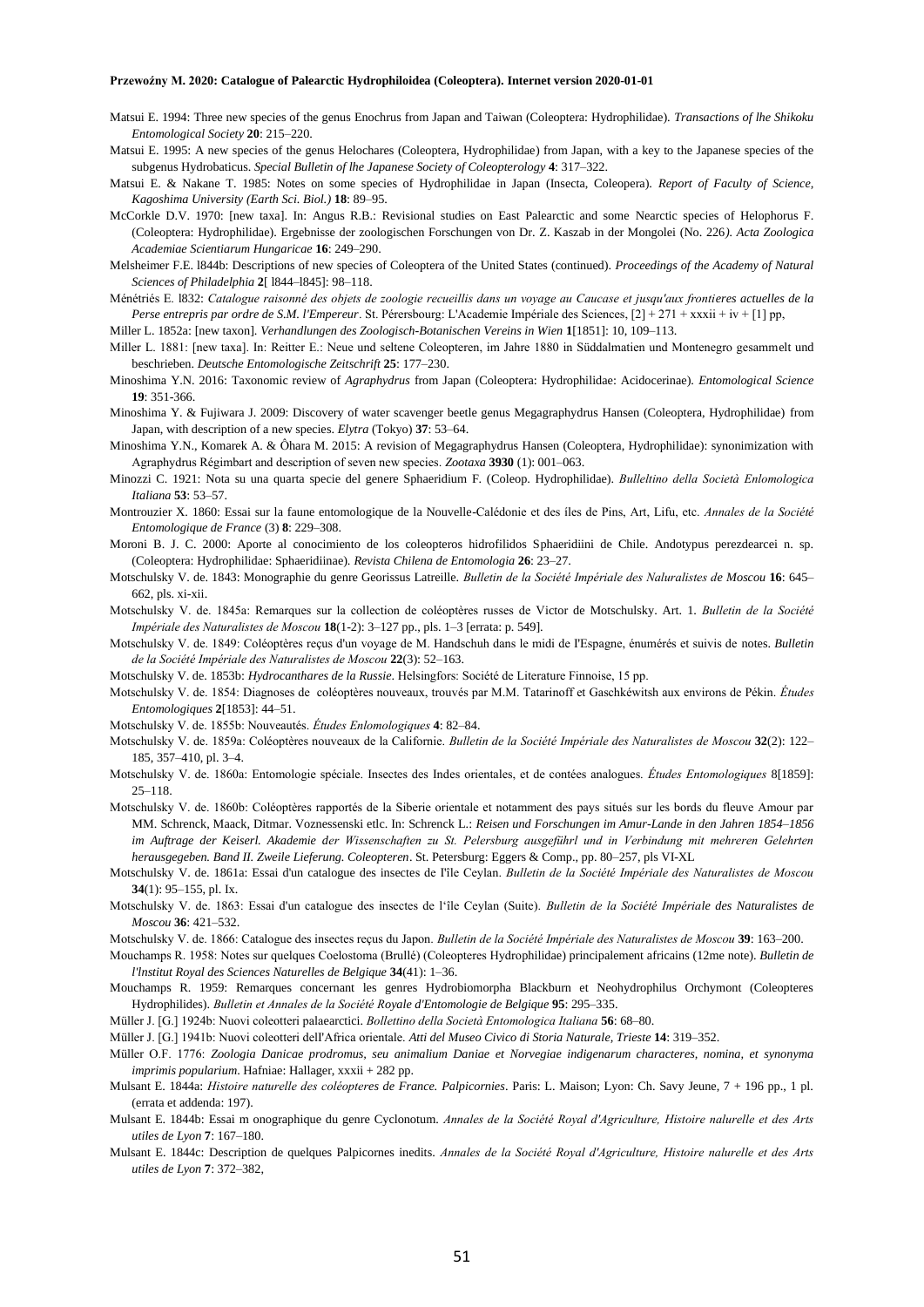- Mulsant E. 1846: Histoire nalurelle des coléoptères de France. Sulcicolles.-Sécuripalpes. (With a suppl. to Palpicornes, Lamellicornes & Longicornes). Paris: Maison; Lyon: Ch. Savy Jeune, 24 + 306 pp., 1 pl. (pp. 281 ff. ( = suppl.) without pagination).
- Mulsant E. 1851: Description d'une coléoptère nouveau de la famille des Hydrophiliens constituant un nouvelle coupe générique. *Memoires de l'Académie de Lyon, Classe des Sciences* (2) **1**: 75–76.
- Mulsant E. 1853: Description de quelques espèeces inédites de Palpicomes constituant un genre nouveau dans la branche des Bérosaires. *Opuscules Entomologique* **2**: 173–180.
- Mulsant E. & Rey C. 1858: Description de quelques espèces nouvelles de coléoptères du genre Bérose. Annales de la Société d'Agriculture de Lyon (3) **2**: 316–320. (The same article issued in Mulsant E. 1859: Opuscules Entomologique **9**: 58–62)
- Mulsant E. & Rey C. 1861a: Description de quelques coléoptères nouveaux ou peo connus. *Opuscules Entomologiques* **12**: 47–92.
- Mulsant E. & Wachanru A. 1852: Premières série de coleopteres nouveaux, ou peu connus. *Mémoires de l'Academie de Lyon, Classe des Sciences* (2) **2**: 1–17 [the same article issued in Opuscules Entomologiques **1**(1852): 161–177].
- Murray A. 1859: List of Coleoptera received from Old Calabar, on the West Coast of Africa. *The Annals and Magazine of Natural History* (3) **4**: 116–123, 352–358.
- Nakane T. 1963c: Hydrophilidae. Pp. 63–66, pl. 32–33. In: Nakane T., Ohbayashi K., Nomura S. & Kurosawa Y.: [*Iconographia Insectorum Japonicorum Colore naturali edita. Vol. 2 (Coleoplera)*]. Tokyo: Hokuryukan, 443 pp., 192 pls. (in Japanese).
- Nakane T. 1965: New or litt1e-known Coleoptera from Japan and its adjacent regions. XXIII. *Fragmenta Coleopterologica Japonica* **13**: 51– 54.
- Nakane T. 1966: New or little-known Coleoptera from Japan and its adjacent regions. XXIII (conlinuation). *Fragmenta Coleopterologica. Pars 14*: 55–58, *Pars 15*: 59.
- Nakane T. 1968: New or little-known Coleoptera from Japan and its adjacent regions. XXVIII. *Fragmenta Coleopterologica. Pars 21*: 85– 86.
- Nakane T. 1982: New or little-known Coleoptera from Japan and its adjacent regions. XXXV. *Report of Faculty of Science, Kagoshima University (Earth Sciences and Biology)* **15**: 101–111.
- Nakane T. 1995: Notes on some little-known beetles (Coleoptera) in Japan. 13. *Kita-Kyûshû no Konchû* **42**: 41–46.
- Nakane T. & Matsui E. 1986a: A new species of the genus Enochrus Thomson from Japan, with a key to the species of the genus in Japan (Insecta, Coleoptera, Hydrophilidae). *Journal of Law and Economics* **2**(2): 78–84.
- Nasserzadeh H. & Komarek A. 2017: Taxonomic revision of the water scavenger beetle genus Sternolophus Solier, 1834 (Coleoptera: Hydrophilidae). *Zootaxa* **4282**(2): 201-254.
- Newbery E.A. 1908: On a new species of Laccobius, Er., with a table of the British species of the genus. *The Enlomologist's Monthly Magazine* **44**: 30–31.
- Newton A.F. 2015: New Nomenclatural and Taxonomic Acts and Comments. Hydrophilidae, p. 1. In. Löbl I & Löbl D. (eds.): *Catalogue of Palaearctic Coleoptera. Volume 2. Hydrophiloidea – Staphylinoidea. Revised and Updated Edition.* Brill, Leiden Boston, 1702 pp.
- Nietner J. 1856: Entomological Papers, [being chiefly descriptions of New Ceylon Coleoptera, with such Observations on their Habitats, &c., as appear in any way inleresling]. No. II. Colombo, 16 pp. [issued as separata July 1856; also issued in Journal of the Ceylon Branch of the Royal Asiatic Society of Bengal **25**[1856]: 523–554 and Madras Journal (Ser. 2) **1**[1857]].
- Notman H. 1920b: Coleoptera collected at Windsor, Broome Co., N. Y., 26 May to 5 June, 1918, with notes and descriptions. *Journal of the New York Enlomological Society* **28**: 178–194.
- Nyholm T. 1952: Cercyon Janssoni n. sp., eine neue Cercyon-Art aus Schweden (CoL, Hydrophilidae). *Entomologisk Tidskrift* **73**: 207–211.

Ochs G. 1923: Hydrophilus caraboides L. var. flaviventris m. nov. var. *Enlomologische Blätter* **19**: 46.

Olivier A.G. 1793: *Encyclopédie méthodique*. Histoire naturelle. Insectes. Tome septième. Pars 1. Paris: Panckoucke, 1-368. [pp. 369–827 in Pars 2 issued in 1797].

- Olivier A.G. 1795: Entomologie, ou histoire naturelle des insectes, avec leur caractères génériques et spécfiques, leur description leur synonymie, et leur figure illumine. Coléoptères. Tome troisieme. Paris: Lanneau, 557 pp. [each genus with separate pagination; pp. ixxviii = errata + explanation of plates; the 65 corresponding plates issued in 1788 as vol. 7 (in part)].
- Orchymont A. d'. 1911: Contribution it l'étude des genres Sternolophus Solier, Hydrophilus Leach, Hydrous Leach (Fam Hydrophilidre). *Mémoires de la Société Entomologique de Belgique* **19**: 53–72, pl. 6.
- Orchymont A. d'. 1913: H. Sauter's Formosa-Ausbeute. Hydrophilidae (Col.). *Supplemenla Enlomologica* **2**: 1–18, pl. 1.
- Orchymont A. d'. 1914: H. Sauter's Formosa-Ausbeute: Hydrophilidae (Col.) II*. Entomologische Mitteilungen* **3**: 322–328.
- Orchymont A. d'. 1919: Contribution à l'étude des sous-familles des Sphaeridiinae et des Hydrophilinae (Col. Hydrophilidae). *Annales de la Société Enlomologique de France* **88**: 105–168.
- Orchymont A. d'. 1920: Palpicornia de l'Hindoustan. *Annales de la Société Entomologique de Belgique* **60**: 18-20.
- Orchymont A. d'. 1922: Zoological Results of the Abor Expedition. L. Coleoptera, X: Hydrophilidae. *Records of the Indian Museum* **8**: 623– 629.
- Orchymont A. d'. 1923a: Hydrophilidae of India (Col.). A List of the Species in the Collection of the Agricultural Research Institute at Pusa (Bihar). *Memoirs of the Department of Agriculture in India* **7**: 1–12.
- Orchymont A. d'. 1923b: Neue oder interessante Sphaeridiinen und Hydrophilinen der Malayischen Region. *Treubia* **3**: 416–421.
- Orchymont A. d'. 1925a: Contribution à l'étude des Hydrophilides II. *Bulletin el Annales de la Société Entomologique de Belgique* **65**: 139– 169.
- Orchymont A. d'. 1925b: Hydrophilides des Iles Philippines. *Bulletin et Annales de la Société Entomologique de Belgique* **65**: 200–202.
- OrchymontA. d'. 1925c: Contribution à I'élude des Hydrophilides III. *Bulletin et Annales de la Société Enlomologique de Belgique* **65**: 261– 295
- Orchymont A. d'. 1926a: Contribution à l'étude des Hydrophilides V. *Bulletin et Annales de la Société Entomologique de Belgique* **66**: 91– 106.
- Orchymont A. d'. 1926b: Contribution à l'étude des Hydrophilides VI. Bulletin et *Annales de la Société Enlomologique de Belgique* **66**: 201– 248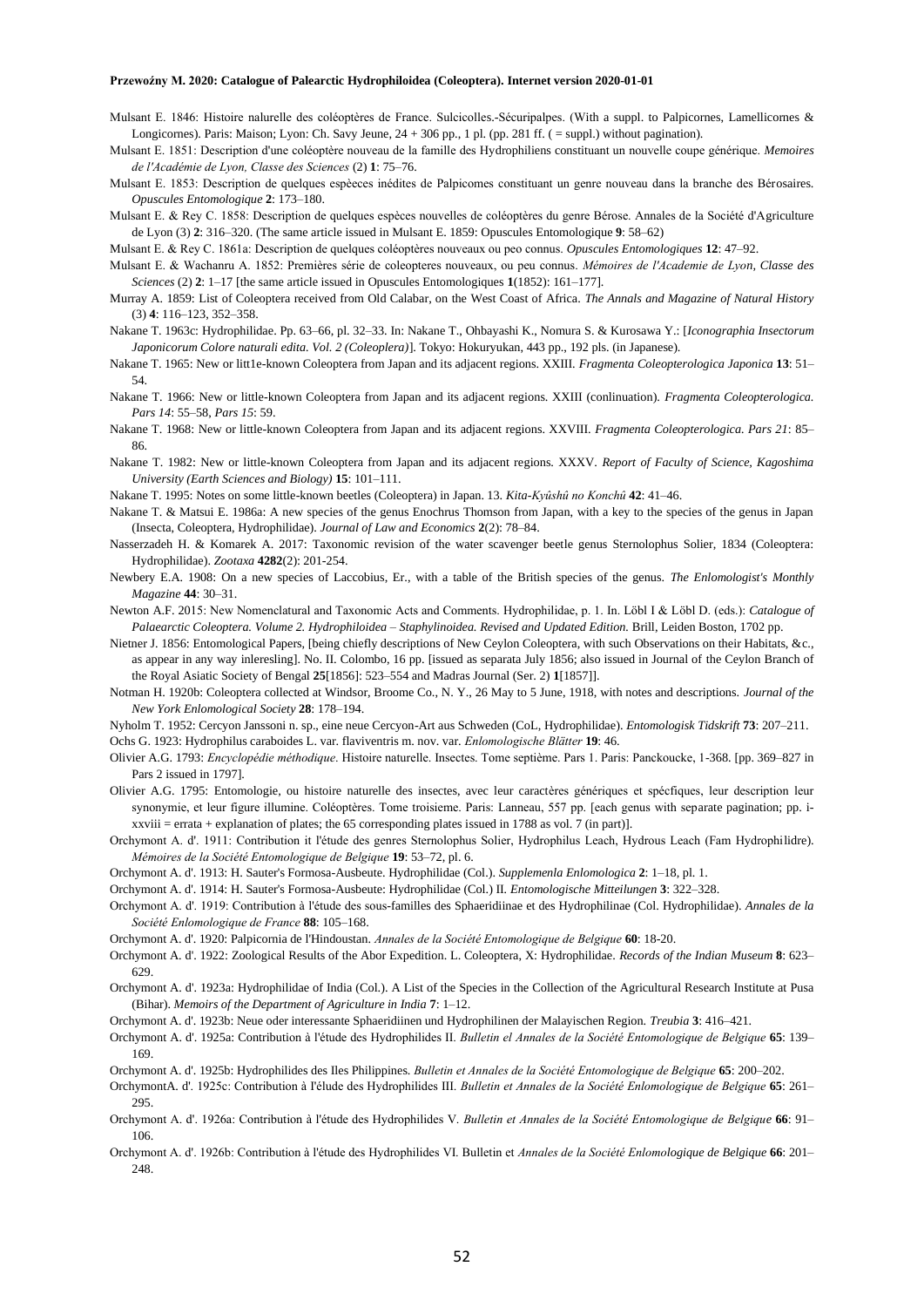- Orchymont A. d'. 1926c: Au sujet de quelques Helophorus (Col. Hydrophilidae). Récoltes faites en Perse et au Caucase par le Marquis Doria. *Annali del Museo Civico di Storia Naturale "Giacomo Doria"* **50**[1921–1926]: 384–392.
- Orchymont A. d'. 1927a: Über zwei neue diluviale Helophoren-Arten. *Sitzungsberichte und Abhandlungen der Naturwissenschaftlichen Gesellschaft Isis in Dresden* **1926**: 100–104.
- Orchymont A. d'. 1927b: Papers on Malayan aquatic biology. V. Notes on the Hydrophilidae in the Federated Malay States Museums. *Journal of the Federated Malay States Museums* **13**, 246−252.
- Orchymont A. d'. 1929a: Contribution à l'étude des Palpicornia. VII. *Bulletin et Annales de la Société Enlomologique de Belgique* **69**: 79–96.
- Orchymont A. d'. 1929b: On two species of Sphaeridium from the Oriental region (Coleoptera Hydrophilidae). *Lingnan Science Journal* **7**: 409–412.
- Orchymont A. .d'. 1932b: Palpicornes recueillis en Turquie d'Asie par M. Henri Gadeau de Kerville. Pp. 393–401. In: *Société entomologique de France: Livre du Centenaire*. Paris: Au siège de la Société, xii + 729 pp.
- Orchymont A. d'. 1932c: Zur Kenntnis der Kolbenwasserkäfer (Palpicornia) von Sumatra, Java und Bali. *Archiv für Hydrobiologie* (Supplement Band IX: "Tropische Binnengewasser II"): 623–714, pls. XIV–XVII.
- Orchymont A. d'. 1933a: Contribution à I'étude des Palpicornia VIII. *Bulletin el Annales de la Société Enlomologique de Belgique* **73**: 271– 314, pl. 5.
- Orchymont A. d'. 1934b: Aquatic Insects of China. Article XVII. A new species of water scavenger beetle from China. (Coleoptera, Hydrophilidae). *Peking Natural History Bulletin* **9**: 109-110.
- Orchymont A. d'. 1935: lnventa entomologica itineris Hispanici et Maroccani, quod a. 1926 fecerunt Harald et Håkan Lindberg. XXII, Palpicornia. *Commentationes Biologicae. Societas Scientiarum Fennica* **5**(1): 1–22.
- Orchymont A. d'. 1936a: Revision des Coelostoma (s. str.) non Américains. *Mémoires du Musée Royal d'Histoire Naturelle de Belgique* (2) **7**: 1–38.
- Orchymont A. d'. 1936c: Scientific results of the Vernay-Lang Kalahari Expedition, March to September, 1930. Hydrophilidae. *Annals of the Transvaal Museum* **17**(2): 109–116, pl. I.
- Orchymont A. d'. 1936d: Anacæna lævis, espèce nouvelle du nord de I'lnde (Coleopt. Hydrophilidæ). Pp, 257–258. In*: Livre Jubilaire de M. Eugène-Louis Bouvier*. Paris: Firmin-Didot et C, 379 pp.
- Orchymont A. d'. 1937a: Revision du groupe oriental Berosus (Enoplurus) indicus Motschulsky (Coleoptera Hydrophilidae). *Bullelin du Musée Royal d'Histoire Naturelle de Belgique* **13**(30): 1–15.
- Orchymont A. d'. 1937b: Descriptions of three new Hydrophilidae from India. *Records of the Indian Museum* **39**: 29–31.
- Orchymont A. d'. 1937c: Coleoptera Palpicornia from the Khewra Gorge, Salt Range, Punjab. *Records of the Indian Museum* **39**: 33–41.
- Orchymont A. d'. 1937e: Contribution à l'étude des Palpicornia X. *Bulletin et Annales de la Société Entomologique de Belgique* **77**: 457–475.
- Orchymont A. d'. 1938a: Die Arthropodenfauna von Madeira nach den Ergebnissen der Reise von Prof. Dr. O. Lundblad Juli-August 1935. X. Coleoptera: Palpicornia. *Arkiv för Zoologi* (B) **30**(11): 1–5.
- Orchymont A. d'. 1939a: Revision des Globaria (Latreille), Hope ex p. (Coleoptera Hydrophilidae). *Bulletin et Annales de la Société Entomologique de Belgique* **79**: 87–110.
- Orchymont A. d'. 1939b: Helochares (Hydrobaticus) Andreinii n. sp. H. melanophthalmus Regimbart, 1905 (nec Mulsant, non Reiche). *Redia* **25**: 319–323.
- Orchymont A. d'. 1939c: Contribution à l'étude des Palpicornia XIII. *Bulletin et Annales de la Société Entomologique de Belgique* **79**: 357– 378.
- Orchymont A. d', 1940d: Les Palpicornia des Iles Atlantiques. *Mémoires du Musée Royal d'Histoire Naturelle de Belgique* (2) **20**: 1–86.
- Orchymont A. d'. 1940f: Contribution à l'étude des Palpicornia XIV. *Bulletin et Annales de la Société Entomologique de Belgique* **80**: 157– 197.
- Orchymont A. d'. 1941a: Palpicornia (Coleoptera). Notes diverses et espèces nouvelles I. *Bulletin du Musée Royal d'Histoire Naturelle de Belgique* **17**(1): 1–23.
- Orchymont A. d'. 1942a: Palpicornia (Coleoptera). Notes diverses et espèces nouvelles III. *Bulletin du Musée Royal d'Histoire Naturelle de Belgique* **18**(26): 1–20.
- Orchymont A. d', 1942e: Contribution à I'étude de la tribu Hydrobiini Bedel, specialement de sa sous-tribu Hydrobiae (Palpicornia-Hydrophilidae). *Mémoires du Musée Royal d'Histoire Naturelle de Belgique* (2) **24**: 1–68.
- Orchymont A. d'. 1943a: Notes complémentaires sur les Helochares (Hydrobaticus) orientaux (Palplcornia Hydrophilidae), *Bulletin du Musée Royal d'Histoire Naturelle de Belgique* **19**(21): 1–12.
- Orchymont A. d'. 1943d: Palpicornia (Coleoptera), VI. *Bulletin du Musée Royal d'Histoire Naturelle de Belgique* **19**(60): 1–12.
- Orchymont A. d'. 1945c: Notes sur des Helophorus, spécialement americains (Coleoptera Palpicornia Hydrophilidae). *Bulletin du Musée Royal d'Histoire Naturelle de Belgique* **2**1(8): 1–28.
- Palisot de Beauvois A.M.F.J. 1817: Dixième Livraison 10: Pp. 157–172, In: *Insectes recueillis en Afrique et en Amerique, dans les royaumes d'Owares et de Benin, à Saint-Dominque et dans les États Unis, pendsant les années 1786–1797*. Paris: Fain et Compagnie,  $xvi + 276$  pp., 90 pls. [entire work published  $1805-1821$ . see Griffin, 1937 for dates].
- Pandellé L. 1876: [new taxa], pp. 57–59. In: Uhagón S. de: Coleópteros de Badajoz. *Anales de la Sociedad Española de Historia Natural* **5**: 45–78, pl. 1.
- Panzer G.W.F. 1799a: *Faunae insectorum Germanicae initia oder Deulschlands Insecten*. Sechster lahrgang. Heft 62. Nümberg: Felssecker,  $24$  pp.  $+ 24$  pls.
- Panzer G.W.F. 1799c: Faunae insectorum Germanicae inilia oder Deutschlands Insecten. Sechster lahrgang. Heft 67. Nümberg: Felssecker,  $24$  pp.  $+ 24$  pls.
- Paulino d'Oliveira M. 1880: Études sur les insectes d'Angola qui se trouvent au Museum Nátional de Lisbonne. Fam. Hydrophilidae. J*omal de Sciencias Mathematicas, Physicas e Naturaes* **7**[1879–1880]: 156–158,
- Paykull G. de. 1798: *Fauna Suecica. Insecta. Tomus I*. Upsaliae: J.F. Edman, 8 + 358 + [2] pp.
- Peng Y., Ji L. & Bian D. 2019: Description of *Laccobius* (s. str.) *shengshanensis* sp. n. from China (Coleoptera: Hydrophilidae). *Zootaxa* **4691**(2): 197–200.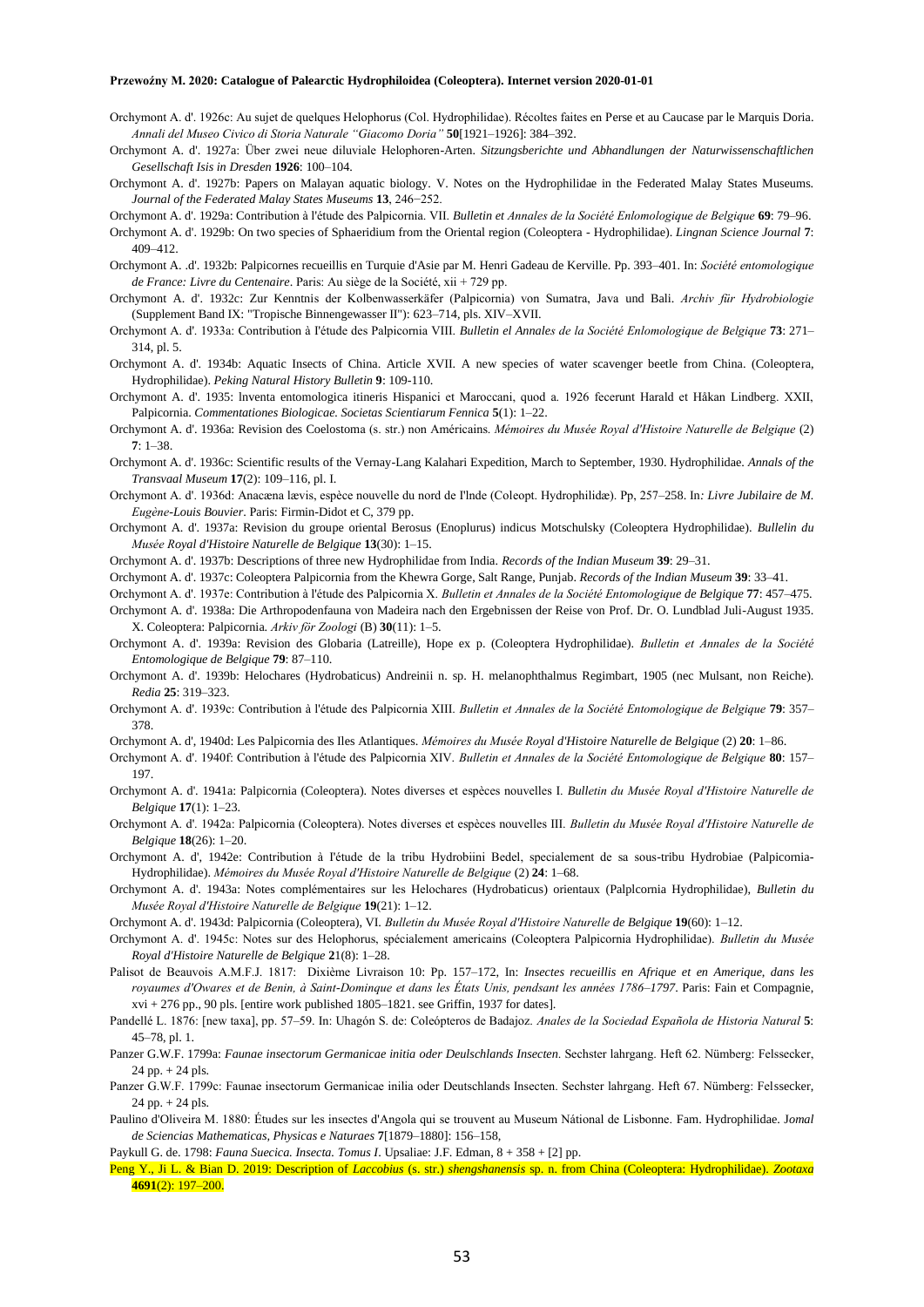- Percheron A. 1835: Part 3 [10 pls. + text without pagination]. In: Guérin-Méneville E. & Percheron A.: *Genera des Insectes, ou exposition détailtée de tous les caractières propres a chacun des genres de cette classe d'animaux*. Paris: Méquignon-Marvis Père et Fils.
- Péringuey L. 1892a: Third contribution to the South African coleopterous fauna. On beetles collected in tropical South-Western Africa by Mr. A.W. Eriksson. *Transactions of the South African Philosophical Society* **6**(2): 1–94.
- Péringuey L. 1892b: Fourth contribution to the South African coleopterous fauna. Description of new Coleoptera in the South African Museum. *Transactions of the South African Philosophical Society* **6**(2): 95–136.
- Perkins P.D. & Short A.E.Z. 2004: Omniops gen. n. for two new species of Hydrophilini from Papua New Guinea (Coleoptera: Hydrophilidae). *Zootaxa* **494**: 1–14.
- Perris E. 1864: Description de quelques espèces nouvelles de coléoptères et notes diverses. *Annales de la Société Enlomologique de France* (4) **4**: 275–310.
- Perris E. 1874: Descriptions de quelques insects jugés nouveaux. *L'Abeille, Journal d'Entomologie* **13**[1875]: 1–14.
- Peyerimhoff P.M. de Fontenelle. 1929c: Sur deux coléoptères recueillis par M.G. Seurat dans les eaux sursalées des chotts tunisiens. *Bulletin de la Société d'Histoire Naturelle de l'Afrique du Nord* **20**: 120–121.
- Peyron E. 1856a: Description de deux genres et de quatre espèces de coléoptères provenant d'Orient. *Annales de la Société Entomologique de France* (3) **4**: 715–725.
- Poppius B. 1907a: Beiträge zur Kenntnis der Coleopteren-Fauna des Lena-Thales in Ost-Sibirien. III. Gyrinidæ, Hydrophilidæ, Georyssidæ, Parnidæ, Heteroceridæ, Lathridiidæ und Scarabæidæ. *Öfversigt av Finska Vetenskaps-Societetens Forhandlingar* **49**[1905-1906](2): 1– 17.
- Poppius B. 1909b: Die Coleopleren-Fauna der Halbinsel Kanin. Acta Societatis pro Fauna et Flora Fennica **31**(8): 1–58.
- Preyssler J.D. 1790: *Verzeichniss böhmischer lnsecten. Erstes Hundert*. Prag: Schönfeld-Meissnerische Buchhandlung, 108 pp., 2 pl.
- Prokin A.A. 2018: New species of the genus *Berosus* (Coleoptera: Hydrophilidae) from Central Asia and Transcaucasia. *Far Eastern Entomologist* **368**: 1–10.
- Pu C.-L. 1963: [Results of the zoologico-botanical expedition to southwest China, 1955–1957 (Coleoptera, Hydrophilidae)]. *Acta Emtomologica Sinica* **12**: 77–82 (in Chinese, English summary).
- Pu C.-L. 1964: [The genus Anacaena Thomson of China (Coleoptera, Hydrophilidae)]. *Acta Entomologica Sinica* **13**: 396–400 (in Chinese, English summary).
- Queney P. 2007: Berosus atlanticus n. sp. de France (Coleoptera, Hydrophilidae). *Bulletin de la Société Entomologique de France* **112**: 93– 97.
- Ragusa E. 1874: Di un nuovo Georyssus e Calomicrus trovati in Sicilia. *Bullettino della Società Enromologica Italiana* **5**[1873]: 233–234.
- Ragusa E. 1891a: Catalogo ragionato dei coleotteri di Sicilia. *Il Naturalista Siciliano* **10**[1890–1891]: 133–148.
- Redtenbacher L. 1868: Zoologisher Teil. Zweiter Band I. Abtheilung A 2. Coleopteren. In: *Reise der Oesterreichischen Fregatte Novara um die Erde in den Jahren 1857, 1858, 1859 unter den Befehlen des Comm odore B. von Wüllerstorf-Urbair*. [1867]. Wien: Karl Gerold's Sohn,  $iv + 249 + [5]$  pp., 5 pls.
- Régimbart M. 1898: Description d'un Laccobius (Hydrophilide) nouveau des îles Baleares. *Bulletin de la Société Enlomologique de France* **1898**: 350–35l.
- Régimbart M. 1902a: Revision des grands bydrophiles. *Annales de la Société Entomologique de France* **70**[1901]: 188–232, pls. 7–8.
- Régimbart M. 1902b: Voyage du Dr. W. Horn a Ceylan. Coléoptères aquatiques. *Annales de la Société Entomologique de France* **71**: 468– 475.
- Régimbart M. 1903a: Coléoptères aquatiques (Haliplidae, Dytiscidae, Gyrinidae et Hydropbilidae) recueillis dans le sud de Madagascar par M.Ch. Al1uaud (Juillet 1900 - mai 1901). *Annales de la Société Entomologique de France* **72**: 1–51.
- Régimbart M. 1903b: Contribution à la faune Indo-Chinoise. 19e mémoire. *Annales de la Société Entomologique de France* **72**: 52–64.
- Régimbart M. 1903c: Voyage de M. Maurice Maindron dans l'lnde méridionale (Mai à Novembre 1901). Dytiscides, Gyrinides et Palpicornes. *Annales de la Société Entomologique de France* **72**: 331–339.
- Régimbart M. 1905: Materiali per lo studio della fauna Eritrea raccolti nel 1901–03 del Dr. A. Andreini tenente medico. II. Dytiscidae, Gyrinidae et Hydrophilidae. *Bollettino della Società Enlomologica Italiana* **36**[1904]: 201–226.
- Régimbart M. 1906: Voyage de M. Ch. Alluaud dans l'Afrique Orientale. Dytiscidae, Gyrinidae. Hydrophilidae. *Annales de la Société Enlomologique de France* **75**: 235–278.
- Régimbart M. 1907a: Hydrophilides provenant du Voyage de M.L. Fea dand l'Afrique Occidentale. *Annali del Museo di Storia natural di Genova* (3) **43**: 46–62
- Reiche L. 1861: Coléoptères nouveaux recueillis en Corse par M.E. Bellier de la Chavignerie. *Annales de la Société Enlomologique de France* (4) **1**: 201–210.
- Reiche L. 1879: Descriptions de quelques nouvelles espèces de Georissides, Parnides et Hétérocérides propres à la faune européenne. *Annales de la Société Entomologique de France* (5) **9**: 237–239,
- Reiche L. & Saulcy F. de. 1856: Espèces nouvelles ou peu counues de coléoptères, recueillies par M.F. de Saulcy, membre de l'Institut, dans son voyage en Orient. *Annales de la Société Entomologique de France* (3) **4**: 353–422, pl. 12.
- Reitter E. 1872: Neue Käferarten Von Oran, gesammelt von Hans Leder (Erstes Stück). *Berliner Entomologische Zeitschrift* **16**: 167–186.
- Reitter E. 1889d: Berichte über die von E. v. Oertzen im Jahre 1887 in Griechenland u. Klein-Asien gesammelten Coleopteren. IX. Neue Arten aus verschiedenen Familien. *Deutsche Entomologische Zeilschrift* **1889**: 251–259.
- Reitter E. 1896d: Vierzehnter Beitrag zur Coleopteren-Fauna des russischen Reiches. *Wiener Entomologische Zeitung* **15**: 285–291.
- Reitter E. 1897d: Dreissig neue Coleopteren aus russisch Asien und der Mongolei. *Deutsche Entomologische Zeitschrift* **1897**: 209–228.
- Reitter E. 1899b: Beitrag zur Coleopteren-Fauna des russischen Reiches und der angrenzenden Länder. *Deutsche Entomologische Zeitschrift*  **1899**: 193–209.
- Reitter E. 1906b: Neue Coleopteren aus der palaearktischen Fauna. *Wiener Entomologische Zeitung* **25**: 31–-37.
- Reitter E. 1906c: Drei neue im Quellgebiet des Indus von Dr. Koken gesammelte Coleopteren. *Wiener Entomologische Zeitung* **25**: 40–42.
- Reitter E. 1909a: Fauna Germanica. Die Käfer des Deutschen Reiches. Nach der analytischen Methode bearbeitet. II Band. Schriften des Deutschen Lehrervereins für Naturkunde. 24. Stuttgart: K.G. Lutz, 392 pp., pls. 41–80.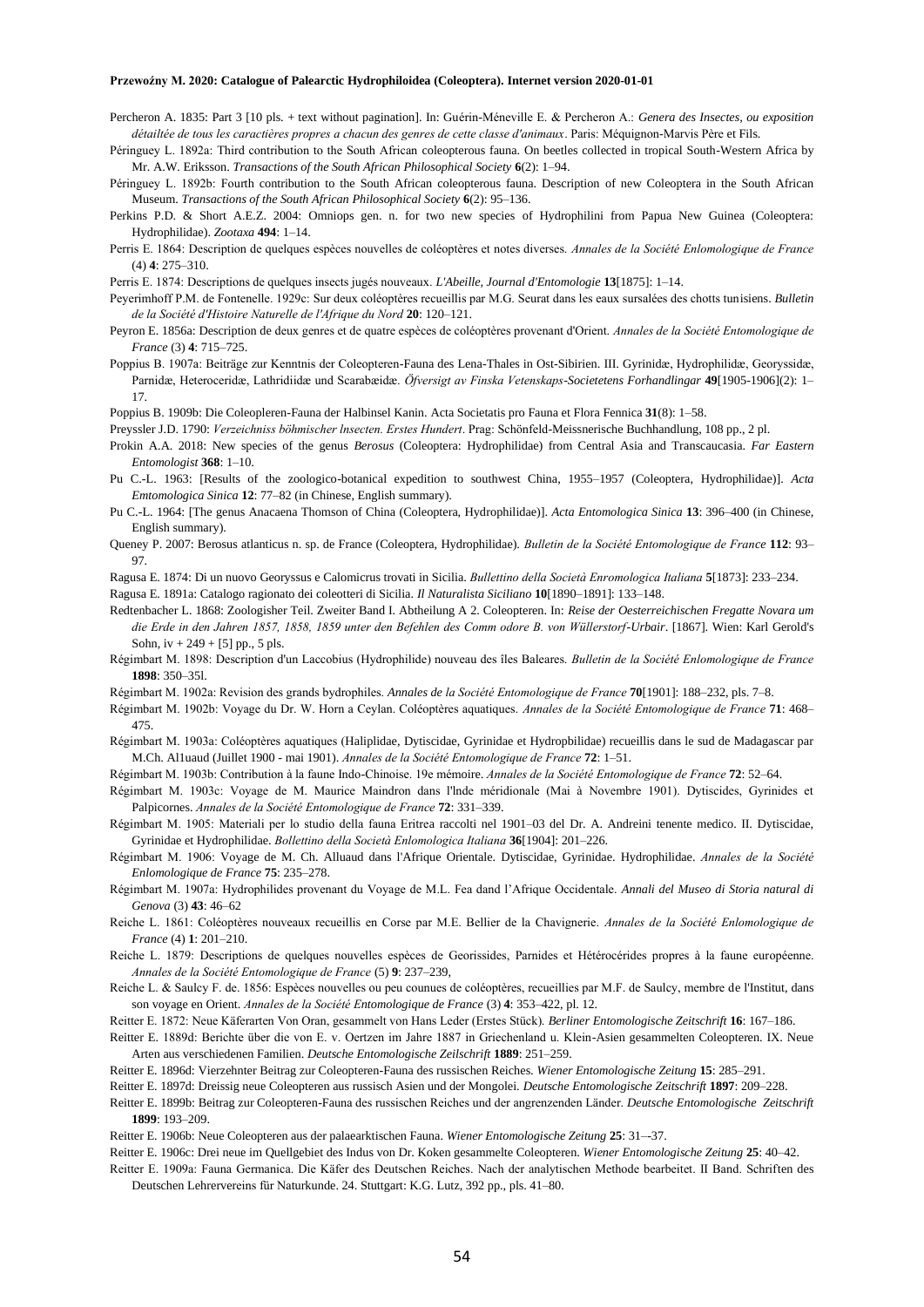Reitter E. 1909c: Laccobius sulcatulus n. sp. *Entomologische Blätter* **5**: 80.

Rey C. 1883b: Notices entomologiques. *Revue d'Entomoologie* **2**: 84–91.

- Rey C. 1884b: Notices sur les Palpicornes et diagnoses d'espèces nouvelles ou peu connues. *Revue d'Enlomologie* **3**: 266–271.
- Rey C. 1885a: Descriptions de coléoptères nouveaux ou peu connus de la tribu des Palpicornes. *Annales de la Société Linnéenne de Lyon* **31**[1884]: 13–32.
- Rey C. 1885b: Histoire naturelle des coléoptères de France (suite). *Annales de la Société Linnéenne de Lyon* **31**[1884]: 213–396.

Rey C. 1886: Histoire naturelle des coléoptères de France (suite). *Annales de la Société Linnéenne de Lyon* **32**[1885]: 1–187, pl. 1–2.

Ribera I., Hernando C. & Cieslak A. 2019: Aquatic Coleoptera of North Oman, with description of new species of Hydraenidae and Hydrophilidae. *Acta Entomologica Musei Nationalis Pragae* **59**(1): 253–272.

- Rosenhauer W.G. 1856: Die Thiere Andalusiens nach dem Resultate einer Reise zusammengestellt, nebst den Beschreibungen von 249 neuen oder bis jetzt noch unbeschriebenen Gattungen und Arten. Erlangen: T. Blaesing. viii + 429 pp., 3 pls.
- Rossi P. 1790: *Fauna Etrusca sistens insecta quae in provinciis Florentina et Pisana praesertim collegit. Tomus primus*. Liburni: T. Masi & Sociorum,  $xii + [2] + 272$  pp.
- Rossi P. 1792: *Mantissa insectorum, exhibens species nuper in Etrusca collectas, adiectis faunae Etruscae illuslrationibus ac emendationibus*. Pisis: Polloni, 148 pp.
- Rossi P. 1794: *Mantissa insectorum, exhibens species nuper in Etruria collectas, adiectis faunae Etruscae illustralionibus, ac emendationibus. Tomus 2*. Pisis: Polloni. 154 pp.

Rottenberg A. von. 1870: Beiträge zur Coleopteren-Fauna von Sicilien. *Berliner Entomologische Zeitschrift* **14**: 11–40.

Rottenberg A. von. 1874a: Revision der europäischen Laccobius-Arten. *Berliner Entomologische Zeitschrift* **18**: 305–324.

Roubal J. 1934d: Description de coleopteres nouveaux palearctiques. *Miscellanea Enlomologiea* **35**: 43.

- Roubal J. 1938: Krátká studie o nekterých druzích rodu Cercyon Leach a popis nového druhu. Kleine Studie über einige palaearktische Cercyon Leach-Arten nebst Beschreibung einer neuen Species. *Časopis Československe Společnosti Entomologické* **35**: 52–57.
- Ribera I., Hernando C. & Aguilera P. 1999: Hydrochus tariqi sp. n. from south Spain (Coleoptera: Hydrochidae). *Koleopterologische Rundschau* **69**: 99–102.
- Ryndevich S.K. 1998: New species of beetles of the genus Cercyon (Coleoptera: Hydrophilidae) from Russian Far East. *Pakistan Journal of Zoology* **30**: 63–64.
- Ryndevich S.K. 2000: A new species of the genus Anacaena Thomson from South Crimea and the Caucasus (Coleoptera: Hydrophilidae). *Russian Entomological Journal* **9**: 123–125.
- Ryndevich S.K. 2004: Two new species of Cercyon Leach, 1817 from China (Coleoptera: Hydrophilidae). *Genus* **15**: 59–63.
- Ryndevich S.K. 2005: A new species of Cryptopleurum Mulsant, 1844 from China (Coleoptera: Hydrophilidae). *Zoosystematica Rossica* **13**: 244
- Ryndevich S.K. 2007: A new species of Cercyon from India (Coleoptera: Hydrophilidae). *Zoosystematica Rossica* **15**(2006): 309–310.
- Ryndevich S.K. 2011: New data on Holarctic and Oriental Spercheidae and Hydrophilidae (Coleoptera, Hydrophiloidea). *Euroasian Entomological Journal* **10**: 337-340.
- Ryndevich S.K. & Hebauer F. 2010: Review of the species of the genus Cercyon Leach, 1817 of Russia and adjacent regions. V. Subgenus Cercyon Leach, 1817. Cercyon nigriceps-group (Coleoptera: Hydrophilidae). *Zoosystematica Rossica* **19**: 330–340.
- Ryndevich S.K., Hoshina H. & Prokin A.A. 2019: Review of species of the genus *Cercyon* of Russia and adjacent regions. VI. Subgenus *Cercyon*, the *C. shinanensis* group (Coleoptera: Hydrophilidae). *Zoosystematica Rossica* **28**(2): 258–266.
- Ryndevich S.K., Jia F. & Fikáček M. 2017: A review of the Asian species of the *Cercyon unipunctatus* group (Coleoptera: Hydrophilidae: Sphaeridiinae). *Acta Entomologica Musei Nationalis Pragae* **57**(2): 535–576.
- Ryndevich S.K. & Prokin A.A. 2017: Two new species of Cercyon (Clinocercyon) from Russian Far East (Coleoptera: Hydrophilidae). *Zootaxa* **4300**(1): 125-134.
- Queney P. 2007: Berosus atlanticus n. sp. de France (Coleoptera, Hydrophilidae). Bulletin de la Société Entomologique de France 112: 93– 97.
- Sahlberg J.R. 1875: Enumeratio Coleopterorum palpicornium Fenniae. Systematisk förteckning öfver de inom Finlands natural-historiska område hittills funna Coleoptera palpicornia jemte uppgift om arternas utbredning och beskrifuingar af nya och mindre kända species. *Notiser ur Sällskapets pro Fauna el Flora Fennica Förhandlingar (N. S.)* **11**: 201–227.
- Sahlberg J.R. 1880a: Bidrag till Nordvestra Sibiriens Insektfauna. Coloeptera. Insamlade under Expeditionerna till obi och Jenessej 1876 och 1877. I. Cicindelidae, Carabidae, Dytiscidae, Hydrophilidae, Gyrinidae, Dryopidae, Georyssidae, Limnichidae, Heteroceridae, Staphylinidae och Micropeplidae. *Kongliga Svenska Vetenskaps-Akademiens Handlingar* **17**[1879](4): 1–115.
- Sahlberg J.R. 1892: (Några invid hafskusterna i norden förekommande arter af släktet Philhydrus). *Meddelanden af Societas pro Fauna et Flora Fennica* **18**: 224–225.
- Sahlberg J.R. 1894: Berosus lapponicus J. SahIb. n. sp. *Meddelanden af Societas pro Fauna et Flora Fennica* **20:** 47–48.
- Sahlberg J.R. 1900b: Coleoptera mediterranea et rosso-asiatica nova vel minus cognita itineribus annis 1895–1896 et 1898–1899 collecta. *Öfversigt av Finska Vetenskaps-Societetens Forhandlingar* **42**: 174–208.
- Sahlberg J.R. 1903b: Messis hiemalis Coleopterorum Corcyraeorum. Enumeratio Coleopterorum mensibus Novembri-Februario 1895–1896 et 1898–1899 nec non primo vere 1896 in insula Corcyra collectorum. *Öfversigt av Finska Vetenskaps-Societetens Förhandlingar* **45**[1902–1903](11): 1–85.
- Sahlberg J.R. 1903d: Coleoptera Numido-Punica mensibus Martio, Aprili et Majo 1899 in Tunisia et Algeria orientali collecta. *Öfversigt av Finska Vetenskaps-Societetens Förhandlingar* **45**[1902–1903](19): 1–70.
- SahIberg J.R. 1908: Coleoplera mediterranea et rosso-asiatica nova et minus cognita, maxima ex parte itineribus annis 1895–1896, 1898– 1899 et 1903–1904 collecta. *Öfversigt af Finska Vetenskaps-Societetens Förhandlingar* **50**[1907–1908](7): 1–94.
- Sahlberg R.F. 1834: *Novas Coleopterorum Fennicorum species. Disserlatio Academica*. Helsingforsiae: Typis Frenckelliorum, 12 pp.
- Sadeghi S. & Gentili E. 2004: Laccobius (Dimorpholaccobius) torbaticus, new species from Iran (Coleoptera: Hydrophilidae). *Giornale Italiano di Entomologia* **11**: 75–77.
- Sainte-Claire Deville J. 1914: *Calalogue critique des coléoptères de la Corse*. Caen: G. Poisson, pp. 401–573 [published separately].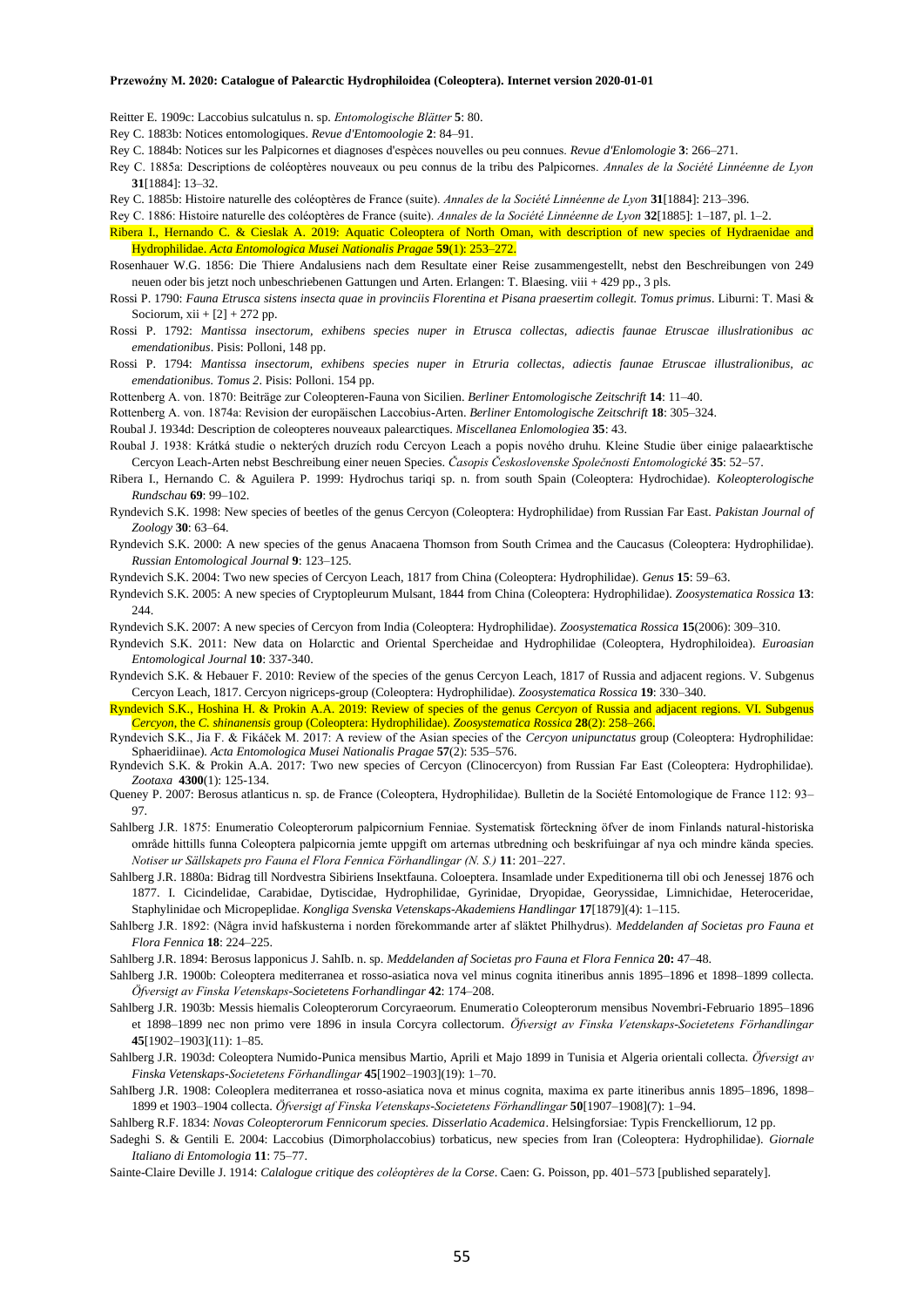- Sainte-Claire Deville J. 1926a: [Hydrophilidae]. In: Sainte-Claire Deville J. & Peyerimhoff P. de: Nouveaux coléoptères du Nord-Africain. Cinquante-cinquième note. Faune du Grand-Atlas marocain (suite). *Bulletin de la Société Enlomologique de France* **1926**: 93–96.
- Samouelle G. 1832: [new taxon, no.5–1]. In: *Enlomological Cabinet; being a Natural History of British Insects. 2 vols*. London: G. Samouelle, 156 pls. [published in parts, 1832–1834].
- Satô M. 1960: One new genus and two new species of the subtribe Helocharae from Japan (Coleoptera: Hydrophilidae). *Transactions of the Shikoku Enlomological Society* **6**: 76–80.
- Satô M. 1963b: Description of a new hydrophilid-species from Japan (Coleoptera). *Kontyû* **31**: 267–269.
- Satô M. 1970: Une nouvelle espèce de genre Georyssus Latreille au Japon (Coleoptera: Georyssidae). *Journal of Nagoya Women's College*  **16**: 199–200.
- Satô M. 1971: Description of a new Hydrocassis-species from Formosa (Coleoptera: Hydrophilidae). Transactions *oflhe Shikoku Entomological Society* **11**: 35–36.
- Satô M. 1972: The georissid beetles of Japan. *Journal of Nagoya Women's College* **18**: 207–213.

Satô M. 1976: Two Helochares-species from the Ryukyus (Hydrophilidae). *The Entomological Review of Japan* **29**: 21–24.

- Satô M. 1977: Ergebnisse der Bhutan-Expedition 1972 des Naturhistorischen Museums in Basel. Coleoptera: Fam. Hydrophilidae, Dryopldae und Elminthidae. *Entomologica Basiliensia* **2**: 197–204.
- Satô M. 1979: Ergebnisse der Bhutan-Expedition 1972 und Indien-Nepal-Expeditionen 1975–1977 des Naturhistorischen Museums in Basel. Coleoptera: Fam. Georissidae. Hydraenidae, Hydrophilidae und Ptilodactylidae. *Enlomologica Basilensia* **4**: 43–67.
- Satô M. 1982: The Coleoptera of the Ozegahara Moor. Pp. 379–408. In: Hara H. (ed.): *Ozegahara. Scientific Researches of the Hlghmoor izn Central Japan*. Tokyo: Japanese Suciety for the Promotion of Science, ix + 456 pp.

Satô M. 1984: A new Cercyon (Coleoptera, Hydrophilidae) found in a Japanese cave. *Journal of the Speleological Society of Japan* **9**: 1–4.

- Satô M. 1985: Hydrophilidae. pp. 209-216 + pls. 38-39. In: Uéno S.-I., Kurosawa Y. & Satô M.: The Coleoptera of Japan in Color. Volume II. First edition. Hoikusha Publishing Co. Ltd., Osaka, 540 pp.
- Satô M. 1995: A new species of the genus Hydrocassis (Coleoptera, Hydrophilidae) from Northern Vietnam. *Japanese Journal of Systematic Entomology* **1**: 129–130.
- Satô M. 1998: An additional new species of the genus Hydrocassis (Coleoptera, Hydrophilidae) from Amami-Ôshima the Ryukyu Islands. *Elytra* **26**: 81–84.
- Satô M. & Yoshitomi H. 2004: Discovery of a second representative of the genus Horelophopsis (Coleoptera, Hydrophilidae). *Elytra* (Tokyo) **32**: 41–49.
- Say T. 1823: Descriptions of coleopterous insects collected in the late expedition to the Rocky Mountains, performed by order of Mr. Calhoun, Secretary of War, under the command of Major Long. *Journal of the Academy of Natural Sciences of Philadelphia* **3**: 139– 216.
- Say T. 1825b: Descriptions of new species of coleopterous insects inhabiting the United States. *Journal of the Academy of Natural Sciences of Philadelphia* **5**: 160–204.
- Schaefer L. 1975: Une espèce nouvelle d'Hydrophilidre (Col.). *Annales de la Société d'Horticulture et d'Histoire Naturelle de l'Hérault* **115**: 129–130.
- Schaller J.G. 1783: Neue Insekten. *Abhandlungen der Hallisehen Naturforsehenden Gesellsehaft* **1**: 217–332.
- Schaufuss L.W. 1869: *Beitrag zur Kennlnis der Coleopteren-Fauna der Balearen*. Prag: Seibstverlag, 31 pp.
- Schaufuss L.W. 1882b: Zoologische Ergebnisse von Excursion auf den Balearen.III. Addenda und Fortsetzung. *Nunquam Otiosus* **3**: 527– 552.
- Schaufuss L.W. 1882c: Zoologische Ergebnisse von Excursionen auf den Balearen. I. *Verhandlungen der Kaiserlich-Königlichen Zoologisch-Botanisehen Gesellsechaft in Wien* **31**[1881]: 619–624.
- Schaufuss L.W. 1883b: [new taxa]. *Bulletin de la Société Entomologique de France* **1882**: cxc.
- Schaufuss L.W. 1887: Beitrag zur Fauna der Niederlandischen Besitzungen auf den Sunda-Inseln. II. *Horae Societatis Entomologicae Rossicae* **21**: 102–147.
- Schilsky J. 1888: Beitrag zur Kenntniss der deutschen Käferfauna. *Deutsche Entomologische Zeitschrift* **32**: 177–190.
- Schödl S. 1991: Revision der Gattung Berosus Leach, 1. Teil: Die paläarktischen Arten der Untergattung Enoplurus (Coleoptera: Hydrophilidae). *Koleopterologische Rundschau* **61**: 111–135.
- Schödl S. 1992: Revision der Gattung Berosus Leach 2. Teil: Die orientalischen Arten der Untergattung Enoplurus (Coleoptera: Hydrophilidae). *Koleopterologische Rundschau* **62**: 137–164.
- Schödl S. 1993a: Nachtrag zur Revision der paläarktischen und orientalischen Arten der Gattung Berosus Leach (Untergattung Enoplurus Hope) (Insecta: Coleoptera: Hydrophilidae). *Entomological Problems* **24**(2): 29–34.
- Schödl S. 1993b: Revision der Gattung Berosus Leach 3. Tei1: Die paläarktischen und orientalischen Arten der Untergattung Berosus s. str. (Coleoptera: Hydrophilidae). *Koleopterologische Rundschau* **63**: 189–233.
- Schödl S. 1998: Taxonomic revision of Enochrus (Coleoptera: Hydrophilidae) I. The E. bicolor species complex. *Entomological Problems* **29**: 111–127.
- Schödl S. 2000: Description of Hydrocassis hebaueri sp.n. from Laos, with faunistic notes on Hydrocassis Deyrolle and Fairmaire and Ametor Semenov (Coleoptera: Hydrophilidae). *Koleopterologische Rundschau* **70**: 177–180.
- Schödl S. & Ji L. 1995: Hydrophilidae: 2. Synopsis of Hydrocassis Deyrolle & Fairmaire and Ametor Semenov, with description of three new species (Coleoptera). Pp. 221–243. In: Jäch M.A. & Ji L. (eds.): *Waler Beetles of China. Vol. 1.* Vienna: Zoologisch-Botanische Gesellschaft in Österreich and Wiener Coleopterologenverein, 410 pp.
- Schönmann H. 1994: Revision der Gattung Pelthydrus Orchymont 1. Tei1: Globipelthydrus subgen. n. (Coleoptera: Hydrophilidae). *Koleopterologische Rundschau* **64**: 189–222.
- Schönmann H. 1995: Revision der Gattung Pelthydrus Orchymont 2. Teil: Pelthydrus s. str. (Coleoptera: Hydrophilidae). *Koleopterologische Rundschau* **65**: 105–144.
- Schrank F. von Paula. 1781: Enumeratio insectorum Austriae indigenorum. Augustae Vindelicorum: E. Klett et Franck, 22 + 548 + [2] pp., 4 pl.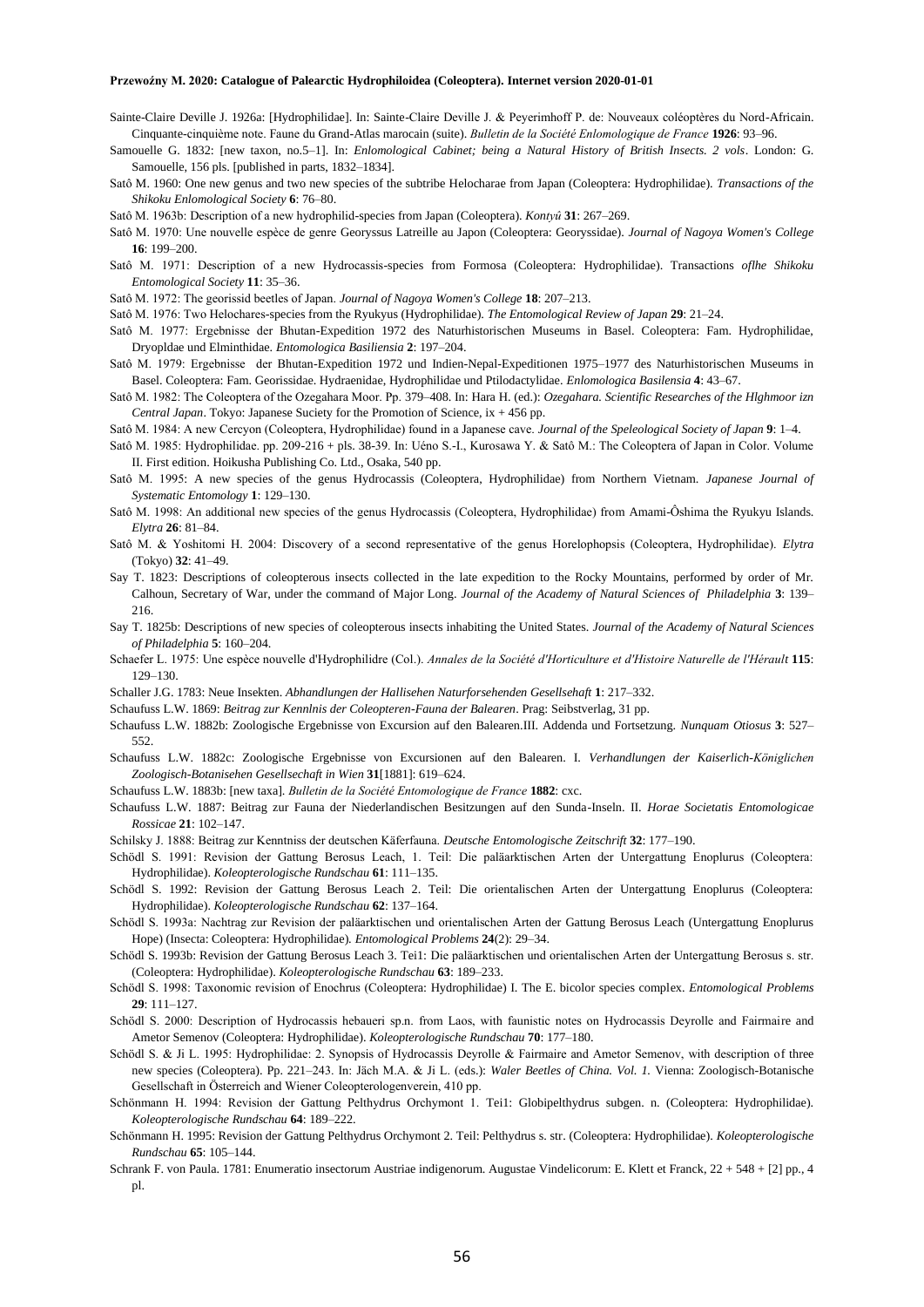- Schrank F. von Paula. 1785: Verzeichniss beobachteter Insecten im Fürstenthume Berchtesgaden. In: Füessly J.C.: *Neues Magazin für die Liebhaber der Entomologie* **2**: 313–345.
- Schrank F. von Paula. 1798: *Fauna Boica. Durchgedachte Geschichte der in Baiern einhelmischen und zahmen Thiere*. Erster Band. Nürnberg: Stein'schen Buchhandlung, xii + 720 pp.
- Schwarz E.A. & Barber H.S. 1918: Two new hydrophilid beetles. *Proceedings of the Entomological Society of Washington* **19**(1917): 129– 135.
- Scopoli J.A. 1763: *Entomologia Carniolica, exhibiens Insecta Carnioliae indigena, et distributa in ordines, genera, species, varietates, methodo Linnaeana*. Vindobonae: IoannisThomae Trattner, [36] + 420 + [4] pp.
- Scott H. 1913: The Percy Sladen Trust Expedition to the Indian Ocean in 1905, under the leadership of Mr. J. Stanley Gardiner, M.A. Vol. V. No. X. Coleoptera; Hydrophilidae, Histeridae. *Transactions of the Linnean Society of London* (2: Zoology) **16** (2): 193–235, pl. 14.
- Scriba L.G. 1790b: Erste Fortsezzung des Verzeichnisses der Insekten der Darmstadter Gegend. Journal für die Liehhaher der Enlomologie **1**(2): 151–192.
- Seidlitz G.K.M. von. 1888: Pp. xli–xlviii, (Gattungen:) pp. 17–80, and (Arten:) pp. 97–336. In: Fauna Baltica. Die Kaefer (Coleoptera) der deutschen Ostseeprovinzen Russlands. Zweite neue bearbeitete Auflage. Königsberg: Hartungsche Verlagsdruckerei, 10 + lvi + (Gattungen:) 192 + (Arten:) 818 pp, 1 pl. [issued in parts: 1887–1891].
- Semenov A.P. 1889: Diagnoses Coleopterorum novorum ex Asia Centrali et Orientali. *Horae Societatis Entomologicae Rossicae* **24**[1889– 1890]: 193–226.
- Semenov A.P. 1899: Coleoptera nova Rossiae Europaeae Caucasique. VI. *Horae Societatis Entomologicae Rossicae* **32**[1898–1899]: 604– 615.
- Semenov A.P. 1900a: Coleoptera nova Rossiae Europaeae Caucasique. VII. *Horae Societatis Entomologicae Rossicae* **34**[1899–1900]: 88– 94.
- Semenov A.P. 1900b: Coleoptera asiatica nova. X. *Horae Societatis Entomologicae Rossicae* **34**[1899–1900]: 577–605.
- Semenov A.P. 1900c: Obodnom novom rode vodolyubov (Coleoptera, Hydrophilidae) v svyazi s voprosom o morfologicheskom' (morfomaticheskom) parallelelizme. *Horae Societatis Entomologicae Rossicae* **34**[1899–1900]: 614–630.
- Sharp D.S. 1869b: Description of a new species of Philhydrus. *The Entomologist's Monthly Magazine* **5**: 240–241.
- Sharp D.S. 1870a: On the species of the genus Philhydrus found in the Atlantic Islands. *The Annals and Magazine of Natural History* (4) **5**: 13–16.
- Sharp D.S. 1870b: On Hydrobius and allied genera. *The Entomologist's Monthly Magazine* **6**: 253–256.
- Sharp D.S. 1872: Description of a new genus and species of Hydrophilidæ from New Zealand, and of a new species of Philhydrus from Great Britain. *The Entomologist's Monthly Magazine* **9**: 152–153.
- Sharp D.S. 1873b: The water beetles of Japan. *The Transactions of the Entomological Society of London* **1873**: 45–57.
- Sharp D.S. 1873c: Descripciones de algunas especies nuevas de co1eópteros. *Anales de la Sociedad Española de Historia Natural* **1**[1872]: 259–271.
- Sharp D.S. 1874d: Espèces nouvelles de co1éoptères des Alpes Piémontaises. *Bullettino della Società Enlomologica Italiano* **6**: 317–319.
- Sharp D.S. 1874e: Some additions to the coleopterous fauna of Japan. *The Transactions of the Entomological Society of London* **1874**: 417– 422.
- Sharp D.S. 1875b: On three new species of Hydrophilidæ. *The Entomologist's Monthly Magazine* **11**: 247–250.
- Sharp D.S. 1882: [Haliplidae, Dytiscidae, Gyrinidae, Hydrophilidae, Heterocerirlae, Parnidae, Georissidae, Cyathoceridae], pp. 1–144. In: *Biologia Centrali-Americana Insecta. Coleoplera Vol. 1. Part 2*. London: Taylor and Francis, xvi + 824 pp., 19 pls. [1882-1887]
- Sharp D.S. 1884b: The water-beetles of Japan. *The Transactions of the Entomological Society of London* **1884**: 439–464.
- Sharp D.S. 1888a: Descriptions of some new Coleoptera from Japan. *The Annals and Magazine of Natural History* (6) **2**: 242–245.
- Sharp D.S. 1890: On some aquatic Coleoptera from Ceylon. *The Transactions of the Entomological Society of London* **1890**: 339–359.
- Sharp D.S. 1904: Water-beetles (Dytiscidae & Hydrophilidae) of the Swedish Zoological expedition to Egypt and the White Nile (No. 10: 10 pp.). In: Jägerskiöld L.A.: *Results of the Swedish Zoological expedition top Egypt and the White Nile 1901 under the direction of L.A. Jägerskiöld. Part I*. Uppsala: Library of !be Royal University of Uppsala.
- Sharp D.S. 1910b: A new species of Laccobius. *The Entomologist's Monthly Magazine* **46**: 250.
- Sharp D.S. 1914a: Notes on British Philydrus. *The Entomologist's Monthly Magazine* **50**: 80–83.
- Sharp D.S. 1914b: A new species of Helophorus, *The Entomologist's Monthly Magazine* **50**: 103–104.
- Sharp D.S. 1915a: Studies in Helophorini. 4. The Empleuri. *The Entomologist's Monthly Magazine* **51**: 130–138.
- Sharp D.S. 1915b: Studies in Helophorini. 5. The Trichelophori. *The Entomologist's Monthly Magazine* **51**: 156–163.
- Sharp D.S. 1915c: Studies in Helophorini. 6. Gephelophorus and Meghelophorus. *The Entomologist's Monthly Magazine* **51**: 198–204.
- Sharp D.S. 1915e: Studies in Helophorini. *The Entomologist's Monthly Magazine* **51**: 233–238, 270–277.
- Sharp D.S. 1915f: Notes on British Philydrus. No. 2. *The Entomologist's Monthly Magazine* **51**: 320–324.
- Sharp D.S. 1916a: Studies m Helophorini. 9. Helophorus (continued). *The Entomologist's Monthly Magazine* **52**: 83–86.
- Sharp D.S. 1916b: Studies in Helophorini. 10. Helophorus (continued). *The Entomologist's Monthly Magazine* **52**: 108–112, 125–130, 164– 177.
- Sharp D.S. 1916d: Studies in Helophorini. 11. Atracthelophorus and Cyphelophorus. *The Entomologist's Monthly Magazine* **52**: 193–200, pls. III–VI.
- Sharp D.S. 1918: On some species hitherto assigned to the genus Cercyon (Coleoptera, Hydrophilidae). *The Entomologist's Monthly Magazine* **54**: 274–277.
- Shatrovskiy [= Schatrowskij] A.G. 1984: Obzor vodolyubov roda Laccobius Er. (Coleoptera, Hydrophilidae) fuuny SSSR. *Entomologicheskoe Obozrenie* **63**: 301–325.
- Shatrovskiy [= Schatrowskij] A.G. 1989: Hydraenidae, Hydrophilidae. Pp. 260–293. In: Ler P.A. (ed.): *Opredelitel nasekomykh Dalnego Vostoka SSSR v shesti tomakh. Vol. 3. Zhestkokrylye, ili zhuki (part 1)*. Leningrad: Nauka, 572 pp.
- Shatrovskiy [= Schatrowskij] A.G. 1990: Kaukasische Hydrophiliden der Gattung Megasternum Mulsant 1844 (Insecta: Coleoptera: Hydrophilidae). *Senckenbergiana Biologica* **70**: 83–87.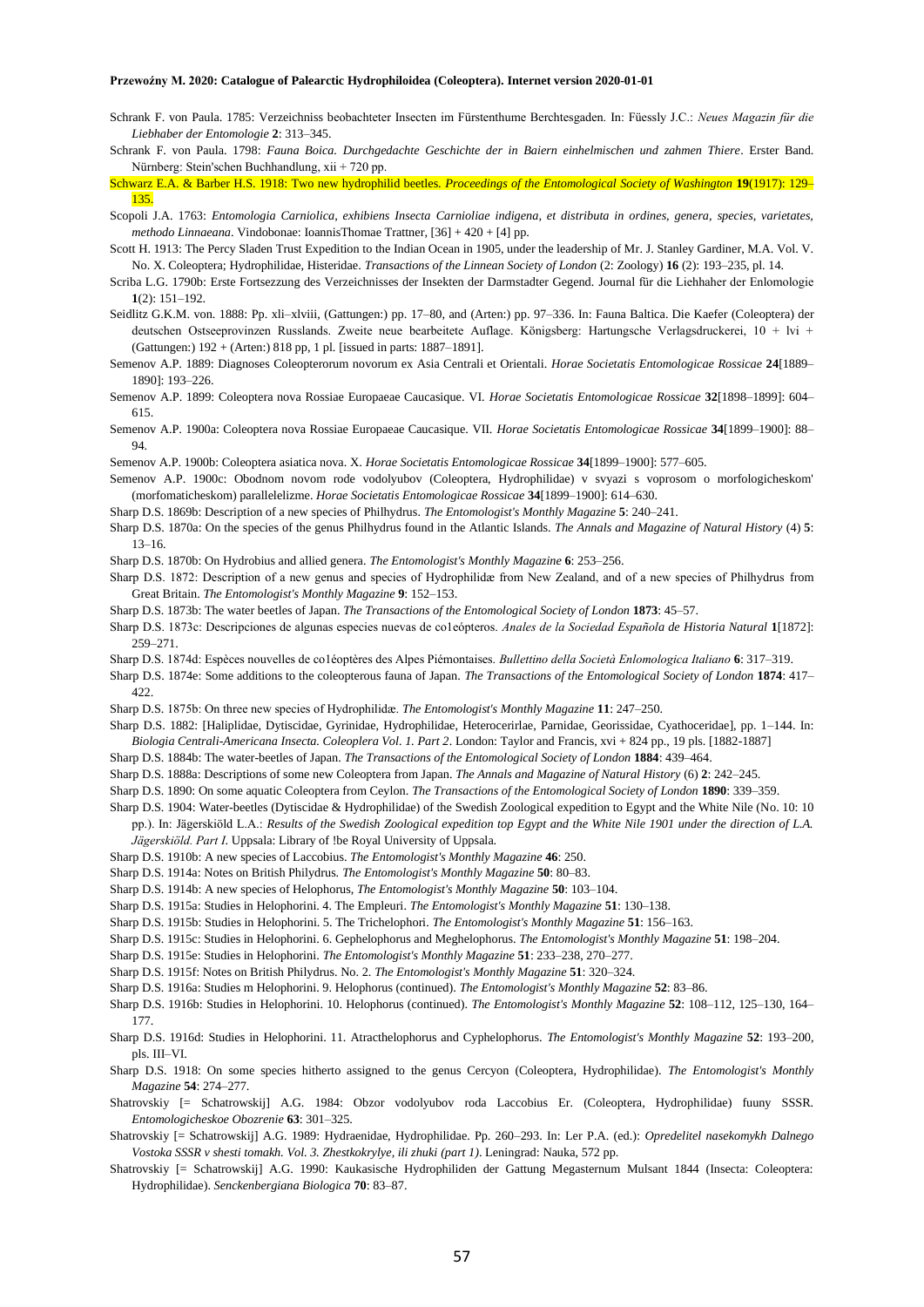- Shatrovskiy [= Schatrowskij] A.G. 1992: Novye i maloizvestnye vodolyubovye (Coleoptera, Hydrophiloidea) iz yuzhnogo Primoria i sopredelnykh territorii. [New and little known Hydrophiloidea (Coleoptera) from southern Primorye territory and adjacent regions]. *Enlomologicheskoe Obozrenie* **71**: 359–371.
- Shatrovskiy [= Schatrowskij] A.G. 1993: 0 novykh i maloizvestnykh vodolyubakh roda Hydrochus Leach (Coleoptera, Hydrophilidae). *Entomologicheskoe Obozrenie* **72**: 827–829.
- Shatrovskiy [= Schatrowskij] A.G. 1999: Novye vidy aziatskikh vodolyubov roda Cercyon Leach. (Coleoptera, Hydrophilidae), sobrannye v ekspeditsiyakh velikikh russkikh puteshestvennikov. *Izvestiya Khar'kovkogo Entomologicheskogo Obshcheslva* **7**: 5–7.
- Short A.E.Z., Cole J. & Toussaint E.F.A. 2017: Phylogeny, classification and evolution of the water scavenger beetle tribe Hydrobiusini inferred from morphology and molecules (Coleoptera: Hydrophilidae: Hydrophilinae). *Systematic Entomology* 1-15, DOI: 10.1111/syen.12239
- Short A.E.Z. & Fikáček M. 2011: World catalogue of the Hydrophiloidea (Coleoptera): additions and corrections II (2006-2010). *Acta Entomologica Musei Nationalis Pragae* **51**: 83–122.
- Short A.E.Z. & Fikáček M. 2013: Molecular phylogeny, evolution and classification of the Hydrophilidae (Coleoptera). *Systematic Entomology* **38**: 723–752.
- Short A.E.Z. & Jia F.-L. 2011: Two new species of Oocyclus Sharp from China with a revised key to the genus from mainland Southeast Asia (Coleoptera: Hydrophilidae). *Zootaxa* **3012**: 64–68.
- Skale A. & Jäch M.A. 2003: A new species of Eumetopus Balfour-Browne, 1949 from Nepal (Insecta: Coleoptera), pp. 195–196. In: Hartmann M. & Baumbach H. (eds.): Biodiversität und Naturausstattung im Himalaya. Erfurt, Verein der Freunde & Förderer des Naturkundemuseums Erfurt e.V., 391 pp., XVI pls.
- Smetana A. 1975: Revision of the New World Genera of the Tribe Omicrini trib. Nov. of the Hydrophilid Subfamily Sphaeridiinae (Coleptera). *Studies in the Neotropical Fauna* **10**: 153–182
- Solier A.J.J. 1834: Observations sur la tribu des Hydrophiliens, et principalement sur le genre Hydrophilus de Fabricius. *Annales de la Société Entomologique de France* **3**: 299–318.
- Solsky S.M. 1873: Coléoptères de Russie. *Horae Societatis Entomologicae Rossicae* **9**[1872]: 299–309.
- Solsky S.M. 1874: Zhestkokrylye (Coleoptera), Tetrad 1. In: Fedschenko A.P. (ed.): *Puteshestvie v Turkestan. Tom II, Zoogeograficheskiya izsledovaniya, Chast V, Otdel Shestoy*. St. Petersburg and Moskva: Imperatorskoe obshschestvo lyubiteley estestvoznaniya, antropologii i etnografii, iv  $+ 222 + [I]$  pp.
- Spangler P.J. 1961: A new species of Spercheus from Texas (Coleoptera: Hydrophilidae). *Coleoplerists Bulletin* **15**: 117–119.
- Spangler P.J. 1972: A new genus and two new species of madicolous beetles from Venezuela (Coleoptera: Hydrophilidae). *Proceedings of the Biological Society of Washington* **85**: 139–146.
- Spangler P.J. 1980: Results of the Austrian Hydrobiological Mission, 1974, to the Seychelles-, Comores- and Mascarene Archipelagos. Part IV: The Aquatic Beetles Collected on the Mission to Réunion and Comoro Island (Coleoptera: Hydrophilidae, Hydraenidae, Gyrinidae). *Annalen des Naturhistorischen Museums in Wien* **83**[1979]: 701–709.
- Speiser F. 1893: Kalocsa környékének bogárfaunaja. Coleoptera regionis Colocensis. Coloczae: Antonius Malatin, 60 pp.
- Stephens J.F. 1828: Pp. 1–-112, pls. 10–12. In: Illustrations of British entomology; or, a synopsis of indigeneous insects: containing their generic and specific distinctions; with an account of their metamorphoses, times of appearance, localities, food, and economy, as far as practicable. Mandibulata. Vol. II. London: Baldwin and Cradock, 200 pp., pls. 10–15. [pp. 113–200, pls. 13–15 issued in 1829].
- Stephens J.F. 1829c: Pp. 113–200, pls. 13–15. In: Illustrations of British entomology; ... Vol. II. London: Baldwin and Cradock, 200 pp., pls. 10–15. [see 1828]
- Stephens J.F. 1835: Pp. 369–448. In: *Illustrations of British entomology; … Vol. V*. London: Baldwin and Cradock, 448 pp. [see 1832]
- Stephens J.F. 1839: A manual of British Coleoplera, or beetles; containing a brief description of all the species of beetles hitherto ascertained to inhabit G reat Britain and Ireland; together with a notice of their chief localities, times and places of appearances, etc. London: Longman, Orme, Brown, Green, and Longmans, xii + 443 pp.
- Steven C. von. 1808: [new taxa]. In: Schönherr C.J.: *Synonymia Insectorum, oder Versuch einer Synonymie aller bisher bekannten Insecten. nach Fabricii Systema Eleutheratorum &c. geordnet. Erster Theil. Eleutherata oder Käfer. Zweiter Band. (Spercheus-Cryptocephalus)*. Stockholm: C.F. Marquard, x + 424 pp., 1 pl.
- Stierlin W.G. 1900: *Coleoptera Helvetiae. Fauna Coleopterorum helvetica. Die Käfer-Fauna der Schweiz nach der analytischen Methode. I. Theil*. Schaffhausen: Bolli & Bocherer, xii + 667 pp.
- Stöcklein F. 1954: Zwei neue Käfer aus der Mandschurei. *Entomologische Arbeiten aus dem Museum G. Frey* **5**: 268–270.
- Sturm J. 1807: *Deutschlands Fauna in Abbildungen nach der Natur mit Beschreibungen. V. Abtheilung. Die Insecten. Zweites Bändchen. Käfer*. Nürnberg: J. Sturm, 4 + 219 pp., pls. 21–52 [also under title: Deutschlands Insecten. Käfer.].
- Sturm J. 1835: Deutschlands Fauna in Abbildungen nach der Natur mit Beschreibungen. V. Abtheilung. Die Insecten. Neuntes Bändchen. Käfer. Nürnberg: J. Sturm, 12 + 120 pp., pl. 203–216 (also under title: Deutschlands Insecten. Käfer.).
- Sturm J. 1836: *Deulschlands Fauna in Abbildungen nach der Natur mit Beschreibungen. V. Abtheilung. Die Inseclen. Zehntes Bändchen. Käfer*. Nürnberg: J. Sturm, 108 pp., pl. 216–227. (also under title: Deutschlands Insecten, Käfer.).
- Sturm J. 1843: Catalog der Kæfer-Sammlung Von Jacob Slurm. Nürnberg: J. Sturm, xii + 386 pp., 6 pls.
- Taşar G.E. 2017: *Hydrochus adiyamanensis* sp. n. from Adıyaman Provincein south-eastern Turkey (Coleoptera: Hydrochidae). *Zoology in the Middle East* **63**(4): 356–361.
- Thomson C.G. 1853: Öfversigt af de i Sverige funna arter af famillien Palpicornia. *Öfversigt af Kongliga Vetenskaps-Akademiens Förhandlingar* **10**: 40–58.
- Thomson C.G. 1859: *Skandinaviens Coleoptera, synoptiskt bearbetade. Tom I.* Lund: Berlingska Boktryckeriet, [5] + 290 pp.
- Thomson C.G. 1867a: *Skandinaviens Coleoptera, synoptiskt bearbetade. Supplementum. Tom. IX* . Lund: Lundbergska Boktryckeriet, 407 pp.
- Thomson C.G. 1868: *Skandinaviens Coleoptera, synoptiskt bearbetade. Tom. X*. Lund: Lundbergska Boktryckeriet, 420 pp.
- Thomson C.G. 1870a: Några för Sveriges Fauna nya Coleoptera. *Opuscula Entomologica* **2**.124–140.
- Thomson C.G. 1870b: Bidrag till Sveriges Insect-fauna. (1). *Opuscula Entomologica* **3**: 322–340.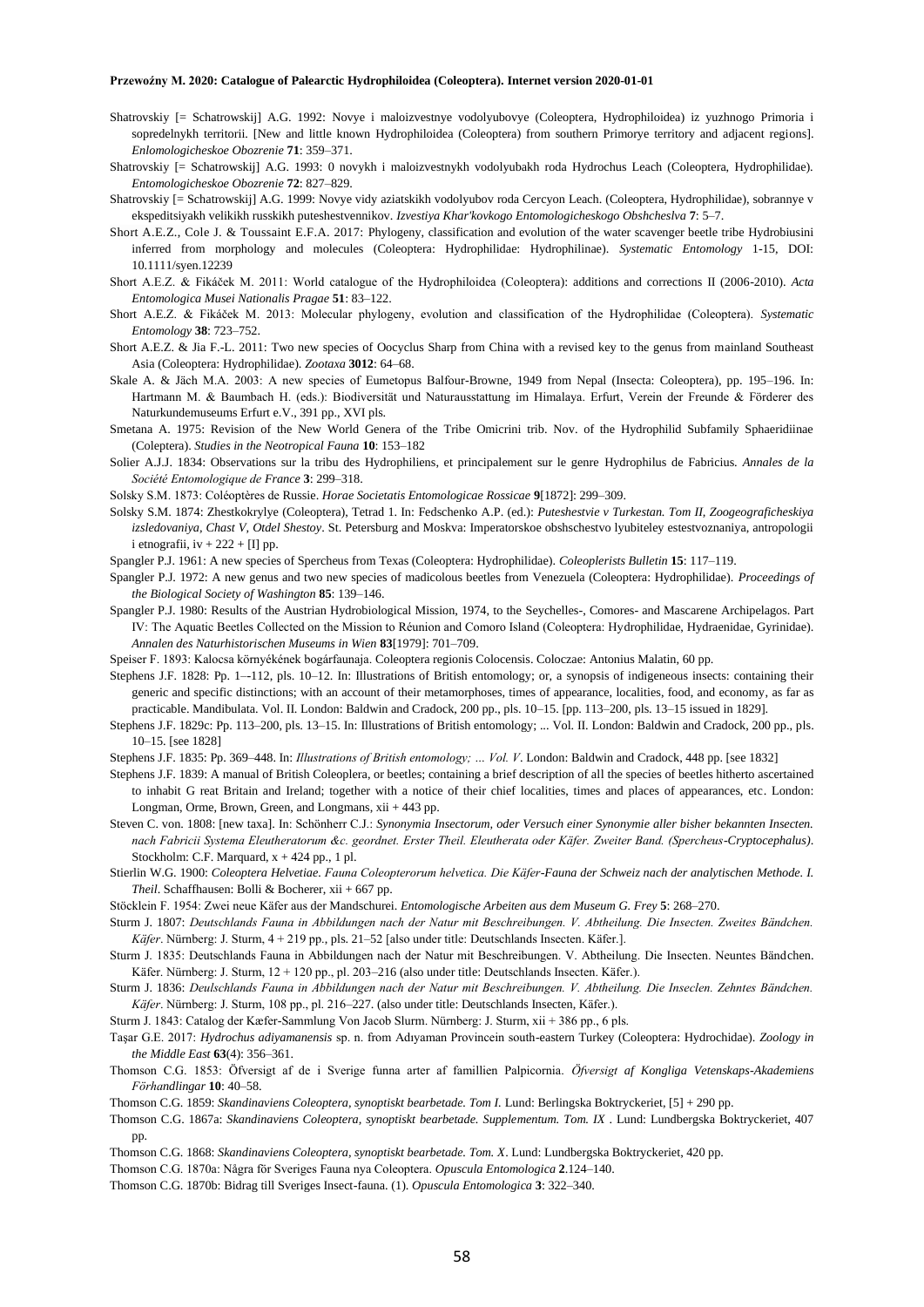Thomson C.G. 1884a: Bidrag till Sveriges insectfauna. *Opuscula Entomologica* **10**: 1029–1040

Thomson C.G. 1884b: [new taxon]. *Bulletin de la Société Enlomologique de France* **1883**: cxxxi.

- Thunberg C.P. 1784: Novæ insectorum species descriptæ. *Nova Acta Regiae Societatis Scientarum Upsaliensis* **4**: 1–28, pl. I.
- Thunberg C.P. 1794b: Dissertatio entomologica sistens Insecla Suecica. Partem sextam (Resp. S. Kinmanson). Upsaliæ: J.F. Edman, pp. II + 73–82.

Thunberg C.P. 1794c: Dissertatio entomologica sistens Insecta Suecica. Partem octavam. Upsaliae: J.F. Edman, pp. 97–104.

- Toumier H. 1868: De quelques nouveaux coléoptères d'Europe et d'Algérie. Annales de la Société Entomologique de France (4) **7**[1867]: 561–570, pl. 13.
- Toumier H. 1878: Description d'un nouveau coleoptère, appartenant au genre Laccobius Er. *Mitteilungen der Schweizerischen Entomologischen Gesellschaft* **5**[1877–1880]: 434–438.
- Turton W. 1802: *A general system of nature through the three grand kingdoms of animals, vegetables, and minerals; systematically divided into their several classes orders, genera, species, and varieties, with their habitations, manners, economy, structure, and peculiarities. Translated from Gmelin's last edition of the celebrated Systema Naturae, by Sir Charles Linné, amended and enlarged by the improvements and discoveries of later naturalists and societies, with appropriate copper-plates. Volume II*. London: Lackington, Allen, and Co., 717 pp., 1 pl. [second edition issued in 1806; insects are in Vol. 3 (784 pp.)].
- Ueng Y.-T., Wang W.-C. & Wang J.-P. 2006: A new species of water scavenger beetle, Berosus salinus, n. sp. from Taiwan and China (Coleoptera: Hydrophilidae). *Journal of the National Taiwan Museum* **59**: 61–68.
- Ueng Y.-T., Wang W.-C. & Wang J.-P. 2007: Berosus tayouanus, a replacement name for Berosus salinus Ueng et al. (Coleoptera: Hydrophilidae). *Journal of the National Taiwan Museum* **60**: 87–88.
- Valladares L.F. 1988: Descripción de Hydrochus angusi n. sp. del norte de España (Coleoptera, Hydrophilidae). *Nouvelle Revue d'Entomologie (N. S.)* **5**: 83–87.
- Valladares L. F., Díaz J.A & Delgado J.A. 1999: Hydrochus ibericus sp. n. (Coleoptera: Hydrochidae) ftom the Iberian Peninsula. *Aquatic Insects* **21**: 81–87.
- Villa A. & Villa. G.B. 1833b: Coleopterorum species novae in Catalogo dupletorum extantes diagnosibus, adumbrationibus atque observailombus Illustrae. Coleoplera Europae duplete in collectione Villa. Mediolani, pp. 32–36.
- Villa A. & Villa G.B. 1838: *Alterum supplementum Coleoplerorum Europæ sive additio ad Calalogum et supplementum I. dupletorum collectionis Villa*. Mediolani, pp. 51–66.
- Vogt H. 1969: Cercyon-Studien mit Beschreibung zweier neuer deutscher Arten. *Entomologische Blätter* **64**[1968]: 172–191.
- Vogt H. 1974: Cercyon-Studien II. *Entomologische Blätter* **70**: 190–192.
- Vorst O. 2009: Cercyon castaneipennis sp.n., an overlooked species from Europe (Coleoptera: Hydrophilidae). *Zootaxa* **2054**: 59–68.
- Vorst O. & Cuppen J.G.M. 2003: A third Palearctic species of Chaetarthria Stephens (Coleoptera: Hydrophilidae). *Koleopterologische Rundschau* **73**: 161–167.
- Walker F. 1836: Notes on some insects ofTeneriffe. *The Entomological Magazine* **3**: 412–413.
- Walker F. 1858: Characters of some apparently undescribed Ceylon Insects. *The Annals and Magazine of Natural History* (3) **2**: 202–209.
- Walker F. 1859: Characters of some apparently undescribed Ceylon Insects. *The Annals and Magazine of Natural History* (3) **3**: 50–56, 258– 265.
- Watanabe N. 1983: A new species of the genus Helophorus Fabricius (Coleoptera, Hydrophilidae) from Japan, with notes on the Japanese species. *Proceedings of the Japanese Society of Systematic Zoology* **25**: 43–47.
- Watanabe N. 1987: The Japanese species of Helochares (Crephelochares) (Coleoptera: Hydrophilidae), with description of a new species from Honshu. *Aquatic Insects* **9**: 11–15.
- Westhoff F. 1881: Pp. i–xxviii, 1–140. In: Die Käfer Westfalens. *Verhandlungen des Naturhistorischen Vereins der Preussischen Rheinlande und Westfalens* **38**(Supplement): i–xxviii, 1–323 [pp. 141–323 issued in 1882].
- Wollaston T.V. 1854: *Insecta Maderensia; being an account of the insects of the islands of the Madeiran group*. London: J. Van Voorst, xliii  $+ 634$  pp., 13 pls.
- Wollaston T.V: 1857; *Catalogue of the coleopterous lnsects of the Madeira in the collection of the British Museum. London*. The Trustees of the British Museum, xvi + 234 pp.
- Wollaston T.V. 1864: *Calalogue of the coleopterous insects of the Canaries in the collection of the British Museum*. London: The Trustees of the British Museum, xiii + 648 pp,
- Wollaston T.V. 1867: Coleoptera *Hesperidum, being an enumeration of the coleopterous insects of the Cape Verde Archipelago*. London: J. van Voorst, xxxix + 285 pp.
- Wooldridge D.P. 1977: Paracymus of the Oriental faunal region (Coleoptera: Hydrophilidae). *Journal of the Kansas Entomological Society* **50**: 119–128.
- Wu W. & Pu Z. 1995: [new taxa]. In: Jia F., Wu W. & Pu Z.: Studies on Cercyon of China (Coleoptera: Hydrophilidae). *Journal of Sun Yatsen University*, Supplement 2: 124–130 (in Chinese, English title).
- Wu W. & Pu Z. 1997: [new taxon]. In: Jia F., Wu W. & Pu Z.: Notes on Berosus Leach in China with four new species (Co]eoptera: Hydropilidae). *Acta Entomologica Sinica* **40**: 189-194 (in Chinese, English summary).
- Zaitzev F.A. 1908a: Novy vid roda Hydrophilus (Deg.) Leach iz yuzhnoy chasti Kryma (Coleoptera, Hydrophilidae). *Russkoe Entomologicheskoe Obozrenie* **8**: 148–150.
- Zaitzev F.A. 1908b: Catalogue des coleopteres aquatiques des families Dryopidae, Georyssidae, Cyathoceridae, Heteroceridae et Hydrophilidae. *Horae Societali Entomologicae Rossicae* **38**[1907–1908]: 283–420.
- Zaitzev F.A. 1908c: Beitrag zur Kenntnis der Wasserkäfer von Chinesisch-Centralasien. *Annuaire du Musée Zoologique de l'Académie Impériale des Sciences de St. Pétersbourg* **13**: 417–426.
- Zaitzev F.A. 1909: Analytische Uebersicht der mir bekannten Arten der Gattung Sternolophus Solier nebst Bemerkungen über die anderen Arten dieser Gattung (Coleoptera, Hydrophilidae). *Russkoe Enlomologicheskoe Obozrenie* **8**[1908]: 228–233.